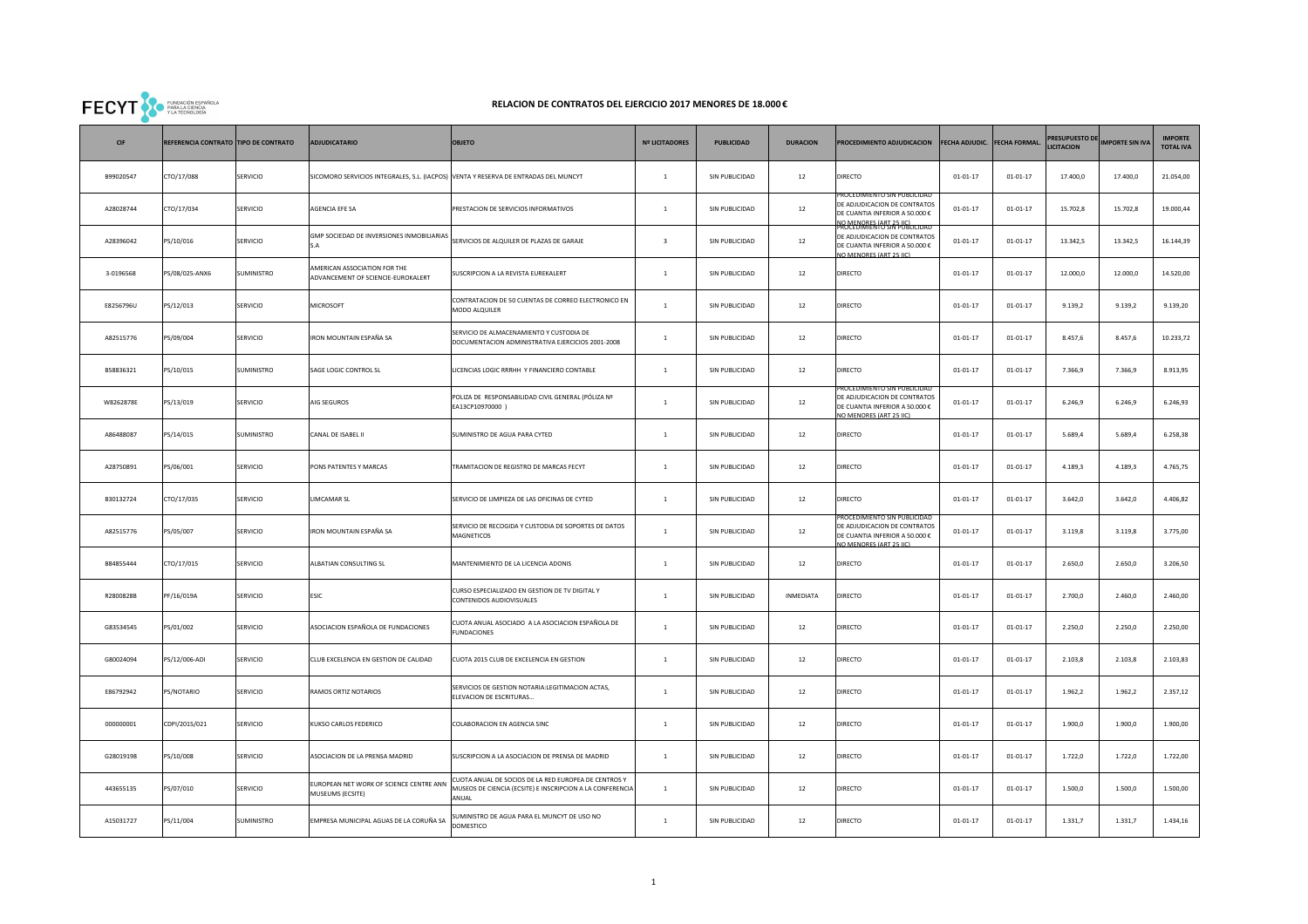| A28396042 | <b>VARIAS FR</b> | SERVICIO        | GMP SOCIEDAD DE INVERSIONES INMOBILIARIAS                                  | <b>TICKETS DE PARKING</b>                                                                      | $\mathbf{1}$   | SIN PUBLICIDAD | INMEDIATA | DIRECTO | $01 - 01 - 17$ | $01 - 01 - 17$ | 1.326,6 | 1.326,6 | 1.605,55 |
|-----------|------------------|-----------------|----------------------------------------------------------------------------|------------------------------------------------------------------------------------------------|----------------|----------------|-----------|---------|----------------|----------------|---------|---------|----------|
| A28791069 | PS/15/031        | SERVICIO        | <b>CONE ELEVADORES SA</b>                                                  | SERVICIO DE MANTENIMIENTO DE ASCENSORES DEL MUNCYT<br>SEDE CORUÑA                              | $\overline{a}$ | SIN PUBLICIDAD | 36        | DIRECTO | $01 - 01 - 17$ | $01 - 01 - 17$ | 1.056,0 | 1.056,0 | 1.277,76 |
| 54054569S | CDPI/2015/018    | SERVICIO        | DE VERA SUAREZ BEATRIZ                                                     | COLABORACION EN AGENCIA SINC                                                                   | $\mathbf{1}$   | SIN PUBLICIDAD | 12        | DIRECTO | $01 - 01 - 17$ | $01 - 01 - 17$ | 900,0   | 900,0   | 1.089,00 |
| A28396042 | PS/10/005        | SERVICIO        | GMP SOCIEDAD DE INVERSIONES INMOBILIARIAS<br>. A                           | ALQUILER SALAS EDIFICIO IBERIA MART I                                                          | $\,1\,$        | SIN PUBLICIDAD | 12        | DIRECTO | $01 - 01 - 17$ | $01 - 01 - 17$ | 839,0   | 839,0   | 1.015,19 |
| A08537300 | PS/12/020        | SUMINISTRO      | <b>GRUPO SPEC</b>                                                          | SERVICIO DE FICHAJE PERSONAL FECYT                                                             | $\,$ 1 $\,$    | SIN PUBLICIDAD | $12\,$    | DIRECTO | $01 - 01 - 17$ | $01 - 01 - 17$ | 660,0   | 660,0   | 798,60   |
| B82824194 | PS/08/025        | SUMINISTRO      | DIARIO ABC SL                                                              | SUSCRIPCION DIARIO ABC                                                                         | $\mathbf{1}$   | SIN PUBLICIDAD | 12        | DIRECTO | $01 - 01 - 17$ | $01 - 01 - 17$ | 553,1   | 576,1   | 599,11   |
| G79348793 | <b>VARIAS FR</b> | SERVICIO        | RESIDENCIA DE ESTUDIANTES S.A                                              | ALOJAMIENTOS PROYECTOS FECYT                                                                   | $\mathbf{1}$   | SIN PUBLICIDAD | INMEDIATA | DIRECTO | $01 - 01 - 17$ | $01 - 01 - 17$ | 532,1   | 532,1   | 585,29   |
| A79102331 | PS/08/025-ANX1   | SUMINISTRO      | JNIDAD EDITORIAL SA                                                        | SUSCRIPCION DIARIO EL MUNDO                                                                    | $\mathbf{1}$   | SIN PUBLICIDAD | $12\,$    | DIRECTO | $01 - 01 - 17$ | $01 - 01 - 17$ | 532,0   | 532,0   | 553,28   |
| A79102331 | PS/08/025-ANX4   | SERVICIO        | JNIDAD EDITORIAL SA                                                        | SUSCRIPCION DIARIO EXPANSION                                                                   | $\mathbf{1}$   | SIN PUBLICIDAD | 12        | DIRECTO | $01 - 01 - 17$ | $01 - 01 - 17$ | 517,5   | 517,5   | 538,21   |
| G62162375 | PS/13/040        | SERVICIO        | ASOCIACION ESPAÑOLA DE FUNDRAISING                                         | INSCRIPCION COMO SOCIO EN LA ASOCIACION ESPAÑOLA DE<br><b>FUNDRAISING</b>                      | $\mathbf{1}$   | SIN PUBLICIDAD | $12\,$    | DIRECTO | $01 - 01 - 17$ | $01 - 01 - 17$ | 500,0   | 509,99  | 509,99   |
| EVR200463 | PS/10/017        | SUMINISTRO      | COAR                                                                       | INSCRIPCION CONFERENCIA OPEN ACCESS                                                            | $\mathbf{1}$   | SIN PUBLICIDAD | 12        | DIRECTO | $01 - 01 - 17$ | $01 - 01 - 17$ | 500,0   | 500,0   | 500,00   |
| G78381969 | PS/10/028        | SERVICIO        | ASOCIACION ESPAÑOLA DE COMUNICACIÓN<br>CIENTIFICA                          | CUOTA ASOCIACION ESPAÑOLA DE COMUNICACIÓN CIENTIFICA                                           | $1$ $\,$       | SIN PUBLICIDAD | $12\,$    | DIRECTO | $01 - 01 - 17$ | $01 - 01 - 17$ | 420,0   | 420,0   | 420,00   |
| A18413302 | PS/15/027        | SUMINISTRO      | AXESOR CONOCER PARA DECIDIR SA                                             | ICENCIA DE USO A TRAVES DE LA RED DE<br>TELECOMUNICACIONES DE INTERNET.                        | $\mathbf{1}$   | SIN PUBLICIDAD | $12\,$    | DIRECTO | $01 - 01 - 17$ | $01 - 01 - 17$ | 396,0   | 396,0   | 479,16   |
| B85635910 | PS/08/025-ANX2   | SERVICIO        | DIARIO EL PAIS SL                                                          | SUSCRIPCION DIARIO EL PAIS                                                                     | $\mathbf{1}$   | SIN PUBLICIDAD | 12        | DIRECTO | $01 - 01 - 17$ | $01 - 01 - 17$ | 365,4   | 365,4   | 380,00   |
| B83094375 | PS/09/008        | SUMINISTRO      | <b>SPSS IBERICA SLU</b>                                                    | ADQUISICION Y MANTENIMIENTO DE LICENCIA MONOUSUARIO<br>DE PASW Nº 1293161                      | $\mathbf{1}$   | SIN PUBLICIDAD | 12        | DIRECTO | $01 - 01 - 17$ | $01 - 01 - 17$ | 359,8   | 359,8   | 435,36   |
| A79279147 | PS/2011/020      | SERVICIO        | BERGE ALMACENAJE Y ELEVACION, S.A.                                         | SERVICIO DE MANTENIMIENTO DE CARRETILLAS MUNCYT                                                | $\mathbf{1}$   | SIN PUBLICIDAD | 12        | DIRECTO | $01 - 01 - 17$ | $01 - 01 - 17$ | 333,2   | 333,20  | 403,17   |
| 70065851P | CDPI/2015/019    | SERVICIO        | GALISTEO DOMINGO ALEJANDRO                                                 | COLABORACION EN AGENCIA SINC                                                                   | $\,$ 1 $\,$    | SIN PUBLICIDAD | $12\,$    | DIRECTO | $01 - 01 - 17$ | $01 - 01 - 17$ | 300,0   | 300,0   | 363,00   |
| A0001     | PS/12/018        | SERVICIO        | <b>EUROCRIS</b>                                                            | INSCRIPCION EN LA ORGANIZACIÓN EUROCRIS                                                        | $\mathbf{1}$   | SIN PUBLICIDAD | 12        | DIRECTO | $01 - 01 - 17$ | $01 - 01 - 17$ | 250,0   | 250,0   | 300,00   |
| A28122125 | PS/11/006        | SERVICIO        | SISTEMAS OFIC.FM-2 SA (CANON)                                              | SERVICIO DE MANTENIMIENTO ESCANER FUNDANET                                                     | $\mathbf{1}$   | SIN PUBLICIDAD | 24        | DIRECTO | $01 - 01 - 17$ | $01 - 01 - 17$ | 200,6   | 200,6   | 242,76   |
| G08557985 | PS/09/006        | SERVICIO        | ASOCIACION ESPAÑOLA DE CODIFICACION<br>COMERCIAL                           | INSCRIPCION EN LA AECOC CON MOTIVO DEL PROYECTO<br>CURRICULUM VITAE NORMALIZADO                | $\mathbf{1}$   | SIN PUBLICIDAD | $12\,$    | DIRECTO | $01 - 01 - 17$ | $01 - 01 - 17$ | 192,0   | 192,0   | 192,00   |
| A15031727 | PS/11/005        | SUMINISTRO      | IMPRESA MUNICIPAL AGUAS DE LA CORUÑA SA                                    | SUMINISTRO DE AGUA PARA EL MUNCYT DE USO CONTRA<br><b>INCENDIOS</b>                            | $\mathbf{1}$   | SIN PUBLICIDAD | 12        | DIRECTO | $01 - 01 - 17$ | $01 - 01 - 17$ | 51,4    | 51,4    | 56,41    |
| G81289720 | PS/13/045        | SERVICIO        | ASOCIACION NACIONAL DE INFORMADORES DE<br>LA SALUD (ANIS) VERONICA FUENTES | NSCRIPCION EN LA ASOCIACION DE NACIONAL DE<br>INFORMADORES DE LA SALUD (ANIS) VERONICA FUENTES | $\mathbf{1}$   | SIN PUBLICIDAD | $12\,$    | DIRECTO | $01 - 01 - 17$ | $01 - 01 - 17$ | 50,0    | 50,0    | 50,00    |
| A78017332 | PS/14/023        | <b>SERVICIO</b> | ASOCIACION GALEGA DE COMUNICACIÓN DE<br>CULTURA CIENTIFICA Y TECNOLOGICA   | RENOVACIÓN COMO ASOCIADO A LA AGCCT DE EVA RODRIGUEZ                                           | $\overline{1}$ | SIN PUBLICIDAD | 12        | DIRECTO | $01 - 01 - 17$ | $01 - 01 - 17$ | 10,0    | 10,0    | 10,00    |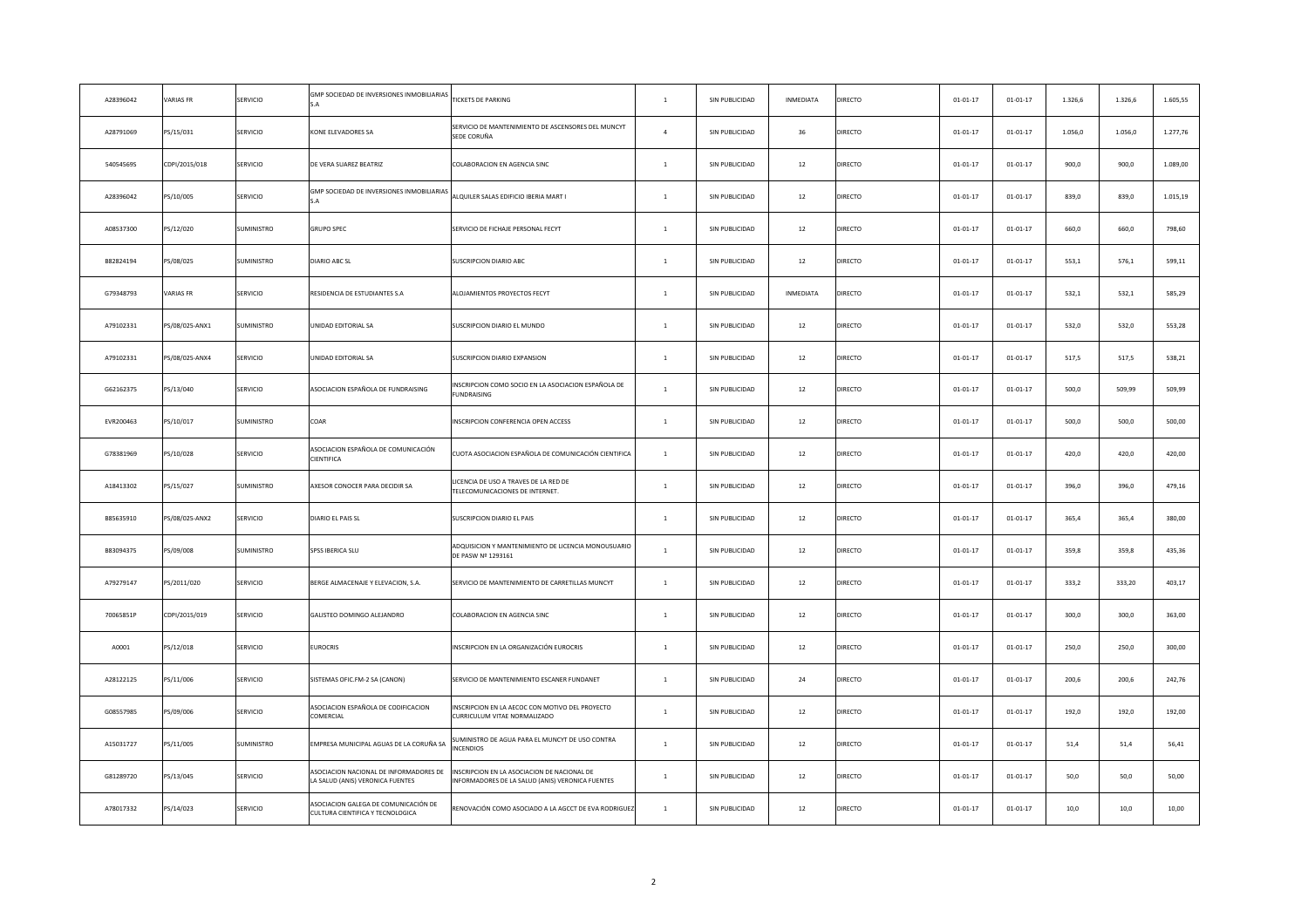| 51074785L | CDPI/2017/031 | SERVICIO          | ARROYO PALOMA                                  | EVALUADOR COMISION PROYECTOS FINDE 2017                                                                                                                                   | $\mathbf{1}$   | SIN PUBLICIDAD | INMEDIATA               | <b>DIRECTO</b>                                                                                                        | $02 - 01 - 17$ | $02 - 01 - 17$ | 200,0    | 200,0    | 242,00    |
|-----------|---------------|-------------------|------------------------------------------------|---------------------------------------------------------------------------------------------------------------------------------------------------------------------------|----------------|----------------|-------------------------|-----------------------------------------------------------------------------------------------------------------------|----------------|----------------|----------|----------|-----------|
| 50276316H | CDPI/2017/032 | SERVICIO          | MADRIGAL JUAN SALVADOR                         | EVALUADOR COMISION PROYECTOS FINDE 2017                                                                                                                                   | $\mathbf{1}$   | SIN PUBLICIDAD | INMEDIATA               | <b>DIRECTO</b>                                                                                                        | $02 - 01 - 17$ | $02 - 01 - 17$ | 200,0    | 200,0    | 242,00    |
| 11797588Z | CDPI/2017/033 | SERVICIO          | BARRADAS SOLAS FRANCISCO                       | EVALUADOR COMISION PROYECTOS FINDE 2017                                                                                                                                   | $\mathbf{1}$   | SIN PUBLICIDAD | INMEDIATA               | <b>DIRECTO</b>                                                                                                        | $02 - 01 - 17$ | $02 - 01 - 17$ | 200,0    | 200,0    | 242,00    |
| 02609811R | PTO/17/018    | SERVICIO          | MIGUEL ANGEL MARTIN SALGADO                    | SERVICIO DE STREAMING PARA CONFERENCIA EN C.CULTURAL<br>LA CORRALA, EN MADRID DIA 12 DE ENERO DE 2017                                                                     | $\mathbf{1}$   | SIN PUBLICIDAD | INMEDIATA               | <b>DIRECTO</b>                                                                                                        | $05 - 01 - 17$ | $05 - 01 - 17$ | 1.655,1  | 1.655,1  | 2.002,67  |
| Q2818013A | FR/17/066     | SERVICIO          | UNIVERSIDAD AUTONOMA DE MADRID                 | LQUILER DE AULAS PARA TALLER DE EXPERTOS<br>NTERNACIONALES EN EL MARCO DEL PROYECTO FLAGERA 2017                                                                          | $\mathbf{1}$   | SIN PUBLICIDAD | INMEDIATA               | DIRECTO                                                                                                               | $05 - 01 - 17$ | $31 - 01 - 17$ | 1.575,0  | 1.575,0  | 1.905,75  |
| B86428638 | FR/16/2501    | SUMINISTRO        | ARTIGOT CATERING SL                            | SERVICIO DE CATERING EL 12 DE ENERO DE 2017 EN EL MARCO<br>DEL PROYECTO FLAGERA                                                                                           | $\overline{1}$ | SIN PUBLICIDAD | INMEDIATA               | DIRECTO                                                                                                               | $05 - 01 - 17$ | $31 - 01 - 17$ | 1.300,0  | 1.300,0  | 1.430,00  |
| A78493137 | FR/17/065     | SERVICIO          | SERVISE SA                                     | ERVICIO DE REFUERZO EN EL ACTO CELEBRADO EN LA CORRAL<br>EL 12 DE ENERO DE 2017 EN EL MARCO DEL PROYECTO FLAGERA                                                          | $\mathbf{1}$   | SIN PUBLICIDAD | INMEDIATA               | DIRECTO                                                                                                               | $05 - 01 - 17$ | $31 - 01 - 17$ | 18,2     | 18,2     | 21,96     |
| 50792595Q | CDPI/2017/028 | SERVICIO          | ROMO SANTOS MANUELA                            | PONENTE CICLO CONFERENCIA ALCOBENDAS PRIMERA<br>PERSONA                                                                                                                   | $\mathbf{1}$   | SIN PUBLICIDAD | INMEDIATA               | <b>DIRECTO</b>                                                                                                        | $08 - 01 - 17$ | $08 - 01 - 17$ | 100,0    | 100,0    | 121,00    |
| 182074121 | PTO/17/036    | SERVICIO          | ALPHA GALILEO FOUNDATION LTD                   | RENOVACION 2017 SUSCRIPCION ALPHAGALILEO                                                                                                                                  | $\,$ 1         | SIN PUBLICIDAD | INMEDIATA               | DIRECTO                                                                                                               | 09-01-17       | 09-01-17       | 1.870,0  | 1.870,0  | 1.870,00  |
| A80239007 | CTO/17/004    | <b>SUMINISTRO</b> | RAFAEL HOTELES SAU                             | REALIZACION DE UN SEMINARIO PARA EL FOMENTO DEL ÉXITO<br>EN EL PROGRAMA HORIZONTE 2020. ENERO 2017                                                                        | $\overline{1}$ | SIN PUBLICIDAD | <sup>1</sup>            | ROCEDIMIENTO SIN PUBLICIDA<br>DE ADJUDICACION DE CONTRATOS<br>DE CUANTIA INFERIOR A 50.000 €<br>O MENORES (ART 25 LC) | $10 - 01 - 17$ | $10 - 01 - 17$ | 16.960,7 | 16.281,8 | 18.353,30 |
| B82749557 | PTO/17/004    | SUMINISTRO        | VENTUS CIENCIA EXPERIMENTAL SL                 | SUMINISTRO DE MATERIAL PARA TALLERES DE AULA                                                                                                                              | $\,$ 1         | SIN PUBLICIDAD | INMEDIATA               | DIRECTO                                                                                                               | $10-01-17$     | $10 - 01 - 17$ | 936,3    | 936,3    | 1.132,91  |
| B82929951 | PTO/17/005    | <b>SUMINISTRO</b> | TECHCO SECURITY SLU                            | REPARACION Y SUMINISTRO DE DISPOSITIVOS                                                                                                                                   | $\mathbf{1}$   | SIN PUBLICIDAD | INMEDIATA               | DIRECTO                                                                                                               | $10-01-17$     | $10-01-17$     | 386.4    | 386.4    | 467,59    |
| 21        | PTO/17/002    | SERVICIO          | TOP ONE DEL CACIQUE MADRID                     | SERVICIO DE RESTAURACION (COMIDA) PARA REUNION DE<br>LANZAMIENTO DE PROYECTO SCOPE                                                                                        | $\mathbf{1}$   | SIN PUBLICIDAD | INMEDIATA               | <b>DIRECTO</b>                                                                                                        | $10-01-17$     | $10 - 01 - 17$ | 218,2    | 218,2    | 240,00    |
| B98360233 | PTO/17/003    | SUMINISTRO        | EST2 CONSULTORIA IINOVACION Y DESARROLLO       | SUMINISTRO DE DOS UNIDADES ESTRELLARIO MODELO POLARIS                                                                                                                     | $\mathbf{1}$   | SIN PUBLICIDAD | INMEDIATA               | DIRECTO                                                                                                               | $10-01-17$     | $10 - 01 - 17$ | 198,4    | 198,3    | 240,00    |
| B60481710 | PTO/17/001    | SERVICIO          | CIA DEL TROPICO DE CAFÉ Y TE SLU               | SERVICIO DE RESTAURACION (DESAYUNO) PARA REUNION DE<br>LANZAMIENTO DE PROYECTO SCOPE                                                                                      | $\mathbf{1}$   | SIN PUBLICIDAD | INMEDIATA               | DIRECTO                                                                                                               | $10-01-17$     | $10 - 01 - 17$ | 34,1     | 34,1     | 37,50     |
| B86461514 | PTO/17/014    | SERVICIO          | ADVISORING 3ER SECTOR SL                       | INTERPOSICION DE RECLAMACIONES Y RECURSO ANTE LOS TSJ<br>DONDE SE SOLICITA EL REINTEGRO DE SUBVENCIONES                                                                   | $\mathbf{1}$   | SIN PUBLICIDAD | <b>INMEDIATA</b>        | <b>DIRECTO</b>                                                                                                        | 11-01-17       | 11-01-17       | 17.900,0 | 17.900,0 | 21.659,00 |
| B93360212 | CTO/17/006    | SERVICIO          | <b>SKILL &amp; CRAFT</b>                       | MANTENIMIENTO EVOLUTIVO) EN TECNOLOGIA PHP & MOODLI<br>PARA LA ADAPTACION DE LA PLATAFORMA CAMPUS<br><b>IENTIFICOS DE VERANO EN SU EDICION 2017 PARA LA FECYT</b>         | $\mathbf{R}$   | SIN PUBLICIDAD | 12                      | DE ADJUDICACION DE CONTRATOS<br>DE CUANTIA INFERIOR A 50.000 €<br>CHAPPIONES (ART 25 IIC)                             | $11 - 01 - 17$ | 11-01-17       | 11.000,0 | 10.285,0 | 12.444,85 |
| B84504091 | CTO/17/007    | SERVICIO          | FRADE ARQUITECTOS, S.L.                        | CONTRATACIÓN DEL DISEÑO MUSEOGRÁFICO DE LA SALA DE<br>EXPOSICIÓN PERMANENTE SIGLO XX EN LA SEDE MUNCYT DE<br>CORUÑA LOTE 1                                                | -5             | PLACE          | 6                       | ABIERTO CRITERIOS MULTIPLES                                                                                           | 11-01-17       | 11-01-17       | 10.000,0 | 8.000,0  | 9.680,00  |
| 02609811R | PTO/17/028    | SERVICIO          | MIGUEL ANGEL MARTIN SALGADO                    | SERVICIOS AUDIOVISUALES PARA CONFERENCIAEN AUDITORIO<br>DE MUNCYT LOS DIAS 11,12 Y 13 DE ENERO                                                                            | $\overline{1}$ | SIN PUBLICIDAD | INMEDIATA               | DIRECTO                                                                                                               | 13-01-17       | 13-01-17       | 1.185,0  | 840,0    | 1.016,40  |
| B85166171 | PTO/17/006    | SUMINISTRO        | MERCADO ACTUAL                                 | ADQUSICION IMPRESORA PARA DIRECTORA GENERAL DEL<br>MUNCYT                                                                                                                 | $\mathbf{1}$   | SIN PUBLICIDAD | INMEDIATA               | DIRECTO                                                                                                               | $13 - 01 - 17$ | $13 - 01 - 17$ | 47,6     | 47,6     | 65,35     |
| G82643453 | PS/13/007     | SERVICIO          | ASOCIACION ESPAÑOLA DE BIOEMPRESAS<br>(ASEBIO) | (CION DE EMPRESAS, ASOCIACIONES, FUNDACIONE<br>JNIVERSIDADES, CENTROS TEC Y DE INVESTIGACION QUE<br>DESARROLLAN SU ACTIVIDAD EN RELACION CON LA<br>IOTECNOLOGIA EN ESPAÑA | $\mathbf{1}$   | SIN PUBLICIDAD | 12                      | DIRECTO                                                                                                               | $15 - 01 - 17$ | 15-01-17       | 1.500,0  | 1.500,0  | 1.500,00  |
| Q2818029G | CTO/17/009    | SERVICIO          | UNIVERSIDAD CARLOS III DE MADRID               | SERVICIO DE ANÁLISIS DE LOS PROYECTOS DE INVESTIGACIÓN<br>MEDIANTE EL MODELADO DE TÓPICOS, LOS MÉTODOS DE<br>AGRUPAMIENTO Y LA VISUALIZACIÓN DE GRAFOS                    | -5             | PLACE          | $\overline{\mathbf{3}}$ | ABIERTO CRITERIOS MULTIPLES                                                                                           | $17 - 01 - 17$ | 17-01-17       | 17.900,0 | 17.650,0 | 21.356,50 |
| A28666832 | PTO/17/007    | SUMINISTRO        | ADVANTIA COMUNICACIÓN GRAFICA                  | IMPRESIÓN DE 1500 EJEMPLARES DE LA PUBLICACION ANUARIO<br><b>SINC 2016</b>                                                                                                | $\mathbf{1}$   | SIN PUBLICIDAD | <b>INMEDIATA</b>        | <b>DIRECTO</b>                                                                                                        | $18 - 01 - 17$ | $18 - 01 - 17$ | 3.420,0  | 3.420,0  | 3.556,80  |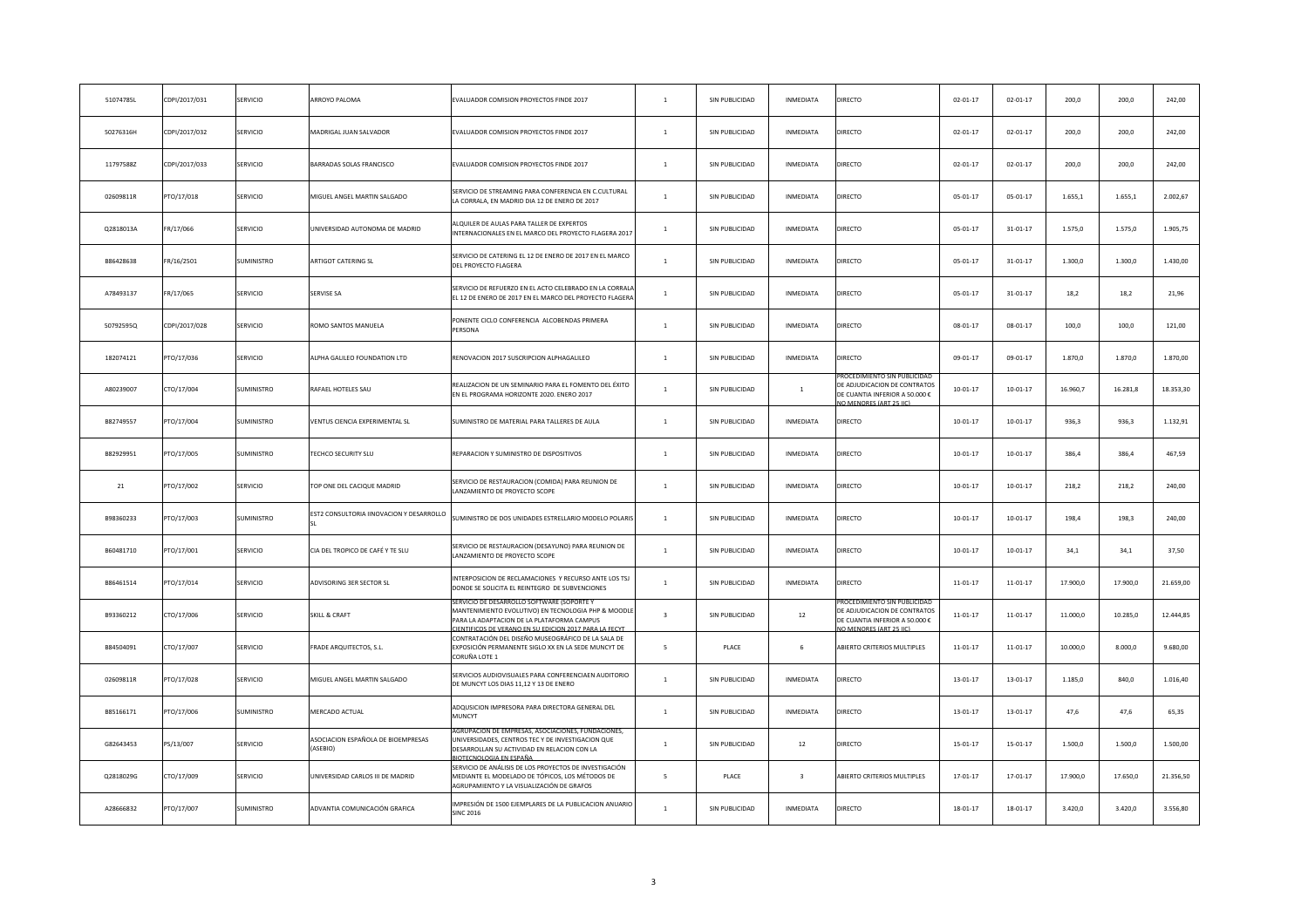| A59408492 | PTO/17/010    | SUMINISTRO | NESPRESSO                         | COMPRA PRIMER SEMESTRE CAPSULAS CAFÉ                                                                                                                                               | $\mathbf{1}$   | SIN PUBLICIDAD | INMEDIATA      | DIRECTO                     | 19-01-17       | 19-01-17       | 1.206,6  | 2.270,0  | 2.496,99  |
|-----------|---------------|------------|-----------------------------------|------------------------------------------------------------------------------------------------------------------------------------------------------------------------------------|----------------|----------------|----------------|-----------------------------|----------------|----------------|----------|----------|-----------|
| B66337858 | PTO/17/012    | SUMINISTRO | OMEGA 2014 SLU                    | SERVICIO DE CATERING REUNION EURAXESS TOP III 21-22 DE<br>FEBRERO 2017                                                                                                             | $\mathbf{1}$   | SIN PUBLICIDAD | INMEDIATA      | DIRECTO                     | 19-01-17       | 19-01-17       | 820,0    | 820,0    | 902,00    |
| A46103834 | PTO/17/008    | SUMINISTRO | <b>MERCADONA SA</b>               | COMPRA PRIMER SEMESTER MERCADONA                                                                                                                                                   | $\mathbf{1}$   | SIN PUBLICIDAD | INMEDIATA      | DIRECTO                     | 19-01-17       | 19-01-17       | 752,0    | 647,4    | 698,57    |
| B66337858 | PTO/17/011    | SERVICIO   | OMEGA 2014 SLU                    | ALQUILER DE SALAS REUNION EURAXESS TOP III 21-22 DE<br>FEBRERO 2017                                                                                                                | $\mathbf{1}$   | SIN PUBLICIDAD | INMEDIATA      | DIRECTO                     | 19-01-17       | 19-01-17       | 562,0    | 562,0    | 680,00    |
| B80935083 | PTO/17/013    | SERVICIO   | A MISION DE SANTA FE SL           | SERVICIO DE CATERING PROYECTO SCOPE 13/01/2017                                                                                                                                     | $\mathbf{1}$   | SIN PUBLICIDAD | INMEDIATA      | DIRECTO                     | 19-01-17       | 19-01-17       | 458,0    | 458,0    | 503,82    |
| 20211463Y | CDPI/2017/079 | SERVICIO   | ROJO GONZALEZ JESUS               | PONENTE IV SEMINARIO HORIZONTE 2020                                                                                                                                                | $\mathbf{1}$   | SIN PUBLICIDAD | INMEDIATA      | DIRECTO                     | 19-01-17       | 19-01-17       | 200,0    | 200,0    | 242,00    |
| 07245634J | CDPI/2017/080 | SERVICIO   | DEL RIO LUCIA                     | PONENTE IV SEMINARIO HORIZONTE 2020                                                                                                                                                | $\mathbf{1}$   | SIN PUBLICIDAD | INMEDIATA      | DIRECTO                     | 19-01-17       | 19-01-17       | 200,0    | 200,0    | 242,00    |
| 46408335Q | CDPI/2017/082 | SERVICIO   | ERNANDEZ GONZALEZ PABLO           | PONENTE IV SEMINARIO HORIZONTE 2020                                                                                                                                                | $\mathbf{1}$   | SIN PUBLICIDAD | INMEDIATA      | DIRECTO                     | 19-01-17       | 19-01-17       | 200,0    | 200,0    | 242,00    |
| B64423833 | PTO/17/009    | SUMINISTRO | <b>MONOUSO</b>                    | COMPRA PRIMER SEMESTRE VASOS DE CAFÉ                                                                                                                                               | $\mathbf{1}$   | SIN PUBLICIDAD | INMEDIATA      | DIRECTO                     | $19 - 01 - 17$ | 19-01-17       | 80,3     | 80.3     | 97,14     |
| B70220124 | CTO/17/001    | SUMINISTRO | XERCODE MEDIA SOFTWARE SL         | SERVICIO DE SOPORTE Y MANTENIMIENTO EVOLUTIVO DE LA<br>PLATAFORMA REPOSITORIO ESPAÑOL DE CIENCIA Y<br>TECNOLOGIA DE FECYT QUE UTILIZA TECNOLOGIA OJS (OPEN<br><b>OURNAL SYSTEM</b> | $\mathbf{1}$   | PLACE          | $12 + 12$      | ABIERTO CRITERIOS MULTIPLES | 20-01-17       | $20 - 01 - 17$ | 8.000,0  | 7.300,0  | 8.833,00  |
| 577687B01 | FR/17/029     | SERVICIO   | FOTOLIA                           | BONO FOTOS DE CREDITO                                                                                                                                                              | $\overline{1}$ | SIN PUBLICIDAD | INMEDIATA      | DIRECTO                     | $20 - 01 - 17$ | 20-01-17       | 918.4    | 918,4    | 918,40    |
| G28826055 | PF2017/013    | SERVICIO   | UNIVERSIDAD POLITECNICA DE MADRID | EXPERTO EN PROMOCIÓN Y GESTIÓN DE PROYECTOS Y<br>ACTUACIONES INTERNACIONALES DE I+D+I                                                                                              | $\overline{1}$ | SIN PUBLICIDAD | 9              | DIRECTO                     | $25 - 01 - 17$ | $25 - 01 - 17$ | 1.004,9  | 1.004,91 | 1.004,91  |
| A83709873 | PTO/17/023    | SERVICIO   | <b>ALORIZA FACILITIES SAU</b>     | SERVICIO DE MANTENIMIENTO URGENTE POR SINIESTRO EN LA<br>SEDE DE PEDRO TEIXEIRA                                                                                                    | $1\,$          | SIN PUBLICIDAD | INMEDIATA      | DIRECTO                     | 25-01-17       | 25-01-17       | 455,0    | 455,0    | 550,49    |
| B95405247 | PTO/17/022    | SERVICIO   | LIMPIEZAS BILUR SL                | SERVICIO EXTRAORDINARIO DE LIMPIEZA EN LAS INSTALACIONE<br>DE PEDRO TEIXEIRA                                                                                                       | $\mathbf{1}$   | SIN PUBLICIDAD | INMEDIATA      | DIRECTO                     | 25-01-17       | $25 - 01 - 17$ | 180,0    | 180,0    | 217,80    |
| B15946700 | CTO/17/011    | SERVICIO   | ESTRATEGA CONSULTING              | IO DE CONSULTORIA PARA LA ELABORACION DE UN<br>MODELO DE EVALUACION DEL PROGRAMA DE FORMACION Y<br>ASESORAMIENTO EN FUNDRAISING PARA INSTITUCIONES<br>PUBLICAS DE INVESTIGACION    | $\overline{2}$ | PLACE          | $\overline{4}$ | ABIERTO CRITERIOS MULTIPLES | 27-01-17       | 27-01-17       | 14.800,0 | 14.000,0 | 16.940,00 |
| 05612919E | CDPI/2017/001 | SERVICIO   | NAVARRO GASCON JOSE VICENTE       | SELECCIÓN DE FOTOGRAFIAS CIENTIFICAS                                                                                                                                               | $\mathbf{1}$   | SIN PUBLICIDAD | INMEDIATA      | DIRECTO                     | 27-01-17       | $27 - 01 - 17$ | 1.500,0  | 1.500,0  | 1.815,00  |
| 48222117H | CDPI/2017/005 | SERVICIO   | OMAN MARQUEZ JULIA                | SELECCIÓN DE FOTOGRAFIAS CIENTIFICAS                                                                                                                                               | $\mathbf{1}$   | SIN PUBLICIDAD | INMEDIATA      | DIRECTO                     | 27-01-17       | 27-01-17       | 1.500,0  | 1.500,0  | 1.815,00  |
| 24271874C | CDPI/2017/006 | SERVICIO   | MARTINEZ CANO ANTONIO LUIS        | SELECCIÓN DE FOTOGRAFIAS CIENTIFICAS                                                                                                                                               | $\mathbf{1}$   | SIN PUBLICIDAD | INMEDIATA      | DIRECTO                     | 27-01-17       | $27 - 01 - 17$ | 1.500,0  | 1.500,0  | 1.815,00  |
| 31731307R | CDPI/2017/007 | SERVICIO   | DOMINGUEZ GARCIA FRANCISCO JAVIER | SELECCIÓN DE FOTOGRAFIAS CIENTIFICAS                                                                                                                                               | $\mathbf{1}$   | SIN PUBLICIDAD | INMEDIATA      | DIRECTO                     | 27-01-17       | 27-01-17       | 600,0    | 600,0    | 726,00    |
| 02522183A | CDPI/2017/010 | SERVICIO   | DE LA PUENTE MUÑOZ MARIA JESÚS    | SELECCIÓN DE FOTOGRAFIAS CIENTIFICAS                                                                                                                                               | $\mathbf{1}$   | SIN PUBLICIDAD | INMEDIATA      | DIRECTO                     | 27-01-17       | 27-01-17       | 600,0    | 600,0    | 726,00    |
| Y1979352D | CDPI/2017/002 | SERVICIO   | GIL HERRERA LUZ CARIME            | SELECCIÓN DE FOTOGRAFIAS CIENTIFICAS                                                                                                                                               | $\,1\,$        | SIN PUBLICIDAD | INMEDIATA      | DIRECTO                     | 27-01-17       | $27 - 01 - 17$ | 500,0    | 500,0    | 605,00    |
| 02651969T | CDPI/2017/003 | SERVICIO   | <b>ROLDAN CARLOS</b>              | SELECCIÓN DE FOTOGRAFIAS CIENTIFICAS                                                                                                                                               | $\mathbf{1}$   | SIN PUBLICIDAD | INMEDIATA      | DIRECTO                     | 27-01-17       | 27-01-17       | 500,0    | 500,0    | 605,00    |
| 53661522S | CDPI/2017/004 | SERVICIO   | CORNEJO GOMEZ NILO                | SELECCIÓN DE FOTOGRAFIAS CIENTIFICAS                                                                                                                                               | $\mathbf{1}$   | SIN PUBLICIDAD | INMEDIATA      | DIRECTO                     | 27-01-17       | 27-01-17       | 500,0    | 500,0    | 605,00    |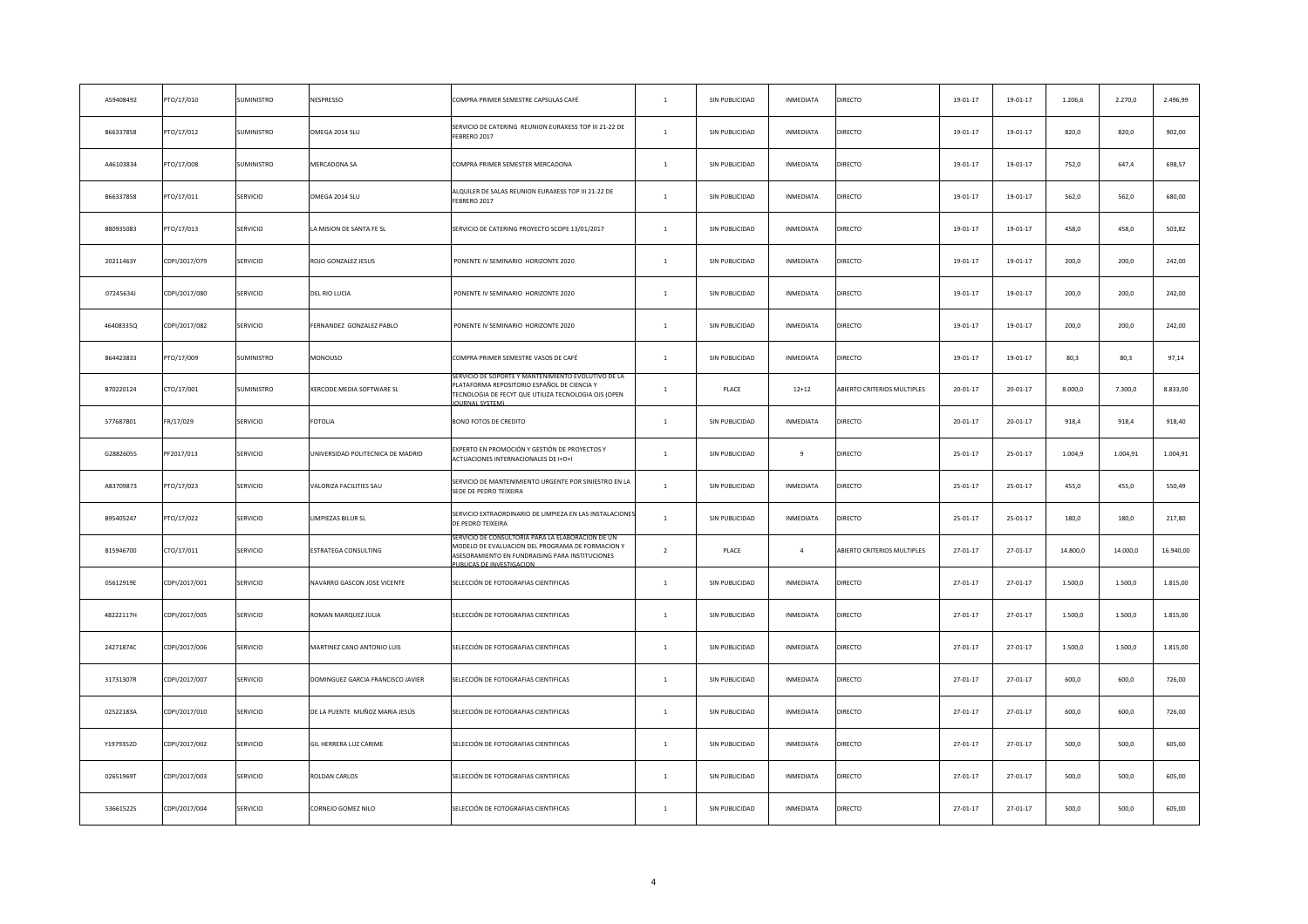| 08832287B | CDPI/2017/008  | SERVICIO          | ARBAJO SANCHEZ MARIA                                                   | SELECCIÓN DE FOTOGRAFIAS CIENTIFICAS                                                                                                          | $\mathbf{1}$            | SIN PUBLICIDAD                            | INMEDIATA        | DIRECTO                                                                                                                                                        | 27-01-17       | 27-01-17       | 300,0    | 300,0    | 363,00    |
|-----------|----------------|-------------------|------------------------------------------------------------------------|-----------------------------------------------------------------------------------------------------------------------------------------------|-------------------------|-------------------------------------------|------------------|----------------------------------------------------------------------------------------------------------------------------------------------------------------|----------------|----------------|----------|----------|-----------|
| 06996916V | CDPI/2017/009  | SERVICIO          | <b>SANTOS BLANCO JOSE PEDRO</b>                                        | SELECCIÓN DE FOTOGRAFIAS CIENTIFICAS                                                                                                          | $\mathbf{1}$            | SIN PUBLICIDAD                            | INMEDIATA        | DIRECTO                                                                                                                                                        | 27-01-17       | 27-01-17       | 300,0    | 300,0    | 363,00    |
| A79016044 | PTO/17/021     | SUMINISTRO        | CAÑIZARES ARTES GRAFICAS                                               | ADQUISICION DE PEGATINAS PARA CONTENEDORES Y CHALECO:                                                                                         | $\mathbf{1}$            | SIN PUBLICIDAD                            | INMEDIATA        | DIRECTO                                                                                                                                                        | 27-01-17       | 27-01-17       | 144,8    | 144,8    | 175,23    |
| A46103834 | FR/17/047      | SUMINISTRO        | MERCADONA SA                                                           | COMPRA MERCADONA PARA TALLER CIENCIA EN EL AULA                                                                                               | $\mathbf{1}$            | SIN PUBLICIDAD                            | INMEDIATA        | DIRECTO                                                                                                                                                        | $30 - 01 - 17$ | $30 - 01 - 17$ | 72,0     | 72,0     | 85,74     |
| B85397461 | FR/17/059      | SUMINISTRO        | MAGEN CORPORATIVA COMUNIKAT SLU                                        | IMPRESIONES DE VINILOS LAMINADOS AIRBUS                                                                                                       | $\mathbf{1}$            | SIN PUBLICIDAD                            | INMEDIATA        | DIRECTO                                                                                                                                                        | $31 - 01 - 17$ | $31 - 01 - 17$ | 1.516,0  | 1.516,0  | 1.834,36  |
| 48537231D | PTO/17/071     | SUMINISTRO        | <b>PATRICIA GINER VARO</b>                                             | COMPRA DE 5 GUARDAPARAGUAS                                                                                                                    | $\mathbf{1}$            | SIN PUBLICIDAD                            | INMEDIATA        | DIRECTO                                                                                                                                                        | $31 - 01 - 17$ | $31 - 01 - 17$ | 577,5    | 577,5    | 698,78    |
| B04719001 | FR/17/061      | SUMINISTRO        | CRITERIUM                                                              | ACTUALIZACION LICENCIA PROGRAMA GENERA                                                                                                        | $\mathbf{1}$            | SIN PUBLICIDAD                            | INMEDIATA        | DIRECTO                                                                                                                                                        | $31 - 01 - 17$ | $31 - 01 - 17$ | 24,8     | 24,79    | 30,00     |
| A28666832 | PS/08/008      | SERVICIO          | ADVANTIA COMUNICACIÓN GRAFICA                                          | SERVICIO DE ALMACENAJE Y PORTES DE LAS PUBLICACIONES Y<br>MATERIAL PROMOCIONAL FECYT                                                          | $\mathbf{1}$            | SIN PUBLICIDAD                            | 12               | DIRECTO                                                                                                                                                        | $01 - 02 - 17$ | $01 - 02 - 17$ | 2.709,0  | 2.709,0  | 3.277,9   |
| B80935083 | PTO/17/016     | SUMINISTRO        | A MISION DE SANTA FE SL                                                | CENA REUNION EURAXESS TOP III 21 FEBRERO 2017                                                                                                 | $\mathbf{1}$            | SIN PUBLICIDAD                            | INMEDIATA        | DIRECTO                                                                                                                                                        | $02 - 02 - 17$ | $02 - 02 - 17$ | 422,6    | 366,3    | 402,88    |
| A28017895 | PTO/17/015     | SUMINISTRO        | L CORTE INGLES                                                         | COMPRA DE FRIGORIFICOS PARA COMEDOR DE PERSONAL DE<br>FECYT                                                                                   | $\overline{\mathbf{3}}$ | SIN PUBLICIDAD                            | INMEDIATA        | ROCEDIMIENTO SIN PUBLICID.<br>DE ADJUDICACION DE CONTRATOS<br>DE CUANTIA INFERIOR A 50.000 €<br><b>IO MENORES (ART 25 IIC)</b>                                 | $02 - 02 - 17$ | $02 - 02 - 17$ | 295,9    | 295,9    | 358,01    |
| 72137279X | PS/15/016 AD I | SERVICIO          | <b>OLMO CALVO RODRIGUEZ</b>                                            | SERVICIOS FOTOGRAFICOS PARA LA FECYT                                                                                                          | $\overline{\mathbf{3}}$ | PLACE<br><b>BOE</b><br>PERFIL CONTRATANTE | 18               | ABIERTO CRITERIOS MULTIPLES                                                                                                                                    | $03 - 02 - 17$ | $03 - 02 - 17$ | 16.250,0 | 16.250,0 | 19.662,50 |
| A15056393 | PTO/17/029     | SUMINISTRO        | FORCULO COMUNICACIÓN GRAFICA                                           | IMPRESIÓN E INSTALACION DE LONAS EN EL AMBITO RUDAS DE<br><b>MUNCYT</b>                                                                       | $\overline{1}$          | SIN PUBLICIDAD                            | INMEDIATA        | DIRECTO                                                                                                                                                        | $03 - 02 - 17$ | $03 - 02 - 17$ | 783.4    | 783.4    | 947,94    |
| A15056393 | PTO/17/031     | SUMINISTRO        | <b>FORCULO COMUNICACIÓN GRAFICA</b>                                    | IMPRESIÓN DE PLANTILLAS PARA TALLERES EN MUNCYT<br>ALCOBENDAS                                                                                 | $\mathbf{1}$            | SIN PUBLICIDAD                            | INMEDIATA        | DIRECTO                                                                                                                                                        | $06 - 02 - 17$ | $06 - 02 - 17$ | 2.561,7  | 2.561,7  | 3.099,68  |
| B19303452 | PF/16/020      | <b>SERVICIO</b>   | NICIATIVAS DE GESTION CULTURAL SIGLO XXI S.L DIDACTICA DE EXPOSICIONES |                                                                                                                                               | $\overline{1}$          | SIN PUBLICIDAD                            | INMEDIATA        | ROCEDIMIENTO SIN PUBLICIDAI<br>DE ADJUDICACION DE CONTRATOS<br>DE CUANTIA INFERIOR A 50.000 €<br><u>IO MENORES (ART 25 IIC)</u><br>ROCEDIMIENTO SIN PUBLICIDAI | $06 - 02 - 17$ | $06 - 02 - 17$ | 2.500.0  | 2,200.0  | 2.200.00  |
| B37352093 | PTO/17/019     | SERVICIO          | ARTE FINAL DISEÑO Y COMUNICACIÓN SL                                    | DISEÑO Y MAQUETACION DE LA PUBLICACION "MANUAL DE<br>FRASCATI 2016"                                                                           | $\overline{3}$          | SIN PUBLICIDAD                            | INMEDIATA        | DE ADJUDICACION DE CONTRATOS<br>DE CUANTIA INFERIOR A 50.000 €<br>O MENORES (ART 25 IIC)                                                                       | $06 - 02 - 17$ | $06 - 02 - 17$ | 1.500,0  | 1.300,0  | 1.573,00  |
| 51710848V | PTO/17/025     | SERVICIO          | <b>FARAZONA BITAR GABRIEL FERNANDO</b>                                 | REALIZACION DE UNA LIMPIEZA GENERAL Y TAREAS BASICAS DI<br>MANTENIMIENTO DEL ESPACIO EXPOSITIVO DEL BOING 747 EN<br>LA SEDE DEL MUNCYT CORUÑA | $\mathbf{1}$            | SIN PUBLICIDAD                            | INMEDIATA        | DIRECTO                                                                                                                                                        | $06 - 02 - 17$ | $06 - 02 - 17$ | 749,8    | 749,8    | 907,20    |
| B65659369 | PTO/17/035     | SUMINISTRO        | <b>ECS COMPONENTES</b>                                                 | ADQUISICION DE TRES PANTALLAS TACTILES PARA MUNCYT<br>CORUÑA                                                                                  | $\overline{\mathbf{3}}$ | SIN PUBLICIDAD                            | INMEDIATA        | ROCEDIMIENTO SIN PUBLIC<br>DE ADJUDICACION DE CONTRATOS<br>DE CUANTIA INFERIOR A 50.000 €<br>O MENORES (ART 25 IIC)                                            | $06 - 02 - 17$ | $06 - 02 - 17$ | 721,5    | 721,5    | 873,02    |
| G78280880 | PTO/17/033     | SERVICIO          | UNDACION JUAN XXIII RONCALLI                                           | INVIO Y ENSOBRADO DE MATERIAL PARA CENTROS ESCOLARES<br>DE MADRID Y CORUÑA                                                                    | $\mathbf{1}$            | SIN PUBLICIDAD                            | INMEDIATA        | <b>DIRECTO</b>                                                                                                                                                 | $06 - 02 - 17$ | $06 - 02 - 17$ | 900,0    | 710,0    | 859,10    |
| A15056393 | PTO/17/034     | SUMINISTRO        | FORCULO COMUNICACIÓN GRAFICA                                           | IMPRESIÓN DE 20.000 ETIQUETAS ADHESIVAS                                                                                                       | $\mathbf{1}$            | SIN PUBLICIDAD                            | INMEDIATA        | DIRECTO                                                                                                                                                        | $06 - 02 - 17$ | $06 - 02 - 17$ | 569,8    | 569,8    | 689,46    |
| A15056393 | PTO/17/027     | <b>SUMINISTRO</b> | <b>FORCULO COMUNICACIÓN GRAFICA</b>                                    | MPRESIÓN DE LA PUBLIACACION "GUIA DEL INVESTIGADOR EN<br>JAPON"                                                                               | $\overline{1}$          | SIN PUBLICIDAD                            | INMEDIATA        | DIRECTO                                                                                                                                                        | $06 - 02 - 17$ | $06 - 02 - 17$ | 440,9    | 440,9    | 533,48    |
| A15056393 | PTO/17/032     | SUMINISTRO        | FORCULO COMUNICACIÓN GRAFICA                                           | IMPRESIÓN DE CARTAS A COLOR PARA ENVIO DE MATERIAL A<br>CENTROS ESCOLARES EN MADRID Y CORUÑA                                                  | $\mathbf{1}$            | SIN PUBLICIDAD                            | <b>INMEDIATA</b> | DIRECTO                                                                                                                                                        | $06 - 02 - 17$ | $06 - 02 - 17$ | 415,8    | 415,8    | 503,11    |
| A15056393 | PTO/17/096     | SUMINISTRO        | FORCULO COMUNICACIÓN GRAFICA                                           | 15 PORTADISTINTIVOS Y LANDYARS E IMPRESIÓN DE TARJERTAS<br><b>IDENTIFICATIVAS</b>                                                             | $\overline{1}$          | SIN PUBLICIDAD                            | <b>INMEDIATA</b> | DIRECTO                                                                                                                                                        | $06 - 02 - 17$ | $01 - 01 - 17$ | 265,1    | 265,1    | 320,78    |
| A15056393 | PTO/17/030     | SUMINISTRO        | FORCULO COMUNICACIÓN GRAFICA                                           | 100 DOSIERES PARA LA PRESENTACION DEL ESTUDIO SOBRE<br>CIENCIAS DE LA COMPUTACION                                                             | $\mathbf{1}$            | SIN PUBLICIDAD                            | <b>INMEDIATA</b> | DIRECTO                                                                                                                                                        | $06 - 02 - 17$ | $06 - 02 - 17$ | 262.4    | 262,4    | 317,49    |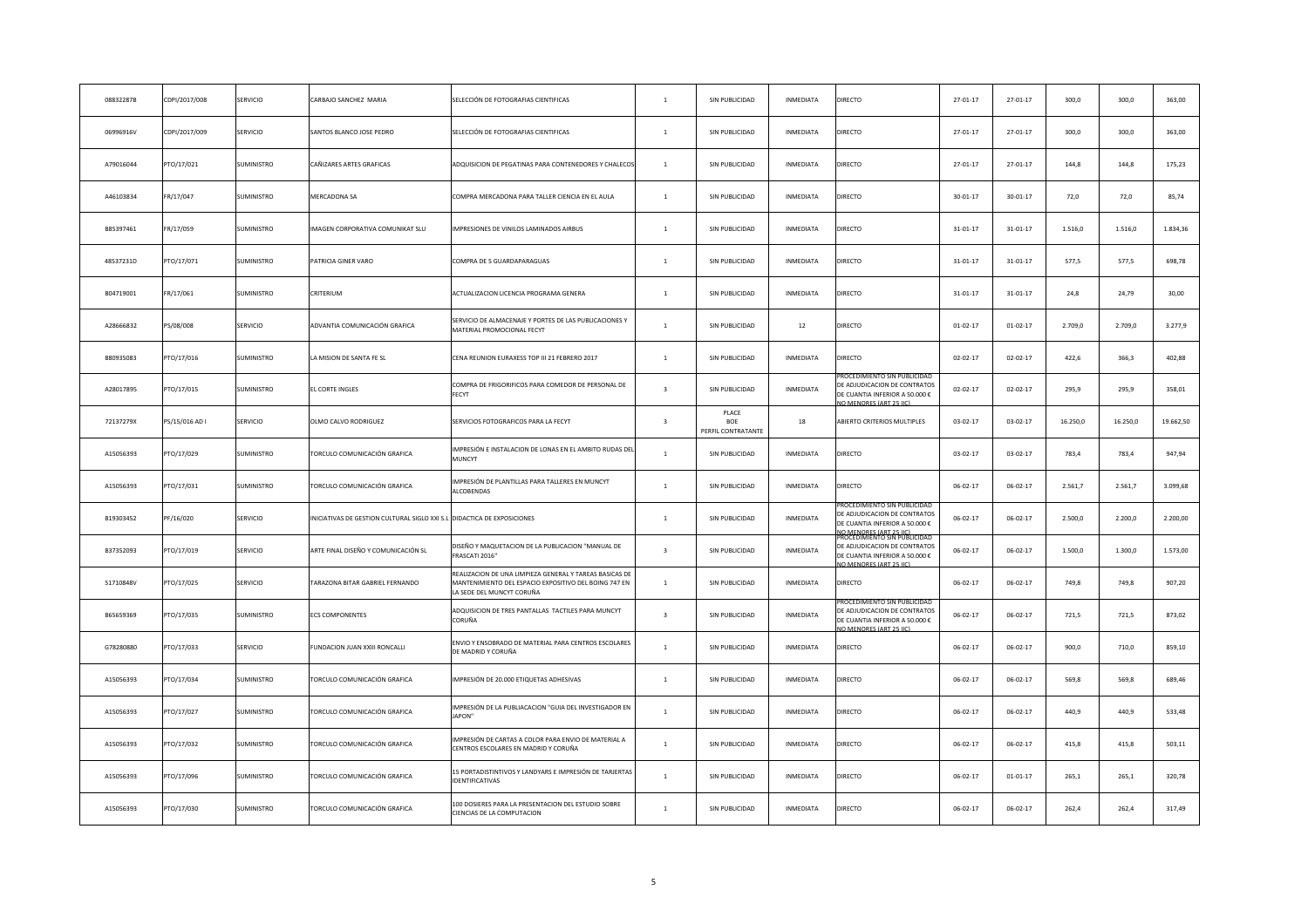| F86694049 | PTO/17/020     | SERVICIO          | ALTAVOZ SOCIEDAD COOPERATIVA MADRILEÑA                            | CONVERSION TRIPTICO INSTITUCIONAL MUNCYT ALCOBENDAS<br>CARTELA A LECTURA FACIL                                                                       | $\mathbf{1}$            | SIN PUBLICIDAD | INMEDIATA      | DIRECTO                                                                                                                                           | $06 - 02 - 17$ | $06 - 02 - 17$ | 150,0    | 150,0    | 181,50    |
|-----------|----------------|-------------------|-------------------------------------------------------------------|------------------------------------------------------------------------------------------------------------------------------------------------------|-------------------------|----------------|----------------|---------------------------------------------------------------------------------------------------------------------------------------------------|----------------|----------------|----------|----------|-----------|
| B81342628 | PTO/17/026     | SUMINISTRO        | PRODUCTOS Y EQUIPOS PARA LA RESTAURACION                          | ADQUISICION DE INSTRUMENTOD DE MEDICION DE<br>ARAMETROS MEDIOAMBIENTALES PARA USO EN TAREAS DE<br>CONSERVACION PREVENTIVA                            | $\mathbf{1}$            | SIN PUBLICIDAD | INMEDIATA      | DIRECTO                                                                                                                                           | $06 - 02 - 17$ | $06 - 02 - 17$ | 137,5    | 137,5    | 166,38    |
| B70027396 | FR/17/081-1555 | SUMINISTRO        | FOTOCOPIAS CONDE SL                                               | ADQUISICION MATERIAL FUNGIBLE                                                                                                                        | $\mathbf{1}$            | SIN PUBLICIDAD | INMEDIATA      | DIRECTO                                                                                                                                           | $06 - 02 - 17$ | $06 - 02 - 17$ | 8,4      | 29,8     | 36,00     |
| 19873575B | CDPI/2017/023  | SERVICIO          | HUERTA PALAU MANUEL PEDRO                                         | EVALUADOR PROYECTO BECOMA DE PRECIPITA                                                                                                               | $\mathbf{1}$            | SIN PUBLICIDAD | INMEDIATA      | DIRECTO                                                                                                                                           | $07 - 02 - 17$ | $07 - 02 - 17$ | 200,0    | 200,0    | 242,00    |
| 2174234K  | CDPI/2017/024  | SERVICIO          | SANCHEZ GARCIA MARIA VICTORIA                                     | EVALUADOR PROYECTO BECOMA DE PRECIPITA                                                                                                               | $\mathbf{1}$            | SIN PUBLICIDAD | INMEDIATA      | DIRECTO                                                                                                                                           | $07 - 02 - 17$ | $07 - 02 - 17$ | 200,0    | 200,0    | 242,00    |
| X2816474D | CDPI/2017/035  | SERVICIO          | ARANGO LASPRILLA JUAN CARLOS                                      | EVALUADOR PROYECTO SAPIENTIA UNIVERSALIS DE PRECIPITA                                                                                                | $\mathbf{1}$            | SIN PUBLICIDAD | INMEDIATA      | DIRECTO                                                                                                                                           | $07 - 02 - 17$ | $07 - 02 - 17$ | 200,0    | 200,0    | 242,00    |
| 41734148G | CDPI/2017/036  | SERVICIO          | <b>GOMILA BENEJAM ANTONI</b>                                      | EVALUADOR PROYECTO SAPIENTIA UNIVERSALIS DE PRECIPITA                                                                                                | $\mathbf{1}$            | SIN PUBLICIDAD | INMEDIATA      | DIRECTO                                                                                                                                           | $07 - 02 - 17$ | $07 - 02 - 17$ | 200,0    | 200,0    | 242,00    |
| 77345089E | PTO/17/040     | SERVICIO          | SERGIO MANUEL GALAN NIETO                                         | COMISARIADO DE ESPACIO INTERACTIVO EN HALL DE ENTRADA<br>DE MUNCYT, MANTENIMIENTO Y APOYO TECNICO                                                    | $\mathbf{1}$            | SIN PUBLICIDAD | INMEDIATA      | DIRECTO                                                                                                                                           | $08 - 02 - 17$ | $08 - 02 - 17$ | 3.500.0  | 3.500.0  | 4.235,00  |
| 18167124E | PTO/17/037     | SERVICIO          | GUILLERMO CASADO                                                  | SERVICIO DE MANTENIMIENTO DE INSTALACION INTERACTIVA F                                                                                               | $\mathbf{1}$            | SIN PUBLICIDAD | INMEDIATA      | DIRECTO                                                                                                                                           | $08 - 02 - 17$ | $08 - 02 - 17$ | 3.500,0  | 3.500,0  | 4.235,00  |
| G59953539 | CTO/17/019     | SERVICIO          | CONSEJO INTERNACIONAL DE MUSEOS. ICOM                             | CUOTA DE MUNCYT COMO MIEMBRO INSTITUCIONAL DE ICOM<br>PARA EL EJERCICIO 2017                                                                         | $\overline{1}$          | SIN PUBLICIDAD | 12             | DIRECTO                                                                                                                                           | $08 - 02 - 17$ | 08-02-17       | 835,0    | 835,0    | 835,00    |
| 02609811R | PTO/17/039     | SERVICIO          | MIGUEL ANGEL MARTIN SALGADO                                       | SERVICIO DE VIDEO PARA CONFERENCIA EN EL AULA DEL<br>MUNCYT 28 DE ENERO DE 2017                                                                      | $\mathbf{1}$            | SIN PUBLICIDAD | INMEDIATA      | DIRECTO                                                                                                                                           | $08 - 02 - 17$ | $08 - 02 - 17$ | 200,0    | 200,0    | 242,00    |
| A78327350 | CTO/17/020     | <b>SUMINISTRO</b> | <b>INFOREIN SA</b>                                                | LICENCIA NITRO 11 PRO FOR ENTREPRISE SINGLE USER                                                                                                     | $\mathbf{1}$            | SIN PUBLICIDAD | $12\,$         | DIRECTO                                                                                                                                           | $08 - 02 - 17$ | $08 - 02 - 17$ | 152,5    | 152,5    | 184,53    |
| G15068091 | PTO/17/038     | SERVICIO          | FEDERACION DE ASOCIACIONS DE PERSOAS<br>XORDAS DE GALICIA (FAXPG) | SERVICIO DE INTERPRETES DE LENGUA DE SIGNOS ESPAÑOLA<br>PARA LAS VISITAS GUIADAS EN EL MUNCYC CORUÑA                                                 | $\,$ 1 $\,$             | SIN PUBLICIDAD | INMEDIATA      | DIRECTO                                                                                                                                           | $08 - 02 - 17$ | $08 - 02 - 17$ | 83,24    | 83,24    | 83,24     |
| A47461066 | CTO/17/024     | <b>SUMINISTRO</b> | COTESA                                                            | REALIZACION DEL 5 ESTUDIO DEMOSCOPICO E INFORME DE<br>VALORACION DE LA AGENCIA SINC                                                                  | $\mathbf{q}$            | PLACE          | 6              | ABIERTO CRITERIOS MULTIPLES                                                                                                                       | $09 - 02 - 17$ | $27 - 02 - 17$ | 17.900,0 | 7.900,0  | 9.559,00  |
| 02609811R | PTO/17/017     | SERVICIO          | MIGUEL ANGEL MARTIN SALGADO                                       | FECNICO DE APOYO EN EL AUDITORIO DEL MUNCYT EN<br>CONFERENCIA DE EUDALD CARBONELL, EL 9 DE ENERO DE 2017<br>PARA REALIZACION DEL VIDEO SPOT DE FECYT | $\mathbf{1}$            | SIN PUBLICIDAD | INMEDIATA      | <b>DIRECTO</b>                                                                                                                                    | 09-02-17       | 09-02-17       | 580,0    | 580,0    | 701,80    |
| 33251425A | CDPI/2017/038  | SERVICIO          | MARTINEZ RODRIGUEZ MARIA DEL CARMEN                               | PONENTE TALLER VITICULTURA                                                                                                                           | $\mathbf{1}$            | SIN PUBLICIDAD | INMEDIATA      | DIRECTO                                                                                                                                           | 09-02-17       | 09-02-17       | 350,0    | 350,0    | 423,50    |
| 22562916P | CDPI/2017/039  | SERVICIO          | BALLESTEROS ROSELLO FERNANDO JESUS                                | PONENTE TALLER LAS MUJERES DE LA LUNA                                                                                                                | $\mathbf{1}$            | SIN PUBLICIDAD | INMEDIATA      | DIRECTO                                                                                                                                           | 09-02-17       | 09-02-17       | 350,0    | 350,0    | 423,50    |
| 52482388E | CDPI/2017/037  | SERVICIO          | ABOADA IGLESIAS MARIA JESUS                                       | PONENTE TALLER INTELIGENCIA ARTIFICIAL                                                                                                               | $\mathbf{1}$            | SIN PUBLICIDAD | INMEDIATA      | DIRECTO                                                                                                                                           | 09-02-17       | 09-02-17       | 250,0    | 250,0    | 302,50    |
| B81198434 | PTO/17/041     | <b>SUMINISTRO</b> | ELEX 24 OFICINA DE SERVICIOS A LA EMPRESA                         | MPRESIÓN DE LA PUBLICACION CIENTIFICAS EN CIFRAS                                                                                                     | $\overline{2}$          | SIN PUBLICIDAD | INMEDIATA      | <b>DIRECTO</b>                                                                                                                                    | $10 - 02 - 17$ | $10 - 02 - 17$ | 256,4    | 256,4    | 310,24    |
| 51410577B | CDPI/2017/029  | SERVICIO          | VALENZUELA BELEN                                                  | ONENTE CICLO CONFERENCIA ALCOBENDAS PRIMERA<br>PERSONA                                                                                               | $\mathbf{1}$            | SIN PUBLICIDAD | INMEDIATA      | DIRECTO                                                                                                                                           | $12 - 02 - 17$ | $12 - 02 - 17$ | 100,0    | 100,0    | 121,00    |
| B85386696 | CTO/17/017     | SERVICIO          | GESTION DE DISEÑO                                                 | DISEÑO Y RENOVACION DE LA SALA DE EXPOSCION<br>PERMANENTE INTERACTIVA DE MUNCYT ALCOBENDAS                                                           | $\overline{\mathbf{3}}$ | SIN PUBLICIDAD | $\overline{2}$ | OCEDIMIENTO SIN PUBLICIDA<br>DE ADJUDICACION DE CONTRATOS<br>DE CUANTIA INFERIOR A 50.000 €                                                       | $13 - 02 - 17$ | $21 - 02 - 17$ | 16.550,0 | 16.550,0 | 20.025,50 |
| A15056393 | TO/17/042      | SUMINISTRO        | TORCULO COMUNICACIÓN GRAFICA                                      | IMPRESIÓN DE 1000 UNIDADES DEL CATALOGO FOTICIENCIA 14                                                                                               | $\overline{\mathbf{3}}$ | SIN PUBLICIDAD | INMEDIATA      | IO MENORES (ART 25 HC).<br>ROCEDIMIENTO SIN PUBLICIDAI<br>DE ADJUDICACION DE CONTRATOS<br>DE CUANTIA INFERIOR A 50.000 €<br>O MENORES (ART 25 HC) | $13 - 02 - 17$ | $13 - 02 - 17$ | 7.000,0  | 5.343,3  | 6.465,36  |
| Q2818013A | PF/16/009      | SERVICIO          | UNIVERSIDAD AUTONOMA DE MADRID                                    | DIVULGACION Y COMUNICACIÓN DE LA CIENCIA                                                                                                             | $\mathbf{1}$            | SIN PUBLICIDAD | INMEDIATA      | CEDIMIENTO SIN PUBLICIDAL<br>DE ADJUDICACION DE CONTRATOS<br>DE CUANTIA INFERIOR A 50.000 €<br>NO MENORES (ART 25 IIC)                            | $14 - 02 - 17$ | $14 - 02 - 17$ | 1.500,0  | 2.323,50 | 2.323,50  |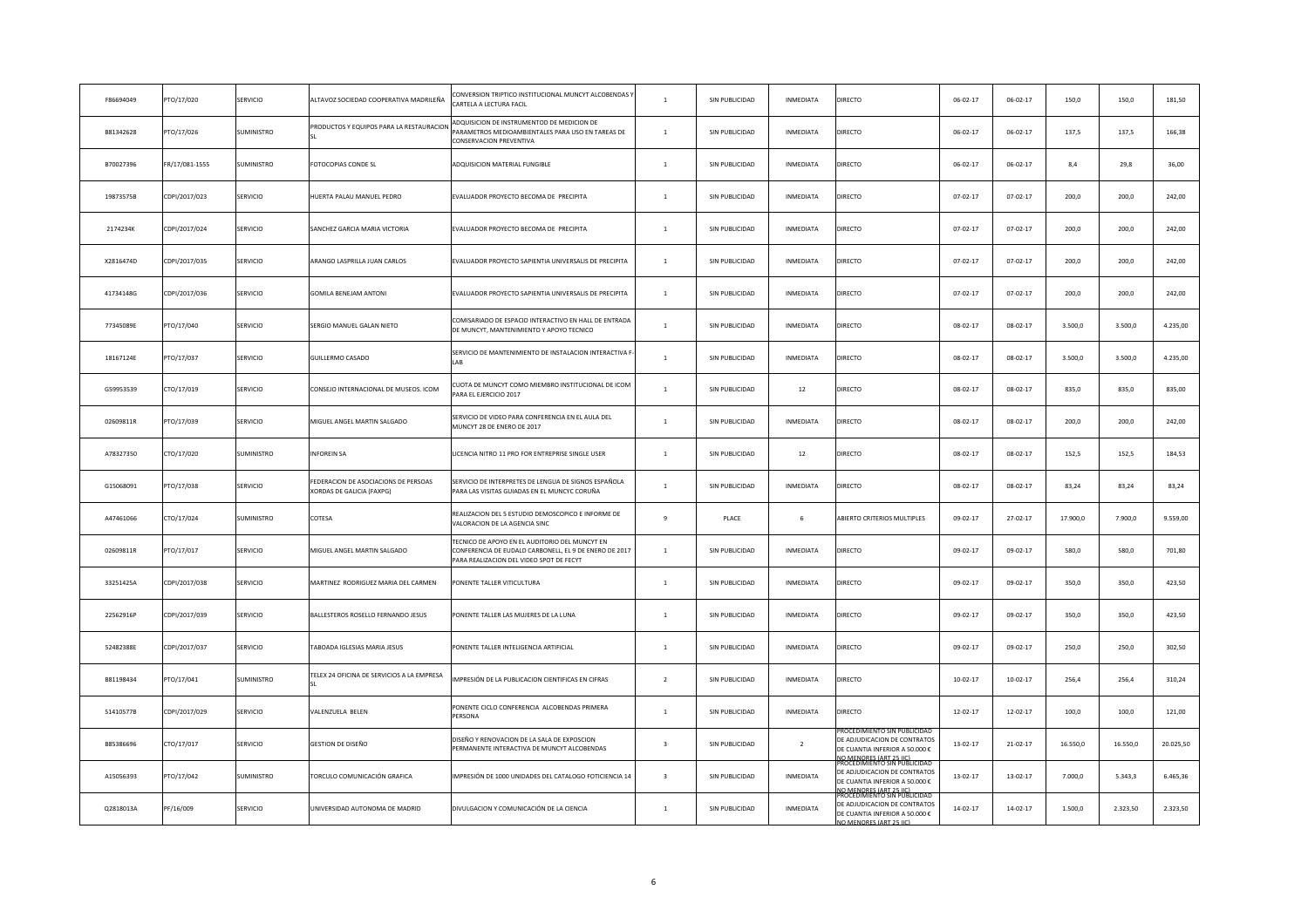| 43529033S | CDPI/2017/040B | SERVICIO        | OBERA JOSEP                                      | COORDINADOR VIII ENCUESTA DE PERCEPCION DE LA CIENCIA                | $\mathbf{1}$   | SIN PUBLICIDAD | INMEDIATA        | DIRECTO                                                                                                                | $15 - 02 - 17$ | $15 - 02 - 17$ | 1.500,0 | 1.500,0 | 1.815,00 |
|-----------|----------------|-----------------|--------------------------------------------------|----------------------------------------------------------------------|----------------|----------------|------------------|------------------------------------------------------------------------------------------------------------------------|----------------|----------------|---------|---------|----------|
| B85627941 | PF/16/021      | SERVICIO        | BERICA SOLUCIONES FORMATIVAS Y<br>CONSULTORIA SL | ATENCION AL CLIENTE                                                  | $\mathbf{1}$   | SIN PUBLICIDAD | INMEDIATA        | ROCEDIMIENTO SIN PUBLICIDAI<br>DE ADJUDICACION DE CONTRATOS<br>DE CUANTIA INFERIOR A 50.000 €<br>O MENORES (ART 25 LC) | $15 - 02 - 17$ | $15 - 02 - 17$ | 1.500,0 | 1.290,0 | 1.290,00 |
| X2725581N | CDPI/2017/061  | SERVICIO        | <b>POLINO CARMELO</b>                            | ACTUALIZACION INFORME VIII ENCUESTA DE PERCEPCION DE LA<br>CIENCIA   | $\mathbf{1}$   | SIN PUBLICIDAD | INMEDIATA        | DIRECTO                                                                                                                | $15 - 02 - 17$ | $15 - 02 - 17$ | 1.200,0 | 1.200,0 | 1.452,00 |
| 33508663D | CDPI/2017/042  | SERVICIO        | MUÑOZ VAN DEN EYNDE ANA                          | AUTOR CAPITULO VIII ENCUESTA DE PERCEPCION DE LA CIENCIA             | $\mathbf{1}$   | SIN PUBLICIDAD | INMEDIATA        | DIRECTO                                                                                                                | $15 - 02 - 17$ | $15 - 02 - 17$ | 800,0   | 800,0   | 968,00   |
| 52984313H | CDPI/2017/055  | SERVICIO        | ROGERO GARCIA JESUS                              | COAUTOR CAPITULO VIII ENCUESTA DE PERCEPCION DE LA<br>CIENCIA        | $\mathbf{1}$   | SIN PUBLICIDAD | INMEDIATA        | DIRECTO                                                                                                                | $15 - 02 - 17$ | $15 - 02 - 17$ | 800,0   | 800,0   | 968,00   |
| 40885282E | CDPI/2017/060  | SERVICIO        | LLUIS ESPLUGA JOSEP                              | COAUTOR CAPITULO VIII ENCUESTA DE PERCEPCION DE LA<br>CIENCIA        | $\mathbf{1}$   | SIN PUBLICIDAD | INMEDIATA        | DIRECTO                                                                                                                | $15 - 02 - 17$ | $15 - 02 - 17$ | 800,0   | 800,0   | 968,00   |
| 43529033S | CDPI/2017/040A | SERVICIO        | OBERA JOSEP                                      | COORDINADOR VIII ENCUESTA DE PERCEPCION DE LA CIENCIA                | $\mathbf{1}$   | SIN PUBLICIDAD | INMEDIATA        | DIRECTO                                                                                                                | $15 - 02 - 17$ | $15 - 02 - 17$ | 400,0   | 400,0   | 484,00   |
| 70076787L | CDPI/2017/041  | SERVICIO        | PAREJO PEREZ DIEGO                               | ANALISIS VIII ENCUESTA DE PERCEPCION DE LA CIENCIA                   | $\mathbf{1}$   | SIN PUBLICIDAD | INMEDIATA        | DIRECTO                                                                                                                | $15 - 02 - 17$ | 15-02-17       | 400,0   | 400,0   | 484,00   |
| 35054177S | CDPI/2017/043  | SERVICIO        | REVUELTA DE LA POZA GEMA                         | COAUTOR CAPITULO VIII ENCUESTA DE PERCEPCION DE LA<br>CIENCIA        | $\mathbf{1}$   | SIN PUBLICIDAD | INMEDIATA        | DIRECTO                                                                                                                | $15 - 02 - 17$ | $15 - 02 - 17$ | 400,0   | 400,0   | 484,00   |
| 46766118B | CDPI/2017/044  | SERVICIO        | CORCHERO GARCIA CRISTINA                         | COAUTOR CAPITULO VIII ENCUESTA DE PERCEPCION DE LA<br>CIENCIA        | $\mathbf{1}$   | SIN PUBLICIDAD | INMEDIATA        | DIRECTO                                                                                                                | $15 - 02 - 17$ | $15 - 02 - 17$ | 400,0   | 400,0   | 484,00   |
| 21440424P | CDPI/2017/045  | SERVICIO        | <b>FORRES ALBERO CRISTOBAL</b>                   | COAUTOR CAPITULO VIII ENCUESTA DE PERCEPCION DE LA<br>CIENCIA        | $\mathbf{1}$   | SIN PUBLICIDAD | INMEDIATA        | DIRECTO                                                                                                                | $15 - 02 - 17$ | 15-02-17       | 400,0   | 400,0   | 484,00   |
| 21415825L | CDPI/2017/046  | SERVICIO        | OPEZ CEREZO JOSE ANTONIO                         | COAUTOR CAPITULO VIII ENCUESTA DE PERCEPCION DE LA<br>CIENCIA        | $\overline{1}$ | SIN PUBLICIDAD | INMEDIATA        | DIRECTO                                                                                                                | $15 - 02 - 17$ | $15 - 02 - 17$ | 266,0   | 266.0   | 321,86   |
| 71640934M | CDPI/2017/047  | SERVICIO        | <b>ASPRA BELEN</b>                               | COAUTOR CAPITULO VIII ENCUESTA DE PERCEPCION DE LA<br>CIENCIA        | $1$ $\,$       | SIN PUBLICIDAD | <b>INMEDIATA</b> | DIRECTO                                                                                                                | $15 - 02 - 17$ | 15-02-17       | 266,0   | 266,0   | 321,86   |
| 807550C   | CDPI/2017/048  | SERVICIO        | CAMARA HURTADO MONTAÑA                           | COAUTOR CAPITULO VIII ENCUESTA DE PERCEPCION DE LA<br><b>CIENCIA</b> | $\overline{1}$ | SIN PUBLICIDAD | <b>INMEDIATA</b> | DIRECTO                                                                                                                | $15 - 02 - 17$ | $15 - 02 - 17$ | 266,0   | 266,0   | 321,86   |
| 03386694J | CDPI/2017/049  | SERVICIO        | QUINTANILLA FISAC MIGUEL ANGEL                   | COAUTOR CAPITULO VIII ENCUESTA DE PERCEPCION DE LA<br>CIENCIA        | $\overline{1}$ | SIN PUBLICIDAD | INMEDIATA        | DIRECTO                                                                                                                | $15-02-17$     | $15 - 02 - 17$ | 266,0   | 266,0   | 321,86   |
| 11947195Y | CDPI/2017/050  | SERVICIO        | SANTOS REQUEJO LIBIA                             | COAUTOR CAPITULO VIII ENCUESTA DE PERCEPCION DE LA<br>CIENCIA        | $\mathbf{1}$   | SIN PUBLICIDAD | INMEDIATA        | DIRECTO                                                                                                                | $15 - 02 - 17$ | $15 - 02 - 17$ | 266,0   | 266,0   | 321,86   |
| 24853484Y | CDPI/2017/051  | SERVICIO        | SCOBAR MERCADO MODESTO                           | COAUTOR CAPITULO VIII ENCUESTA DE PERCEPCION DE LA<br>CIENCIA        | $\overline{1}$ | SIN PUBLICIDAD | INMEDIATA        | DIRECTO                                                                                                                | $15 - 02 - 17$ | $15 - 02 - 17$ | 266,0   | 266.0   | 321,86   |
| 02495888C | CDPI/2017/052  | SERVICIO        | SANZ MENENDEZ LUIS                               | COAUTOR CAPITULO VIII ENCUESTA DE PERCEPCION DE LA<br>CIENCIA        | $\mathbf{1}$   | SIN PUBLICIDAD | INMEDIATA        | DIRECTO                                                                                                                | $15 - 02 - 17$ | $15 - 02 - 17$ | 266,0   | 266,0   | 321,86   |
| 28911506T | CDPI/2017/053  | <b>SERVICIO</b> | CRUZ CASTRO LAURA                                | COAUTOR CAPITULO VIII ENCUESTA DE PERCEPCION DE LA<br>CIENCIA        | $\overline{1}$ | SIN PUBLICIDAD | <b>INMEDIATA</b> | DIRECTO                                                                                                                | $15 - 02 - 17$ | $15 - 02 - 17$ | 266,0   | 266,0   | 321,86   |
| 34843870C | CDPI/2017/054  | SERVICIO        | CAPARROS GASS ALEJANDRO                          | COAUTOR CAPITULO VIII ENCUESTA DE PERCEPCION DE LA<br>CIENCIA        | $\overline{1}$ | SIN PUBLICIDAD | INMEDIATA        | DIRECTO                                                                                                                | $15 - 02 - 17$ | $15 - 02 - 17$ | 266,0   | 266,0   | 321,86   |
| 75705146W | CDPI/2017/056  | SERVICIO        | ERNANDEZ ESQUINAS MANUEL                         | COAUTOR CAPITULO VIII ENCUESTA DE PERCEPCION DE LA<br>CIENCIA        | $1\,$          | SIN PUBLICIDAD | INMEDIATA        | DIRECTO                                                                                                                | $15 - 02 - 17$ | 15-02-17       | 266,0   | 266,0   | 321,86   |
| Y1678947F | CDPI/2017/057  | SERVICIO        | <b>GIACHI SANDRO</b>                             | COAUTOR CAPITULO VIII ENCUESTA DE PERCEPCION DE LA<br>CIENCIA        | $\overline{1}$ | SIN PUBLICIDAD | <b>INMEDIATA</b> | DIRECTO                                                                                                                | $15 - 02 - 17$ | $15 - 02 - 17$ | 266,0   | 266,0   | 321,86   |
| 72745742P | CDPI/2017/058  | SERVICIO        | TURRATE MERAS DIANA                              | COAUTOR CAPITULO VIII ENCUESTA DE PERCEPCION DE LA<br>CIENCIA        | $\overline{1}$ | SIN PUBLICIDAD | <b>INMEDIATA</b> | DIRECTO                                                                                                                | $15 - 02 - 17$ | $15 - 02 - 17$ | 266.0   | 266.0   | 321,86   |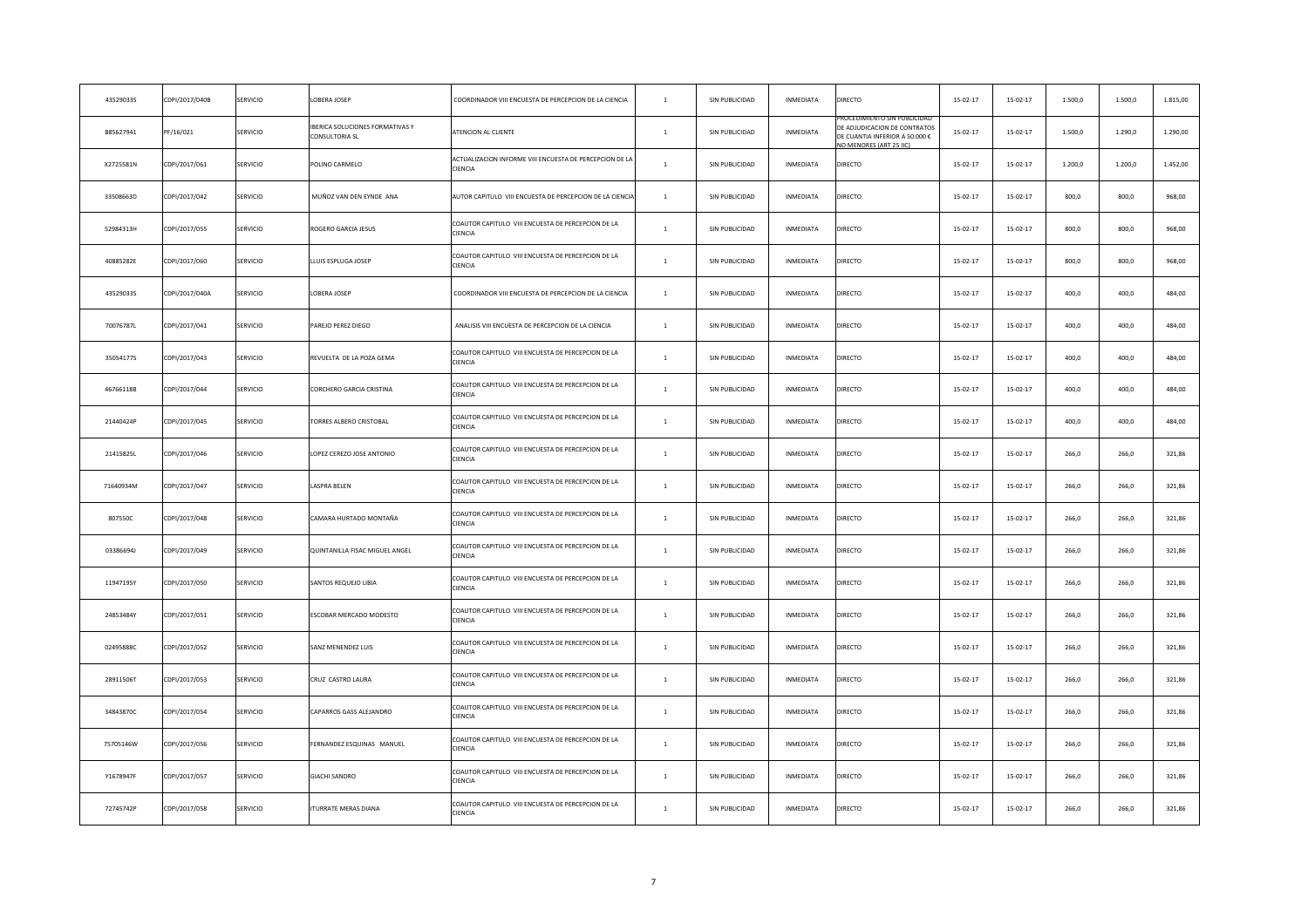| 900912523 | FR/17/516     | SUMINSTRO         | ORZAN MEDIA LLC                        | COMPRA 934 EMAILS                                                                                                                                                                                             | $\,$ 1 $\,$             | SIN PUBLICIDAD | INMEDIATA        | DIRECTO                                                                                                                                          | $16 - 02 - 17$ | $16 - 02 - 17$ | 1.757,7 | 1.757,7 | 1.757,69  |
|-----------|---------------|-------------------|----------------------------------------|---------------------------------------------------------------------------------------------------------------------------------------------------------------------------------------------------------------|-------------------------|----------------|------------------|--------------------------------------------------------------------------------------------------------------------------------------------------|----------------|----------------|---------|---------|-----------|
| 50963267M | PTO/17/091    | SERVICIO          | PEDRO A RAMOS GARCIA                   | ORGANIZACIÓN, COORDINACION Y PRESENTACION LITERARIA DI<br>LA OBRA "SABIAS"                                                                                                                                    | $\mathbf{1}$            | SIN PUBLICIDAD | <b>INMEDIATA</b> | DIRECTO                                                                                                                                          | $17 - 02 - 17$ | $16 - 03 - 17$ | 2.479,3 | 2.479,3 | 3.000,00  |
| 02609811R | TO/17/090     | SERVICIO          | MIGUEL ANGEL MARTIN SALGADO            | SERVICIOS AUDIOVISUALES EN EL TEATRO CIENTIFICO EL<br><b>AUMENTO</b>                                                                                                                                          | $\,$ 1 $\,$             | SIN PUBLICIDAD | INMEDIATA        | DIRECTO                                                                                                                                          | 17-02-17       | $17 - 02 - 17$ | 605,0   | 605,0   | 732,05    |
| A78072360 | FR/17/001     | SERVICIO          | TECNOLOGIA INTERNACIONAL Y COMUNCACION | COPIAS IMPRESORA DELICIAS                                                                                                                                                                                     | $\mathbf{1}$            | SIN PUBLICIDAD | INMEDIATA        | DIRECTO                                                                                                                                          | 19-02-17       | 19-01-17       | 23,4    | 23,4    | 28,33     |
| 05207931H | CTO/17/016    | SERVICIO          | MARTINEZ-ALES GARCIA DANIEL            | REALIZACION DE LA DIRECCION ARTISTICA PARA LA<br>CELEBRACION DE LA 4 EDICION DE FAMELAB                                                                                                                       | $\mathbf{1}$            | SIN PUBLICIDAD | $\overline{2}$   | DIRECTO                                                                                                                                          | $20 - 02 - 17$ | $22 - 05 - 17$ | 9.000,0 | 9.000,0 | 10.890,00 |
| B15850647 | CTO/17/010    | SERVICIO          | BALIDEA CONSULTING AND PROGRAMMING SL  | ERVICIO DE ASISTENCIA TECNICA PARA DESARROLLO, SOPORTE<br>/ MANTENIMIENTO DE PLATAFORMA DE TECNOLOGIA.NET<br>PARA LA FECYT                                                                                    | $\overline{\mathbf{3}}$ | SIN PUBLICIDAD | 12               | ROCEDIMIENTO SIN PUBLICIDAD<br>DE ADJUDICACION DE CONTRATOS<br>DE CUANTIA INFERIOR A 50.000 €<br><b>JO MENORES (ART 25 JIC)</b>                  | $21 - 02 - 17$ | 27-02-17       | 8.780,9 | 8.780,9 | 10.624,83 |
| G39034301 | FR/17/202     | SERVICIO          | AMIGOS DE LA CULTURA CIENTIFICA        | ORGANIZACIÓN DE LA EXPOSICION "LEONARDO TORRES<br>QUEVEDO: LA CONQUISTA DEL AIRE" EN EL MUNCY DE A<br>CORUÑA                                                                                                  | $\,$ 1 $\,$             | SIN PUBLICIDAD | INMEDIATA        | DIRECTO                                                                                                                                          | $21 - 02 - 17$ | $21 - 02 - 17$ | 3.000,0 | 3.000,0 | 3.000,00  |
| G28019198 | FR/17/203     | SERVICIO          | ASOCIACION DE LA PRENSA MADRID         | CURSO DE CORRESPONSALIA INTERNACIONAL                                                                                                                                                                         | $\mathbf{1}$            | SIN PUBLICIDAD | INMEDIATA        | DIRECTO                                                                                                                                          | $21 - 02 - 17$ | 21-02-17       | 20,0    | 20,00   | 20,00     |
| A64421738 | PTO/17/047    | SUMINISTRO        | <b>MEDIA MARKT</b>                     | ADQUISICION DE 20 TABLETS PARA MUNCYT ALCOBENDAS Y<br>CORUÑA                                                                                                                                                  | $\overline{\mathbf{3}}$ | SIN PUBLICIDAD | INMEDIATA        | DE ADJUDICACION DE CONTRATOS<br>DE CUANTIA INFERIOR A 50.000 €<br>O MENORES (ART 25 IIC)                                                         | $22 - 02 - 17$ | $22 - 02 - 17$ | 3.289,3 | 3.289,3 | 3.980,00  |
| 33533815E | CDPI/2014/017 | SERVICIO          | FRANCESCUTTI PABLO                     | COLABORACION EN AGENCIA SINC                                                                                                                                                                                  | $\mathbf{1}$            | SIN PUBLICIDAD | 12               | <b>DIRECTO</b>                                                                                                                                   | $22 - 02 - 17$ | $22 - 02 - 17$ | 1.350,0 | 1.350,0 | 1.350,00  |
| B83397208 | PTO/17/045    | SERVICIO          | PANORAMA SISTEMAS AUDIOVISUALES        | LLQUILER DE MEDIOS AUDIOVISUALES PARA PRESENTACION<br>IBRO "ANALISIS DE LA PRODUCCION CIENTIFICA DE LA<br>COLABORACION ENTRE ESPAÑA Y FRANCIA 2005-20142 EN LA<br>SIDENCIA DEL EMBAJADOR DE FRANCIA EN ESPAÑA | $\mathbf{1}$            | SIN PUBLICIDAD | INMEDIATA        | ROCEDIMIENTO SIN PUBLICIDAD<br>DE ADJUDICACION DE CONTRATOS<br>DE CUANTIA INFERIOR A 50.000 €                                                    | $22 - 02 - 17$ | $22 - 02 - 17$ | 1.042,0 | 1.042,0 | 1.260,82  |
| B81405664 | PTO/17/051    | SERVICIO          | CENTRAL DE CATERING SERVICATERING SL   | CATERING 9 FEBRERO REUNIONES WATER JPI-WATERWORKS Y<br>WATER JPI 11th MANAGEMENT BOARD MEETING                                                                                                                | $\mathbf{R}$            | SIN PUBLICIDAD | INMEDIATA        | IO MENORES (ART 25 UC)<br>ROCEDIMIENTO SIN PUBLICIDAI<br>DE ADJUDICACION DE CONTRATOS<br>DE CUANTIA INFERIOR A 50.000 €<br>O MENORES (ART 25 HC) | $22 - 02 - 17$ | $22 - 02 - 17$ | 770,0   | 770.0   | 847,00    |
| G78280880 | PTO/17/043    | <b>SUMINISTRO</b> | FUNDACION JUAN XXIII RONCALLI          | ENSOBRADO Y ENVIO DE ANUARIO SINC 2016                                                                                                                                                                        | $\mathbf{1}$            | SIN PUBLICIDAD | <b>INMEDIATA</b> | DIRECTO                                                                                                                                          | 22-02-17       | $22 - 02 - 17$ | 525,0   | 525,0   | 635,25    |
| U45763125 | PTO/17/052    | <b>SUMINISTRO</b> | COLECCIÓN CIBELES                      | CATERING 10 FEBRERO REUNIONES WATER JPI-WATERWORKS<br>WATER JPI 11th MANAGEMENT BOARD MEETING                                                                                                                 | $\overline{3}$          | SIN PUBLICIDAD | INMEDIATA        | ROCEDIMIENTO SIN PUBLICIDA<br>DE ADJUDICACION DE CONTRATOS<br>DE CUANTIA INFERIOR A 50.000 €<br>O MENORES (ART 25 HC                             | $22 - 02 - 17$ | $22 - 02 - 17$ | 510,0   | 374,0   | 411,40    |
| 34983274K | PTO/17/054    | SERVICIO          | VEIGA ALONSO XOSE DOSITEO              | CONFERENCIA CICLO CIENCIA EN PRIMERA PERSONA MUNCYT<br>CORUÑA                                                                                                                                                 | $\overline{1}$          | SIN PUBLICIDAD | <b>INMEDIATA</b> | <b>DIRECTO</b>                                                                                                                                   | $22 - 02 - 17$ | $22 - 02 - 17$ | 310,0   | 310,0   | 375,10    |
| B81405664 | PTO/17/050    | SERVICIO          | CENTRAL DE CATERING SERVICATERING SL   | DESAYUNO 9-10 FEBRERO REUNIONES WATER JPI-<br>WATERWORKS Y WATER JPI 11th MANAGEMENT BOARD<br>MEETING                                                                                                         | $\mathbf{1}$            | SIN PUBLICIDAD | INMEDIATA        | DIRECTO                                                                                                                                          | $22 - 02 - 17$ | $22 - 02 - 17$ | 324,9   | 295,4   | 324,90    |
| W0184081H | PTO/17/048    | <b>SUMINISTRO</b> | AMAZON                                 | ADQUISICION DE 20 FUNDAS PARA TABLETS PARA MUNCYT<br>ALCOBENDAS Y CORUÑA                                                                                                                                      | $\overline{1}$          | SIN PUBLICIDAD | INMEDIATA        | DIRECTO                                                                                                                                          | $22 - 02 - 17$ | $22 - 02 - 17$ | 263,6   | 263,6   | 321,99    |
| B87389631 | PTO/17/044    | SERVICIO          | KELL FASHION LOGISTIC SL               | RECOGIDA SEDE MUNCYT ALCOBENDAS DESTINO CORUÑA-<br>RECOGIDA EN MUNCYT CORUÑA DESTINO CSIC MADRID                                                                                                              | <sup>1</sup>            | SIN PUBLICIDAD | INMEDIATA        | DIRECTO                                                                                                                                          | 22-02-17       | $22 - 02 - 17$ | 249,1   | 249,1   | 301,41    |
| W0184081H | PTO/17/049    | <b>SUMINISTRO</b> | MAZON                                  | ADQUISICION DE 20 PROTECTORES DE VIDRIO PARA TABLETS<br>PARA MUNCYT ALCOBENDAS Y CORUÑA                                                                                                                       | $\overline{1}$          | SIN PUBLICIDAD | <b>INMEDIATA</b> | DIRECTO                                                                                                                                          | $22 - 02 - 17$ | 22-02-17       | 200,6   | 200,6   | 200,59    |
| A80500200 | PTO/17/046    | SUMINISTRO        | FNAC                                   | ADQUISICION DISCO DURO DE 4 TB PARA COPIA ANUAL DE<br>EXTERNALIZADOS EN ASAC                                                                                                                                  | $\mathbf{1}$            | SIN PUBLICIDAD | INMEDIATA        | DIRECTO                                                                                                                                          | $22 - 02 - 17$ | $22 - 02 - 17$ | 148,8   | 148,8   | 179,99    |
| B78754108 | PTO/17/053    | SERVICIO          | SUMOSA MUNDOCOP SL                     | ACTUALIZACION PROGRAMAS DE DISEÑO Y PHOTOSHOP EN<br>ORDENADORES COMUNICACIÓN                                                                                                                                  | $\mathbf{R}$            | SIN PUBLICIDAD | INMEDIATA        | DE ADJUDICACION DE CONTRATOS<br>DE CUANTIA INFERIOR A 50.000 €<br>O MENORES (ART 25 IIC)                                                         | 23-02-17       | 22-02-17       | 3.120,0 | 3.120,0 | 3.775,20  |
| 72088049T | CDPI/2017/072 | SERVICIO          | MOURE RICARDO                          | JURADO SEMIFINAL FAMELAB BILBAO/BARCELONA                                                                                                                                                                     | $\mathbf{1}$            | SIN PUBLICIDAD | INMEDIATA        | DIRECTO                                                                                                                                          | 23-02-17       | $23 - 02 - 17$ | 700,0   | 700,0   | 847,00    |
| 34104954W | CDPI/2017/070 | SERVICIO          | KALTZADA GONZALEZ PILAR                | JURADO SEMIFINAL FAMELAB BILBAO                                                                                                                                                                               | $\mathbf{1}$            | SIN PUBLICIDAD | <b>INMEDIATA</b> | <b>DIRECTO</b>                                                                                                                                   | 23-02-17       | $23 - 02 - 17$ | 350.0   | 350.0   | 423,50    |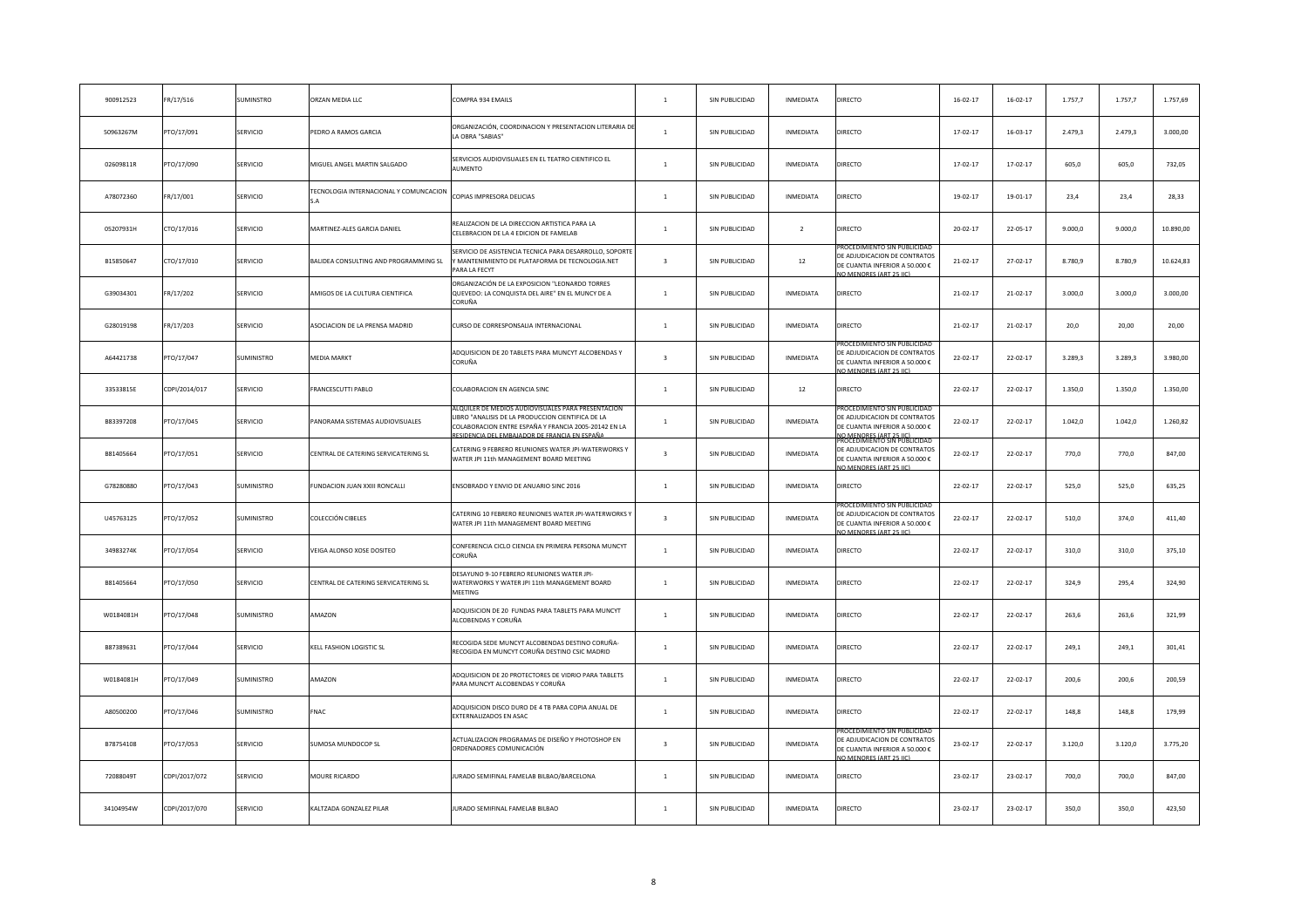| 14583330L | CDPI/2017/071 | SERVICIO          | <b>MACHO STADLER MARTA</b>          | JURADO SEMIFINAL FAMELAB BILBAO                                                                        | $\mathbf{1}$     | SIN PUBLICIDAD | INMEDIATA        | DIRECTO                                                                                                                 | 23-02-17       | $23 - 02 - 17$ | 350,0    | 350,0    | 423,50    |
|-----------|---------------|-------------------|-------------------------------------|--------------------------------------------------------------------------------------------------------|------------------|----------------|------------------|-------------------------------------------------------------------------------------------------------------------------|----------------|----------------|----------|----------|-----------|
| 46725585G | CDPI/2017/073 | SERVICIO          | <b>BARNIOL ALBERT</b>               | JURADO SEMIFINAL FAMELAB BARCELONA                                                                     | $\mathbf{1}$     | SIN PUBLICIDAD | INMEDIATA        | DIRECTO                                                                                                                 | 23-02-17       | $23 - 02 - 17$ | 350,0    | 350,0    | 423,50    |
| 37385202J | CDPI/2017/074 | SERVICIO          | GARCIA CUADRADO GLORIA              | JURADO SEMIFINAL FAMELAB BARCELONA                                                                     | $\mathbf{1}$     | SIN PUBLICIDAD | INMEDIATA        | DIRECTO                                                                                                                 | 23-02-17       | $23 - 02 - 17$ | 350,0    | 350,0    | 423,50    |
| B82805128 | PTO/17/068    | SERVICIO          | <b>INSTEINNET SL</b>                | ESTUDIO DE MERCADO Y ENTORNO PREVIO PARA LA APERTURA<br>DE LA CAFETERIA DEL MUNCYT PARA SU EXPLOTACION | $\mathbf{1}$     | SIN PUBLICIDAD | INMEDIATA        | DIRECTO                                                                                                                 | $24 - 02 - 17$ | $24 - 02 - 17$ | 5.950,0  | 5.950,0  | 7.199,50  |
| 033019B01 | CTO/17/049    | SERVICIO          | <b>LSEVIER</b>                      | OBTENCION DE INDICADORES A TRAVES DE LA BASE DE DATOS<br>DE ELSEVIER                                   | $\,1\,$          | SIN PUBLICIDAD | $\mathbf{1}$     | DIRECTO                                                                                                                 | 27-02-17       | 18-04-17       | 17.500,0 | 17.500,0 | 21.175,00 |
| A15056393 | PTO/17/056    | SERVICIO          | FORCULO COMUNICACIÓN GRAFICA        | DISEÑO Y MAQUETACION DE LA PUBLICACION "MUNCYTX100:<br>UN RECORRIDO EXPOSITIVO MULTIPLE                | $\overline{a}$   | SIN PUBLICIDAD | INMEDIATA        | CEDIMIENTO SIN PUBLICIDAI<br>DE ADJUDICACION DE CONTRATOS<br>DE CUANTIA INFERIOR A 50.000 €<br>O MENORES (ART 25 IIC)   | 27-02-17       | $28 - 02 - 17$ | 2.000,0  | 1.400,0  | 1.694,00  |
| A15056393 | PTO/17/055    | SUMINISTRO        | <b>FORCULO COMUNICACIÓN GRAFICA</b> | IMPRESIÓN E INSTALACION DE UN VINILO SOBRE LA APP DEL<br>MUNCYT ALCOBENDAS 2MUNCYT VERSO"              | $\mathbf{1}$     | SIN PUBLICIDAD | INMEDIATA        | DIRECTO                                                                                                                 | 27-02-17       | 28-02-17       | 233,2    | 233,2    | 282,22    |
| 50197931V | PL/2017/002   | SERVICIO          | HIDALGO JAVIER                      | EVALUADOR SECRETARIA TECNICA PARA FINDE 2017                                                           | $\mathbf{1}$     | SIN PUBLICIDAD | INMEDIATA        | DIRECTO                                                                                                                 | 27-02-17       | 27-02-17       | 200,0    | 200,0    | 242,00    |
| B80601982 | PS/16/029     | SERVICIO          | CARDIVA SL                          | MANTENIMIENTO DESFIBRILADOR REVISION ANUAL                                                             | $\mathbf{1}$     | SIN PUBLICIDAD | 12               | DIRECTO                                                                                                                 | 27-02-17       | 27-02-17       | 110,0    | 110,0    | 133,10    |
| B85609477 | PTO/17/061    | SERVICIO          | <b>ABDON PEDRAJAS</b>               | ASISTENCIA JURIDICA SOBRE IMPUGNACION DE SANCION Y<br>TUTELA DE DERECHOS FUNDAMENTALES                 | $\mathbf{1}$     | SIN PUBLICIDAD | INMEDIATA        | DIRECTO                                                                                                                 | 28-02-17       | $17 - 02 - 17$ | 4.200,0  | 4.200,0  | 5.082,00  |
| B81804643 | CTO/17/028    | SUMINISTRO        | AGUAPURA AGUAVIVA SL                | SERVICIO DE FUENTES DE AGUA MUNCYT ALCOBENDAS Y PEDRI<br><b>TFIXFIRA</b>                               | $\overline{1}$   | SIN PUBLICIDAD | 12               | ROCEDIMIENTO SIN PUBLICIDAI<br>DE ADJUDICACION DE CONTRATOS<br>DE CUANTIA INFERIOR A 50.000 €<br>O MENORES (ART 25 IIC) | 28-02-17       | 28-02-17       | 717,6    | 717,6    | 868,30    |
| B81643777 | PTO/17/057    | SERVICIO          | <b>ISEB SL</b>                      | REVISION DE LA VERSION INGLESA DEL DOCUMENTO 4PRIMA<br>FOUNDATION STATUTE Y TRADUCCION A ESPAÑOL       | $\mathbf{1}$     | SIN PUBLICIDAD | INMEDIATA        | DIRECTO                                                                                                                 | 28-02-17       | 28-02-17       | 590,1    | 590.1    | 714,02    |
| B15354327 | PTO/17/060    | SERVICIO          | NTERIORES GALICIA SL                | REALIZACION DE ESTANTES PARA EXHIBICION DE PIEZAS<br>TRIDIMENSIONALES APTAS PARA PERSONAS CIEGAS       | $\mathbf{1}$     | SIN PUBLICIDAD | INMEDIATA        | DE ADJUDICACION DE CONTRATOS<br>DE CUANTIA INFERIOR A 50.000 €<br>IO MENORES (ART 25 IIC)                               | 28-02-17       | 28-02-17       | 567,8    | 567,8    | 687,00    |
| A28011716 | PTO/17/062    | <b>SERVICIO</b>   | VIENA CAPELLANES                    | SERVICIO DE RESTAURACION EN MUNCYT PARA ENSAYOS DE<br>FAMELAB                                          | $\overline{1}$   | SIN PUBLICIDAD | <b>INMEDIATA</b> | DIRECTO                                                                                                                 | 28-02-17       | 03-03-17       | 407,1    | 407,1    | 449,32    |
| G78280880 | PTO/17/059    | SERVICIO          | UNDACION JUAN XXIII RONCALLI        | ENVIO Y ENSOBRADO DE L CATALOGO FOTCIENCIA14                                                           | $\mathbf{1}$     | SIN PUBLICIDAD | INMEDIATA        | DIRECTO                                                                                                                 | 28-02-17       | $24 - 02 - 17$ | 450,0    | 350,0    | 423,50    |
| A79265518 | PTO/17/066    | <b>SUMINISTRO</b> | CONTINOX SERVI SA                   | COMPRA DE CAJA FUERTE DE DEPOSITO PARA MUNCYT<br>CORUÑA                                                | $\mathbf{1}$     | SIN PUBLICIDAD | INMEDIATA        | <b>DIRECTO</b>                                                                                                          | 28-02-17       | $28 - 02 - 17$ | 295,0    | 295,0    | 356,95    |
| B97267405 | PTO/17/063    | SUMINISTRO        | QUIRUMED                            | COMPRA DE CAMILLA PARA MUNCYT CORUÑA                                                                   | $\mathbf{1}$     | SIN PUBLICIDAD | INMEDIATA        | DIRECTO                                                                                                                 | 28-02-17       | 28-02-17       | 280,2    | 280,2    | 339,04    |
| G79852257 | FR/17/312     | SERVICIO          | UNDACION UNIVERSIDAD CARLOS III     | PRACTICAS SINC ANDRES SANCHEZ                                                                          | $\mathbf{1}$     | SIN PUBLICIDAD | INMEDIATA        | <b>DIRECTO</b>                                                                                                          | 28-02-17       | 28-02-17       | 129,0    | 129,00   | 156,09    |
| 04165914Q | FR/17/232     | SERVICIO          | GRUPO TAXI                          | SERVICIO TAXI FECYT                                                                                    | $\mathbf{1}$     | SIN PUBLICIDAD | <b>INMEDIATA</b> | DIRECTO                                                                                                                 | 28-02-17       | 28-02-17       | 50,0     | 50,0     | 55,00     |
| A81861247 | FR/18/525     | SERVICIO          | AON                                 | PROYECTO PARA LA ACTUALIZACION DEL INVENTARIO FISICO-<br>CONTABLE DE LA FECYT                          | $\overline{1}$   | SIN PUBLICIDAD | 9                | DIRECTO                                                                                                                 | $01 - 03 - 17$ | $01 - 03 - 17$ | 6.900,00 | 6.900,00 | 8.349,00  |
| 74831459Q | PS/16/015-ADI | SERVICIO          | FRANCISCO OÑATE PELAEZ              | SERVICIO DE ILUSTRACIONES PARA LA AGENCIA SINC DE LA<br>FECYT                                          | $\boldsymbol{8}$ | PLACE          | 8                | ABIERTO CRITERIOS MULTIPLES                                                                                             | $01 - 03 - 17$ | $01 - 03 - 17$ | 5.400,0  | 5.400,0  | 6.534,00  |
| B79452504 | PTO/17/067    | SERVICIO          | ASPETERA SL                         | COLABORACION EN EL PROYECTO ADOPTA UN MUSICO. BIG<br><b>BAN HAYDN</b>                                  | $\overline{1}$   | SIN PUBLICIDAD | INMEDIATA        | DIRECTO                                                                                                                 | 03-03-17       | 03-03-17       | 3.000,0  | 3.000,0  | 3.630,00  |
| 02609811R | PTO/17/073    | SUMINISTRO        | MIGUEL ANGEL MARTIN SALGADO         | SERVICIOS AUDIOVISUALES PARA EVENTO "SOMOS CIENTIFICAS<br>EN DIRECTO". MUNCYT 5 DE MARZO 2017          | $\mathbf{1}$     | SIN PUBLICIDAD | <b>INMEDIATA</b> | DIRECTO                                                                                                                 | 03-03-17       | 03-03-17       | 650.0    | 605.0    | 732,05    |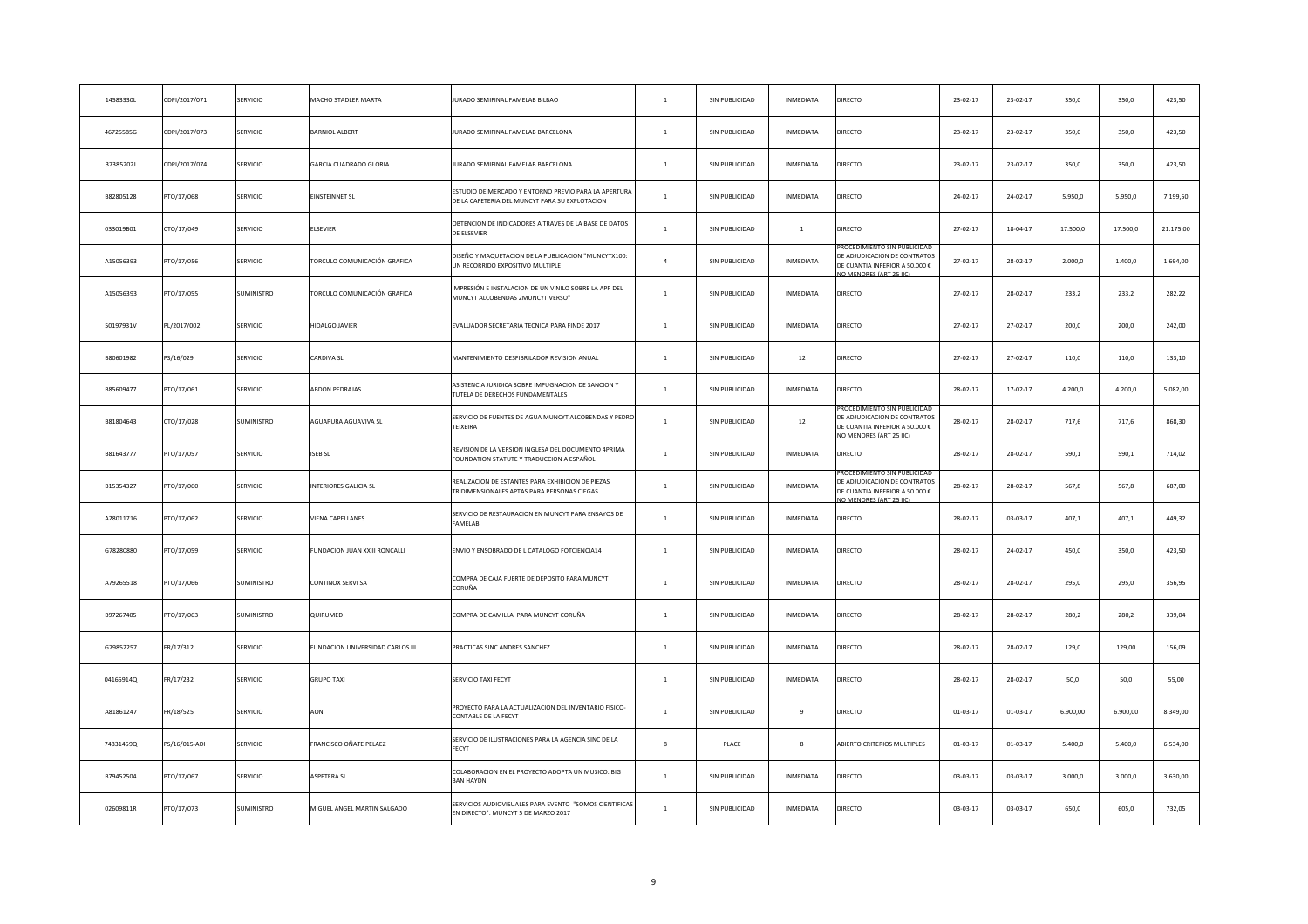| B49291503 | PTO/17/072    | SERVICIO          | KIALO COMUNICACIÓN Y DIVULGACION<br>INNOVADORA SL        | COORDINACION Y FIECUCION DE "SOMOS CIENTIFICAS EN<br>DIRECTO". MUNCYT 5 DE MARZO 2017                                         | $\mathbf{1}$   | SIN PUBLICIDAD | INMEDIATA      | <b>DIRECTO</b>              | 03-03-17       | $03 - 03 - 17$ | 515,0    | 515,0    | 623,15    |
|-----------|---------------|-------------------|----------------------------------------------------------|-------------------------------------------------------------------------------------------------------------------------------|----------------|----------------|----------------|-----------------------------|----------------|----------------|----------|----------|-----------|
| 52461067E | PTO/17/064    | SERVICIO          | LA SOLEA                                                 | SERVICIO DE RESTAURACION PARA FAMELAB BARCELONA                                                                               | $\mathbf{1}$   | SIN PUBLICIDAD | INMEDIATA      | DIRECTO                     | 03-03-17       | 03-03-17       | 500,0    | 500,0    | 550,00    |
| 51685477S | PL/2017/004   | SERVICIO          | FERNANDEZ HERRERA NURIA                                  | EVALUADOR IMAGEN FINDE                                                                                                        | $\mathbf{1}$   | SIN PUBLICIDAD | INMEDIATA      | <b>DIRECTO</b>              | 03-03-17       | $03 - 03 - 17$ | 500,0    | 500,0    | 605,00    |
| B95466272 | PTO/17/065    | SERVICIO          | HOGO ACTIONS & FOOD                                      | SERVICIO DE RESTAURACION PARA FAMELAB BILBAO                                                                                  | $\mathbf{1}$   | SIN PUBLICIDAD | INMEDIATA      | DIRECTO                     | 03-03-17       | $03 - 03 - 17$ | 422,5    | 422,5    | 464,75    |
| 50022904C | PTO/17/069    | <b>SUMINISTRO</b> | EMESAL GREGORIO MORENO GONZALEZ                          | COMPRA DE AURICULARES PARA RECEPCION                                                                                          | $\mathbf{1}$   | SIN PUBLICIDAD | INMEDIATA      | DIRECTO                     | $03 - 03 - 17$ | 03-03-17       | 185,9    | 185,9    | 224,94    |
| B82929951 | PTO/17/070    | SERVICIO          | TECHCO SECURITY SLU                                      | REPARACION Y SUMINISTRO DE DISPOSITIVOS                                                                                       | $\,$ 1         | SIN PUBLICIDAD | INMEDIATA      | DIRECTO                     | 03-03-17       | 03-03-17       | 76,7     | 76,7     | 92,83     |
| G86588647 | FR/17/292     | SERVICIO          | FUNDACION MUSEO REINA SOFIA                              | ASISTENCIA JORNADA CONSERVACION JOAQUINA LEAL                                                                                 | $\mathbf{1}$   | SIN PUBLICIDAD | INMEDIATA      | <b>DIRECTO</b>              | $03 - 03 - 17$ | 03-03-17       | 20,0     | 20,0     | 20,00     |
| B80975907 | CTO/17/032    | SERVICIO          | AZUL COMUNICACIÓN SL                                     | SERVICIO DE SECRETARIA TECNICA PARA LA ORGANIZACIÓN DE<br>SEGUNDO ENCUENTRO DE CIENTIFICOS ESPAÑOLES EN EEUU<br>PARA LA FECYT | 6              | PLACE          | 6              | ABIERTO CRITERIOS MULTIPLES | $06 - 03 - 17$ | $14 - 03 - 17$ | 15.000,0 | 11.805,0 | 14.284,05 |
| 02282738B | CDPI/2012/002 | SERVICIO          | CHAPARRO DOMINGUEZ LAURA                                 | COLABORACION EN AGENCIA SINC                                                                                                  | $\overline{1}$ | SIN PUBLICIDAD | INMEDIATA      | <b>DIRECTO</b>              | $06 - 03 - 17$ | $06 - 03 - 17$ | 4.600,0  | 4.600,0  | 4.876,00  |
| A95369849 | CTO/17/025    | SERVICIO          | CENTRO AZKUNA DE OCIO Y CULTURA SA                       | CESION DE USO DE ESPACIOS                                                                                                     | $\overline{1}$ | SIN PUBLICIDAD | $\overline{1}$ | DIRECTO                     | $06 - 03 - 17$ | $06 - 03 - 17$ | 3.798,0  | 3.798,0  | 4.595,58  |
| 17449765X | CDPI/2012/005 | SERVICIO          | LUNA TOMAS ANA PATRICIA                                  | COLABORACION EN AGENCIA SINC                                                                                                  | $\overline{1}$ | SIN PUBLICIDAD | 12             | DIRECTO                     | 06-03-17       | $06 - 03 - 17$ | 2.800,0  | 2.800,0  | 2.800,00  |
| A58242371 | CTO/17/026    | SERVICIO          | TRES PER TRES                                            | PRESTACION DE SERVICIOS, BIENES EQUIPAMIENTOS E<br>INSTALACIONES PARA FAMELAB                                                 | $\mathbf{1}$   | SIN PUBLICIDAD | $\overline{1}$ | <b>DIRECTO</b>              | $06 - 03 - 17$ | 23-02-17       | 95,0     | 95,0     | 115,00    |
| A83709873 | PTO/17/076    | SERVICIO          | VALORIZA FACILITIES SAU                                  | MONTAJE Y DESMONTAJE EXPOSICION FOTCIENCIA 14                                                                                 | $\mathbf{1}$   | SIN PUBLICIDAD | INMEDIATA      | DIRECTO                     | $07 - 03 - 17$ | $07 - 03 - 17$ | 2.000,0  | 2.000,0  | 2.420,00  |
| A15056393 | PTO/17/075    | SUMINISTRO        | TORCULO COMUNICACIÓN GRAFICA                             | IMPRESIÓN DEL DOSSIER SOBRE LA EXPOSICION "UNIVERSO<br>MOTO"                                                                  | $\mathbf{1}$   | SIN PUBLICIDAD | INMEDIATA      | DIRECTO                     | $07 - 03 - 17$ | $07 - 03 - 17$ | 1.000,0  | 793,0    | 959,53    |
| B49291503 | PTO/17/074    | SERVICIO          | KIALO COMUNICACIÓN Y DIVULGACION<br><b>INNOVADORA SL</b> | COORDINACION Y EJECUCION DE "SOMOS CIENTIFICAS EN<br>DIRECTO". MUNCYT CORUÑA 5 DE MARZO 2017                                  | $\mathbf{1}$   | SIN PUBLICIDAD | INMEDIATA      | DIRECTO                     | $07 - 03 - 17$ | $07 - 03 - 17$ | 745,0    | 745,0    | 901,45    |
| B83794123 | PS/13/002     | SERVICIO          | INFOPIXELSPAIN                                           | CONTRATACION PLATAFORMA DE GESTION, ENVIO Y<br>SEGUIMIENTO DE BOLETINES ELECTRONICOS INSTITUCIONALES<br>DE FECYT              | $\mathbf{1}$   | SIN PUBLICIDAD | 12             | DIRECTO                     | 07-03-17       | 07-03-17       | 114,0    | 114,0    | 137,94    |
| 32824198R | FR/17/314     | SUMINISTRO        | VILLA ILLANES JAVIER                                     | ADQUISICION DE CARTELAS PARA EXPOSICION MOSAICO<br>ROSETA-RUBIK                                                               | $\mathbf{1}$   | SIN PUBLICIDAD | INMEDIATA      | DIRECTO                     | 09-03-17       | 09-03-17       | 25,0     | 25,0     | 30,25     |
| 32384671G | FR/17/316     | SUMINISTRO        | RASCON NEGREIRA ALBERTO                                  | ADQUSICION DE MATERIAL PARA TALLERES ESCOLARES 2016/17                                                                        | $\mathbf{1}$   | SIN PUBLICIDAD | INMEDIATA      | DIRECTO                     | 09-03-17       | 09-03-17       | 14,6     | 14,6     | 16,50     |
| B15167224 | FR/17/315     | SUMINISTRO        | INFORMATICA 222 SLU                                      | ADQUSICION DE UN RATON OPTICO NEGRO PARA PROGRAMA<br>COORDINACION                                                             | $\mathbf{1}$   | SIN PUBLICIDAD | INMEDIATA      | DIRECTO                     | 09-03-17       | 09-03-17       | 8,3      | 8,3      | 10,01     |
| B28893139 | PTO/17/077    | SUMINISTRO        | ICA INFORMATICA Y COMUNICACIONES<br>AVANZADAS SL         | CONSULTORIA PARA MEJORAS DE LOPD                                                                                              | $\mathbf{1}$   | SIN PUBLICIDAD | INMEDIATA      | DIRECTO                     | $10-03-17$     | $10-03-17$     | 6.143,7  | 6.143,7  | 7.433,83  |
| B81405664 | PTO/17/078    | SERVICIO          | CENTRAL DE CATERING SERVICATERING SL                     | COMIDA REUNION GRUPO DE TRABAJO PROYECTO 4PRIMA                                                                               | $\mathbf{1}$   | SIN PUBLICIDAD | INMEDIATA      | DIRECTO                     | $10-03-17$     | $10-03-17$     | 267,7    | 267,7    | 323,87    |
| 02516318A | CDPI/2017/030 | SERVICIO          | QUROS GRACIAN ADOLFO                                     | PONENTE CICLO CONFERENCIA ALCOBENDAS PRIMERA<br>PERSONA                                                                       | $\overline{1}$ | SIN PUBLICIDAD | INMEDIATA      | DIRECTO                     | $10-03-17$     | $10 - 03 - 17$ | 100,0    | 100,0    | 121,00    |
| B81405664 | PTO/17/079    | SERVICIO          | CENTRAL DE CATERING SERVICATERING SL                     | COFFE BREAK REUNION GRUPO DE TRABAJO PROYECTO<br>1PRIMA                                                                       | $\mathbf{1}$   | SIN PUBLICIDAD | INMEDIATA      | DIRECTO                     | $10-03-17$     | 10-03-17       | 59,4     | 59,4     | 71,87     |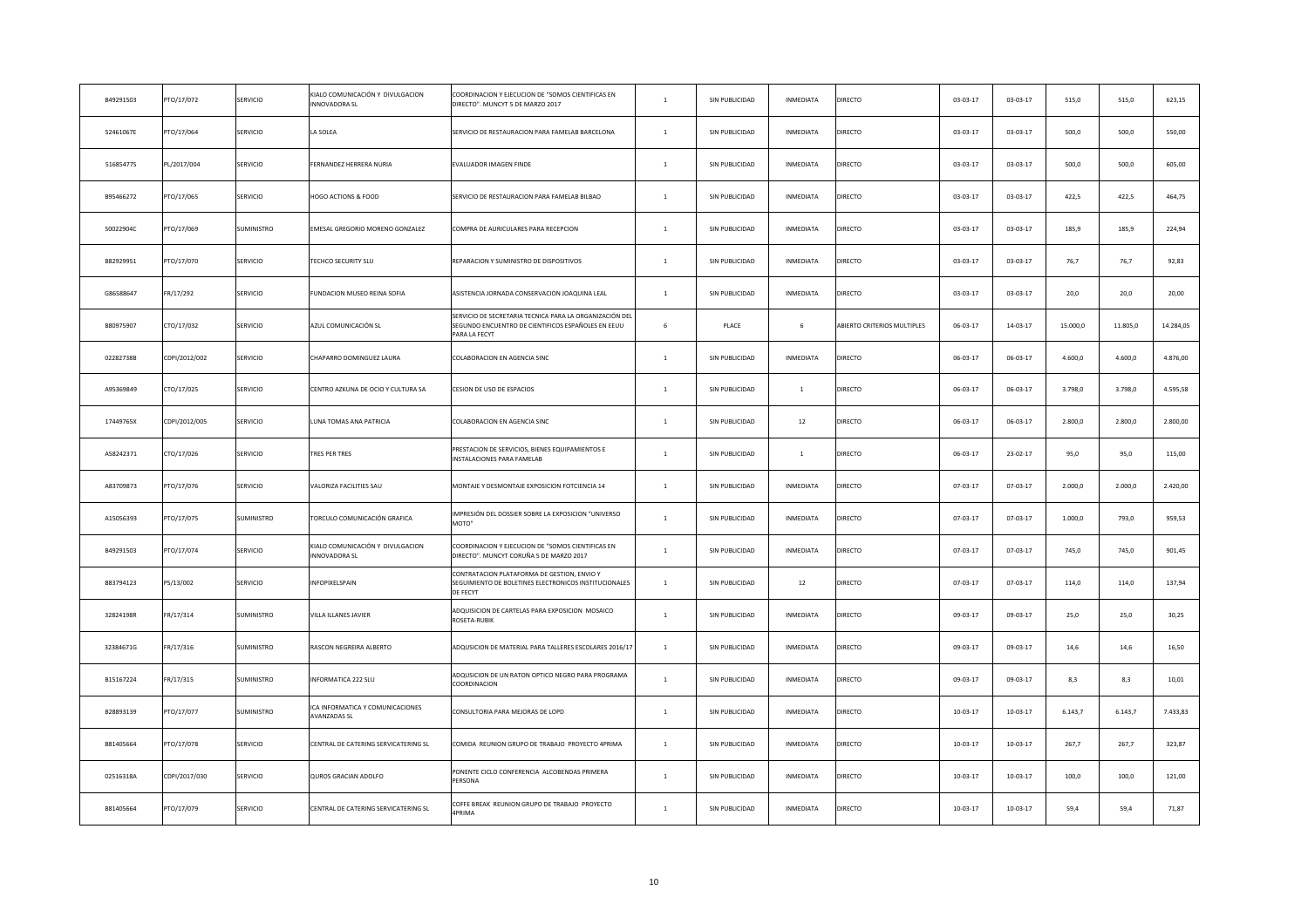| A80364243 | PTO/17/094    | SUMINISTRO      | CLECE SA                                             | REPARACION DEL SISTEMA DE CONTROL CENTRALIZADO DEL<br>EDIFICIO BMS                                                           | $\mathbf{1}$   | SIN PUBLICIDAD | INMEDIATA        | DIRECTO        | 13-03-17       | $13 - 03 - 17$ | 2.077,5 | 2.077,5 | 2.513,81 |
|-----------|---------------|-----------------|------------------------------------------------------|------------------------------------------------------------------------------------------------------------------------------|----------------|----------------|------------------|----------------|----------------|----------------|---------|---------|----------|
| B63950240 | FR/17/339-263 | SUMINISTRO      | ABBOX LABWARE SL                                     | COMPRA DE MATERIAL PARA TALLERES EXPERIMENTALES AULA                                                                         | $\mathbf{1}$   | SIN PUBLICIDAD | INMEDIATA        | DIRECTO        | 13-03-17       | 13-03-17       | 1.961,2 | 1.961,2 | 2.373,04 |
| 34255586F | PTO/17/081    | SERVICIO        | DOMINGO PEREZ SOMOZA                                 | COMISARIADO DE LA EXPOSICION: EL INFINITO CAMINAR DEL<br>TIEMPO                                                              | $\mathbf{1}$   | SIN PUBLICIDAD | INMEDIATA        | DIRECTO        | 13-03-17       | $13 - 03 - 17$ | 1.652,9 | 1.652,9 | 2.000,00 |
| B70385265 | PTO/17/080    | SERVICIO        | <b>HERCARO LOGISTICA SL</b>                          | TRANSPORTE IDA Y VUELTA DE 54 RELOJES YA EMBALADOS<br>DESDE MONFORTE DE LEMOS HASTA LA CORUÑA                                | $\mathbf{1}$   | SIN PUBLICIDAD | INMEDIATA        | DIRECTO        | 13-03-17       | $13 - 03 - 17$ | 990,0   | 990,0   | 1.197,90 |
| A15056393 | PTO/17/088    | SUMINISTRO      | <b>FORCULO COMUNICACIÓN GRAFICA</b>                  | MAQUETACION E IMPRESIÓN DE CARTELAS DE LA EXPOSICION:<br>EL INFINITO CAMINAR DEL TIEMPO                                      | $\mathbf{1}$   | SIN PUBLICIDAD | INMEDIATA        | DIRECTO        | 13-03-17       | $16 - 03 - 17$ | 700,0   | 577,3   | 698,56   |
| 02609811R | PTO/17/085    | SERVICIO        | VIIGUEL ANGEL MARTIN SALGADO                         | SERVICIOS AUDIOVISUALES PARA EVENTO ERC MAS ALLA DE LOS<br>10 AÑOS                                                           | $\mathbf{1}$   | SIN PUBLICIDAD | INMEDIATA        | DIRECTO        | $13 - 03 - 17$ | $13 - 03 - 17$ | 525,0   | 525,0   | 635,25   |
| A28812618 | PTO/17/082    | SUMINISTRO      | KEA IBERICA S.A                                      | COMPRA DE MESAS PARA LA EXPOSICION: EL INFINITO CAMINA<br>DEL TIEMPO                                                         | $\mathbf{1}$   | SIN PUBLICIDAD | INMEDIATA        | DIRECTO        | 13-03-17       | $13 - 03 - 17$ | 440,0   | 440,0   | 494,95   |
| A15056393 | PTO/17/084    | SUMINISTRO      | FORCULO COMUNICACIÓN GRAFICA                         | IMPRESIÓN DE CARTELAS Y PEGATINAS PARA EXPOSICION<br>"MIRADAS PARA EL ESTUDIO" QUE ACOMPAÑARA A LA<br>MUESTRA DE FOTCIENCA14 | $\mathbf{1}$   | SIN PUBLICIDAD | INMEDIATA        | DIRECTO        | 13-03-17       | $13 - 03 - 17$ | 1.000,0 | 409,1   | 495,00   |
| EVR200463 | FR/17/410     | SERVICIO        | COAR                                                 | INSCRIPCION DE Mª ANGELES COSLADO EN COAR ANNUAL<br>MEETING                                                                  | $\mathbf{1}$   | SIN PUBLICIDAD | INMEDIATA        | DIRECTO        | 13-03-17       | 28-03-17       | 150,0   | 150,0   | 150,00   |
| B81405664 | PTO/17/083    | SERVICIO        | CENTRAL DE CATERING SERVICATERING SL                 | SERVICIO DE RESTAURACION PARA SEGUNDA REUNION DEL<br>SUBGRUPO DE TRABAJO GBOARD                                              | $\mathbf{1}$   | SIN PUBLICIDAD | INMEDIATA        | DIRECTO        | 13-03-17       | 13-03-17       | 85,0    | 85,0    | 93,50    |
| B95466272 | PTO/17/086    | SERVICIO        | <b>IELATO GASTRONOMICO SL</b>                        | SERVICIOS DE COMIDA (MENUS) EN BILBAO PARA 8 PERSONAS<br>EN EL MARCO DEL PROYECTO FAMELAB                                    | $\overline{1}$ | SIN PUBLICIDAD | INMEDIATA        | DIRECTO        | 13-03-17       | 13-03-17       | 80,0    | 80,0    | 88,00    |
| A80500200 | PTO/17/166    | SUMINISTRO      | NAC <sup>-</sup>                                     | ADQUISICION DE DOS ALTAVOCES PARA SALA DE FORMACION<br>PT Y ALCOBENDAS                                                       | $\mathbf{1}$   | SIN PUBLICIDAD | INMEDIATA        | DIRECTO        | 14-03-17       | 14-03-17       | 70.0    | 45,8    | 55,36    |
| 24173833M | CDPI/2017/099 | SERVICIO        | <b>MEDINA FERNANDEZ FRANCISCO JAVIER</b>             | PONENTE XVIII REUNION DE DIRECTORES MUSEOS, CENTROS DI<br>CIENCIA Y PLANETARIOS                                              | $\mathbf{1}$   | SIN PUBLICIDAD | INMEDIATA        | DIRECTO        | 15-03-17       | 15-03-17       | 350,0   | 350,0   | 423,50   |
| G84737238 | CDPI/2017/100 | <b>SERVICIO</b> | UNDACION CIUDAD DE LA ENERGIA/EDUARDO<br>CASTIÑEIRAS | PONENTE XVIII REUNION DE DIRECTORES MUSEOS, CENTROS DE<br><b>CIENCIA Y PLANETARIOS</b>                                       | $\overline{1}$ | SIN PUBLICIDAD | <b>INMEDIATA</b> | DIRECTO        | 15-03-17       | 15-03-17       | 350.0   | 350.0   | 423,50   |
| G47502539 | CDPI/2017/101 | SERVICIO        | ODRIGUEZ HIDALGO INÉS/MUSEO DE LA<br>CIENCIA         | PONENTE XVIII REUNION DE DIRECTORES MUSEOS, CENTROS DE<br>CIENCIA Y PLANETARIOS                                              | $\overline{1}$ | SIN PUBLICIDAD | INMEDIATA        | DIRECTO        | 15-03-17       | 15-03-17       | 350,0   | 350,0   | 423,50   |
| 32804962Q | CDPI/2017/103 | SERVICIO        | PEREZ MALDONADO MARCOS                               | PONENTE XVIII REUNION DE DIRECTORES MUSEOS, CENTROS DI<br>CIENCIA Y PLANETARIOS                                              | $\mathbf{1}$   | SIN PUBLICIDAD | INMEDIATA        | <b>DIRECTO</b> | 15-03-17       | 15-03-17       | 350,0   | 350,0   | 423,50   |
| 51054539J | CDPI/2017/105 | SERVICIO        | <b>MANPASO ANTONIO</b>                               | PONENTE XVIII REUNION DE DIRECTORES MUSEOS, CENTROS DE<br>CIENCIA Y PLANETARIOS                                              | $\mathbf{1}$   | SIN PUBLICIDAD | <b>INMEDIATA</b> | DIRECTO        | 15-03-17       | 15-03-17       | 350,0   | 350,0   | 423,50   |
| 50080588C | CDPI/2017/106 | SERVICIO        | OPEZ GARCIA- GALLO PILAR                             | ONENTE XVIII REUNION DE DIRECTORES MUSEOS, CENTROS DE<br><b>CIENCIA Y PLANETARIOS</b>                                        | $\mathbf{1}$   | SIN PUBLICIDAD | INMEDIATA        | <b>DIRECTO</b> | 15-03-17       | $15 - 03 - 17$ | 350,0   | 350,0   | 423,50   |
| 05136388M | CDPI/2017/107 | SERVICIO        | ARRA LLEDO MARIA ISABEL                              | PONENTE XVIII REUNION DE DIRECTORES MUSEOS, CENTROS DE<br>CIENCIA Y PLANETARIOS                                              | $\overline{1}$ | SIN PUBLICIDAD | INMEDIATA        | DIRECTO        | 15-03-17       | 15-03-17       | 350,0   | 350,0   | 423,50   |
| 39331407G | CDPI/2017/108 | SERVICIO        | PERARNAU LLORENS JAUME                               | PONENTE XVIII REUNION DE DIRECTORES MUSEOS, CENTROS DE<br>CIENCIA Y PLANETARIOS                                              | $\overline{1}$ | SIN PUBLICIDAD | INMEDIATA        | DIRECTO        | 15-03-17       | 15-03-17       | 350,0   | 350,0   | 423,50   |
| 15251160K | CDPI/2017/109 | SERVICIO        | KUTXAGESTION ZERBITZUAK/ IGNACIO MARIA               | ONENTE XVIII REUNION DE DIRECTORES MUSEOS, CENTROS DI<br><b>CIENCIA Y PLANETARIOS</b>                                        | $\,1\,$        | SIN PUBLICIDAD | <b>INMEDIATA</b> | DIRECTO        | 15-03-17       | 15-03-17       | 350,0   | 350,0   | 423,50   |
| 43398656W | CDPI/2017/110 | SERVICIO        | UBERO BADIA LINA                                     | PONENTE XVIII REUNION DE DIRECTORES MUSEOS, CENTROS DE<br>CIENCIA Y PLANETARIOS                                              | $\overline{1}$ | SIN PUBLICIDAD | INMEDIATA        | DIRECTO        | 15-03-17       | 15-03-17       | 350,0   | 350,0   | 423,50   |
| 52338768Z | CDPI/2017/111 | SERVICIO        | OPEZ PALMA ERIKA                                     | PONENTE XVIII REUNION DE DIRECTORES MUSEOS, CENTROS DE<br>CIENCIA Y PLANETARIOS                                              | $\mathbf{1}$   | SIN PUBLICIDAD | <b>INMEDIATA</b> | DIRECTO        | $15 - 03 - 17$ | 15-03-17       | 350.0   | 350.0   | 423,50   |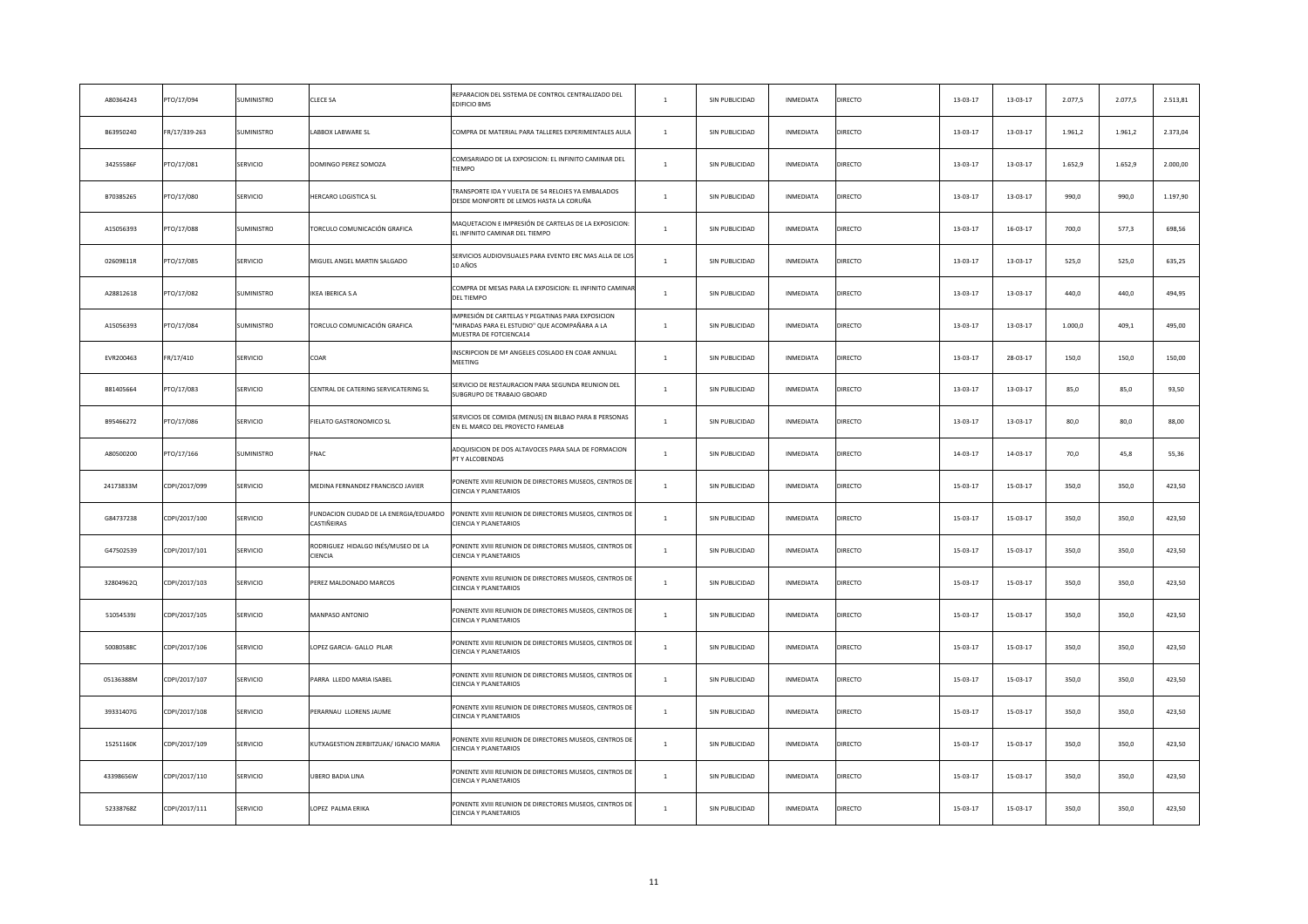| 05392400G | CDPI/2017/112  | SERVICIO          | GARCIA RODRIGO JESUS                                       | PONENTE XVIII REUNION DE DIRECTORES MUSEOS, CENTROS DE<br><b>CIENCIA Y PLANETARIOS</b>               | $\overline{1}$          | SIN PUBLICIDAD | INMEDIATA               | DIRECTO                                                                                                                | 15-03-17       | 15-03-17       | 350,0    | 350,0    | 423,50    |
|-----------|----------------|-------------------|------------------------------------------------------------|------------------------------------------------------------------------------------------------------|-------------------------|----------------|-------------------------|------------------------------------------------------------------------------------------------------------------------|----------------|----------------|----------|----------|-----------|
| 72706443Q | CDPI/2017/113  | SERVICIO          | GORDON NIEVE/PLANETARIO DE PAMPLONA                        | PONENTE XVIII REUNION DE DIRECTORES MUSEOS, CENTROS DE<br><b>CIENCIA Y PLANETARIOS</b>               | $\mathbf{1}$            | SIN PUBLICIDAD | INMEDIATA               | DIRECTO                                                                                                                | $15 - 03 - 17$ | $15 - 03 - 17$ | 350,0    | 350,0    | 423,50    |
| B86336351 | PTO/17/089     | SERVICIO          | EVERYONEPLUS                                               | DISEÑO Y PRODUCCION EXPOSICION ERC MAS ALLA DE LOS 10<br>AÑOS                                        | $\overline{\mathbf{3}}$ | SIN PUBLICIDAD | INMEDIATA               | ROCEDIMIENTO SIN PUBLICIDA<br>DE ADJUDICACION DE CONTRATOS<br>DE CUANTIA INFERIOR A 50.000 €<br>O MENORES (ART 25 IIC) | $16 - 03 - 17$ | 15-03-17       | 4.450,0  | 4.450,0  | 5.384,50  |
| B81923831 | PTO/17/087     | SERVICIO          | MONTAJES HORCHE SL                                         | DESMONTAJE EXPOSICION FOTCIENCIA14                                                                   | $\mathbf{1}$            | SIN PUBLICIDAD | INMEDIATA               | DIRECTO                                                                                                                | $16 - 03 - 17$ | $16 - 03 - 17$ | 876,0    | 876,0    | 1.059,96  |
| B81405664 | FR/17/1366     | SUMINISTRO        | CENTRAL DE CATERING SERVICATERING SL                       | CATERING Y COFFE EVENTO EURAXESS 16/03/2017                                                          | $\mathbf{1}$            | SIN PUBLICIDAD | INMEDIATA               | DIRECTO                                                                                                                | $16 - 03 - 17$ | $16 - 04 - 17$ | 444,4    | 444,4    | 488,80    |
| A78881190 | PS/15/003-ADII | SERVICIO          | EDENRED ESPAÑA SA                                          | SERVICIO DE EMISION DE VALES DE COMIDA PARA EL PERSONAL<br>DE FECYT                                  | $\overline{1}$          | PLACE          | 12                      | ABIERTO CRITERIOS MULTIPLES                                                                                            | 17-03-17       | 17-03-17       | 0,0      | 0,0      | 0,00      |
| A80364243 | PTO/17/093     | SERVICIO          | CLECE SA                                                   | SUSTITUCION VARIADORES DEL CONTROL DE CLIMATIZADORES                                                 | $\overline{2}$          | SIN PUBLICIDAD | INMEDIATA               | E ADJUDICACION DE CONTRATOS<br>DE CUANTIA INFERIOR A 50.000 €<br>O MENORES (ART 25 LC)                                 | 21-03-17       | $21 - 03 - 17$ | 3.075,5  | 3.075,5  | 3.721,39  |
| 52604353H | CDPI/2017/068  | <b>SERVICIO</b>   | ESTUPINYÁ PERE                                             | PONENTE FINDE MONOGRAFICO ERC                                                                        | $\mathbf{1}$            | SIN PUBLICIDAD | INMEDIATA               | DIRECTO                                                                                                                | 21-03-17       | 21-03-17       | 2.000,0  | 2.000,0  | 2.420,00  |
| A80364243 | PTO/17/095     | SERVICIO          | CLECE SA                                                   | SUSTITUCION DE DEFICIENCIAS SEGÚN OCA MEDIA TENSION<br>NOVIEMBRE 2016                                | $\,$ 1 $\,$             | SIN PUBLICIDAD | INMEDIATA               | DIRECTO                                                                                                                | $21 - 03 - 17$ | 21-03-17       | 1.276,6  | 1.276,6  | 1.544,63  |
| 443655135 | FR/17/401      | SERVICIO          | UROPEAN NET WORK OF SCIENCE CENTRE ANN<br>MUSEUMS (ECSITE) | ASISITENCIA DE EMPLEADO DE FECYT A LA CONFERENCIA ECSITE                                             | $\mathbf{1}$            | SIN PUBLICIDAD | INMEDIATA               | DIRECTO                                                                                                                | 21-03-17       | 21-03-17       | 578,0    | 578,0    | 578,00    |
| B99097123 | CTO/17/037     | SERVICIO          | <b>ESCIENCIA EVENTOS CIENTIFICOS SL</b>                    | SECRETARIA TECNICA PARA FINDE CIENTIFICO                                                             | $\overline{\mathbf{3}}$ | PLACE          | $\overline{\mathbf{3}}$ | ABIERTO CRITERIOS MULTIPLES                                                                                            | 22-03-17       | 29-03-17       | 24.000,0 | 17.284,0 | 20.913,64 |
| B37352093 | CTO/17/039     | SERVICIO          | ARTE FINAL DISEÑO Y COMUNICACIÓN SL                        | REALIZACION DE LA IMAGEN DEL FINDE CIENTIFICO DE LA FECYT                                            | 19                      | PLACE          | $\overline{2}$          | ABIERTO CRITERIOS MULTIPLES                                                                                            | 22-03-17       | 30-03-17       | 5.000,0  | 5.000,0  | 6.050,00  |
| A80364243 | PTO/17/092     | <b>SUMINISTRO</b> | CLECE SA                                                   | INSPECCION OBLIGATORIA DE PARARRAYOS Y MEDIDAS<br>CORRECTORAS                                        | $1$ $\,$                | SIN PUBLICIDAD | <b>INMEDIATA</b>        | DIRECTO                                                                                                                | 22-03-17       | 22-03-17       | 1.466,3  | 1.466,3  | 1.774,26  |
| B35259118 | FR/17/573-574  | <b>SUMINISTRO</b> | CANTUR CITY HOTEL                                          | ALOJAMIENTO EMPLEADOS FECYT                                                                          | $\mathbf{1}$            | SIN PUBLICIDAD | <b>INMEDIATA</b>        | DIRECTO                                                                                                                | 22-03-17       | 22-03-17       | 370,1    | 370,08   | 395,99    |
| 38813758Q | CTO/17/018     | <b>SERVICIO</b>   | ERNANANDEZ ABRIL SILVIA                                    | PRESENTADORA GALA FAMELAB EN BILBAO Y BARCELONA                                                      | $\mathbf{1}$            | SIN PUBLICIDAD | <sup>1</sup>            | <b>DIRECTO</b>                                                                                                         | 23-03-17       | 23-03-17       | 10.400,0 | 10,400.0 | 10.400,00 |
| B70481171 | PTO/17/105     | SERVICIO          | <b>DIFUTAXI SL</b>                                         | MONOLOGUISTA PARA ESPECTACULO CONMEMORACION 5<br>ANIVERSARIO EN MUNYT CORUÑA                         | $\mathbf{1}$            | SIN PUBLICIDAD | <b>INMEDIATA</b>        | DIRECTO                                                                                                                | 23-03-17       | 23-03-17       | 3.450,0  | 3.450,0  | 4.174,50  |
| 53180289B | CTO/17/033     | SERVICIO          | ANXO RODRIGUEZ RODRIGUEZ                                   | ORGANIZACIÓN DE LAS GALAS SEMIFINALES DEL CONCURSO<br>INTERNACIONAL DE MONOLOGOS CIENTIFICOS FAMELAB | $\mathbf{1}$            | SIN PUBLICIDAD | $\overline{1}$          | DIRECTO                                                                                                                | $23 - 03 - 17$ | 23-03-17       | 3.100,0  | 3.100,0  | 3.751,00  |
| B81405664 | PTO/17/097     | SERVICIO          | CENTRAL DE CATERING SERVICATERING SL                       | SERVICIO DE RESTAURACION PARA ERC MAS ALLA DE LOS 100<br>AÑOS                                        | $\mathbf{1}$            | SIN PUBLICIDAD | INMEDIATA               | DIRECTO                                                                                                                | 23-03-17       | 24-03-17       | 2.707,8  | 2.707,8  | 2.978,58  |
| A15056393 | PTO/17/100     | SUMINISTRO        | FORCULO COMUNICACIÓN GRAFICA                               | IMPRESIÓN DE FOTOGRAFIAS DE ASTRONOMIA PARA UNA<br><b>EXPOSICION</b>                                 | $\overline{1}$          | SIN PUBLICIDAD | <b>INMEDIATA</b>        | DIRECTO                                                                                                                | 23-03-17       | 23-03-17       | 1.793,0  | 1,793.0  | 2.169,57  |
| B65308447 | PTO/17/107     | SERVICIO          | RECICLATGE ELEMENTS DECORACIO SL                           | MONTAJE Y DESMONTAJE DE MOBILIARIO PARA FAMELAB                                                      | $\overline{1}$          | SIN PUBLICIDAD | INMEDIATA               | DIRECTO                                                                                                                | 23-03-17       | 24-03-17       | 1.295,0  | 1.295,0  | 1.566,95  |
| B83054684 | PTO/17/101     | SUMINISTRO        | ADSOLUT SL                                                 | DISEÑO Y PRESENTACION DE GRAFICOS DE LA ENCUESTA DE<br>PERCEPCION SOCIAL DE LA CIENCIA 2016          | $\overline{\mathbf{3}}$ | SIN PUBLICIDAD | INMEDIATA               | DE ADJUDICACION DE CONTRATO:<br>DE CUANTIA INFERIOR A 50.000 €<br>O MENORES (ART 25 IIC)                               | 23-03-17       | 23-03-17       | 1.200,0  | 1.050,0  | 1.270,50  |
| A15056393 | PTO/17/099     | SUMINISTRO        | <b>FORCULO COMUNICACIÓN GRAFICA</b>                        | MPRESIÓN DE FOAM E INSTALACION DE 30 IMÁGENES DE<br>ASTRONOMIA PARA UNA EXPOSICION                   | $\overline{1}$          | SIN PUBLICIDAD | INMEDIATA               | DIRECTO                                                                                                                | 23-03-17       | 23-03-17       | 1.500,0  | 912,7    | 1.104,32  |
| A15056393 | PTO/17/102     | SUMINISTRO        | TORCULO COMUNICACIÓN GRAFICA                               | IMPRESIÓN DE MATERIAL GRAFICO FINDE NUBES-MUNCYT<br>CORUÑA                                           | $\mathbf{1}$            | SIN PUBLICIDAD | <b>INMEDIATA</b>        | DIRECTO                                                                                                                | 23-03-17       | 23-03-17       | 823,3    | 823,3    | 996,13    |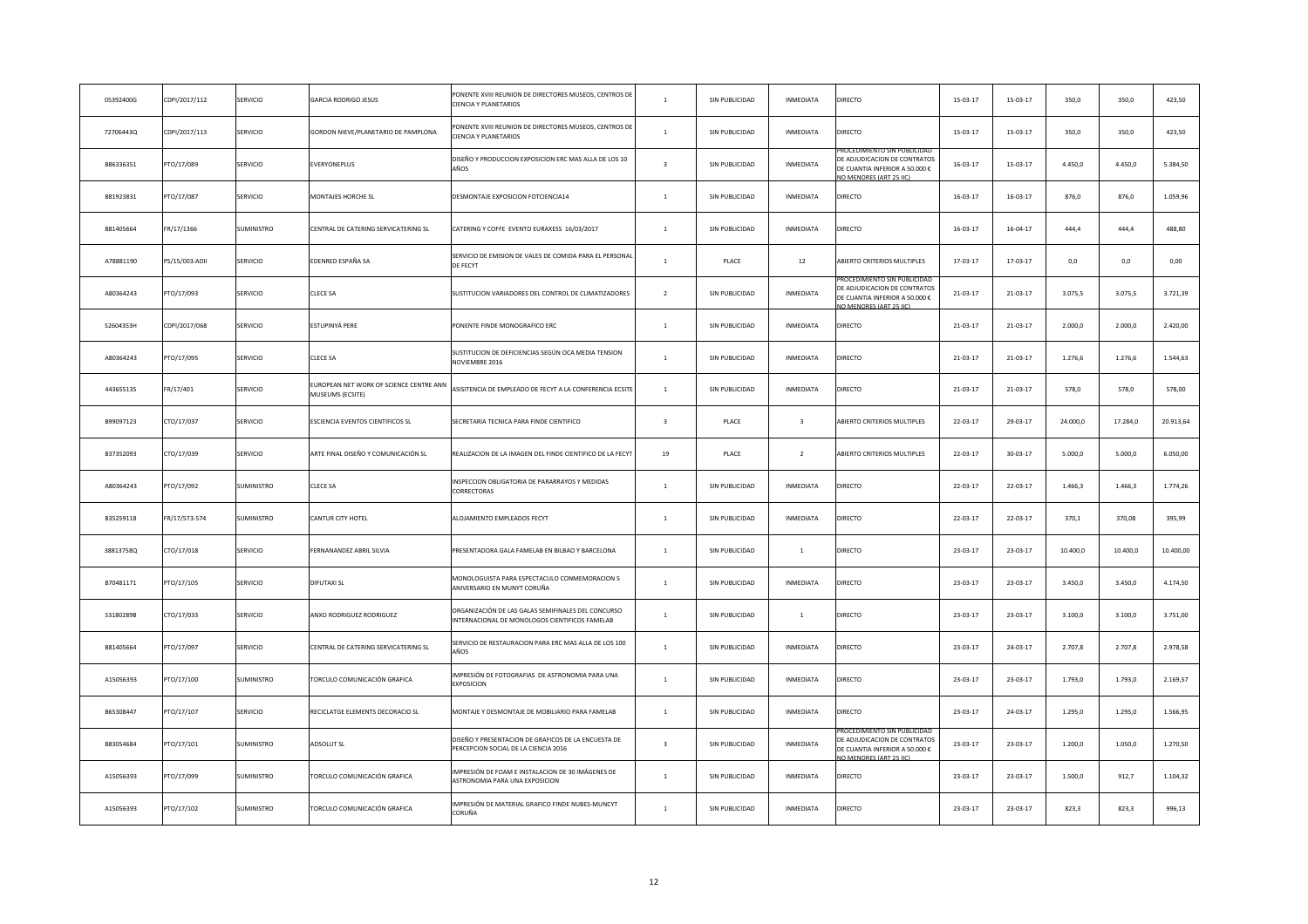| B65308447 | PTO/17/106     | SUMINISTRO        | RECICLATGE ELEMENTS DECORACIO SL       | MOBILIARIO PARA FAMELAB                                                                                                                                                  | $\mathbf{1}$   | SIN PUBLICIDAD | INMEDIATA        | DIRECTO                                                                                                              | 23-03-17       | 23-03-17       | 330,0    | 330,0    | 399,30   |
|-----------|----------------|-------------------|----------------------------------------|--------------------------------------------------------------------------------------------------------------------------------------------------------------------------|----------------|----------------|------------------|----------------------------------------------------------------------------------------------------------------------|----------------|----------------|----------|----------|----------|
| A28812618 | PTO/17/103     | SUMINISTRO        | IKEA IBERICA S.A                       | COMPRA MATERIAL PARA SALA DE EXPOSICIONES                                                                                                                                | $\mathbf{1}$   | SIN PUBLICIDAD | INMEDIATA        | DIRECTO                                                                                                              | 23-03-17       | 23-03-17       | 264,3    | 264,3    | 319,83   |
| B28284339 | PTO/17/098     | SUMINISTRO        | <b>GRAFICAS LIDER</b>                  | IMPRESIÓN DE TARJETONES FAMELAB ESPAÑA 2017                                                                                                                              | $\mathbf{1}$   | SIN PUBLICIDAD | INMEDIATA        | DIRECTO                                                                                                              | 23-03-17       | 24-03-17       | 65,0     | 60,0     | 72,60    |
| A15056393 | PTO/17/104     | SUMINISTRO        | TORCULO COMUNICACIÓN GRAFICA           | IMPRESIÓN DE VINILOS PARA APP MUNCYT VERSO                                                                                                                               | $\mathbf{1}$   | SIN PUBLICIDAD | INMEDIATA        | DIRECTO                                                                                                              | 23-03-17       | 23-03-17       | 100,0    | 54,6     | 66,07    |
| 814529349 | FR/17/439      | SUMINISTRO        | CHAL-TEC GMBH                          | COMPRA DE LAVAVAJILLAS PARA AULAS TALLER                                                                                                                                 | $\,$ 1 $\,$    | SIN PUBLICIDAD | INMEDIATA        | DIRECTO                                                                                                              | 24-03-17       | 24-03-17       | 283,0    | 283,0    | 302,98   |
| 02850850T | PL/2017/005    | SERVICIO          | OPEZ LOPEZ ASUNCION                    | EVALUADOR ASISTENCIA TECNOLOGICA ICONO                                                                                                                                   | $\mathbf{1}$   | SIN PUBLICIDAD | INMEDIATA        | DIRECTO                                                                                                              | 24-03-17       | 24-03-17       | 200,0    | 200,0    | 242,00   |
| 46220290L | PL/2017/005    | SERVICIO          | ALLS PASOLA JAIME                      | EVALUADOR ASISTENCIA TECNOLOGICA ICONO                                                                                                                                   | $\mathbf{1}$   | SIN PUBLICIDAD | INMEDIATA        | DIRECTO                                                                                                              | 24-03-17       | 24-03-17       | 200,0    | 200,0    | 242,00   |
| 20805456R | PL/2017/005    | SERVICIO          | <b>BENEITO LOPEZ PILAR</b>             | EVALUADOR ASISTENCIA TECNOLOGICA ICONO                                                                                                                                   | $\mathbf{1}$   | SIN PUBLICIDAD | INMEDIATA        | DIRECTO                                                                                                              | 24-03-17       | 24-03-17       | 200,0    | 200,0    | 242,00   |
| B86385564 | PTO/17/109     | SERVICIO          | ARMIÑAN CATERING                       | SERVICIO DE RESTAURACION CONSEJO DE FUNDACIONES.<br>(TORRE DE CRISTAL)                                                                                                   | $\mathbf{1}$   | SIN PUBLICIDAD | INMEDIATA        | DIRECTO                                                                                                              | 27-03-17       | 27-03-17       | 260,0    | 1.205,0  | 1.325,50 |
| B81748808 | PTO/17/108     | SUMINISTRO        | ACAYA NATURALEZA Y VIDA SL             | GESTION Y COMPRA DE MATERIALES PARA TALLERES ESCOLARE:<br>REALIZADOS DURANTE EL MES DE MARZO A MAYO DE 2017 EN<br>MUNCYT CORUÑA                                          | $\mathbf{1}$   | SIN PUBLICIDAD | INMEDIATA        | DIRECTO                                                                                                              | 27-03-17       | 27-03-17       | 810,0    | 810,0    | 980,10   |
| 09799390X | PL/2017/007    | SERVICIO          | ERNANDEZ JOSE LUIS                     | EVALUADOR ASISTENCIA TECNICA LOPD                                                                                                                                        | $\mathbf{1}$   | SIN PUBLICIDAD | INMEDIATA        | DIRECTO                                                                                                              | 28-03-17       | 28-03-17       | 200,0    | 200,0    | 242,00   |
| 05270265E | PL/2017/007    | SERVICIO          | MORALES CHICO JUAN JOSE                | EVALUADOR ASISTENCIA TECNICA LOPD                                                                                                                                        | $\mathbf{1}$   | SIN PUBLICIDAD | INMEDIATA        | DIRECTO                                                                                                              | 28-03-17       | 28-03-17       | 200,0    | 200.0    | 242,00   |
| 51382385V | PL/2017/008    | SERVICIO          | MENENDEZ ALONSO MYRIAM                 | EVALUADOR STAND FINDE                                                                                                                                                    | $\mathbf{1}$   | SIN PUBLICIDAD | <b>INMEDIATA</b> | DIRECTO                                                                                                              | 28-03-17       | 28-03-17       | 200,0    | 200,0    | 242,00   |
| B84470939 | CTO/17/038     | SERVICIO          | SUMATRA BUSINESS SL                    | SERVICIOS DE SOPORTE, MANTENIMIENTO DIAGNOSTICO DE<br>PROBLEMAS DE HARDWARE, SOPORTE PREVENTIVO,<br>SUSTITUCION DE ELEMENTOS HARDWARE Y ACTUALIZACIONES<br><b>IRMWAR</b> | $\mathbf{1}$   | SIN PUBLICIDAD | $12 + 12$        | ROCEDIMIENTO SIN PUBLICIDA<br>DE ADJUDICACION DE CONTRATOS<br>DE CUANTIA INFERIOR A 50.000 €<br>O MENORES (ART 25 HC | 29-03-17       | 29-03-17       | 6.000,0  | 2.384,6  | 2.885,41 |
| 09752838X | CDPI/2017/114  | SERVICIO          | NFANTE ALONSO FRANCISCO                | PONENTE FINDE METEOROLOGIA                                                                                                                                               | $\mathbf{1}$   | SIN PUBLICIDAD | INMEDIATA        | DIRECTO                                                                                                              | 29-03-17       | 29-03-17       | 200,0    | 200,0    | 242,00   |
| B78689635 | PTO/17/111     | SERVICIO          | SERVICIOS PROFESIONALES Y PROYECTOS SL | PRORROGA SERVICIO APOYO PARA ARCHIVO DOCUMENTAL                                                                                                                          | $\mathbf{1}$   | SIN PUBLICIDAD | INMEDIATA        | DIRECTO                                                                                                              | $31 - 03 - 17$ | 31-03-17       | 6.795,6  | 6.795,6  | 8.222,70 |
| 111111111 | FR/17/919      | SERVICIO          | <b>YODO INSATSU COMPANY</b>            | <b>GUIA JAPONES</b>                                                                                                                                                      | $\overline{1}$ | SIN PUBLICIDAD | INMEDIATA        | DIRECTO                                                                                                              | $01 - 04 - 17$ | $01 - 04 - 17$ | 3.459,2  | 3.459,2  | 3.459,20 |
| Q3318001l | PF2017/002     | SERVICIO          | JNIVERSIDAD DE OVIEDO                  | ESPECIALIZACION EN DIVULGACION Y COMUNICACIÓN DE LA<br>CIENCIA                                                                                                           | $\mathbf{1}$   | SIN PUBLICIDAD | $12\,$           | DIRECTO                                                                                                              | 01-04-17       | $01 - 01 - 17$ | 1.871,00 | 1.871,00 | 1.871,00 |
| 34889079B | CDPI/2017/122  | <b>SERVICIO</b>   | MIRA PEREZ JORGE                       | PONENTE PROGRAMACION SEMANA SANTA MUNCYT CORUÑA                                                                                                                          | $\overline{1}$ | SIN PUBLICIDAD | <b>INMEDIATA</b> | DIRECTO                                                                                                              | 03-04-17       | 03-04-17       | 250,0    | 250,0    | 302,50   |
| B35037118 | FR/17/469      | <b>SUMINISTRO</b> | PEMALDORO SL                           | ADQUISICION DE CARPETAS Y BLOCKS PARA REUNION DE<br>DIRECTORES DE MUSEOS EN LAS PALMAS DE GRAN CANARIA                                                                   | $\mathbf{1}$   | SIN PUBLICIDAD | INMEDIATA        | DIRECTO                                                                                                              | 03-04-17       | 03-04-17       | 148,0    | 148,0    | 158,36   |
| B86336351 | PTO/17/110     | SERVICIO          | EVERYONEPLUS                           | IMPRESIÓN PANEL PARA EVENTO ERC MAS ALLA DE LOS 10<br>AÑOS                                                                                                               | $1\,$          | SIN PUBLICIDAD | <b>INMEDIATA</b> | DIRECTO                                                                                                              | $04 - 04 - 17$ | $04 - 04 - 17$ | 327,0    | 327,0    | 395,67   |
| B81923831 | PTO/17/087ANX1 | SERVICIO          | MONTAJES HORCHE SL                     | DESMONTAJE PARAMETROS VERTICALES PARA MODIFICACION<br>ENTRADA A SALA Y REUBICACION EXPOSICION FOTCIENCIA14                                                               | $\mathbf{1}$   | SIN PUBLICIDAD | INMEDIATA        | DIRECTO                                                                                                              | 04-04-17       | 04-04-17       | 262,5    | 262,5    | 317,63   |
| 44309495H | FR/17/519      | SUMINISTRO        | RODRIGUEZ QUINTANA ANTONIO             | IMPRESIÓN DE LANYARDS PARA REUNION DE DIRECTORES DE<br>MUSEOS EN LAS PALMAS DE GRAN CANARIA                                                                              | $\mathbf{1}$   | SIN PUBLICIDAD | <b>INMEDIATA</b> | DIRECTO                                                                                                              | 05-04-17       | 05-04-17       | 284.0    | 284.0    | 303,88   |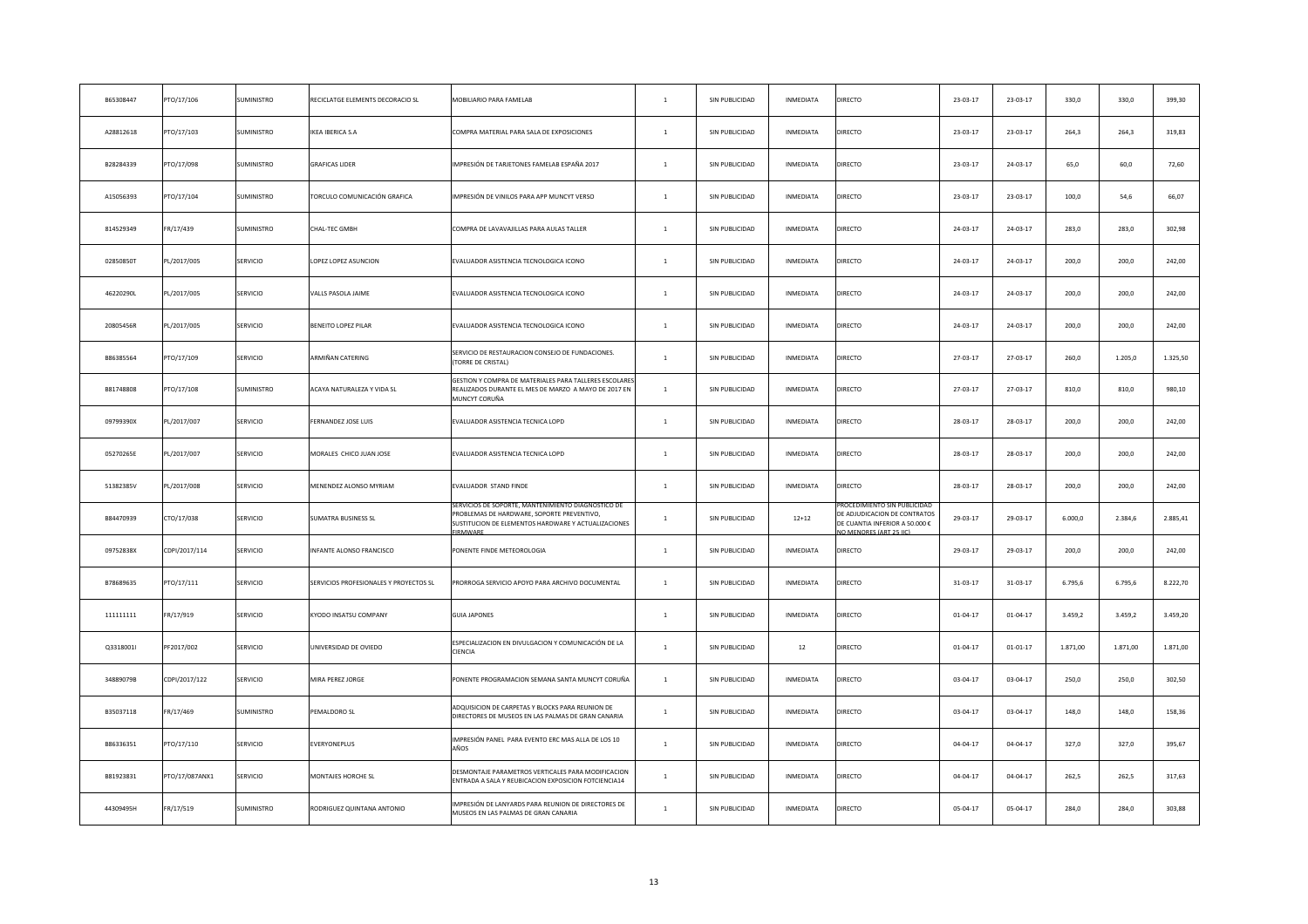| B35528389 | FR/17/470     | SERVICIO        | BASE&NETWORK SL                                  | MPRESIÓN CARTON PLUMA PARA REUNION DE DIRECTORES EN<br>LAS PALMAS DE GRAN CANARIA                                                        | $\overline{1}$ | SIN PUBLICIDAD | INMEDIATA | DIRECTO                                                                                                                                         | 05-04-17       | 05-04-17       | 120,0    | 120,0    | 128,40    |
|-----------|---------------|-----------------|--------------------------------------------------|------------------------------------------------------------------------------------------------------------------------------------------|----------------|----------------|-----------|-------------------------------------------------------------------------------------------------------------------------------------------------|----------------|----------------|----------|----------|-----------|
| B86336351 | PTO/17/117    | SERVICIO        | EVERYONEPLUS                                     | PRODUCCION E INSTALACION DE 32 CARTELAS PARA LA EXPO<br>NATURALEZA A TINTA CHINA                                                         | $\overline{1}$ | SIN PUBLICIDAD | INMEDIATA | DIRECTO                                                                                                                                         | 06-04-17       | 06-04-17       | 1.000,0  | 717,0    | 867,57    |
| G60813227 | FR/17/575     | SERVICIO        | NSTITUT DE LA RECERCA DE LA SIDA                 | JORNADA DE FORMACION RRI 16 DE MARZO DE 2017                                                                                             | $\mathbf{1}$   | SIN PUBLICIDAD | INMEDIATA | DIRECTO                                                                                                                                         | 06-04-17       | $06 - 04 - 17$ | 400,0    | 400,0    | 400,00    |
| B60623170 | PTO/17/118    | SERVICIO        | <b>FECHNO TRENDS</b>                             | ASISTENCIA TECNICA PARA REVISION DEL SISTEMA DE<br>PROYECCION DEL DG                                                                     | $\,1\,$        | SIN PUBLICIDAD | INMEDIATA | DIRECTO                                                                                                                                         | 06-04-17       | $06 - 04 - 17$ | 319,0    | 319,0    | 385,99    |
| B82749557 | PTO/17/178    | SUMINISTRO      | <b>/ENTUS CIENCIA EXPERIMENTAL SL</b>            | ADQUISICION MATERIAL PARA DIA INTERNACIONAL DEL ADN<br>2017 EN SEDE MUNCYT CORUÑA                                                        | $\,1\,$        | SIN PUBLICIDAD | INMEDIATA | DIRECTO                                                                                                                                         | $06 - 04 - 17$ | $06 - 04 - 17$ | 203,1    | 203,1    | 245,69    |
| 50022904C | PTO/17/114    | SUMINISTRO      | MESAL GREGORIO MORENO GONZALEZ                   | ADQUISICION DE 2 PINGANILLOS                                                                                                             | $\mathbf{1}$   | SIN PUBLICIDAD | INMEDIATA | DIRECTO                                                                                                                                         | $06 - 04 - 17$ | 06-04-17       | 150,0    | 150,0    | 181,50    |
| B60623170 | PTO/17/115    | SUMINISTRO      | <b>FECHNO TRENDS</b>                             | ADQUSICION DE TELEFONO                                                                                                                   | $\mathbf{1}$   | SIN PUBLICIDAD | INMEDIATA | DIRECTO                                                                                                                                         | 06-04-17       | 06-04-17       | 124,2    | 124,2    | 150,32    |
| 50022904C | PTO/17/116    | SUMINISTRO      | EMESAL GREGORIO MORENO GONZALEZ                  | ADQUISICION PLANTRONICS CALISTO                                                                                                          | $\mathbf{1}$   | SIN PUBLICIDAD | INMEDIATA | DIRECTO                                                                                                                                         | 06-04-17       | 06-04-17       | 111,5    | 111,5    | 134,92    |
| B76535723 | PTO/17/113    | SUMINISTRO      | MAZU PUBLICIDAD SL                               | DOS BANDERAS DE ESPAÑA PARA EXTERIORES MUNCYT<br>ALCOBENDAS                                                                              | $\mathbf{1}$   | SIN PUBLICIDAD | INMEDIATA | DIRECTO                                                                                                                                         | $06 - 04 - 17$ | 06-04-17       | 108,9    | 108,9    | 131,77    |
| B81997132 | PTO/17/112    | SUMINISTRO      | MADRIDCOLOR                                      | SELLO SEGURIDAD PARA CONTROL DE SEGURIDAD DE<br>PAQUETERIA Y CORRESPONDENCIA PARA ARCO DE SEGURIDAD                                      | $\mathbf{1}$   | SIN PUBLICIDAD | INMEDIATA | DIRECTO                                                                                                                                         | 06-04-17       | $06 - 04 - 17$ | 56,0     | 56,0     | 67,71     |
| B83054684 | PTO/17/125    | SERVICIO        | ADSOLUT SL                                       | PUBLICIDAD PARA FINDE CIENTIFICO                                                                                                         | $\overline{a}$ | SIN PUBLICIDAD | INMEDIATA | ROCEDIMIENTO SIN PUBLICIDA<br>DE ADJUDICACION DE CONTRATOS<br>DE CUANTIA INFERIOR A 50.000 €<br>O MENORES (ART 25 LC)                           | $07 - 04 - 17$ | 07-04-17       | 11,200.0 | 10.650,0 | 12.886,50 |
| A80639503 | PTO/17/121    | SERVICIO        | <b>IBERTRASA</b>                                 | SERVICIO DE ACONDICIONAMIENTO DE LA CAFETERIA DEL<br>MUNCYT PAR SU EXPLOTACION                                                           | $\overline{1}$ | SIN PUBLICIDAD | INMEDIATA | DIRECTO                                                                                                                                         | 07-04-17       | 09-03-17       | 6.673,1  | 6.737,0  | 8.074,40  |
| B85128957 | PTO/17/126    | SERVICIO        | CAJA ALTA SERVICIOS EDITORIALES SL               | DISEÑO, MAQUETACION, REVSION Y CORRECCION DE LA<br>SEMANTICA Y GRAMTICA DEL TEXTO E IMPRESIÓN DE LA<br>MEMORIA DE ACTIVIDADES FECYT 2016 | $\overline{2}$ | SIN PUBLICIDAD | INMEDIATA | ROCEDIMIENTO SIN PUBLICI<br>DE ADJUDICACION DE CONTRATOS<br>DE CUANTIA INFERIOR A 50.000 €                                                      | 07-04-17       | 07-04-17       | 4.600,0  | 4.400,0  | 5.324,00  |
| B82345257 | PTO/17/128    | SUMINISTRO      | <b>PROMORIGINAL SL</b>                           | CAMISETAS PARA FINDE CIENTIFICO                                                                                                          | 6              | SIN PUBLICIDAD | INMEDIATA | IO MENORES (ART 25 HG)<br>ROCEDIMIENTO SIN PUBLICIDAL<br>DE ADJUDICACION DE CONTRATOS<br>DE CUANTIA INFERIOR A 50.000 €<br>O MENORES (ART 25 HC | 07-04-17       | 07-04-17       | 2.510,0  | 2.510,0  | 3.037,10  |
| A80364243 | PTO/17/124    | SUMINISTRO      | CLECE SA                                         | OCA DE BAJA TENSION 2016 MUNCY CORUÑA Y MEDIDAS<br>CORRECTORAS                                                                           | $\overline{1}$ | SIN PUBLICIDAD | INMEDIATA | DIRECTO                                                                                                                                         | 07-04-17       | 24-03-17       | 1.296,8  | 1.296,8  | 1.569,16  |
| B82798638 | PTO/17/127    | <b>SERVICIO</b> |                                                  | IMPACTO SERVICIOS DE MARKETING DIRECTO SL BOZONEO MASIVO FLYER FINDE CIENTIFICO 2017                                                     | $\mathbf{1}$   | SIN PUBLICIDAD | INMEDIATA | DIRECTO                                                                                                                                         | 07-04-17       | 07-04-17       | 1.100,0  | 1.059,0  | 1.281,39  |
| A58665985 | PTO/17/123    | SERVICIO        | AUTOMATIC SYSTEM                                 | SERVICIO DE MANTENIMIENTO PREVENTIVO DE LOS TORNOS DE<br>ENTRADA DEL MUNCYT                                                              | $\mathbf{1}$   | SIN PUBLICIDAD | INMEDIATA | DIRECTO                                                                                                                                         | 07-04-17       | $07 - 04 - 17$ | 608,0    | 608,0    | 735,68    |
| B66337858 | PTO/17/119    | SERVICIO        | OMEGA 2014 SLU                                   | SERVICIO DE RESTAURACION PARA REUNION CONSEJO DE<br><b>FUNDACIONES</b>                                                                   | $\overline{1}$ | SIN PUBLICIDAD | INMEDIATA | DIRECTO                                                                                                                                         | $07 - 04 - 17$ | 07-04-17       | 372,0    | 338,0    | 372,00    |
| A15056393 | PTO/17/122    | SUMINISTRO      | <b>FORCULO COMUNICACIÓN GRAFICA</b>              | PRODUCCION E INSTALACION DE VINILOS CON LOGOS DEL<br>MINECO, FECYT Y MUNCYT                                                              | $\mathbf{1}$   | SIN PUBLICIDAD | INMEDIATA | DIRECTO                                                                                                                                         | $07 - 04 - 17$ | $07 - 04 - 17$ | 500,0    | 292,3    | 353,71    |
| A28011716 | PTO/17/120    | SERVICIO        | <b>JIENA CAPELLANES</b>                          | CATERING PARA REUNION CONSEJO DE FUNDACIONES                                                                                             | $\mathbf{1}$   | SIN PUBLICIDAD | INMEDIATA | DIRECTO                                                                                                                                         | $07 - 04 - 17$ | 07-04-17       | 108,6    | 108,5    | 119,40    |
| 50100383N | CDPI/2017/115 | SERVICIO        | CABALLERO CALERO OLGA                            | PONENTE CICLO CONFERENCIA ALCOBENDAS PRIMERA<br>PERSONA                                                                                  | $\mathbf{1}$   | SIN PUBLICIDAD | INMEDIATA | DIRECTO                                                                                                                                         | $10-04-17$     | $10 - 04 - 17$ | 200,0    | 200,0    | 242,00    |
| A60109188 | PTO/17/184    | SERVICIO        | RESIDENCIA DE INVESTIGADORS                      | ALOJAMIENTO PARA FAMELAB BARCELONA                                                                                                       | $\mathbf{1}$   | SIN PUBLICIDAD | INMEDIATA | DIRECTO                                                                                                                                         | $11 - 04 - 17$ | $21 - 02 - 17$ | 1.645,5  | 1.645,5  | 1.810,00  |
| A78339769 | PTO/17/132    | SERVICIO        | MEDICINA DE DIAGNOSTICO Y CONTROL SA<br>MEDYCSA) | SERVICIO DE ENFERMERIA PARA FINDE CIENTIFICO 2017                                                                                        | $\mathbf{1}$   | SIN PUBLICIDAD | INMEDIATA | DIRECTO                                                                                                                                         | 17-04-17       | 18-04-17       | 350,0    | 350,0    | 350,00    |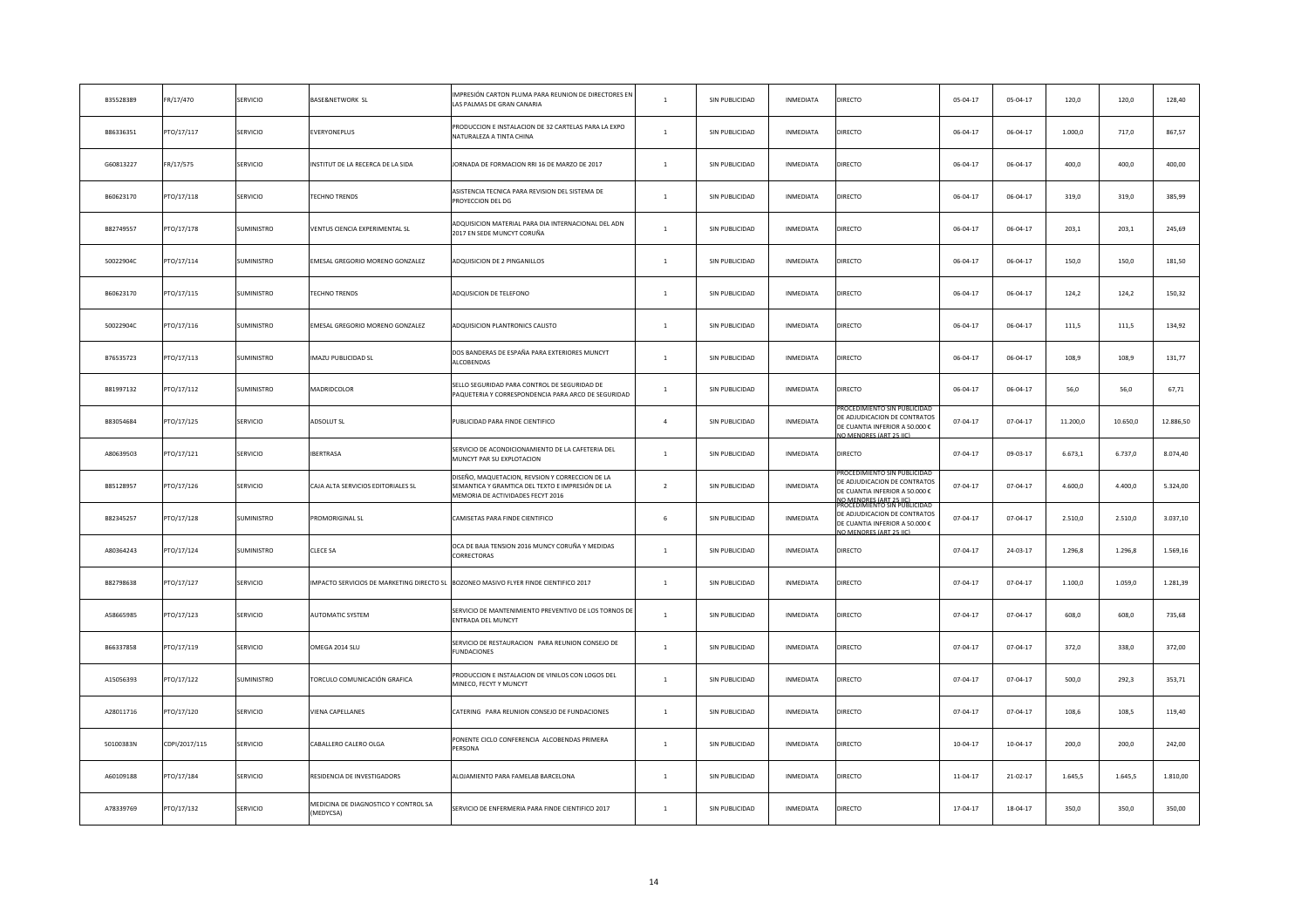| B73867772  | TO/17/137       | SERVICIO   | AWMA SUN CONTROL SOLUTIONS                      | SUMINISTRO E INSTALACION DE TOLDOS-PERGOLA PARA LA<br>ZONA EXTERIOR DE LA CAFETERIA DEL MUNCYT ALCOBENDAS         | $\mathbf{1}$   | SIN PUBLICIDAD | INMEDIATA | DIRECTO        | 18-04-17       | 18-04-17 | 9.900,0 | 9.578,9 | 11.590,41 |
|------------|-----------------|------------|-------------------------------------------------|-------------------------------------------------------------------------------------------------------------------|----------------|----------------|-----------|----------------|----------------|----------|---------|---------|-----------|
| 51111868A  | PTO/17/130      | SERVICIO   | RODRIGUEZ ZUAZO JAVIER                          | SERVICIO DE TRASLADOS, LIMPIEZA, ADECUACION DE<br>MATERIALES Y PIEZAS PARA LA EXPO TITULADA "EL UNIVERSO<br>MOTO" | $\mathbf{1}$   | SIN PUBLICIDAD | INMEDIATA | <b>DIRECTO</b> | 18-04-17       | 18-04-17 | 3.600,0 | 3.600,0 | 4.356,00  |
| B81022501  | PTO/17/131      | SERVICIO   | TALLER DE RESTAURACION DEL PATRIMONIO SL        | RESTAURACION/INTERVENCION PIEZAS MUNCYT EXPOSICION<br>NIVERSO MOTO                                                | $\mathbf{1}$   | SIN PUBLICIDAD | INMEDIATA | DIRECTO        | 18-04-17       | 18-04-17 | 3.000,0 | 3.000,0 | 3.630,00  |
| A15056393  | PTO/17/135      | SUMINISTRO | TORCULO COMUNICACIÓN GRAFICA                    | PRODUCCION CUADERNO DE ACTIVIDADES MUNCYT CORUÑA                                                                  | $\,1\,$        | SIN PUBLICIDAD | INMEDIATA | DIRECTO        | 18-04-17       | 18-04-17 | 1.320,0 | 1.320,0 | 1.597,20  |
| G82898412  | PTO/17/136      | SERVICIO   | ASOCIACION ASTRONOMICA CRUZ DEL NORTE           | CTIVIDAD DE FORMACION SOBRE EL SOL PARA ESTUDIANTES Y<br>UBLICO GENERAL                                           | $\mathbf{1}$   | SIN PUBLICIDAD | INMEDIATA | <b>DIRECTO</b> | 18-04-17       | 18-04-17 | 1.000,0 | 1.000,0 | 1.000,00  |
| B06485866  | PTO/17/134      | SERVICIO   | EDWINDO 4 MORCARO, S.L. (REINA DE<br>CORAZONES) | DISEÑO Y MAQUETACION DE CUADERNO DE ACTIVDADES                                                                    | $\mathbf{1}$   | SIN PUBLICIDAD | INMEDIATA | <b>DIRECTO</b> | 18-04-17       | 18-04-17 | 826,5   | 826,5   | 1.000,00  |
| 58001790E  | PTO/17/133      | SERVICIO   | ARROYO URGORRI PAMELA MILAGROS                  | ADQUISCION DE MATERIAL PARA DESARROLLO ACTIVIDAD ADN<br>25 DE ABRIL 2017                                          | $\mathbf{1}$   | SIN PUBLICIDAD | INMEDIATA | <b>DIRECTO</b> | 18-04-17       | 18-04-17 | 122,3   | 122,3   | 147,92    |
| A15050842  | PTO/17/168      | SERVICIO   | RECLAM PUBLICIDAD MARKETING Y ARTES<br>GRAFICAS | IMPRESIÓN DE 1000 UNIDADES DEL TARJETON PARA PEDIR<br>CONTACTO EN MUNCYT CORUÑA                                   | $\mathbf{1}$   | SIN PUBLICIDAD | INMEDIATA | <b>DIRECTO</b> | 18-04-17       | 18-04-17 | 1.000,0 | 92,0    | 111,32    |
| B41981549  | PTO/17/129      | SERVICIO   | MOROTE TRADUCCIONES SL                          | TRADUCCION ESPAÑOL A JAPONES CARTA SICILIA                                                                        | $\,$ 1 $\,$    | SIN PUBLICIDAD | INMEDIATA | <b>DIRECTO</b> | 18-04-17       | 18-04-17 | 30,0    | 30,0    | 36,30     |
| U70394861  | FR/17/699       | SERVICIO   | UTE GIROA ALTAIR                                | MANO DE OBRA DE DESMONTAJE DE EXPOSICION PLANTA 4ª                                                                | $\mathbf{1}$   | SIN PUBLICIDAD | INMEDIATA | <b>DIRECTO</b> | 19-04-17       | 19-04-17 | 210,0   | 210,0   | 254,10    |
| A15056393  | PTO/17/167      | SUMINISTRO | TORCULO COMUNICACIÓN GRAFICA                    | IMPRESIÓN DE 150 TARJETONES PARA FAMELAB                                                                          | $\mathbf{1}$   | SIN PUBLICIDAD | INMEDIATA | <b>DIRECTO</b> | 19-04-17       | 19-04-17 | 60,0    | 54,6    | 66,03     |
| 105872902W | CDPI/2017/011   | SERVICIO   | BANDA I TARRADELLAS ENRIC                       | COORDINADOR CONSEJO CIENTIFICO Y TECNOLOGICO                                                                      | $\mathbf{1}$   | SIN PUBLICIDAD | INMEDIATA | <b>DIRECTO</b> | $20 - 04 - 17$ | 20-04-17 | 8.500,0 | 8.500,0 | 10.284,99 |
| 39282309B  | CDPI/2017/021-7 | SERVICIO   | PINTO CASULLERAS ROSER                          | EXPERTO CONSEJO CIENTIFICO TECNOLOGICO                                                                            | $\mathbf{1}$   | SIN PUBLICIDAD | INMEDIATA | <b>DIRECTO</b> | 20-04-17       | 20-04-17 | 1.350,0 | 1.350,0 | 1.633,50  |
| 71925558G  | CDPI/2017/013   | SERVICIO   | ROJO CALDERON, ANA ISABEL                       | EXPERTO CONSEJO CIENTIFICO TECNOLOGICO                                                                            | $\mathbf{1}$   | SIN PUBLICIDAD | INMEDIATA | <b>DIRECTO</b> | $20 - 04 - 17$ | 20-04-17 | 900,0   | 900,0   | 1.089,00  |
| 37720004G  | CDPI/2017/014   | SERVICIO   | MARRODAN LIGORIT, MARIAN                        | EXPERTO CONSEJO CIENTIFICO TECNOLOGICO                                                                            | $\mathbf{1}$   | SIN PUBLICIDAD | INMEDIATA | DIRECTO        | 20-04-17       | 20-04-17 | 900,0   | 900,0   | 1.089,00  |
| 00685411B  | CDPI/2017/016   | SERVICIO   | SANCHEZ RAMOS CELIA                             | EXPERTO CONSEJO CIENTIFICO TECNOLOGICO                                                                            | $\mathbf{1}$   | SIN PUBLICIDAD | INMEDIATA | <b>DIRECTO</b> | $20 - 04 - 17$ | 20-04-17 | 900,0   | 900,0   | 1.089,00  |
| 25439318F  | CDPI/2017/017   | SERVICIO   | PERLA MATEO PILAR                               | EXPERTO CONSEJO CIENTIFICO TECNOLOGICO                                                                            | $\mathbf{1}$   | SIN PUBLICIDAD | INMEDIATA | <b>DIRECTO</b> | $20 - 04 - 17$ | 20-04-17 | 900,0   | 900,0   | 1.089,00  |
| 00672553X  | CDPI/2017/020   | SERVICIO   | MAYOR MENENDEZ FEDERICO                         | EXPERTO CONSEJO CIENTIFICO TECNOLOGICO                                                                            | $\mathbf{1}$   | SIN PUBLICIDAD | INMEDIATA | <b>DIRECTO</b> | $20 - 04 - 17$ | 20-04-17 | 900,0   | 900,0   | 1.089,00  |
| 22906035J  | CDPI/2017/021-1 | SERVICIO   | NADAL PEREZ ANTONIO                             | EXPERTO CONSEJO CIENTIFICO TECNOLOGICO                                                                            | $\mathbf{1}$   | SIN PUBLICIDAD | INMEDIATA | <b>DIRECTO</b> | $20 - 04 - 17$ | 20-04-17 | 900,0   | 900,0   | 1.089,00  |
| 21999302D  | CDPI/2017/021-3 | SERVICIO   | MORA MAS FRANCISCO JOSE                         | EXPERTO CONSEJO CIENTIFICO TECNOLOGICO                                                                            | $\mathbf{1}$   | SIN PUBLICIDAD | INMEDIATA | <b>DIRECTO</b> | $20 - 04 - 17$ | 20-04-17 | 900,0   | 900,0   | 1.089,00  |
| 32847606H  | CDPI/2017/021-5 | SERVICIO   | CATALAN MOROLLON MANUEL                         | EXPERTO CONSEJO CIENTIFICO TECNOLOGICO                                                                            | $\mathbf{1}$   | SIN PUBLICIDAD | INMEDIATA | <b>DIRECTO</b> | $20 - 04 - 17$ | 20-04-17 | 900,0   | 900,0   | 1.089,00  |
| 25890054N  | CDPI/2017/022   | SERVICIO   | SUAREZ ORTEGA, MARIA DOLORES                    | EXPERTO CONSEJO CIENTIFCO TECNOLOGICO                                                                             | $\overline{1}$ | SIN PUBLICIDAD | INMEDIATA | <b>DIRECTO</b> | $20 - 04 - 17$ | 20-04-17 | 900,0   | 900,0   | 1.089,00  |
| 07759911X  | CDPI/2017/018   | SERVICIO   | LOPEZ ALVAREZ FIDEL                             | EXPERTO CONSEJO CIENTIFICO TECNOLOGICO                                                                            | $\mathbf{1}$   | SIN PUBLICIDAD | INMEDIATA | <b>DIRECTO</b> | $20 - 04 - 17$ | 20-04-17 | 450,0   | 450.0   | 544,50    |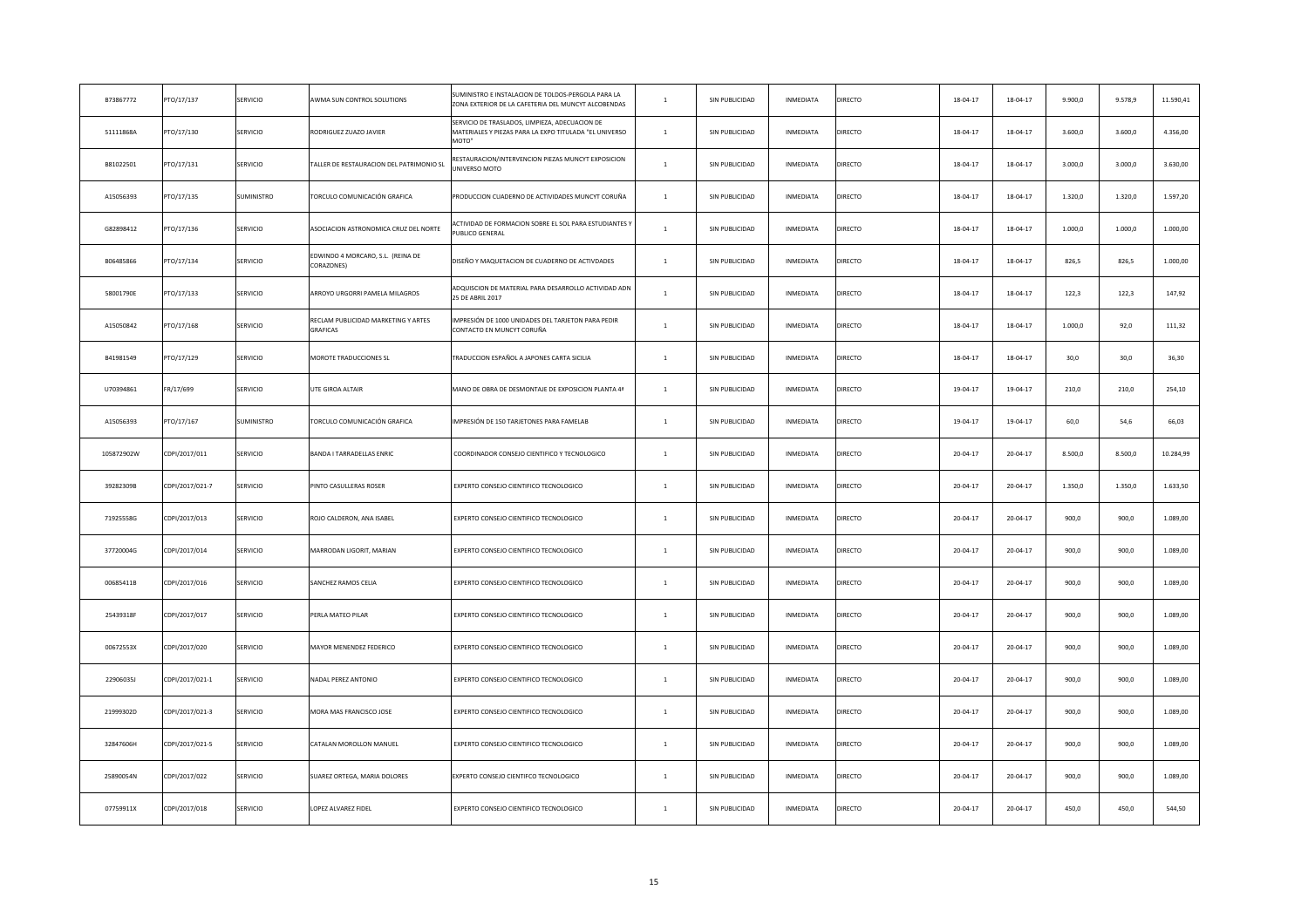| 40881366Q | CDPI/2017/019   | SERVICIO        | COMELLA CARNICE JOAN XAVIER                                        | EXPERTO CONSEJO CIENTIFICO TECNOLOGICO                                                                                                                                                 | $\mathbf{1}$            | SIN PUBLICIDAD | INMEDIATA        | DIRECTO                                                                                                                | 20-04-17       | 20-04-17 | 450,0    | 450,0    | 544,50    |
|-----------|-----------------|-----------------|--------------------------------------------------------------------|----------------------------------------------------------------------------------------------------------------------------------------------------------------------------------------|-------------------------|----------------|------------------|------------------------------------------------------------------------------------------------------------------------|----------------|----------|----------|----------|-----------|
| 02085311Q | CDPI/2017/021-2 | SERVICIO        | PEREZ SEDEÑO EULALIA                                               | EXPERTO CONSEJO CIENTIFICO TECNOLOGICO                                                                                                                                                 | $\mathbf{1}$            | SIN PUBLICIDAD | INMEDIATA        | DIRECTO                                                                                                                | 20-04-17       | 20-04-17 | 450,0    | 450,0    | 544,50    |
| 51444552S | CDPI/2017/021-4 | SERVICIO        | ARSUAGA FERRERAS JUAN LUIS                                         | EXPERTO CONSEJO CIENTIFICO TECNOLOGICO                                                                                                                                                 | $\,$ 1                  | SIN PUBLICIDAD | INMEDIATA        | DIRECTO                                                                                                                | 20-04-17       | 20-04-17 | 450,0    | 450,0    | 544,50    |
| ELIMINAR  | CDPI/2017/021-6 | SERVICIO        | AZCONA MANUEL                                                      | EXPERTO CONSEJO CIENTIFICO TECNOLOGICO                                                                                                                                                 | $\mathbf{1}$            | SIN PUBLICIDAD | INMEDIATA        | DIRECTO                                                                                                                | 20-04-17       | 20-04-17 | 450,0    | 450,0    | 544,50    |
| U76258219 | PTO/17/156      | SUMINISTRO      | MARSEGUR SEGURIDAD PRIVADA SA                                      | SERVICIOS DE SEGURIDAD PARA EL FINDE CIENTIFICO 2017                                                                                                                                   | $\mathbf{1}$            | SIN PUBLICIDAD | INMEDIATA        | <b>DIRECTO</b>                                                                                                         | 21-04-17       | 21-04-17 | 1.059,2  | 1.059,2  | 1.281,63  |
| A62018064 | FR/17/608       | SUMINISTRO      | EURO DEPOT ESPAÑA SAU                                              | ADQUISICION DE MATERIAL PARA TALLERES                                                                                                                                                  | $\overline{1}$          | SIN PUBLICIDAD | INMEDIATA        | DIRECTO                                                                                                                | 21-04-17       | 21-04-17 | 66,0     | 66,0     | 79,85     |
| 32824198R | FR/17/610       | SUMINISTRO      | VILLA ILLANES JAVIER                                               | ADQUISICION DE VINILO IMPRESO                                                                                                                                                          | $\mathbf{1}$            | SIN PUBLICIDAD | INMEDIATA        | <b>DIRECTO</b>                                                                                                         | 21-04-17       | 21-04-17 | 48,0     | 48,0     | 58,08     |
| 32824198R | FR/17/609       | SUMINISTRO      | VILLA ILLANES JAVIER                                               | ADQUISICION PIEZA METRACRILATO                                                                                                                                                         | $\mathbf{1}$            | SIN PUBLICIDAD | INMEDIATA        | DIRECTO                                                                                                                | 21-04-17       | 21-04-17 | 44,0     | 44,0     | 53,24     |
| B91414136 | FT/15/010-ADII  | SERVICIO        | EMERGYA INGENIERIA SL                                              | <b>ASISTE</b><br>MPLANTACION (SOPORTE TECNOLOGICO YMANTENIMIENTO<br>EVOLUTIVO) DE LA PLATAFORMA DE GESTION DE RECURSOS<br><b>CIENTIFICOS (WOS-SCOPLIS) BASADOS EN TECNOLOGIA LAMP-</b> | $\overline{\mathbf{3}}$ | PLACE          | 12               | ABIERTO CRITERIOS MULTIPLES                                                                                            | 24-04-17       | 24-04-17 | 0,0      | 0,0      | 0,00      |
| 3-0196568 | FR/17/340-611   | SERVICIO        | AMERICAN ASSOCIATION FOR THE<br>ADVANCEMENT OF SCIENCIE-EUROKALERT | CONFERENCIAS                                                                                                                                                                           | $\mathbf{1}$            | SIN PUBLICIDAD | INMEDIATA        | DIRECTO                                                                                                                | 25-04-17       | 25-04-17 | 2.368,0  | 2.368,0  | 2.368,0   |
| B86336351 | PTO/17/186      | SUMINISTRO      | EVERYONEPLUS                                                       | MPRESIÓN DE 2000 UNIDADES DE 26 MODELOS DE<br>MARCAPAGINAS DIFERENTES                                                                                                                  | $\overline{\mathbf{3}}$ | SIN PUBLICIDAD | INMEDIATA        | ROCEDIMIENTO SIN PUBLICIDA<br>DE ADJUDICACION DE CONTRATOS<br>DE CUANTIA INFERIOR A 50.000 €<br>O MENORES (ART 25 IIC) | 25-04-17       | 25-04-17 | 2.000,0  | 853,4    | 1.032,58  |
| B87457040 | PTO/17/143      | <b>SERVICIO</b> | MP INSTALACIONES Y MAQUINARIA PARA<br>PINTURA INDUSTRIAL SL        | REPARACION DE GENERADORES DE ELECTRICIDAD PARA TALLER<br><b>ELECTRICIDAD</b>                                                                                                           | $\mathbf{1}$            | SIN PUBLICIDAD | INMEDIATA        | DIRECTO                                                                                                                | 26-04-17       | 26-04-17 | 856,7    | 856,7    | 1.036,61  |
| B81060337 | PTO/17/146      | SERVICIO        | MUDANZAS CREPO SL                                                  | TRASLADO MOBILIARIO PEDRO TEIXEIRA-ALCOBENDAS                                                                                                                                          | $\mathbf{1}$            | SIN PUBLICIDAD | INMEDIATA        | DIRECTO                                                                                                                | 26-04-17       | 26-04-17 | 170,0    | 170,0    | 205,70    |
| B61906103 | CTO/17/042      | <b>SERVICIO</b> | SONO TECNOLOGIA AUDIOVISUAL SL                                     | REALIZACION DE LOS SERIVIOCS DE MANTENIMIENTO Y<br>OPERACIÓN TECNICA DEL EQUIPAMIENTO AUDIOVISUAL DE LA<br>SEDE DEL MUNCYT ALCOBENDAS                                                  | 5 <sup>5</sup>          | PLACE          | $12 + 12$        | ABIERTO CRITERIOS MULTIPLES                                                                                            | 27-04-17       | 28-04-17 | 25,000.0 | 17.850,0 | 21.598,50 |
| B83054684 | PTO/17/142      | SERVICIO        | ADSOLUT SL                                                         | CONTRATACION CENTRAL DE MEDIOS PARA GESTIONAR LA<br>CAMPAÑA DE PUBLICIDAD CON MOTIVO DEL V ANIVERSARIO<br>DEL MUNCYT DE A CORUÑA                                                       | $\overline{\mathbf{3}}$ | SIN PUBLICIDAD | INMEDIATA        | DE ADJUDICACION DE CONTRATOS<br>DE CUANTIA INFERIOR A 50.000 €<br>O MENORES (ART 25 LIC)                               | 27-04-17       | 27-04-17 | 7.000,0  | 6.850,0  | 8.288,50  |
| B81997132 | PTO/17/140      | SUMINISTRO      | MADRIDCOLOR                                                        | ADQUSICION TARJETAS DE VISITA PARA PERSONAL FECYT                                                                                                                                      | $\mathbf{1}$            | SIN PUBLICIDAD | INMEDIATA        | DIRECTO                                                                                                                | 27-04-17       | 27-04-17 | 1.298,4  | 1.298,4  | 1.571,06  |
| B70385265 | PTO/17/138      | SERVICIO        | HERCARO LOGISTICA SL                                               | MONTAJE DE LA EXPOSICION CERVANTES EN MUNCYT CORUÑA                                                                                                                                    | $\mathbf{1}$            | SIN PUBLICIDAD | INMEDIATA        | DIRECTO                                                                                                                | 27-04-17       | 27-04-17 | 380,0    | 380,0    | 459,80    |
| A15355159 | PTO/17/141      | SERVICIO        | ANDAMIOS CK S.A                                                    | ALQUILER, PORTES, MONTAJE Y DESMONTAJE DE JAIMA CON<br>MOTIVO DEL XXII DIA DE LA CIENCIA EN LA CALLE 6 JUNIO DE<br>2017                                                                | $\mathbf{1}$            | SIN PUBLICIDAD | INMEDIATA        | <b>DIRECTO</b>                                                                                                         | 27-04-17       | 27-04-17 | 380,0    | 380,0    | 459,80    |
| B41981549 | PTO/17/139      | SERVICIO        | MOROTE TRADUCCIONES SL                                             | TRADUCCION A JAPONES-ESPAÑOL                                                                                                                                                           | $\mathbf{1}$            | SIN PUBLICIDAD | INMEDIATA        | DIRECTO                                                                                                                | 27-04-17       | 27-07-17 | 66,4     | 66,4     | 80,37     |
| B87457040 | PTO/17/145      | SERVICIO        | MP INSTALACIONES Y MAQUINARIA PARA<br>PINTURA INDUSTRIAL SL        | SUSTITUCION GENERADOR TALLER DE ELECTRICIDAD                                                                                                                                           | $\mathbf{1}$            | SIN PUBLICIDAD | INMEDIATA        | DIRECTO                                                                                                                | 28-04-17       | 28-04-17 | 1.650,0  | 1.650,0  | 1.996,50  |
| B87457040 | PTO/17/144      | SUMINISTRO      | MP INSTALACIONES Y MAQUINARIA PARA<br>PINTURA INDUSTRIAL SL        | MANTENIMIENTO PREVENTIVO DEL TALLER DE ELECTRICIDAD                                                                                                                                    | $\mathbf{1}$            | SIN PUBLICIDAD | INMEDIATA        | DIRECTO                                                                                                                | 28-04-17       | 28-04-17 | 780,0    | 780,0    | 943,80    |
| A15050842 | PTO/17/150      | SERVICIO        | RECLAM PUBLICIDAD MARKETING Y ARTES<br><b>GRAFICAS</b>             | IMPRESIÓN E INSTALACION DE 3 LONAS DE DIA CIENCIA EN LA<br>CALLE CARPA MUNCYT A CORUÑA                                                                                                 | $\overline{3}$          | SIN PUBLICIDAD | <b>INMEDIATA</b> | ROCEDIMIENTO SIN PUBLICID.<br>DE ADJUDICACION DE CONTRATOS<br>DE CUANTIA INFERIOR A 50.000 €<br>O MENORES (ART 25 HC)  | 28-04-17       | 03-05-17 | 1.000,0  | 762,0    | 922,02    |
| B85848224 | CTO/17/043      | SERVICIO        | EGV REPRESENTACION Y COMUNICACIÓN SL                               | SERVICIO DE REPRESENTACION DE LA MONOLOGISTA ANA<br>MORGADE EN FAMELAB 2017                                                                                                            | $\mathbf{1}$            | SIN PUBLICIDAD | $\overline{1}$   | <b>DIRECTO</b>                                                                                                         | $01 - 05 - 17$ | 23-05-17 | 5.000.0  | 5.000.0  | 6.050,00  |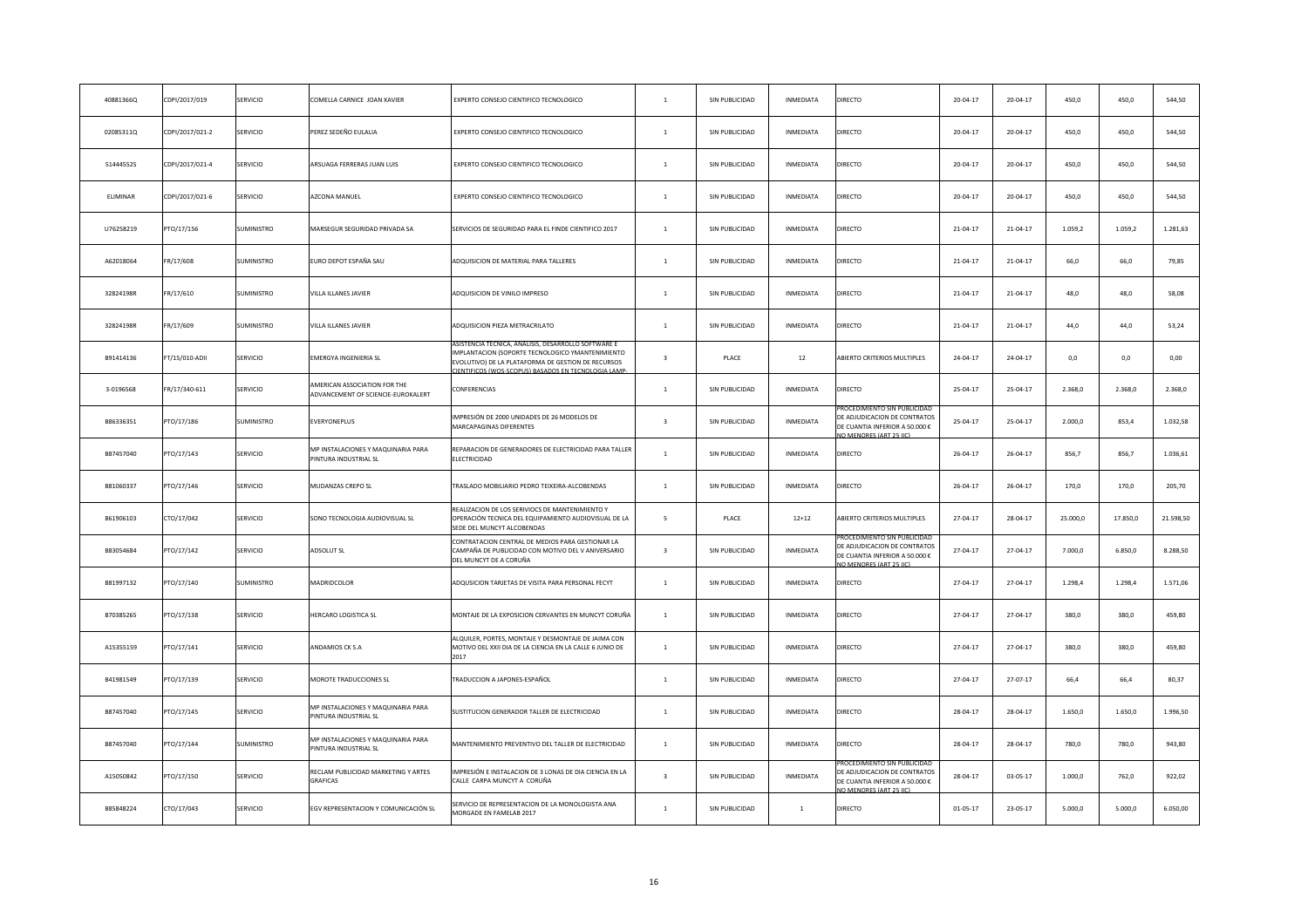| B84086685 | PTO/17/149  | SERVICIO          | <b>HISPAFLES CONSULTING SL</b>              | IMPRESIÓN E INSTALACION DE LONAS EN LA FACHADA DEL<br>MUNCYT ALCOBENDAS                                                                         | 5                       | SIN PUBLICIDAD | INMEDIATA        | <u> ROCEDIMIENTO SIN PUBLICIDA</u><br>DE ADJUDICACION DE CONTRATOS<br>DE CUANTIA INFERIOR A 50.000 €<br>IO MENORES (ART 25 HC)<br>PROCEDIMIENTO SIN PUBLICIDA | $03 - 05 - 17$ | 03-05-17       | 10.000,0 | 3.250,0  | 3.932,50  |
|-----------|-------------|-------------------|---------------------------------------------|-------------------------------------------------------------------------------------------------------------------------------------------------|-------------------------|----------------|------------------|---------------------------------------------------------------------------------------------------------------------------------------------------------------|----------------|----------------|----------|----------|-----------|
| B82345257 | PTO/17/147  | SUMINISTRO        | <b>PROMORIGINAL SL</b>                      | PRODUCCION DE 800 CANTIMPLORAS DE ALUMINIO CON<br>MOSQUETON PARA FINDE CIENTIFICO 2017                                                          | $\overline{\mathbf{3}}$ | SIN PUBLICIDAD | INMEDIATA        | DE ADJUDICACION DE CONTRATOS<br>DE CUANTIA INFERIOR A 50.000 €<br>O MENORES (ART 25 LC)                                                                       | $03 - 05 - 17$ | $03 - 05 - 17$ | 3.800,0  | 2.150,0  | 2.601,50  |
| B81997132 | PTO/17/148  | SUMINISTRO        | <b>MADRIDCOLOR</b>                          | PRODUCCION DE PLAQUITAS DE NUMERACION PARA BUTACAS<br>FILAS AUDITORIO MUNCYT ALCOBENDAS                                                         | $\,$ 1                  | SIN PUBLICIDAD | INMEDIATA        | DIRECTO                                                                                                                                                       | $03 - 05 - 17$ | 03-05-17       | 855,6    | 855,6    | 1.035,28  |
| B86742244 | PTO/17/153  | SERVICIO          | TRICOLOR PRODUCCIONES SLU                   | PRODUCCION DEL DISEÑO DEL ESCENARIO PARA EVENTO<br>FAMELAB 2017                                                                                 | $\overline{1}$          | SIN PUBLICIDAD | INMEDIATA        | <b>DIRECTO</b>                                                                                                                                                | $04 - 05 - 17$ | $04 - 05 - 17$ | 3.890,0  | 3.890,0  | 4.706,90  |
| F90065418 | PTO/17/152  | SERVICIO          | MARTIB DE IMPULSO EMPRESARIAL S<br>COOP.AND | DISEÑO DE ESCENOGRAFIA PARA EVENTO FAMELAB 2017                                                                                                 | $\mathbf{1}$            | SIN PUBLICIDAD | INMEDIATA        | DIRECTO                                                                                                                                                       | $04 - 05 - 17$ | $04 - 05 - 17$ | 2.800,0  | 2.800,0  | 3.388,00  |
| B86336351 | PTO/17/155  | SERVICIO          | EVERYONEPLUS                                | DISEÑO Y MAQUETACION DE DOS PUBLICACIONES: ESPAÑA Y<br>REINO UNIDO Y ESPAÑA Y ESTADOS UNIDOS                                                    | $\overline{2}$          | SIN PUBLICIDAD | INMEDIATA        | (OCEDIMIENTO SIN PUBLICID<br>DE ADJUDICACION DE CONTRATOS<br>DE CUANTIA INFERIOR A 50.000 €<br>O MENORES (ART 25 IIC)                                         | $04 - 05 - 17$ | $04 - 05 - 17$ | 2.800,0  | 2.400,0  | 2.904,00  |
| B87289286 | PTO/17/154  | SERVICIO          | ROOTER                                      | REDISEÑO A GRAN FORMATO DE LOS PERSONAJES CRIPTIA Y<br>DR. WOLF PARA LA APP WOLFWAY                                                             | $\mathbf{1}$            | SIN PUBLICIDAD | INMEDIATA        | DIRECTO                                                                                                                                                       | $04 - 05 - 17$ | $04 - 05 - 17$ | 750,0    | 750,0    | 907,50    |
| B81405664 | PTO/17/151  | <b>SERVICIO</b>   | CENTRAL DE CATERING SERVICATERING SL        | SERVICIO DE CATERING PARA EC COMMUNICATION CAMPAIGN<br>SEGUNDA OLA DE SIMPLIFICACION EN LAS REGLAS DE H2020                                     | 5                       | SIN PUBLICIDAD | INMEDIATA        | DIRECTO                                                                                                                                                       | $04 - 05 - 17$ | 05-04-17       | 726,5    | 726,5    | 799,15    |
| B84025774 | PTO/17/163  | SUMINISTRO        | ROMERO HERMANOS AIRE SL                     | PORTADISTINTIVOS PARA FINDE CIENTIFICO                                                                                                          | $\mathbf{1}$            | SIN PUBLICIDAD | INMEDIATA        | DIRECTO                                                                                                                                                       | $04 - 05 - 17$ | $04 - 05 - 17$ | 38,4     | 38,4     | 46,46     |
| B87648499 | FR/17/2638  | SUMINISTRO        | CREA ROBOTICA EDUCATIVA SL                  | COMPRA KITS MAKEY MAKEY PARA TALLERES CIENCIAS DE LA<br>COMPUTACION                                                                             | $\mathbf{1}$            | SIN PUBLICIDAD | INMEDIATA        | <b>DIRECTO</b>                                                                                                                                                | $05 - 05 - 17$ | 05-05-17       | 549,5    | 549,54   | 664,94    |
| B31356504 | PTO/17/165  | SUMINISTRO        | <b>/ALSAY</b>                               | ADQUISICION DE BOBINAS DE FLEJE TEXTIL DE POLIESTER DE<br>ALTA RESISTENCIA Y DE HEBILLAS                                                        | $\mathbf{1}$            | SIN PUBLICIDAD | <b>INMFDIATA</b> | ROCEDIMIENTO SIN PUBLICIDA<br>DE ADJUDICACION DE CONTRATOS<br>DE CUANTIA INFERIOR A 50.000 €<br>MENORES (ART 25 HC)                                           | $05 - 05 - 17$ | 05-05-17       | 350,0    | 184,3    | 223,04    |
| E9834481A | CTO/17/048  | SUMINISTRO        | LOGMEIN IRELAND LIMITED                     | LICENCIA GOTOWEBINAR SERVICE                                                                                                                    | $\mathbf{1}$            | SIN PUBLICIDAD | 12               | DIRECTO                                                                                                                                                       | $08 - 05 - 17$ | $08 - 05 - 17$ | 2.160,0  | 2.160,0  | 2.160,00  |
| 50722553D | PL/2017/012 | SERVICIO          | DEL AMO BLANCA                              | EVALUADOR SERVICIO DE IMPRESIÓN FECYT                                                                                                           | $\mathbf{1}$            | SIN PUBLICIDAD | INMEDIATA        | DIRECTO                                                                                                                                                       | 08-05-17       | 08-05-17       | 200,0    | 200,0    | 242,00    |
| B63950240 | FR/17/732   | <b>SUMINISTRO</b> | LABBOX LABWARE SL                           | ADQUSICION MATERIAL PARA TALLERES EXPERIMENTALES DE<br>AULA                                                                                     | $\mathbf{1}$            | SIN PUBLICIDAD | INMEDIATA        | <b>DIRECTO</b>                                                                                                                                                | $10-05-17$     | $10-05-17$     | 222,8    | 222,8    | 269,53    |
| A29584315 | CTO/17/045  | <b>SERVICIO</b>   | INGENIA                                     | REALIZACIÓN DE UNA AUDITORÍA DE PROTECCIÓN DE DATOS D<br>CARÁCTER PERSONAL (LOPD) Y UNA ASISTENCIA TÉCNICA EN<br>MATERIA DE LOPD PARA LA FECYT. | $\mathbf{R}$            | PLACE          | 36               | ABIERTO CRITERIOS MULTIPLES                                                                                                                                   | 11-05-17       | 24-05-17       | 20,700.0 | 14,899.4 | 18.028,27 |
| B81625733 | PTO/17/157  | <b>SERVICIO</b>   | <b>CIBULETTE SL</b>                         | SERVICIO DE CATERING PARA FINAL DE FAMELAB 2017                                                                                                 | $\overline{\mathbf{3}}$ | SIN PUBLICIDAD | <b>INMEDIATA</b> | ROCEDIMIENTO SIN PUBLICIDAI<br>DE ADJUDICACION DE CONTRATOS<br>DE CUANTIA INFERIOR A 50.000 €<br>IO MENORES (ART 25 HC)<br>ROCEDIMIENTO SIN PUBLICI           | 11-05-17       | $11 - 05 - 17$ | 4.100.0  | 4.000.0  | 4.400,00  |
| B15132046 | PTO/17/158  | SUMINISTRO        | MONTAJES ELECTRICOS VIZCAINO SL             | SUBSANACION DE DEFICIENCIAS DETECTADAS EN EL INFORME<br>DE LA INSPECCION OCA DE BAJA TENSION                                                    | -5                      | SIN PUBLICIDAD | <b>INMEDIATA</b> | DE ADJUDICACION DE CONTRATOS<br>DE CUANTIA INFERIOR A 50.000 €<br>CHARGES (ART 25 IIC)                                                                        | 11-05-17       | 11-05-17       | 6.000,0  | 3.292,2  | 3.983,53  |
| B15046337 | PTO/17/162  | SERVICIO          | MUDANZAS HERCULES SL                        | TRASLADO DE MOBILIARIO Y CAJAS DESDE EL MUNCYT CORUÑA<br>HASTA PARQUE SANTA MARGARITA, CON MOTIVO DE LA<br>CELEBRACION DEL DIA DE LA CIENCIA    | $\mathbf{1}$            | SIN PUBLICIDAD | INMEDIATA        | DIRECTO                                                                                                                                                       | 11-05-17       | 11-05-17       | 360,0    | 360,0    | 435,60    |
| A15056393 | PTO/17/159  | <b>SUMINISTO</b>  | FORCULO COMUNICACIÓN GRAFICA                | IMPRESIÓN DE CARTELERIA PARA LA FINAL DE FAMELAB                                                                                                | $\mathbf{1}$            | SIN PUBLICIDAD | INMEDIATA        | DIRECTO                                                                                                                                                       | 11-05-17       | 11-05-17       | 400.0    | 209,1    | 252,97    |
| B83175315 | PTO/17/160  | SERVICIO          | EVENTOS Y COMUNICACIÓN SL                   | RENOVACION ALOJAMIENTO+DOMINIO CIENTIFICOSUS.ES                                                                                                 | $\mathbf{1}$            | SIN PUBLICIDAD | INMEDIATA        | DIRECTO                                                                                                                                                       | $11 - 05 - 17$ | 11-05-17       | 45,0     | 45,0     | 54,45     |
| B93360212 | CTO/17/044  | SERVICIO          | SKILL & CRAFT                               | CREACION DE UNA ESTRUCTURA MULTISITE PARA LA WEB<br>WWW.CYTED.ORG                                                                               | $\,1\,$                 | SIN PUBLICIDAD | $\overline{7}$   | DIRECTO                                                                                                                                                       | 12-05-17       | 12-05-17       | 8.260,0  | 8.260.0  | 9.994,60  |
| 185520B01 | FR/17/2652  | SERVICIO          | NOVOTEL AMSTERDAM                           | ALOJAMIENTO                                                                                                                                     | $\mathbf{1}$            | SIN PUBLICIDAD | INMEDIATA        | DIRECTO                                                                                                                                                       | $15 - 05 - 17$ | 15-05-17       | 295,6    | 295,62   | 309,94    |
| A78538774 | CTO/17/046  | SERVICIO          | COCINAS CENTRALES                           | SERVICIO DE COMEDOR PARA EL PROGRAMA CAMPAMENTOS<br>DE VERANO DE LA FECYT                                                                       | $\overline{2}$          | PLACE          | $\overline{2}$   | ABIERTO CRITERIOS MULTIPLES                                                                                                                                   | $16 - 05 - 17$ | 24-05-17       | 20.825,0 | 16.493,4 | 19.957,01 |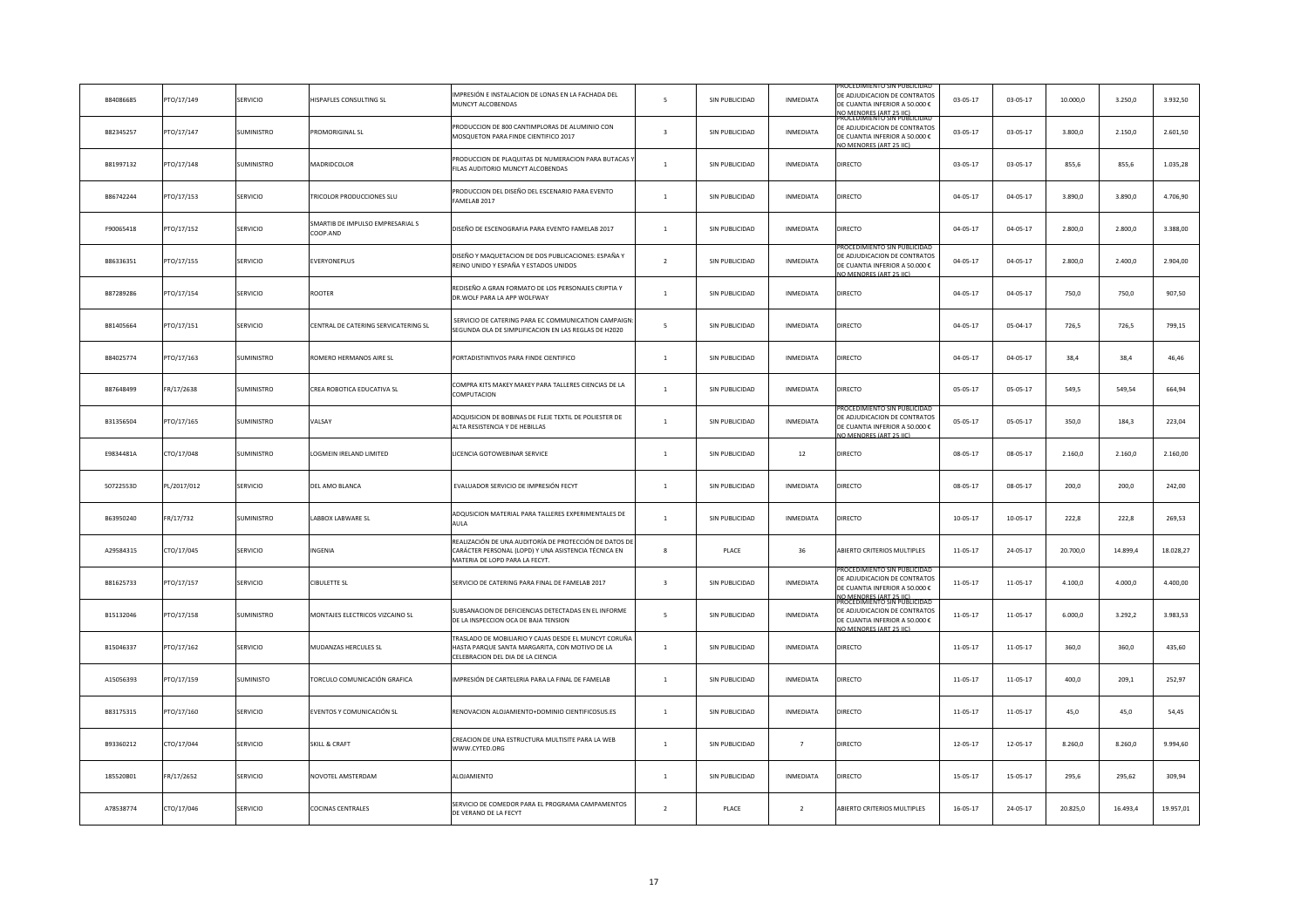| 16567689F  | CDPI/2017/125 | SERVICIO   | SAENZ DE CABEZON EDUARDO         | PRESENTADOR FINAL FAMELAB 2017                                      | $\mathbf{1}$   | SIN PUBLICIDAD | INMEDIATA        | DIRECTO                                                                                                               | $16 - 05 - 17$ | $16 - 05 - 17$ | 1.200,0  | 1.200,0 | 1.452,00 |
|------------|---------------|------------|----------------------------------|---------------------------------------------------------------------|----------------|----------------|------------------|-----------------------------------------------------------------------------------------------------------------------|----------------|----------------|----------|---------|----------|
| 52304818N  | CDPI/2017/129 | SERVICIO   | OPEZ MOYANO MONICA               | JURADO FINAL FAMELAB 2017                                           | $\mathbf{1}$   | SIN PUBLICIDAD | INMEDIATA        | DIRECTO                                                                                                               | $16 - 05 - 17$ | $16 - 05 - 17$ | 350,0    | 350,0   | 423,50   |
| 51444552S  | CDPI/2017/130 | SERVICIO   | ARSUAGA FERRERAS JUAN LUIS       | JURADO FINAL FAMELAB 2017                                           | $\mathbf{1}$   | SIN PUBLICIDAD | INMEDIATA        | DIRECTO                                                                                                               | $16 - 05 - 17$ | $16 - 05 - 17$ | 350,0    | 350,0   | 423,50   |
| 50805889Q  | CDPI/2017/131 | SERVICIO   | DOMINGUEZ MONTOLI MONSERRAT      | JURADO FINAL FAMELAB 2017                                           | $\mathbf{1}$   | SIN PUBLICIDAD | INMEDIATA        | DIRECTO                                                                                                               | $16 - 05 - 17$ | $16 - 05 - 17$ | 350,0    | 350,0   | 423,50   |
| B86742244  | PTO/17/164    | SERVICIO   | <b>FRICOLOR PRODUCCIONES SLU</b> | REPINTAR LETRAS DE FAMELAB 2017                                     | $\,$ 1 $\,$    | SIN PUBLICIDAD | INMEDIATA        | DIRECTO                                                                                                               | $16 - 05 - 17$ | $16 - 05 - 17$ | 300,0    | 300,0   | 363,00   |
| 47373627K  | CDPI/2017/126 | SERVICIO   | AGUION TARRIO ALBA               | PRESENTADOR FINAL FAMELAB 2017                                      | $\mathbf{1}$   | SIN PUBLICIDAD | INMEDIATA        | DIRECTO                                                                                                               | $16 - 05 - 17$ | $16 - 05 - 17$ | 200,0    | 200,0   | 242,00   |
| 72088049T  | CDPI/2017/127 | SERVICIO   | MOURE RICARDO                    | PRESENTADOR FINAL FAMELAB 2017                                      | $\mathbf{1}$   | SIN PUBLICIDAD | INMEDIATA        | DIRECTO                                                                                                               | $16 - 05 - 17$ | $16 - 05 - 17$ | 200,0    | 200,0   | 242,00   |
| 52902088H  | CDPI/2017/128 | SERVICIO   | MORALES ALVARO                   | PRESENTADOR FINAL FAMELAB 2017                                      | $\mathbf{1}$   | SIN PUBLICIDAD | INMEDIATA        | DIRECTO                                                                                                               | $16 - 05 - 17$ | 16-05-17       | 200,0    | 200,0   | 242,00   |
| G79348793  | PTO/17/161    | SERVICIO   | RESIDENCIA DE ESTUDIANTES S.A    | CATERING PARA SEMINARIO STARTING GRANT 2017 19 DE<br>MAYO           | $\,$ 1 $\,$    | SIN PUBLICIDAD | INMEDIATA        | DIRECTO                                                                                                               | $16 - 05 - 17$ | $11 - 05 - 17$ | 162,0    | 162,0   | 178,20   |
| 00838442T  | CDPI/2017/132 | SERVICIO   | FRANCO TEJERO MANUEL             | EVALUADOR PROPUESTA STARTING GRANT 2017                             | $\mathbf{1}$   | SIN PUBLICIDAD | INMEDIATA        | DIRECTO                                                                                                               | 17-05-17       | 17-05-17       | 200,0    | 200,0   | 242,00   |
| 48498163H  | CDPI/2017/133 | SERVICIO   | GONZALEZ-BLANCO GARCI ELENA      | EVALUADOR PROPUESTA STARTING GRANT 2017                             | $\mathbf{1}$   | SIN PUBLICIDAD | INMEDIATA        | DIRECTO                                                                                                               | $17 - 05 - 17$ | 17-05-17       | 200,0    | 200,0   | 242,00   |
| Y2596660C  | CDPI/2017/134 | SERVICIO   | RUI MIGUEL I SANTOS BENEDITO     | EVALUADOR PROPUESTA STARTING GRANT 2017                             | $\mathbf{1}$   | SIN PUBLICIDAD | INMEDIATA        | DIRECTO                                                                                                               | 17-05-17       | 17-05-17       | 200,0    | 200,0   | 242,00   |
| 448641138Q | CDPI/2017/135 | SERVICIO   | MARTI GASTALDO CARLOS            | EVALUADOR PROPUESTA STARTING GRANT 2017                             | $1$ $\,$       | SIN PUBLICIDAD | INMEDIATA        | DIRECTO                                                                                                               | $17 - 05 - 17$ | $17 - 05 - 17$ | 200,0    | 200,0   | 242,00   |
| 07245081N  | CDPI/2017/136 | SERVICIO   | ARACO HURTADO DANIEL             | EVALUADOR PROPUESTA STARTING GRANT 2017                             | $\mathbf{1}$   | SIN PUBLICIDAD | <b>INMEDIATA</b> | DIRECTO                                                                                                               | 17-05-17       | 17-05-17       | 200,0    | 200,0   | 242,00   |
| 29178361D  | CDPI/2017/137 | SERVICIO   | GASULLA MESTRE IVANA             | EVALUADOR PROPUESTA STARTING GRANT 2017                             | $\mathbf{1}$   | SIN PUBLICIDAD | INMEDIATA        | DIRECTO                                                                                                               | 17-05-17       | 17-05-17       | 200,0    | 200,0   | 242,00   |
| 20250145W  | CDPI/2017/138 | SERVICIO   | DE LA PEÑA OSHEA VICTOR ANTONIO  | EVALUADOR PROPUESTA STARTING GRANT 2017                             | $\mathbf{1}$   | SIN PUBLICIDAD | INMEDIATA        | DIRECTO                                                                                                               | 17-05-17       | 17-05-17       | 200,0    | 200,0   | 242,00   |
| 53400349F  | FR/17/756     | SERVICIO   | CANTON GONZALEZ ELICA            | ENCUADERNACION REQUERIMIENTO                                        | $\mathbf{1}$   | SIN PUBLICIDAD | INMEDIATA        | DIRECTO                                                                                                               | $17 - 05 - 17$ | 17-05-17       | 23.9     | 23,9    | 28,91    |
| B84818442  | PTO/17/185    | SUMINISTRO | <b>EROY MERLIN</b>               | COMPRA DE PIES PARA SOMBRILLAS DE LA TERRAZA DE<br>MUNCYT           | $\mathbf{1}$   | SIN PUBLICIDAD | INMEDIATA        | DIRECTO                                                                                                               | $18 - 05 - 17$ | 18-05-17       | 385,3    | 385,3   | 466,20   |
| 26486805M  | PL/2017/011   | SERVICIO   | <b>IERVAS FERNANDEZ ISABEL</b>   | EVALUADOR DESPOSITO, CUSTODIA Y GESTION EXTERNA<br>DOCUMENTOS FECYT | $\overline{1}$ | SIN PUBLICIDAD | <b>INMEDIATA</b> | DIRECTO                                                                                                               | 18-05-17       | 18-05-17       | 200,0    | 200,0   | 242,00   |
| 11832275V  | PL/2017/011   | SERVICIO   | QUEVEDO LUIS                     | EVALUADOR DESPOSITO, CUSTODIA Y GESTION EXTERNA<br>DOCUMENTOS FECYT | $\overline{1}$ | SIN PUBLICIDAD | INMEDIATA        | DIRECTO                                                                                                               | 18-05-17       | $18 - 05 - 17$ | 200,0    | 200,0   | 242,00   |
| 50963267M  | PTO/17/175    | SERVICIO   | PEDRO A RAMOS GARCIA             | ORGANIZACIÓN Y COORDINACION DEL DIA INTERNACIONAL DE<br>LOS MUSEOS  | $1\,$          | SIN PUBLICIDAD | INMEDIATA        | DIRECTO                                                                                                               | 19-05-17       | 19-05-17       | 6.611, 6 | 6.611,6 | 8.000,00 |
| B33490426  | CTO/17/047    | SERVICIO   | ASAC COMUNICACIONES SL           | SOPORTE ENTORNO CITRIX                                              | $\mathbf{1}$   | SIN PUBLICIDAD | $12\,$           | ROCEDIMIENTO SIN PUBLICIDA<br>DE ADJUDICACION DE CONTRATOS<br>DE CUANTIA INFERIOR A 50.000 €<br>O MENORES (ART 25 HC) | 19-05-17       | 30-05-17       | 1.770,0  | 1.770,0 | 2.141,70 |
| U70394861  | PTO/17/218    | SERVICIO   | UTE GIROA ALTAIR                 | MATERIALES DE MANTENIMIENTO PREVENTIVO                              | $\overline{1}$ | SIN PUBLICIDAD | INMEDIATA        | DIRECTO                                                                                                               | 19-05-17       | 19-05-17       | 1.081,7  | 1.081,7 | 1.308,82 |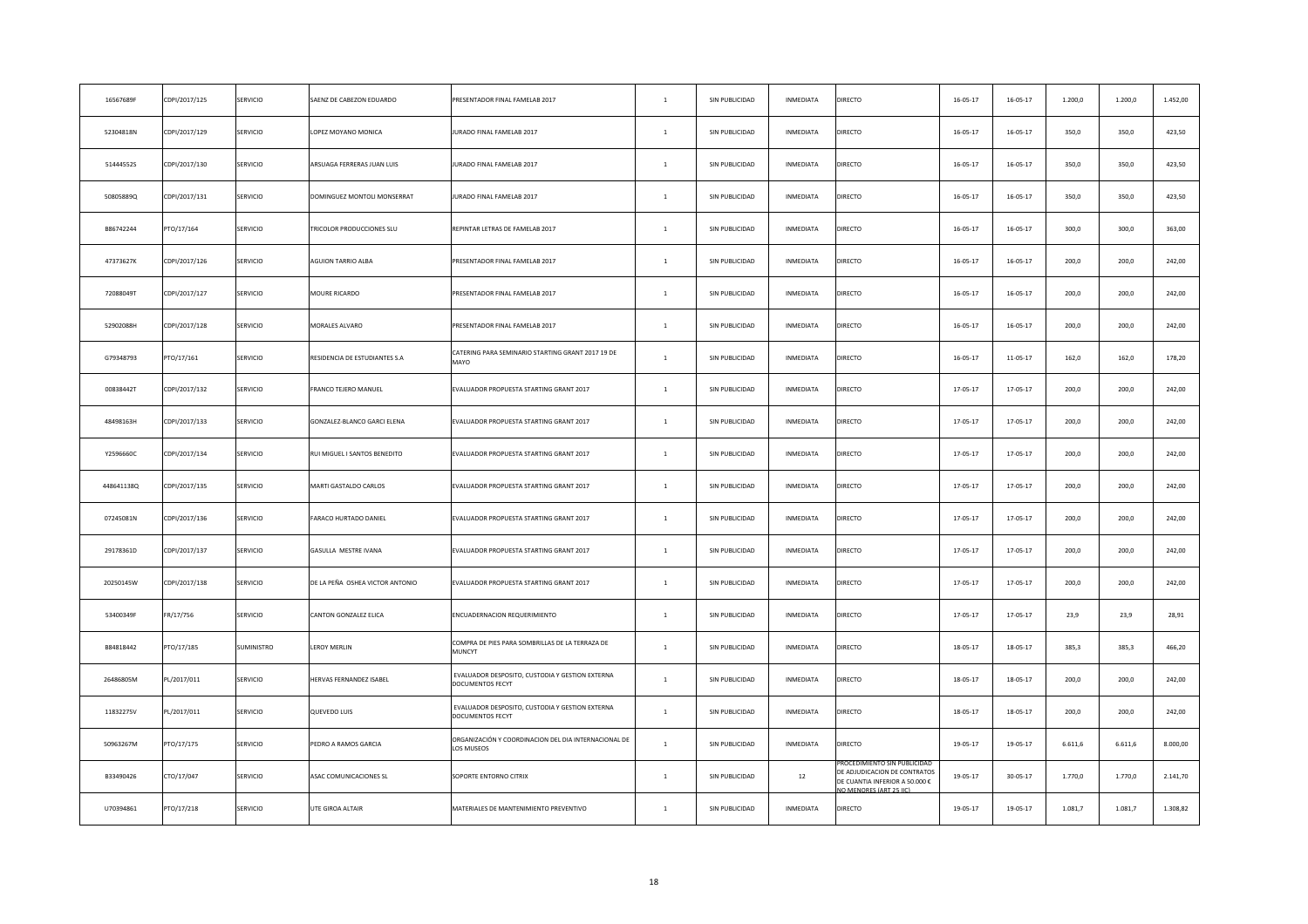| B86204765 | PTO/17/176  | SERVICIO        | CINERAMA 40 SL                                  | PROYECCION DIA INTERNACIONAL DE LOS MUSEOS                                                                                                                | $\mathbf{1}$            | SIN PUBLICIDAD | INMEDIATA | <b>DIRECTO</b>                                                                                                          | 19-05-17       | 19-05-17       | 900,0    | 900,0   | 1.089,00  |
|-----------|-------------|-----------------|-------------------------------------------------|-----------------------------------------------------------------------------------------------------------------------------------------------------------|-------------------------|----------------|-----------|-------------------------------------------------------------------------------------------------------------------------|----------------|----------------|----------|---------|-----------|
| W8262878E | PS/14/009   | SERVICIO        | AIG SEGUROS                                     | PÓLIZA DE RESPONSABILIDAD CIVIL PARA ORGANOS DE<br>GOBIERNO DE FECYT (POLIZA Nº EA14DO1351)                                                               | $\mathbf{1}$            | SIN PUBLICIDAD | 12        | DIRECTO                                                                                                                 | 21-05-17       | 21-05-17       | 1.968,0  | 1.968,0 | 1.968,00  |
| Q2826004J | CTO/17/050  | SERVICIO        | ABRICA NACIONAL DE LA MONEDA Y TIMBRE           | PRESTACIÓN DE SERVICIOS, TÉCNICOS Y DE SEGURIDAD,<br>APLICABLES A LA CERTIFICACIÓN Y FIRMA ELECTRÓNICA Y EN EL<br>ÁMBITO DE LA ADMINISTRACIÓN ELECTRÓNICA | $\mathbf{1}$            | SIN PUBLICIDAD | 12        | DIRECTO                                                                                                                 | 22-05-17       | 22-05-17       | 5.000,0  | 5.000,0 | 6.050,00  |
| V48083521 | PTO/17/173  | SERVICIO        | SURNE SEGUROS Y PENSIONES                       | POLIZA DE SEGURO DE ACCIDENTES COLECTIVOS PARA<br>PROGRAMA CCV                                                                                            | $\overline{\mathbf{3}}$ | SIN PUBLICIDAD | INMEDIATA | ROCEDIMIENTO SIN PUBLICIDAD<br>DE ADJUDICACION DE CONTRATOS<br>DE CUANTIA INFERIOR A 50.000 €<br>O MENORES (ART 25 IIC) | 22-05-17       | $22 - 05 - 17$ | 1.968,0  | 1.968,0 | 1.968,00  |
| B53874145 | PTO/17/169  | SERVICIO        | ESATUR XXI SL                                   | CONTRATACION DE SERVICIOS PARA EL FINDE 27 Y 28 DE MAYO<br>DE 2017                                                                                        | $\mathbf{1}$            | SIN PUBLICIDAD | INMEDIATA | DIRECTO                                                                                                                 | 22-05-17       | $22 - 05 - 17$ | 1.920,0  | 1.920,0 | 2.323,20  |
| A28666832 | PTO/17/172  | SERVICIO        | ADVANTIA COMUNICACIÓN GRAFICA                   | MPRESIÓN DE DOS PUBLICACIONES: ANALISIS DE LA<br>PRODUCCION CIENTIFICA DE LA COLABORACION ENTRE ESPAÑA<br>EEUU Y ESPAÑA Y EL REINO UNIDO 2005-2014        | $\overline{3}$          | SIN PUBLICIDAD | INMEDIATA | ROCEDIMIENTO SIN PUBLICIDAI<br>DE ADJUDICACION DE CONTRATOS<br>DE CUANTIA INFERIOR A 50.000 €<br>O MENORES (ART 25 IIC) | 22-05-17       | 22-05-17       | 3.000,0  | 1.630,0 | 1.695,20  |
| B95405247 | PTO/17/193  | SUMINISTRO      | LIMPIEZAS BILUR SL                              | LIMPIEZA ESPECIAL DE PIZARRA Y EXPLANADA PRINCIPAL                                                                                                        | $\mathbf{1}$            | SIN PUBLICIDAD | INMEDIATA | DIRECTO                                                                                                                 | 22-05-17       | 22-05-17       | 760,8    | 760,8   | 920,57    |
| A28641686 | PTO/17/194  | SERVICIO        | REPESSA SISTEMAS                                | REPARACION PANTALLA LED PARA EVENTO FAMELAB                                                                                                               | $\mathbf{1}$            | SIN PUBLICIDAD | INMEDIATA | DIRECTO                                                                                                                 | 22-05-17       | $26 - 05 - 17$ | 259,0    | 259,0   | 313,39    |
| 07876763E | PL/2017/014 | SERVICIO        | <b>IGLESIAS RODRIGUEZ ALEJANDRO</b>             | EVALUADOR MATERIAL PROMOCIONAL PARA FECYT Y MUNCYT                                                                                                        | $\mathbf{1}$            | SIN PUBLICIDAD | INMEDIATA | <b>DIRECTO</b>                                                                                                          | $22 - 05 - 17$ | $22 - 05 - 17$ | 200,0    | 200,0   | 242,00    |
| 51637239P | PL/2017/016 | SERVICIO        | <b>GODOY FORTES MARIA DOLORES</b>               | VALUADOR SERVICIOS DE COORDINACION Y<br><b>ACOMPAÑAMIENTO CCV 2017</b>                                                                                    | $\mathbf{1}$            | SIN PUBLICIDAD | INMEDIATA | <b>DIRECTO</b>                                                                                                          | 22-05-17       | $22 - 05 - 17$ | 200,0    | 200,0   | 242,00    |
| 50197931V | PL/2017/016 | SERVICIO        | HIDALGO GIL JAVER                               | EVALUADOR SERVICIOS DE COORDINACION Y<br><b>ACOMPAÑAMIENTO CCV 2017</b>                                                                                   | $\overline{1}$          | SIN PUBLICIDAD | INMEDIATA | <b>DIRECTO</b>                                                                                                          | $22 - 05 - 17$ | $22 - 05 - 17$ | 200,0    | 200,0   | 242,00    |
| 50841456W | PL/2017/016 | SERVICIO        | RODRIGO SANZ ANA                                | EVALUADOR SERVICIOS DE COORDINACION Y<br><b>ACOMPAÑAMIENTO CCV 2017</b>                                                                                   | $\mathbf{1}$            | SIN PUBLICIDAD | INMEDIATA | <b>DIRECTO</b>                                                                                                          | 22-05-17       | $22 - 05 - 17$ | 200,0    | 200,0   | 242,00    |
| B53874145 | PTO/17/170  | <b>SERVICIO</b> | ESATUR XXI SL                                   | CONTRATACION DE SERVICIOS PARA FAMELAB 24 DE MAYO                                                                                                         | $\overline{1}$          | SIN PUBLICIDAD | INMEDIATA | DIRECTO                                                                                                                 | 22-05-17       | $22 - 05 - 17$ | 130,0    | 130,0   | 157,30    |
| B80556871 | FR/17/764   | SERVICIO        | INTERNATIONAL COURIER SOLUTIONS SLU             | SERVICIO MENSAJERIA PARA CSA WATER                                                                                                                        | $\mathbf{1}$            | SIN PUBLICIDAD | INMEDIATA | <b>DIRECTO</b>                                                                                                          | 22-05-17       | $22 - 05 - 17$ | 22,0     | 22,0    | 26,60     |
| 814145736 | FR/17/822   | SERVICIO        | DHL EXPRESS                                     | ENVIO DE LA EXPOSICION FOTCIENCIA13 DESDE LA EMBAJADA<br>DE ESPAÑA EN BERLIN HASTA EL INSTITUTO CERVANTES EN<br>MANCHESTER                                | $\mathbf{1}$            | SIN PUBLICIDAD | INMEDIATA | DIRECTO                                                                                                                 | 23-05-17       | 23-05-17       | 1.232,6  | 1.232,6 | 1.232,55  |
| 812801568 | FR/17/821   | SUMINISTRO      | RAJAPAK GMBH                                    | ADQUISICION DE CAJA DE MADERA PARA EXPOSICION<br><b>OTCIENCIA</b>                                                                                         | $\mathbf{1}$            | SIN PUBLICIDAD | INMEDIATA | DIRECTO                                                                                                                 | 23-05-17       | 23-05-17       | 113,0    | 113,00  | 134,47    |
| A81673352 | PTO/17/183  | SERVICIO        | <b>LUNION</b>                                   | PLAN DE ACCESIBILIDAD MUNCYT                                                                                                                              | $\mathbf{1}$            | SIN PUBLICIDAD | INMEDIATA | DIRECTO                                                                                                                 | 24-05-17       | 23-05-17       | 8.360,0  | 8.360,0 | 10.115,60 |
| A15050842 | PTO/17/177  | SERVICIO        | RECLAM PUBLICIDAD MARKETING Y ARTES<br>GRAFICAS | IMPRESIÓN DE LA PUBLICACION EL CUBO DE LA CIENCIA                                                                                                         | $\overline{2}$          | SIN PUBLICIDAD | INMEDIATA | DE ADJUDICACION DE CONTRATOS<br>DE CUANTIA INFERIOR A 50.000 €<br><b>JO MENORES (ART 25 HC)</b>                         | 24-05-17       | $24 - 05 - 17$ | 9.500,0  | 7.520,0 | 9.099,20  |
| B75038000 | PTO/17/181  | SERVICIO        | EUN GRUPO                                       | REPARACION Y ADQUISICION DE MATERIALES PARA LA<br>CONSERVACION DEL ALMACEN DE RESERVA DEL MUNCYT                                                          | $\,$ 1 $\,$             | SIN PUBLICIDAD | INMEDIATA | DIRECTO                                                                                                                 | 24-05-17       | $24 - 05 - 17$ | 4.955,0  | 4.955,0 | 5.995,55  |
| E12928651 | PTO/17/174  | SERVICIO        | NOURECLAM CB                                    | MATERIAL DE MERCHANDISING PARA CAMPUS CIENTIFICOS DE<br>VERANO 2017 (CAMISETAS Y MOCHILAS)                                                                | $\overline{3}$          | SIN PUBLICIDAD | INMEDIATA | DE ADJUDICACION DE CONTRATOS<br>DE CUANTIA INFERIOR A 50.000 €<br>O MENORES (ART 25 LC)                                 | 24-05-17       | 19-05-17       | 10.500,0 | 4.877,8 | 5.902,14  |
| 75110292C | PTO/17/182  | SERVICIO        | DAVID PEREZ CASADO                              | IMPARTICION DE DOS SESIONES DE TALLER DE PROGRAMACION<br><b>ROBOTICA EN EL MUNCYT</b>                                                                     | $\mathbf{1}$            | SIN PUBLICIDAD | INMEDIATA | DIRECTO                                                                                                                 | 24-05-17       | $24 - 05 - 17$ | 780,0    | 780,0   | 943,80    |
| B81405664 | TO/17/180   | SERVICIO        | CENTRAL DE CATERING SERVICATERING SL            | CATERING SESION INFORMATIVA MSCA COFUND 2017                                                                                                              | $\mathbf{1}$            | SIN PUBLICIDAD | INMEDIATA | DIRECTO                                                                                                                 | 24-05-17       | 24-05-17       | 355,5    | 334,9   | 368,37    |
| A15056393 | PTO/17/179  | SERVICIO        | TORCULO COMUNICACIÓN GRAFICA                    | PRODUCCION DE VINILOS PARA EXTERIOR CON LOGOTIPO<br>MUNCYT E INSTALACION EN LAS VENTANAS DEL ACCESO<br>PRINCIPAL DE LA SEDE DEL MUNCYT DE ALCOBENDAS      | $\mathbf{1}$            | SIN PUBLICIDAD | INMEDIATA | <b>DIRECTO</b>                                                                                                          | 24-05-17       | 24-05-17       | 287,2    | 287,2   | 347,45    |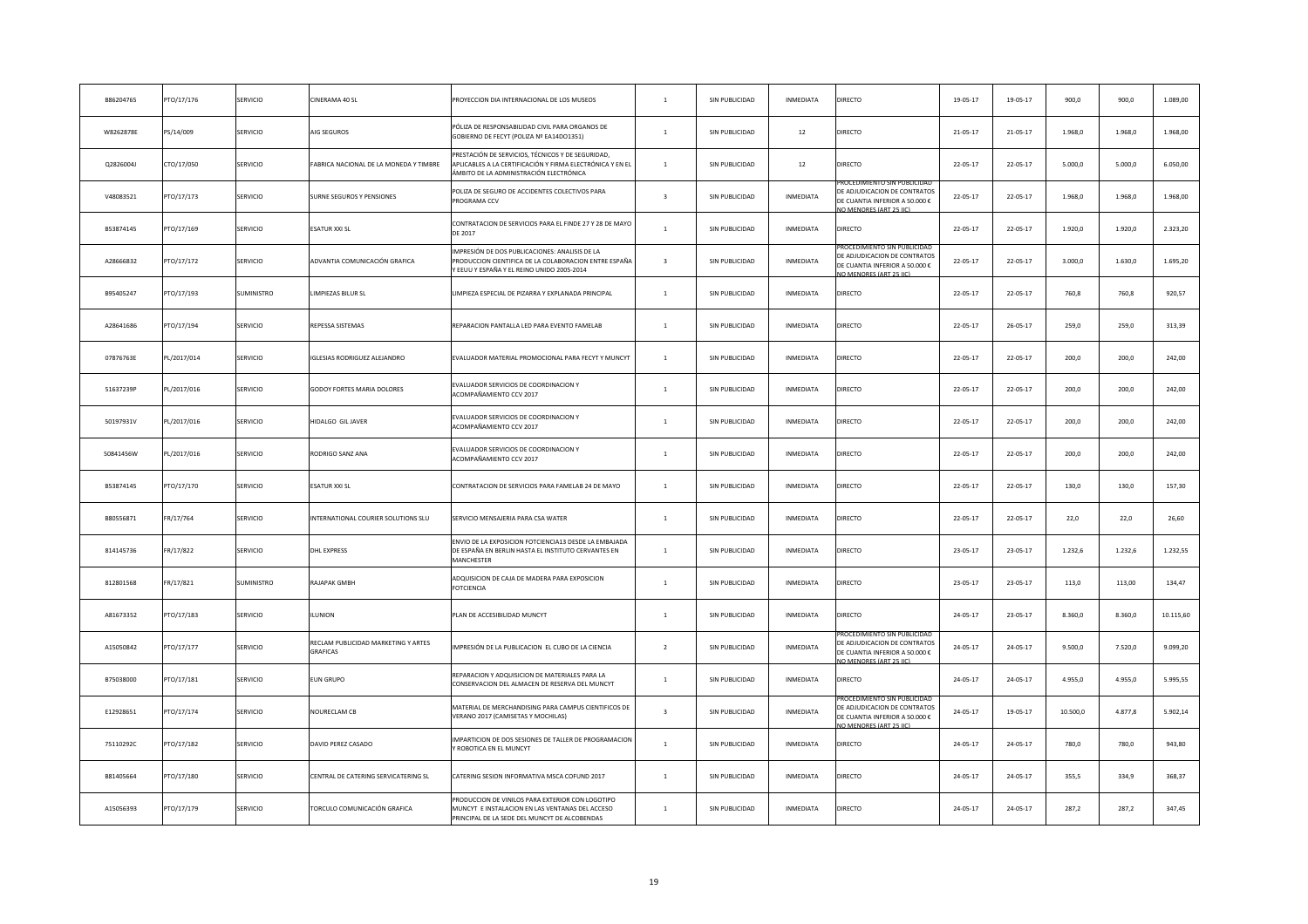| B86381423   | FR/17/2644       | SERVICIO   | NALA SOLUCIONES GESTIONES S.L.                           | ALOJAMIENTO EN EL MARCO DEL PROYECTO FAMELAB                                                                               | $\mathbf{1}$   | SIN PUBLICIDAD | INMEDIATA        | DIRECTO                                                                                      | 24-05-17       | 24-05-17       | 96,0     | 96,00    | 105,60    |
|-------------|------------------|------------|----------------------------------------------------------|----------------------------------------------------------------------------------------------------------------------------|----------------|----------------|------------------|----------------------------------------------------------------------------------------------|----------------|----------------|----------|----------|-----------|
| 32824198R   | FR/17/796        | SUMINISTRO | VILLA ILLANES JAVIER                                     | VINILO IMPRESO MUNCYT CORUÑA                                                                                               | $\mathbf{1}$   | SIN PUBLICIDAD | INMEDIATA        | DIRECTO                                                                                      | $24 - 05 - 17$ | 24-05-17       | 48,1     | 48,1     | 58,20     |
| B70027396   | FR/17/795        | SUMINISTRO | FOTOCOPIAS CONDE SL                                      | IMPRESIÓN PARA MATERIAL 5º ANIVERSARIO MUNCYT CORUÑA                                                                       | $\mathbf{1}$   | SIN PUBLICIDAD | INMEDIATA        | DIRECTO                                                                                      | 24-05-17       | 24-05-17       | 38,3     | 38,2     | 46,28     |
| 594637B01   | FR/17/800        | SERVICIO   | XING EVENTS                                              | INSCRIPCION DE EMPLEADO DE FECYT EN CONGRESO EUROCRIS                                                                      | $\mathbf{1}$   | SIN PUBLICIDAD | INMEDIATA        | DIRECTO                                                                                      | $25 - 05 - 17$ | 25-05-17       | 110,0    | 110,00   | 110,00    |
| E9692928F   | <b>VARIAS FR</b> | SERVICIO   | FACEBOOK IRELAND LIMITED                                 | SERVICIOS DE PUBLICIDAD EN FACEBOOK PARA FAMELAB                                                                           | $\mathbf{1}$   | SIN PUBLICIDAD | INMEDIATA        | DIRECTO                                                                                      | $26 - 05 - 17$ | $26 - 05 - 17$ | 399,8    | 399,8    | 399,81    |
| 372000041   | FR/17/836        | SUMINISTRO | <b>GOOGLE INC</b>                                        | COMPRA TOKEN PROGRAMADOR                                                                                                   | $\mathbf{1}$   | SIN PUBLICIDAD | INMEDIATA        | DIRECTO                                                                                      | $26 - 05 - 17$ | $26 - 05 - 17$ | 22,4     | 22,4     | 22,40     |
| 1185461W    | PL/2017/013      | SERVICIO   | PEREZ SANTOS ELOISA                                      | EVALUADOR ESTUDIO PERFIL VISITANTE MUNCYT                                                                                  | $\mathbf{1}$   | SIN PUBLICIDAD | INMEDIATA        | DIRECTO                                                                                      | 29-05-17       | 29-05-17       | 200,0    | 200,0    | 242,00    |
| 05427636G   | PL/2017/013      | SERVICIO   | DEL BARRIO ALVARELLOS HECTOR                             | EVALUADOR ESTUDIO PERFIL VISITANTE MUNCYT                                                                                  | $\mathbf{1}$   | SIN PUBLICIDAD | INMEDIATA        | DIRECTO                                                                                      | 29-05-17       | 29-05-17       | 200,0    | 200.0    | 242,00    |
| 07802896P   | PL/2017/013      | SERVICIO   | MORENO SANCHEZ ISIDRO                                    | EVALUADOR ESTUDIO PERFIL VISITANTE MUNCYT                                                                                  | $\mathbf{1}$   | SIN PUBLICIDAD | INMEDIATA        | DIRECTO                                                                                      | 29-05-17       | 29-05-17       | 200,0    | 200,0    | 242,00    |
| 51403639L   | PL/2017/013      | SERVICIO   | CUESTA AZOFRA MARIA                                      | EVALUADOR ESTUDIO PERFIL VISITANTE MUNCYT                                                                                  | $\mathbf{1}$   | SIN PUBLICIDAD | <b>INMEDIATA</b> | DIRECTO                                                                                      | 29-05-17       | 29-05-17       | 200,0    | 200,0    | 242,00    |
| B35236355   | FR/17/993        | SERVICIO   | AQUANARIA                                                | VIAJE EMPLEADO FECYT EN EL MARCO DEL PROYECTO BLUEMED                                                                      | $\mathbf{1}$   | SIN PUBLICIDAD | INMEDIATA        | DIRECTO                                                                                      | 29-05-17       | 29-05-17       | 179,9    | 179,94   | 197,93    |
| A28141935   | CTO/17/061       | SERVICIO   | MAPFRE ESPAÑA COMPAÑÍA DE SEGUROS Y<br><b>REASEGUROS</b> | POLIZA DE SEGURO RIESGO INDUSTRIAL                                                                                         | $\mathbf{1}$   | SIN PUBLICIDAD | $12\,$           | DIRECTO                                                                                      | $30 - 05 - 17$ | 02-06-17       | 5.808,8  | 4.607,9  | 5.808,79  |
| GB199440621 | PTO/17/187       | SERVICIO   | NATURE JOBS CAREER EXPO                                  | NATURE JOBS CAREER EXPO LONDON                                                                                             | $\mathbf{1}$   | SIN PUBLICIDAD | INMEDIATA        | DIRECTO                                                                                      | $30 - 05 - 17$ | $30 - 05 - 17$ | 2.500,0  | 2.829,0  | 2.829,0   |
| GB199440621 | PTO/17/188       | SERVICIO   | NATURE JOBS CAREER EXPO                                  | NATURE JOBS CAREER EXPO DUSSELDORF                                                                                         | $\mathbf{1}$   | SIN PUBLICIDAD | INMEDIATA        | DIRECTO                                                                                      | $30 - 05 - 17$ | $30 - 05 - 17$ | 2.500,0  | 2.659,3  | 2.659,27  |
| B15046337   | PTO/17/217       | SERVICIO   | MUDANZAS HERCULES SL                                     | TRASLADO DE MOBILIARIO Y CAJAS CON MATERIAL PARA<br>TALLERES CON MOTIVO DE LA FIESTA VOZ NATURA                            | $\mathbf{1}$   | SIN PUBLICIDAD | INMEDIATA        | DIRECTO                                                                                      | $30 - 05 - 17$ | $30 - 05 - 17$ | 460,0    | 460,0    | 556,60    |
| A15355159   | PTO/17/230       | SERVICIO   | ANDAMIOS CK S.A                                          | ALQUILER, PORTES, MONTAJE Y DESMONTAJE DE JAIMA CON<br>MOTIVO DEL XXII DIA DE LA CIENCIA EN LA CALLE 3 DE JUNIO DE<br>2017 | $\mathbf{1}$   | SIN PUBLICIDAD | <b>INMEDIATA</b> | DIRECTO                                                                                      | $30 - 05 - 17$ | $30 - 06 - 17$ | 300,0    | 300,0    | 363,00    |
| B87396818   | FR/17/882        | SERVICIO   | NEXT BUSINESS EXHIBITIONS SL                             | INSCRIPCION DE EMPLEADO DE FECYT EN UN CONGRESO                                                                            | $\mathbf{1}$   | SIN PUBLICIDAD | INMEDIATA        | DIRECTO                                                                                      | $30 - 05 - 17$ | $30 - 05 - 17$ | 35,5     | 35,45    | 39,00     |
| 32764155B   | FR/17/890        | SERVICIO   | REY BARRERIO JOSE LUIS                                   | TRAMITACION, PETICION Y ELABORACION DE MATASELLOS<br>OSTAL CONMEMORATIVO 5 ANIVERSARIO MUNCYT CORUÑA                       | $\mathbf{1}$   | SIN PUBLICIDAD | INMEDIATA        | DIRECTO                                                                                      | $01 - 06 - 17$ | $01 - 06 - 17$ | 320,0    | 320,0    | 339,20    |
| A58675208   | PTO/17/190       | SUMINISTRO | <b>IGUZZINI ILLUMINAZIONE IBERICA SA</b>                 | LUMINARIAS PARA ZONA INTERIOR DE LA CAFETERIA DEL<br>MUNCYT                                                                | $\mathbf{1}$   | SIN PUBLICIDAD | INMEDIATA        | DIRECTO                                                                                      | $02 - 06 - 17$ | $02 - 06 - 17$ | 14.862,9 | 14.862,9 | 17.984,11 |
| B85178978   | PTO/17/189       | SUMINISTRO | EQUIPO BLOQUE ARQUITECTOS SLP                            | PROYECTO DE REFORMA EN LA ZONA INTERIOR DE LA<br>CAFETERIA DEL MUNCYT                                                      | $\overline{1}$ | SIN PUBLICIDAD | INMEDIATA        | DIRECTO                                                                                      | $02 - 06 - 17$ | 02-06-17       | 8.800,0  | 8.800,0  | 10.648,00 |
| B78601523   | FR/17/906        | SERVICIO   | EXPOSICIONES Y SISTEMAS (EXPOSISTEM)                     | DECORACION EXTRA STAND FINDE CIENTIFICO FECYT                                                                              | $\mathbf{1}$   | SIN PUBLICIDAD | INMEDIATA        | <b>DIRECTO</b>                                                                               | 05-06-17       | 05-06-17       | 1.117,8  | 1.117,8  | 1.352,54  |
| B92200591   | CTO/17/052       | SUMINISTRO | HERBECON SYSTEMS SL                                      | ADQUSICION DE 13 ORDENADORES PORTATILES Y 3 MONITORES                                                                      | 10             | SIN PUBLICIDAD | $\,$ 1 $\,$      | DE ADJUDICACION DE CONTRATOS<br>DE CUANTIA INFERIOR A 50.000 €<br><b>MENORES (ART 25 HC)</b> | 06-06-17       | 09-06-17       | 16.000,0 | 15.208,0 | 18.401,66 |
| B81996605   | CTO/17/054       | SUMINISTRO | INSIGHT TECHNOLOGY SOLUTIONS SL                          | ADQUISICION DE LICENCIAS VMWARE                                                                                            | $\mathbf{1}$   | SIN PUBLICIDAD | 12               | <b>DIRECTO</b>                                                                               | 06-06-17       | $06 - 06 - 17$ | 1.558,1  | 1.558,1  | 1.885,28  |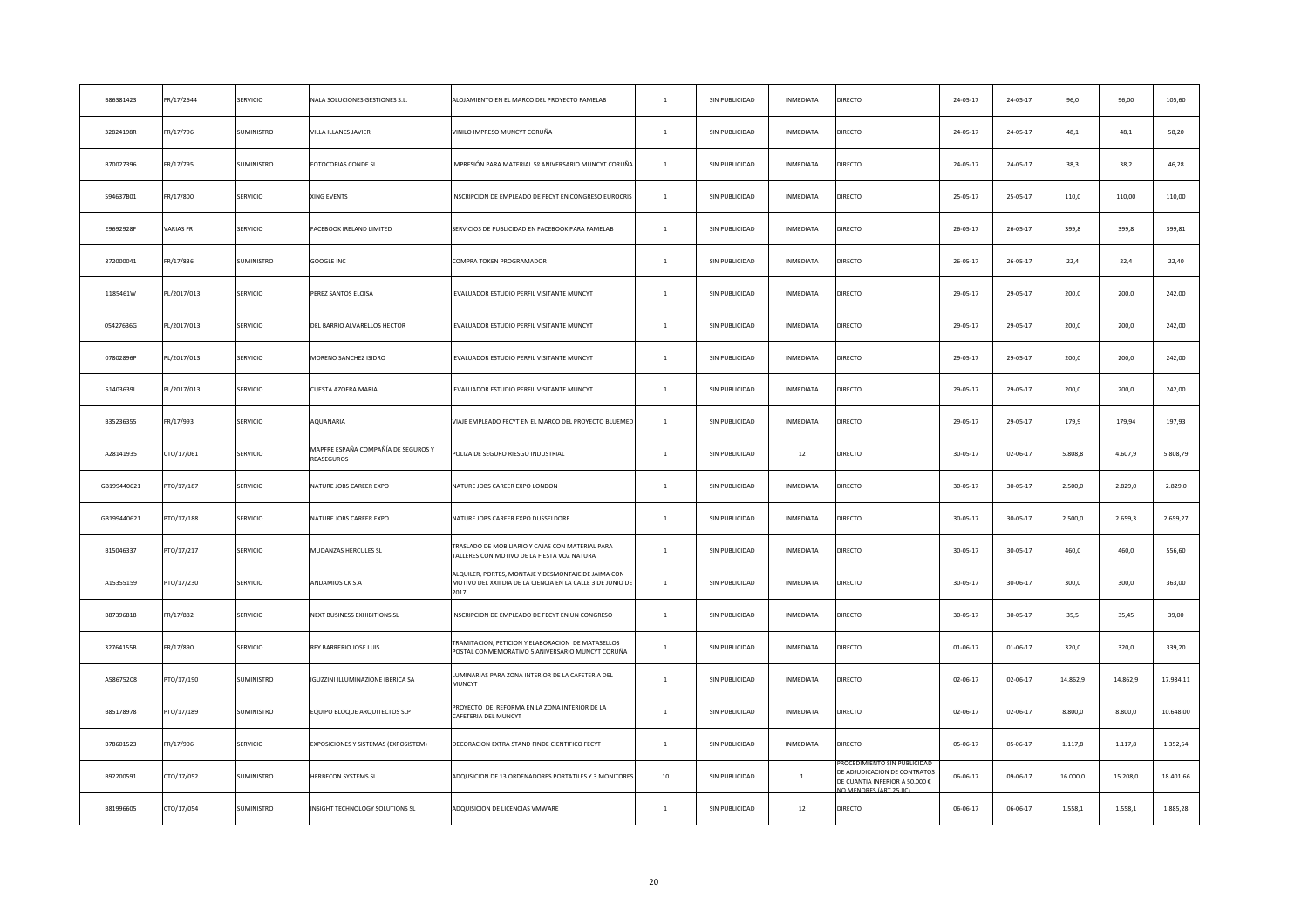| B81405664 | PTO/17/206      | SERVICIO          | CENTRAL DE CATERING SERVICATERING SL                   | SERVICIO DE RESTAURACION PARA REUNION COST                                                                                                                                        | $\mathbf{1}$            | SIN PUBLICIDAD | INMEDIATA        | DIRECTO                                                                                                                                               | 06-06-17       | $06 - 06 - 17$ | 437,2    | 437,2    | 480,92    |
|-----------|-----------------|-------------------|--------------------------------------------------------|-----------------------------------------------------------------------------------------------------------------------------------------------------------------------------------|-------------------------|----------------|------------------|-------------------------------------------------------------------------------------------------------------------------------------------------------|----------------|----------------|----------|----------|-----------|
| B82848151 | FR/17/1001      | SUMINISTRO        | <b>LECTRONICA MERCHAN SL</b>                           | ADQUISICION DE MATERIAL ELECTRICO FERRETERIA                                                                                                                                      | $\mathbf{1}$            | SIN PUBLICIDAD | INMEDIATA        | DIRECTO                                                                                                                                               | $06 - 06 - 17$ | 06-06-17       | 11,3     | 11,3     | 13,65     |
| A15050842 | PTO/17/199      | SUMINISTRO        | RECLAM PUBLICIDAD MARKETING Y ARTES<br><b>GRAFICAS</b> | SUMINISTRO E INSTALACION DE VINILO BLOCKOUT EN<br>CRISTALERA                                                                                                                      | $\overline{2}$          | SIN PUBLICIDAD | INMEDIATA        | ROCEDIMIENTO SIN PUBLICIDA<br>DE ADJUDICACION DE CONTRATOS<br>DE CUANTIA INFERIOR A 50.000 €<br>IO MENORES (ART 25 HC)<br>ROCEDIMIENTO SIN PUBLICIDAD | 07-06-17       | 07-06-17       | 9.000,0  | 5.963,0  | 7.215,23  |
| B37407004 | PTO/17/198      | SERVICIO          | ELTRERO DIVISION ARTE SL                               | PRODUCCION E INSTALACION DE ELEMENTOS EXPOSITIVOS<br>PARA LA INSTALACION DE LA EXPOSICION "CAMPUS VIVO.<br>INVESTIGAR EN LA UNIVERSIDAD" EN LA SEDE CORUÑESA DEL<br><b>MUNCYT</b> | $\overline{2}$          | SIN PUBLICIDAD | INMEDIATA        | DE ADJUDICACION DE CONTRATOS<br>DE CUANTIA INFERIOR A 50.000 €<br><u>VO MENORES (ART 25 IIC)</u><br>PROCEDIMIENTO SIN PUBLICIDA                       | $07 - 06 - 17$ | 07-06-17       | 10.000,0 | 5.304,0  | 6.417,84  |
| B78754108 | PTO/17/196      | SUMINISTRO        | <b>SUMOSA MUNDOCOP SL</b>                              | ADQUISICION DE MONITORES PARA CENTRO DE CONTROL                                                                                                                                   | $\sim$                  | SIN PUBLICIDAD | INMEDIATA        | DE ADJUDICACION DE CONTRATOS<br>DE CUANTIA INFERIOR A 50.000 €<br>IO MENORES (ART 25 LIC)                                                             | 07-06-17       | 07-06-17       | 1.572,0  | 1.572,0  | 1.902,12  |
| 03137156W | PTO/17/201      | SERVICIO          | <b>HERNANDEZ DEL CAZ EDUARDO</b>                       | EJECUCION ANAMORFISMOS PARA DECORACION CAFETERIA                                                                                                                                  | $\mathbf{1}$            | SIN PUBLICIDAD | INMEDIATA        | DIRECTO                                                                                                                                               | 07-06-17       | 07-06-17       | 1.391,0  | 1.391,0  | 1.585,74  |
| B64138407 | PTO/17/195      | SUMINISTRO        | PC COMPONENTES                                         | PANTALLA PARA CENTRO DE CONTROL                                                                                                                                                   | $\overline{\mathbf{3}}$ | SIN PUBLICIDAD | INMEDIATA        | ROCEDIMIENTO SIN PUBLICI<br>E ADJUDICACION DE CONTRATOS<br>DE CUANTIA INFERIOR A 50.000 €<br>O MENORES (ART 25 LC)                                    | 07-06-17       | 07-06-17       | 318,2    | 318,2    | 385,00    |
| B84025774 | PTO/17/197      | <b>SUMINISTRO</b> | ROMERO HERMANOS AIRE SL                                | ADQUISICION DE MATERIAL PARA REUNION NET4SOCIETY                                                                                                                                  | $\mathbf{1}$            | SIN PUBLICIDAD | INMEDIATA        | DIRECTO                                                                                                                                               | 07-06-17       | 07-06-17       | 29,1     | 29,1     | 35,26     |
| A80465792 | CTO/17/057      | SERVICIO          | VORMADAT                                               | DEPÓSITO, CUSTODIA Y GESTIÓN EXTERNA DE LOS ARCHIVOS DI<br>FECYT                                                                                                                  | $\overline{\mathbf{3}}$ | PLACE          | 48               | ABIERTO CRITERIOS MULTIPLES                                                                                                                           | 08-06-17       | 14-06-17       | 29.792,7 | 17.287,4 | 20.917,73 |
| L2710311Z | FR/17/959       | SERVICIO          | <b>/ICTORIA MONSON MARIA</b>                           | TRADUCCION DE CARTELAS DE FOTCIENCIA 13                                                                                                                                           | $\mathbf{1}$            | SIN PUBLICIDAD | INMEDIATA        | DIRECTO                                                                                                                                               | 09-06-17       | 09-06-17       | 759,1    | 759,1    | 759,14    |
| B82602111 | FR/17/939       | SUMINISTRO        | RECAMBIOS PASCUAL SL                                   | ADQUSICION DE MATERIALPARA RESTAURACION PIEZAS<br>MUNCYT                                                                                                                          | $\mathbf{1}$            | SIN PUBLICIDAD | INMEDIATA        | <b>DIRECTO</b>                                                                                                                                        | 09-06-17       | 09-06-17       | 71,7     | 71,7     | 86,77     |
| 276002176 | CTO/17/062      | <b>SUMINISTRO</b> | DOODLE                                                 | LICENCIA DOODLE PARA EL DG POR UN AÑO                                                                                                                                             | $\overline{1}$          | SIN PUBLICIDAD | 12               | DIRECTO                                                                                                                                               | 09-06-17       | 27-06-17       | 49,0     | 40,5     | 48,99     |
| 02603783E | CDPI/2017/116   | SERVICIO          | GOMEZ-PUERTAS PAULINO                                  | PONENTE CICLO CONFERENCIA ALCOBENDAS PRIMERA<br>PERSONA                                                                                                                           | $\mathbf{1}$            | SIN PUBLICIDAD | <b>INMEDIATA</b> | DIRECTO                                                                                                                                               | 11-06-17       | 11-06-17       | 200,0    | 200,0    | 242.00    |
| 70238484A | PTO/17/200      | <b>SUMINISTRO</b> | DANIEL GARCIA LLORENTE                                 | SUMINISTRO DE MARMOL PARA CAFETERIA MUNCYT                                                                                                                                        | $\overline{1}$          | SIN PUBLICIDAD | <b>INMEDIATA</b> | DIRECTO                                                                                                                                               | 12-06-17       | 09-06-17       | 1.903,0  | 1.903,0  | 2.302,61  |
| B78754108 | PTO/17/203      | <b>SUMINISTRO</b> | <b>SUMOSA MUNDOCOP SL</b>                              | ADQUISICION DE 50 CINTAS PARA BACKUP HP LTO3                                                                                                                                      | $\overline{1}$          | SIN PUBLICIDAD | INMEDIATA        | <b>DIRECTO</b>                                                                                                                                        | 13-06-17       | 13-06-17       | 1.350,0  | 1,350.0  | 1.633,50  |
| A28793917 | CTO/17/067      | <b>SUMINISTRO</b> | COMPUSOF 2.0                                           | ADQUISICION DE LICENCIAS SYMC ENDPOINT PROTECTION                                                                                                                                 | $\mathbf{1}$            | SIN PUBLICIDAD | 12               | DIRECTO                                                                                                                                               | 13-06-17       | 13-06-17       | 1.336,0  | 1.336,0  | 1.616,56  |
| W0184081H | PTO/17/207      | SUMINISTRO        | AMAZON (KINGSTON)                                      | AMPLIACION DE LA MEMORIA DEL ORDENADOR. SUMINISTRO<br><b>KINGSTONS 8GB</b>                                                                                                        | $\overline{1}$          | SIN PUBLICIDAD | INMEDIATA        | DIRECTO                                                                                                                                               | 13-06-17       | 13-06-17       | 259,2    | 259.2    | 302,95    |
| B81060337 | PTO/17/204      | SERVICIO          | MUDANZAS CREPO SL                                      | TRASLADO DE EQUIPOS DE PEDRO TEIXEIRA A ALCOBENDAS                                                                                                                                | $\mathbf{1}$            | SIN PUBLICIDAD | INMEDIATA        | DIRECTO                                                                                                                                               | 13-06-17       | 13-06-17       | 140,0    | 140,0    | 169,40    |
| 51382385V | PTO/17/208      | <b>SERVICIO</b>   | <b>MENENDEZ ALONSO MYRIAM</b>                          | ASISTENCIA EN LA SELECCIÓN DE EMPRESAS CONSTRUCTORAS,<br>DIRECCION Y COORDINACION DE SEGURIDAD Y SALUD DE LAS<br>OBRAS DE SUBSANACION DE ITE EN CYTED                             | $\overline{1}$          | SIN PUBLICIDAD | INMEDIATA        | DIRECTO                                                                                                                                               | 14-06-17       | 14-06-17       | 4.445,0  | 4.445,0  | 5.378,45  |
| A28750891 | PTO/17/205      | SERVICIO          | PONS PATENTES Y MARCAS                                 | ASESORIA JURIDICA EN RELACION CON EL REGISTRO DE LA<br>MARCA FEDERACION ESPAÑOLA DE CUADROS Y TECNICOS DE<br>SECTORES VARIOS                                                      | $\overline{1}$          | SIN PUBLICIDAD | INMEDIATA        | DIRECTO                                                                                                                                               | 14-06-17       | 14-06-17       | 550,0    | 550,0    | 665,50    |
| 71340083V | CDPI/2017/060-1 | SERVICIO          | SAINZ IIBAÑEZ MILAGROS                                 | COAUTOR CAPITULO VIII ENCUESTA DE PERCEPCION DE LA<br>CIENCIA                                                                                                                     | $\overline{1}$          | SIN PUBLICIDAD | <b>INMEDIATA</b> | DIRECTO                                                                                                                                               | 14-06-17       | 14-06-17       | 400,0    | 400,0    | 484,00    |
| 47072072M | CDPI/2017/060-2 | SERVICIO          | MARTINEZ CANTOS JOSE LUIS                              | COAUTOR CAPITULO VIII ENCUESTA DE PERCEPCION DE LA<br>CIENCIA                                                                                                                     | $\overline{1}$          | SIN PUBLICIDAD | <b>INMEDIATA</b> | DIRECTO                                                                                                                                               | 14-06-17       | 14-06-17       | 400,0    | 400,0    | 484,00    |
| B95187290 | CTO/17/060      | SERVICIO          | PFK ATTEST                                             | ADQUISICIÓN DE UNA HERRAMIENTA INFORMÁTICA PARA LA<br>ELABORACIÓN DE CUADROS DE MANDO PARA EL SEGUIMIENTO<br>DE OBJETIVOS ESTRATÉGICOS DE LA FECYT                                | $\overline{3}$          | PLACE          | 36               | ABIERTO CRITERIOS MULTIPLES                                                                                                                           | 15-06-17       | $06 - 07 - 17$ | 20,000.0 | 16,150.0 | 19.541,50 |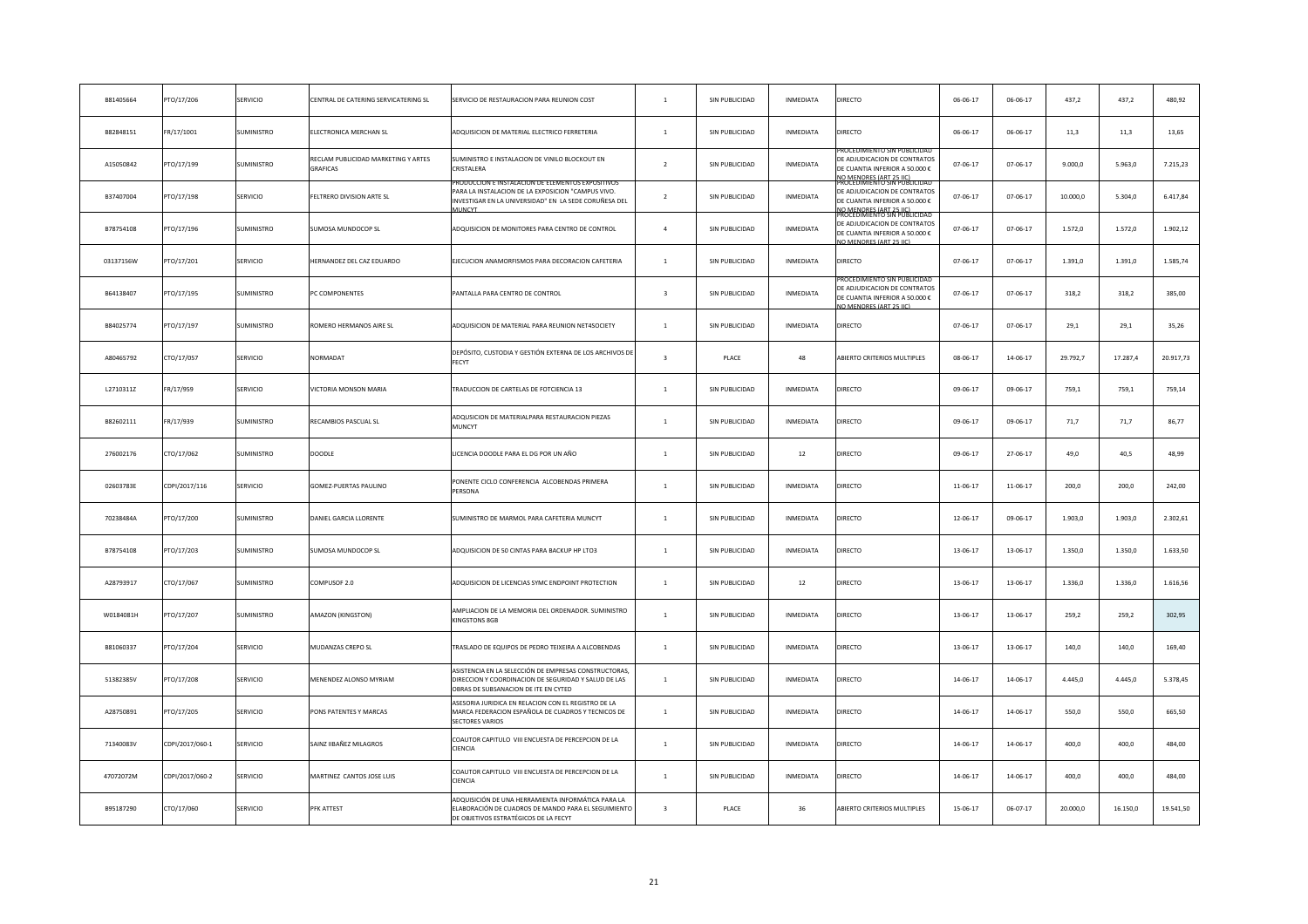| 09799390X | PL/2017/019     | SERVICIO   | GARCIA FERNANDEZ JOSE LUIS            | EVALUADOR SERVICIO DE TELEFONIA FIJA Y MOVIL                                                                                                                                                      | $\overline{1}$          | SIN PUBLICIDAD | INMEDIATA        | DIRECTO                                                                                   | 16-06-17       | $16 - 06 - 17$ | 200,0    | 200,0    | 242,00    |
|-----------|-----------------|------------|---------------------------------------|---------------------------------------------------------------------------------------------------------------------------------------------------------------------------------------------------|-------------------------|----------------|------------------|-------------------------------------------------------------------------------------------|----------------|----------------|----------|----------|-----------|
| 48377453N | PL/2017/019     | SERVICIO   | <b>/ERA MELLADO MIGUEL ANGEL</b>      | EVALUADOR SERVICIO DE TELEFONIA FIJA Y MOVIL                                                                                                                                                      | $\overline{1}$          | SIN PUBLICIDAD | INMEDIATA        | DIRECTO                                                                                   | 16-06-17       | $16 - 06 - 17$ | 200,0    | 200,0    | 242,00    |
| B82123050 | PS/14/026-ADIII | SERVICIO   | <b>FECNORESIDUOS</b>                  | SERVICIO DE GESTION DE RESIDUOS PELIGROSOS                                                                                                                                                        | $\mathbf{1}$            | SIN PUBLICIDAD | 12               | DIRECTO                                                                                   | 19-06-17       | 27-06-17       | 4.040,0  | 4.067,0  | 4.921,05  |
| B86204765 | PTO/17/209      | SERVICIO   | CINERAMA 40 SL                        | PROYECTOR MARCA CRISTIE PARA ACTIVIDADES DIVULGATIVAS                                                                                                                                             | $\mathbf{1}$            | SIN PUBLICIDAD | INMEDIATA        | DIRECTO                                                                                   | 19-06-17       | $16 - 09 - 17$ | 900,0    | 900,0    | 1.089,00  |
| B84433424 | CTO/17/064      | SERVICIO   | CREARA CONSULTORES SL                 | ASISTENCIA TECNICA EN LA OPTIMIZACION DE PARAMETROS Y<br>SEGUIMIENTO DE LOS SUMINISTROS DE ENERGIA                                                                                                | $\mathbf{1}$            | SIN PUBLICIDAD | 12               | DIRECTO                                                                                   | 20-06-17       | 22-06-17       | 1.250,0  | 1.250,0  | 1.512,50  |
| A83709873 | PTO/17/210      | SERVICIO   | <b>ALORIZA FACILITIES SAU</b>         | TRABAJOS VARIOS PARA CAMPAMENTOS DE VERANO                                                                                                                                                        | $\mathbf{1}$            | SIN PUBLICIDAD | INMEDIATA        | DIRECTO                                                                                   | 20-06-17       | 20-06-17       | 111,8    | 111,8    | 135,23    |
| A80364243 | PTO/17/211      | SERVICIO   | CLECE SA                              | REUBICACION MOBILIARIO DE OFICINAS DEL MUNCYT A<br>CORUÑA                                                                                                                                         | $1\,$                   | SIN PUBLICIDAD | INMEDIATA        | DIRECTO                                                                                   | 22-06-17       | 27-06-17       | 3.053,0  | 3.053,0  | 3.694,07  |
| 15847638V | CDPI/2017/141   | SERVICIO   | OPEZ-GOÑI IGNACIO                     | PONENTE CURSO DE VERANO UIMP: DIVULGACION Y CULTURA<br>CIENTIFICA: DIALOGO UNIVERSIDAD SOCIEDAD                                                                                                   | $\mathbf{1}$            | SIN PUBLICIDAD | INMEDIATA        | DIRECTO                                                                                   | 23-06-17       | 23-06-17       | 600,0    | 600,0    | 726,00    |
| 16034321D | CDPI/2017/142   | SERVICIO   | PEREZ IGLESIAS, JUAN IGNACIO          | PONENTE CURSO DE VERANO UIMP: DIVULGACION Y CULTURA<br>CIENTIFICA: DIALOGO UNIVERSIDAD SOCIEDAD                                                                                                   | $\mathbf{1}$            | SIN PUBLICIDAD | INMEDIATA        | DIRECTO                                                                                   | 23-06-17       | 23-06-17       | 600,0    | 600,0    | 726,00    |
| 44351555B | CDPI/2017/143   | SERVICIO   | AZARO REAL ELENA                      | PONENTE CURSO DE VERANO UIMP: DIVULGACION Y CULTURA<br>CIENTIFICA: DIALOGO UNIVERSIDAD SOCIEDAD                                                                                                   | $\mathbf{1}$            | SIN PUBLICIDAD | INMEDIATA        | DIRECTO                                                                                   | 23-06-17       | 23-06-17       | 150,0    | 150,0    | 181,50    |
| 46881621P | CDPI/2017/144   | SERVICIO   | LONSO FLORES FRANCISCO JAVIER         | PONENTE CURSO DE VERANO UIMP: DIVULGACION Y CULTURA<br>CIENTIFICA: DIALOGO UNIVERSIDAD SOCIEDAD                                                                                                   | $1\,$                   | SIN PUBLICIDAD | INMEDIATA        | DIRECTO                                                                                   | 23-06-17       | 23-06-17       | 150,0    | 150,0    | 181,50    |
| 03386694J | CDPI/2017/145   | SERVICIO   | QUINTANILLA FISAC MIGUEL ANGEL        | PONENTE CURSO DE VERANO UIMP: DIVULGACION Y CULTURA<br>CIENTIFICA: DIALOGO UNIVERSIDAD SOCIEDAD                                                                                                   | $\overline{1}$          | SIN PUBLICIDAD | INMEDIATA        | DIRECTO                                                                                   | 23-06-17       | 23-06-17       | 150,0    | 150,0    | 181,50    |
| 53027255L | CDPI/2017/146   | SERVICIO   | COUSO LAGARON DIGNA                   | PONENTE CURSO DE VERANO UIMP: DIVULGACION Y CULTURA<br>CIENTIFICA: DIALOGO UNIVERSIDAD SOCIEDAD                                                                                                   | $\mathbf{1}$            | SIN PUBLICIDAD | INMEDIATA        | DIRECTO                                                                                   | 23-06-17       | 23-06-17       | 150,0    | 150,0    | 181,50    |
| 08903518B | CDPI/2017/147   | SERVICIO   | ASTIASARAN ANCHIA ICIAR               | PONENTE CURSO DE VERANO UIMP: DIVULGACION Y CULTURA<br>CIENTIFICA: DIALOGO UNIVERSIDAD SOCIEDAD                                                                                                   | $\overline{1}$          | SIN PUBLICIDAD | INMEDIATA        | DIRECTO                                                                                   | 23-06-17       | 23-06-17       | 150,0    | 150,0    | 181,50    |
| 01178902Z | CTO/17/065      | SERVICIO   | ROSA MARIA GRANADOS HILERA            | ERVICIO DE DISENO EXPOSITIVO PARA LA SEDE D<br>ALCOBENDAS Y LA ADAPTACION DEL MISMO PARA LA SEDE DE<br>LA CORUÑA DE LA EXPOSICION "IN/VISIBILIDAD: ARTURO<br><b>UJPERIER Y LOS RAYOS COSMICOS</b> | $\mathbf{R}$            | PLACE          | $\overline{3}$   | DE ADJUDICACION DE CONTRATOS<br>DE CUANTIA INFERIOR A 50.000 €<br>O MENORES (ART 25 IIC)  | 24-06-17       | 23-08-17       | 12.396,7 | 8,000.0  | 9.680,00  |
| B70070453 | CTO/17/063      | SERVICIO   | EDESGA                                | REALIZACIÓN DE UN ESTUDIO PARA CONOCER EL PERFIL DE LOS<br>VISITANTES DEL MUSEO NACIONAL DE CIENCIA Y TECNOLOGÍA<br>(MUNCYT) EN SUS SEDES DE ALCOBENDAS Y A CORUÑA                                | 6                       | PLACE          | 16               | ABIERTO CRITERIOS MULTIPLES                                                               | 26-06-17       | 13-07-17       | 22,000.0 | 17,500.0 | 21.175,00 |
| B78754108 | PTO/17/228      | SERVICIO   | SUMOSA MUNDOCOP SL                    | RENOVACION DE EQUIPOS DE DISEÑO GRAFICO                                                                                                                                                           | $\overline{1}$          | SIN PUBLICIDAD | <b>INMEDIATA</b> | DIRECTO                                                                                   | $26 - 06 - 17$ | 12-07-17       | 1.713,0  | 1.713,0  | 2.072,73  |
| B85609477 | PTO/17/227      | SERVICIO   | <b>ABDON PEDRAJAS</b>                 | ASISTENCIA TECNICA SOBRE LA POSIBILIDAD DE ADOPTAR<br>MEDIDAS DISCIPLINARIAS A EMPLEADA DE FECYT                                                                                                  | $\overline{1}$          | SIN PUBLICIDAD | <b>INMEDIATA</b> | DIRECTO                                                                                   | $26 - 06 - 17$ | 26-06-17       | 840,0    | 810.0    | 980.10    |
| 14891668L | CDPI/2017/140   | SERVICIO   | LECHA GARCIA RAMON                    | EVALUADOR RETO 6                                                                                                                                                                                  | $\overline{1}$          | SIN PUBLICIDAD | <b>INMEDIATA</b> | DIRECTO                                                                                   | $26 - 06 - 17$ | 26-06-17       | 400,0    | 400,0    | 484,00    |
| 05695124W | CDPI/2017/139   | SERVICIO   | OPEZ- MENCHERO BENDICHO VICTOR MANUEL | EVALUADOR RETO 6                                                                                                                                                                                  | $\mathbf{1}$            | SIN PUBLICIDAD | INMEDIATA        | DIRECTO                                                                                   | $26 - 06 - 17$ | $26 - 06 - 17$ | 200,0    | 200,0    | 242,00    |
| B81658502 | PTO/17/215      | SERVICIO   | CREATIVIDAD Y GESTION EXCELENTE S.L   | PROPUESTA DE AUTOEVALUCION PARTICIPATIVA 2017 PARA<br>FECYT                                                                                                                                       | $\mathbf{1}$            | SIN PUBLICIDAD | INMEDIATA        | DIRECTO                                                                                   | 27-06-17       | 27-06-17       | 6.750,0  | 6.750,0  | 8.167,50  |
| A81356313 | PTO/17/216      | SUMINISTRO | JNITRONICS COMUNICACIONES SA          | ADQUISICION DE EQUIPO DE VIDEOCONFERENCIA PARA SALA 5<br>DE ALCOBENDAS                                                                                                                            | $\overline{\mathbf{3}}$ | SIN PUBLICIDAD | INMEDIATA        | DIRECTO                                                                                   | 27-06-17       | 27-06-17       | 3.588,6  | 3.588,6  | 4.342,23  |
| B86336351 | PTO/17/212      | SUMINISTRO | <b>EVERYONEPLUS</b>                   | DISEÑO Y MAQUETACION DE 3 PUBLICACIONES INDICADORES<br><b>SECTI</b>                                                                                                                               | $\overline{3}$          | SIN PUBLICIDAD | INMEDIATA        | DE ADJUDICACION DE CONTRATOS<br>DE CUANTIA INFERIOR A 50.000 €<br>NO MENORES (ART 25 IIC) | 27-06-17       | 27-06-17       | 2.790,0  | 2.790,0  | 3.375,90  |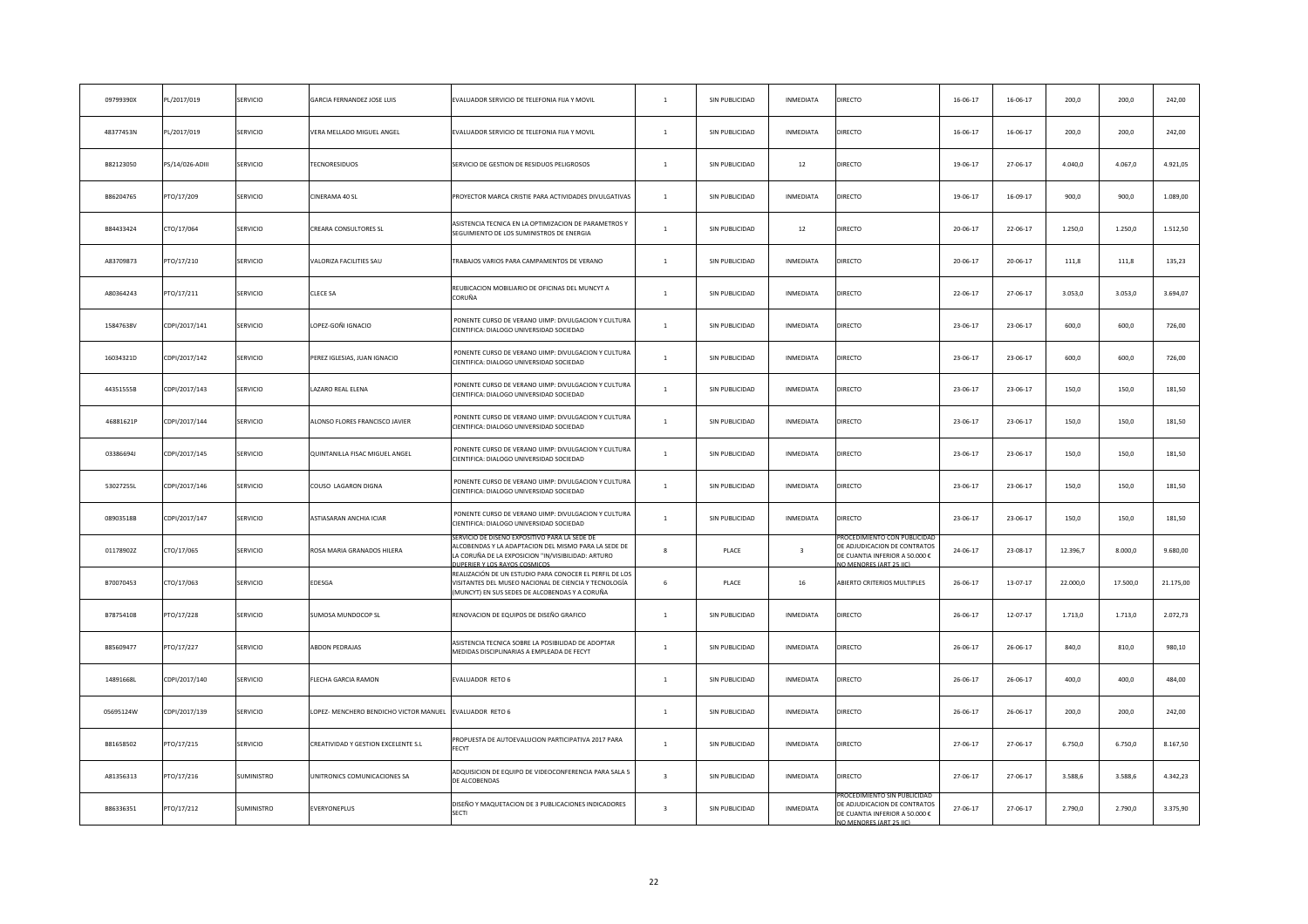| B81405664              | PTO/17/214    | SERVICIO        | CENTRAL DE CATERING SERVICATERING SL                 | CATERING ASAMBLEA GENERAL PRIMA 19-20 DE JUNIO DE 2017                                                                | $\overline{1}$          | SIN PUBLICIDAD | INMEDIATA        | DIRECTO                                                                                                                                                    | 27-06-17       | 20-06-17       | 1.450,9  | 1.450,9  | 1.596,00 |
|------------------------|---------------|-----------------|------------------------------------------------------|-----------------------------------------------------------------------------------------------------------------------|-------------------------|----------------|------------------|------------------------------------------------------------------------------------------------------------------------------------------------------------|----------------|----------------|----------|----------|----------|
| A46103834              | PTO/17/226    | SUMINISTRO      | MERCADONA SA                                         | COMPRA ALIMENTACION SEGUNDO SEMESTRE                                                                                  | $\mathbf{1}$            | SIN PUBLICIDAD | INMEDIATA        | DIRECTO                                                                                                                                                    | 27-06-17       | 27-06-17       | 762,4    | 407,6    | 441,24   |
| B81405664              | PTO/17/213    | SERVICIO        | CENTRAL DE CATERING SERVICATERING SL                 | CATERING SESION INFORMATIVA SOBRE LAS CONVOCATORIAS<br>2018 DEL CONSEJO EUROPEO DE INVESTIGACION (SYNERGYE<br>GRANTS) | $\mathbf{1}$            | SIN PUBLICIDAD | INMEDIATA        | DIRECTO                                                                                                                                                    | 27-06-17       | 27-06-17       | 148,6    | 148,6    | 163,41   |
| 942895N                | PL/2017/018   | SERVICIO        | MELENDI PALACIO DAVID                                | EVALUADOR SERVICIO DE ATENCION USUARIOS CVN                                                                           | $\mathbf{1}$            | SIN PUBLICIDAD | INMEDIATA        | DIRECTO                                                                                                                                                    | 28-06-17       | 28-06-17       | 200,0    | 200,0    | 242,00   |
| 47497369T              | PL/2017/018   | SERVICIO        | UCAS DEL POZO MIGUEL ANGEL                           | EVALUADOR SERVICIO DE ATENCION USUARIOS CVN                                                                           | $\mathbf{1}$            | SIN PUBLICIDAD | INMEDIATA        | DIRECTO                                                                                                                                                    | 28-06-17       | 28-06-17       | 200,0    | 200,0    | 242,00   |
| 72052759S              | PL/2017/018   | SERVICIO        | GLESIAS SANTAMARIA DANIEL                            | EVALUADOR SERVICIO DE ATENCION USUARIOS CVN                                                                           | $\mathbf{1}$            | SIN PUBLICIDAD | INMEDIATA        | DIRECTO                                                                                                                                                    | 28-06-17       | 28-06-17       | 200,0    | 200,0    | 242,00   |
| B64423833              | PTO/17/224    | SUMINISTRO      | <b>MONOUSO</b>                                       | ADQUSICION DE VASOS DE CAFÉ PARA 2º SEMESTRE                                                                          | $\mathbf{1}$            | SIN PUBLICIDAD | INMEDIATA        | DIRECTO                                                                                                                                                    | 28-06-17       | 28-06-17       | 80,3     | 80,3     | 97,14    |
| A80639503              | PTO/17/236    | SERVICIO        | <b>IBERTRASA</b>                                     | REPARACION DE INSTALACION DE GAS PARA EL<br>ACONDICIONAMIENTO DE LA CAFETERIA DEL MUNCYT PARA SU<br>EXPLOTACION       | $\mathbf{1}$            | SIN PUBLICIDAD | INMEDIATA        | DIRECTO                                                                                                                                                    | 30-06-17       | 30-06-17       | 651,0    | 651,0    | 787,71   |
| B82602111              | FR/17/2672    | SUMINISTRO      | RECAMBIOS PASCUAL SL                                 | ADQUISICION DE SOPORTES DE UNA PIEZA SOLICITADA POR<br>CONGRESO DE LOS DIPUTADOS                                      | $\mathbf{1}$            | SIN PUBLICIDAD | INMEDIATA        | DIRECTO                                                                                                                                                    | $30 - 06 - 17$ | 30-06-17       | 64,6     | 64,6     | 78,21    |
| B29888716              | PF2017/005    | SERVICIO        | EUROFORMAC                                           | CURSO DE FORMACION DE EXCEL Y WORD                                                                                    | $\overline{\mathbf{3}}$ | SIN PUBLICIDAD | INMEDIATA        | ROCEDIMIENTO SIN PUBLICIDA<br>DE ADJUDICACION DE CONTRATOS<br>DE CUANTIA INFERIOR A 50.000 €                                                               | $01 - 07 - 17$ | $01 - 07 - 17$ | 1.925,00 | 1.925,00 | 1.925,00 |
| F20025318              | PS/14/016     | SERVICIO        | ORONA S.COOP                                         | MANTENIMIENTO DE DOS ASCENSORES Y UN MONTACARGAS<br>EN LA SEDE DE ALCOBENDAS                                          | $\overline{1}$          | SIN PUBLICIDAD | 36               | <u>VO MENORES (ART 25 IIC).</u><br>PROCEDIMIENTO SIN PUBLICIDAD<br>DE ADJUDICACION DE CONTRATOS<br>DE CUANTIA INFERIOR A 50.000 €<br>O MENORES (ART 25 HC) | $01 - 07 - 17$ | $01 - 07 - 17$ | 1.673,0  | 1.673,0  | 2.024,38 |
| 34817778X              | CDPI/2012/007 | SUMINISTRO      | GOMEZ MARTIN MARIA DE LA PAZ                         | COLABORACION EN AGENCIA SINC                                                                                          | $\mathbf{1}$            | SIN PUBLICIDAD | 12               | DIRECTO                                                                                                                                                    | $02 - 07 - 17$ | $02 - 07 - 17$ | 300.0    | 300,0    | 300,00   |
| B85067874              | PTO/17/219    | SERVICIO        | <b>NUBALO ESTUDIOS SL</b>                            | VIAJE INTERPLANETARIO: UNA AVENTURA ESPACIAL                                                                          | $\mathbf{1}$            | SIN PUBLICIDAD | INMEDIATA        | DIRECTO                                                                                                                                                    | 03-07-17       | 03-07-17       | 6.860,0  | 6.860,0  | 8.300,60 |
| F86694049              | PTO/17/221    | <b>SERVICIO</b> | ALTAVOZ SOCIEDAD COOPERATIVA MADRILEÑA               | ADAPTACION A LECTURA FACIL DE CINCO PANELES<br>EXPLICATIVOS SOBRE CONTENIDOS DEL MUSEO                                | $\overline{1}$          | SIN PUBLICIDAD | <b>INMEDIATA</b> | DIRECTO                                                                                                                                                    | $03 - 07 - 17$ | 03-07-17       | 150.0    | 150.0    | 181,50   |
| B81967960              | FR/17/1071    | SERVICIO        | DOSJUMAR SL                                          | SERVICIO DE CATERING PARA DESPEDIDA LUISA URIBE                                                                       | $\mathbf{1}$            | SIN PUBLICIDAD | INMEDIATA        | DIRECTO                                                                                                                                                    | $04 - 07 - 17$ | $04 - 07 - 17$ | 704,6    | 704,6    | 775,01   |
| B81997132              | PTO/17/223    | SUMINISTRO      | MADRIDCOLOR                                          | TARJETONES FECYT DIRECTOR GENERAL                                                                                     | $\mathbf{1}$            | SIN PUBLICIDAD | INMEDIATA        | <b>DIRECTO</b>                                                                                                                                             | 04-07-17       | 04-07-17       | 115,0    | 115,0    | 139,15   |
| 00821077T              | PTO/17/220    | SERVICIO        | <b>FEMBOURY REDONDO MERCEDES</b>                     | PROYECTO COMPRA PUBLICA INNOVADORA                                                                                    | $\overline{1}$          | SIN PUBLICIDAD | <b>INMEDIATA</b> | DIRECTO                                                                                                                                                    | $05 - 07 - 17$ | 05-07-17       | 7.500,0  | 7.500,0  | 9.075,00 |
| B86204765              | PTO/17/253    | SERVICIO        | CINERAMA 40 SL                                       | PROYECCION CIENCIA: DE LA LITERATURA AL CINE                                                                          | $\mathbf{1}$            | SIN PUBLICIDAD | INMEDIATA        | DIRECTO                                                                                                                                                    | 05-07-17       | 28-07-17       | 900,0    | 900,0    | 1.089,00 |
| B84736354              | FR/17/1119    | SERVICIO        | IUNE RENTAL, S.L.                                    | FORMACION OPERADOR PLATAFORMAS ELEVADORAS MUNCYT<br>ALCOBENDA                                                         | $\overline{1}$          | SIN PUBLICIDAD | <b>INMEDIATA</b> | DIRECTO                                                                                                                                                    | 05-07-17       | 05-07-17       | 300,0    | 300,00   | 363,00   |
| B80132145              | PTO/17/222    | SERVICIO        | ORDAX COORDINADORA DE TRANSPORTE Y<br>MERCANCIAS S.L | TRANSPORTE MUNCYT-PARQUE DE LAS CIENCIAS DE GRANADA                                                                   | $\overline{2}$          | SIN PUBLICIDAD | INMEDIATA        | DIRECTO                                                                                                                                                    | $06 - 07 - 17$ | $06 - 07 - 17$ | 3.340,0  | 3.340,0  | 4.041,40 |
| B80956725              | FR/17/1141    | SERVICIO        | ARCOCA SL                                            | NOTARIO ESTATUTOS FUNDACION PRIMA                                                                                     | $\mathbf{1}$            | SIN PUBLICIDAD | <b>INMEDIATA</b> | DIRECTO                                                                                                                                                    | 06-07-17       | $06 - 07 - 17$ | 226,0    | 226,0    | 273,41   |
| A79267746              | PTO/17/225    | SERVICIO        | NICIATIVAS Y EXPOSICIONES SA                         | MEJORA DE SEGURIDAD DE 18 CUADROS ELECTRICOS                                                                          | $\overline{1}$          | SIN PUBLICIDAD | INMEDIATA        | DIRECTO                                                                                                                                                    | $07 - 07 - 17$ | 07-07-17       | 3.500,0  | 3.500,0  | 4.235,00 |
| B83292029<br>02640332R | PL/2017/027   | SERVICIO        | MARTINEZ VICTOR/ADVANTIA COMUNICACIÓN                | EVALUADOR SERVICIO DE PUBLICIDAD PARA LA FECYT Y<br>MUNCYT                                                            | $\overline{1}$          | SIN PUBLICIDAD | <b>INMEDIATA</b> | DIRECTO                                                                                                                                                    | $11 - 07 - 17$ | $11-07-17$     | 200.0    | 200.0    | 242,00   |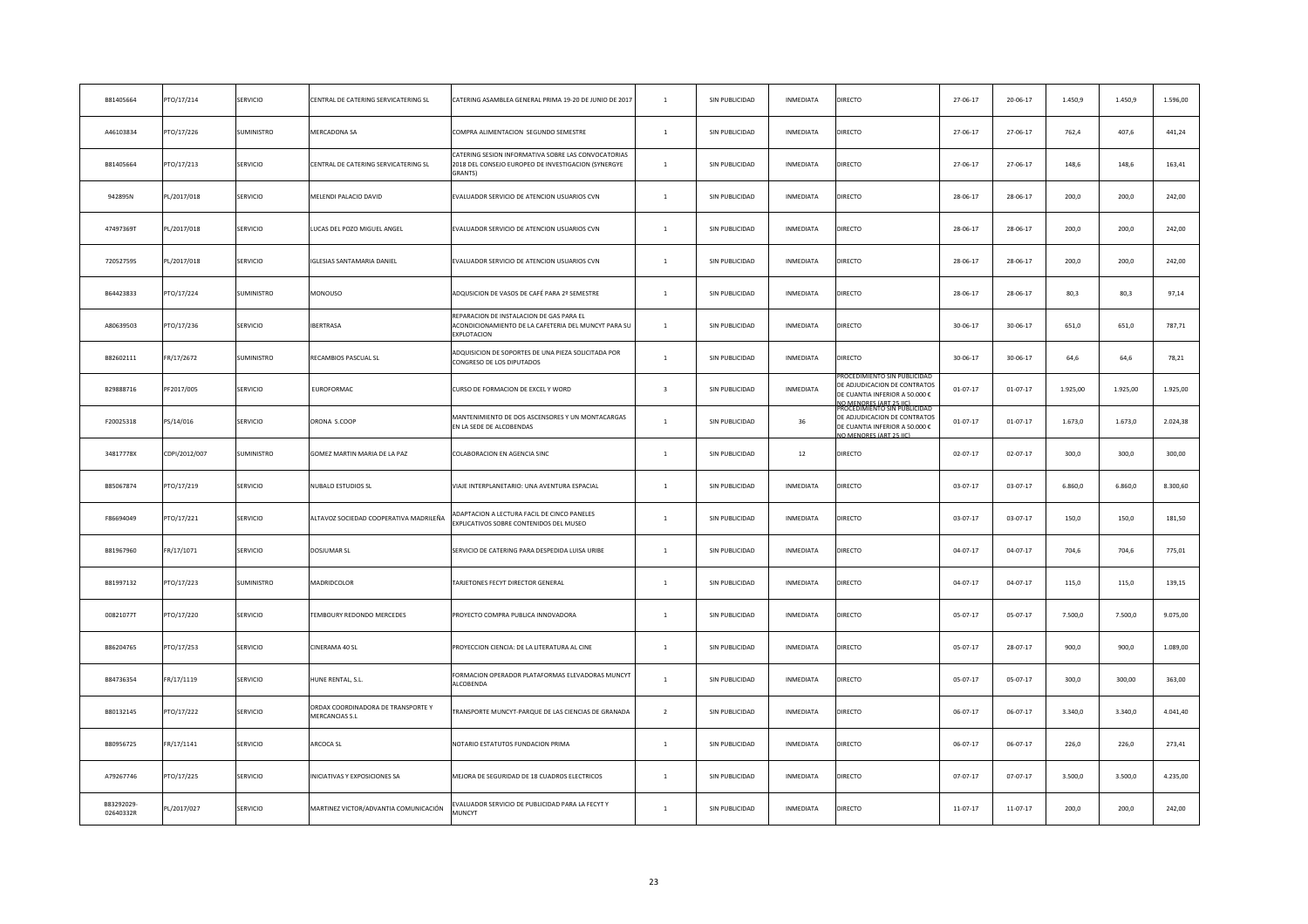| A15056393 | FR/17/1175       | SUMINISTRO      | <b>FORCULO COMUNICACIÓN GRAFICA</b>    | IMPRESIÓN DE ENTRADAS-INVITACION MONOLOGO PARA DIA<br>DE LA CIENCIA EN LA CALLE                    | $\mathbf{1}$   | SIN PUBLICIDAD | INMEDIATA        | DIRECTO | 11-07-17       | 11-07-17       | 44,0    | 44,0    | 53,25    |
|-----------|------------------|-----------------|----------------------------------------|----------------------------------------------------------------------------------------------------|----------------|----------------|------------------|---------|----------------|----------------|---------|---------|----------|
| B15812662 | FR/17/1177       | SUMINISTRO      | <b>MARA PAPEL SL</b>                   | ADQUSICION DE MATERIAL DE OFICINA                                                                  | $\mathbf{1}$   | SIN PUBLICIDAD | INMEDIATA        | DIRECTO | $11 - 07 - 17$ | $11 - 07 - 17$ | 44,0    | 44,0    | 53,25    |
| A15056393 | FR/17/1174       | SUMINISTRO      | <b>FORCULO COMUNICACIÓN GRAFICA</b>    | IMPRESIÓN DE CARTELAS MUNCYT (NUESTROS DONANTES)                                                   | $\mathbf{1}$   | SIN PUBLICIDAD | INMEDIATA        | DIRECTO | 11-07-17       | 11-07-17       | 29,8    | 29,8    | 36,06    |
| A15056393 | FR/17/1176       | SUMINISTRO      | <b>FORCULO COMUNICACIÓN GRAFICA</b>    | IMPRESIÓN DE CARTELAS MUNCYT. EL INFINITO CAMINAR DEL<br>TIEMPO                                    | $\mathbf{1}$   | SIN PUBLICIDAD | INMEDIATA        | DIRECTO | 11-07-17       | 11-07-17       | 28,4    | 28,4    | 34,32    |
| X4383924D | PTO/17/229       | SERVICIO        | ULOGIA MERLE                           | ILUSTRACION RETRATO JOSE SANTESMASES EN EL MURO DE LO:<br>INVENTORES DE MUNCYT CORUÑA              | $\mathbf{1}$   | SIN PUBLICIDAD | INMEDIATA        | DIRECTO | 12-07-17       | $12 - 07 - 17$ | 150,0   | 115,0   | 139,15   |
| B84272418 | PTO/17/234       | SERVICIO        | MERCADO DE LA REINA                    | SERVICIO DE RESTAURACION REUNION ERA COBIOTECH (CENA)                                              | $\mathbf{1}$   | SIN PUBLICIDAD | INMEDIATA        | DIRECTO | 13-07-17       | 13-07-17       | 1.225,0 | 859,0   | 944,90   |
| 16032498A | CDPI/2017/012    | SERVICIO        | VATUTE GREÑO, HELENA                   | EXPERTO CONSEJO CIENTIFICO TECNOLOGICO                                                             | $\mathbf{1}$   | SIN PUBLICIDAD | INMEDIATA        | DIRECTO | 13-07-17       | 13-07-17       | 450,0   | 450,0   | 544,50   |
| 16034321D | CDPI/2017/015    | SERVICIO        | PEREZ IGLESIAS, JUAN IGNACIO           | EXPERTO CONSEJO CIENTIFICO TECNOLOGICO                                                             | $\mathbf{1}$   | SIN PUBLICIDAD | INMEDIATA        | DIRECTO | 13-07-17       | 13-07-17       | 450,0   | 450,0   | 544,50   |
| ELIMINAR  | CDPI/2017/021-8  | SERVICIO        | GONZALEZ DE LA RIVERA DANIEL           | EXPERTO CONSEJO CIENTIFICO TECNOLOGICO                                                             | $\mathbf{1}$   | SIN PUBLICIDAD | INMEDIATA        | DIRECTO | 13-07-17       | 13-07-17       | 450,0   | 450,0   | 544,50   |
| ELIMINAR  | CDPI/2017/021-9  | SERVICIO        | REVILLA PEDREIRA REGINA                | EXPERTO CONSEJO CIENTIFICO TECNOLOGICO                                                             | $\mathbf{1}$   | SIN PUBLICIDAD | INMEDIATA        | DIRECTO | 13-07-17       | 13-07-17       | 450,0   | 450,0   | 544,50   |
| 27486407G | CDPI/2017/021-10 | SERVICIO        | <b>MARTINEZ GARCIA CATALINA</b>        | EXPERTO CONSEJO CIENTIFICO TECNOLOGICO                                                             | $\mathbf{1}$   | SIN PUBLICIDAD | INMEDIATA        | DIRECTO | 13-07-17       | 13-07-17       | 450,0   | 450,0   | 544,50   |
| B81405664 | PTO/17/235       | SERVICIO        | CENTRAL DE CATERING SERVICATERING SL   | SERVICIO DE RESTAURACION REUNION ERA COBIOTECH<br>(DESAYUNO Y COMIDA)                              | $\mathbf{1}$   | SIN PUBLICIDAD | INMEDIATA        | DIRECTO | 13-07-17       | 13-07-17       | 278,1   | 278,1   | 305,90   |
| B66337858 | FR/17/1185       | SERVICIO        | OMEGA 2014 SLU                         | ALMUERZO REUNION CONSEJO CIENTIFICO MES JULIO                                                      | $1$ $\,$       | SIN PUBLICIDAD | <b>INMEDIATA</b> | DIRECTO | $14 - 07 - 17$ | $14 - 07 - 17$ | 851,7   | 851,7   | 945,00   |
| 12392756B | FR/17/1205       | SUMINISTRO      | DAVID FORONDA RODRIGUEZ (DAFOXA)       | MUESTRA MICROSCOPIO PARA MOVIL                                                                     | $\mathbf{1}$   | SIN PUBLICIDAD | <b>INMEDIATA</b> | DIRECTO | 14-07-17       | 14-07-17       | 37,2    | 37,2    | 45,01    |
| B87581583 | FR/17/1192       | SERVICIO        | ODRICERIN & ASOCIADOS                  | CURSO REDACCION PLIEGOS (3/10/17)                                                                  | $\overline{1}$ | SIN PUBLICIDAD | INMEDIATA        | DIRECTO | 18-07-17       | 18-07-17       | 1.647,0 | 1.647,0 | 1.647,00 |
| 05285567Y | PL/2017/026      | SERVICIO        | CORRALES CARREYO JUAN                  | EVALUADOR ESTUDIO DE PROSPECTIVA TECNOLOGICA DEL USO<br>DE IDENTIFICADORES A NIVEL DE REPOSITORIOS | $\mathbf{1}$   | SIN PUBLICIDAD | INMEDIATA        | DIRECTO | 20-07-17       | 20-07-17       | 200,0   | 200,0   | 242,00   |
| 40364605L | PL/2017/026      | SERVICIO        | OLIVE COMADIRA ORIOL                   | EVALUADOR ESTUDIO DE PROSPECTIVA TECNOLOGICA DEL USO<br>DE IDENTIFICADORES A NIVEL DE REPOSITORIOS | $\overline{1}$ | SIN PUBLICIDAD | INMEDIATA        | DIRECTO | $20 - 07 - 17$ | 20-07-17       | 200,0   | 200.0   | 242,00   |
| 47655825D | PL/2017/026      | SERVICIO        | PRIETO JIMENEZ ANTONIO JUAN            | EVALUADOR ESTUDIO DE PROSPECTIVA TECNOLOGICA DEL USO<br>DE IDENTIFICADORES A NIVEL DE REPOSITORIOS | $\mathbf{1}$   | SIN PUBLICIDAD | INMEDIATA        | DIRECTO | 20-07-17       | $20 - 07 - 17$ | 200,0   | 200,0   | 242,00   |
| A80639503 | PTO/17/274       | <b>SERVICIO</b> | <b>BERTRASA</b>                        | RECARGA DE GAS EN CAMARAS DE REFRIGERACION DE LA<br>CAFETERIA                                      | $\overline{1}$ | SIN PUBLICIDAD | <b>INMEDIATA</b> | DIRECTO | $21 - 07 - 17$ | 21-07-17       | 1.023,1 | 1.023.1 | 1.237,98 |
| A78072360 | FR/17/1200       | SERVICIO        | FECNOLOGIA INTERNACIONAL Y COMUNCACION | FACTURACION COPIAS MUNCYT DELICIAS                                                                 | $\overline{1}$ | SIN PUBLICIDAD | INMEDIATA        | DIRECTO | 21-07-17       | 21-07-17       | 14,9    | 14,9    | 18,03    |
| B78754108 | PTO/17/232       | SERVICIO        | SUMOSA MUNDOCOP SL                     | MIGRACION SERVIDOR DE HPAC Y CONFIGURACION DE<br>SERVICIOS DE IMPRESION                            | $1\,$          | SIN PUBLICIDAD | <b>INMEDIATA</b> | DIRECTO | 24-07-17       | 24-07-17       | 1.075,0 | 1.075,0 | 1.300,75 |
| N0072469J | PTO/17/233       | SUMINISTRO      | APPLE DISTRIBUTION INTERNATIONAL       | COMPRA DE MAC MINI (ORDENADOR LINTERNA DEL FARO DE L<br>TORRE DE HERCULES)                         | $\overline{1}$ | SIN PUBLICIDAD | INMEDIATA        | DIRECTO | 24-07-17       | 24-07-17       | 555,6   | 555,6   | 555,60   |
| B58836321 | PTO/17/231       | SERVICIO        | SAGE LOGIC CONTROL SL                  | CONSULTORIA INCREMENTO MASA SALARIAL Y ATRASOS                                                     | $\mathbf{1}$   | SIN PUBLICIDAD | <b>INMEDIATA</b> | DIRECTO | 24-07-17       | 24-07-17       | 425,0   | 425.0   | 514,25   |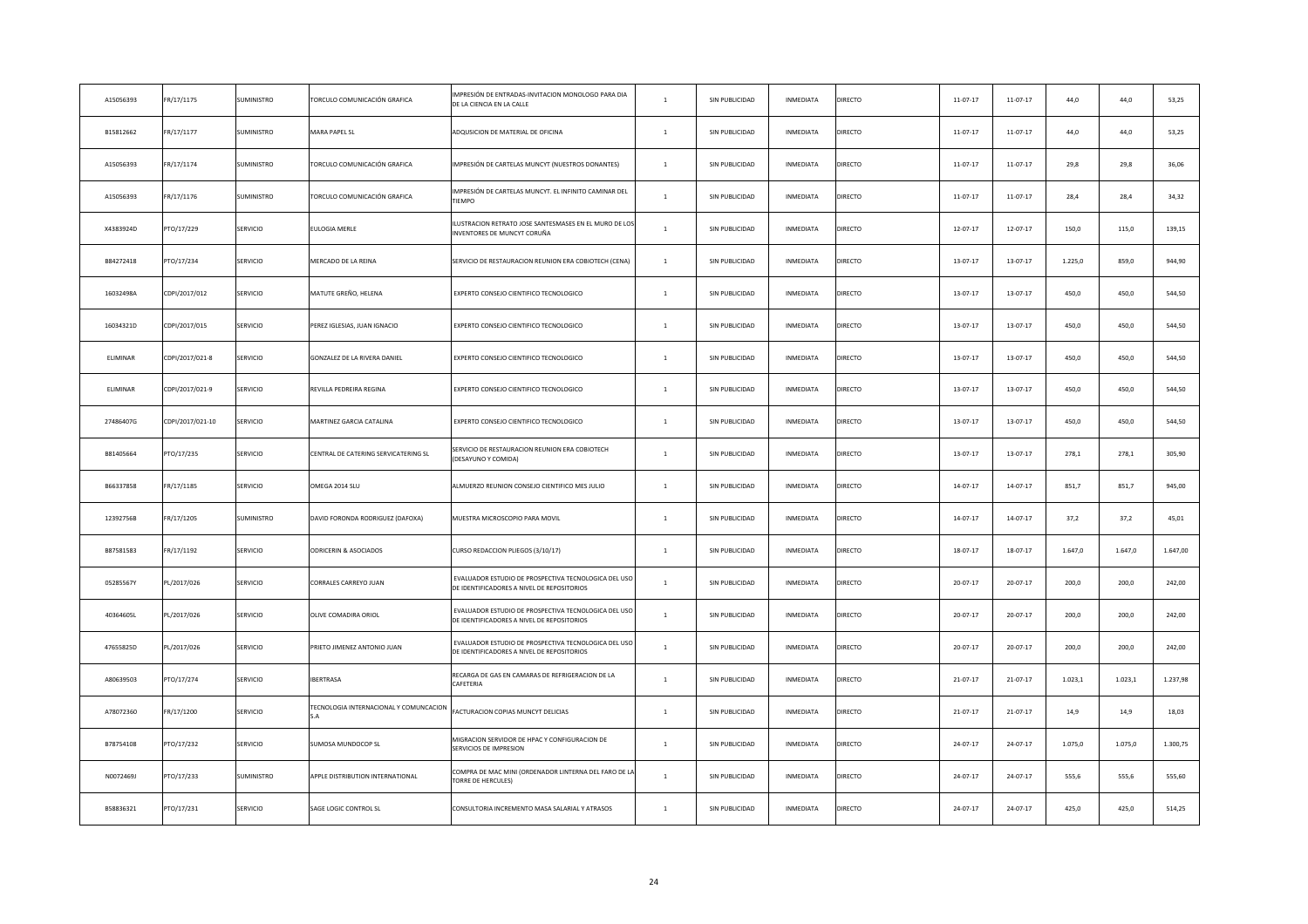| G66081753 | PS/15/019   | SERVICIO          | ASOCIACION ESPAÑOLA DE CROWDFUNDING     | PERTENENCIA A LA ASOCIACION ESPAÑOLA DE CROWDFUNDIN                                                                                                                                       | $\mathbf{1}$   | SIN PUBLICIDAD | 12               | DIRECTO                                                                                                                  | 24-07-17       | 24-07-17       | 124,0    | 124,0    | 124,00    |
|-----------|-------------|-------------------|-----------------------------------------|-------------------------------------------------------------------------------------------------------------------------------------------------------------------------------------------|----------------|----------------|------------------|--------------------------------------------------------------------------------------------------------------------------|----------------|----------------|----------|----------|-----------|
| B81967960 | FR/17/1240  | SERVICIO          | DOSJUMAR SL                             | CATERING REUNION DIRECCION GENERAL                                                                                                                                                        | $\mathbf{1}$   | SIN PUBLICIDAD | INMEDIATA        | DIRECTO                                                                                                                  | $25 - 07 - 17$ | 25-07-17       | 87,3     | 87,3     | 96,00     |
| B81150765 | FR/17/1369  | SERVICIO          | L GARBANZO SL                           | COMIDA COMISION DE SEGUIMIENTO LEY CIENCIA ART.37                                                                                                                                         | $\mathbf{1}$   | SIN PUBLICIDAD | INMEDIATA        | DIRECTO                                                                                                                  | 25-07-17       | 25-07-17       | 64,1     | 64,1     | 70,50     |
| W0184081H | PTO/17/238  | SUMINISTRO        | AMAZON                                  | ADQUISICION DE 23 LAMPARAS AUXILIARES PARA PUESTOS DE<br>TRABAJO                                                                                                                          | $\mathbf{1}$   | SIN PUBLICIDAD | INMEDIATA        | DIRECTO                                                                                                                  | $26 - 07 - 17$ | $26 - 07 - 17$ | 513,9    | 513,9    | 621,83    |
| B24301871 | PTO/17/237  | SUMINISTRO        | <b>DITORIAL MIC</b>                     | IMPRESIÓN Y ENCUADERNACION DE 5 EJEMPLARES DEL DOSSIE<br>FAMELAB 2017                                                                                                                     | $\mathbf{1}$   | SIN PUBLICIDAD | INMEDIATA        | DIRECTO                                                                                                                  | $26 - 07 - 17$ | $26 - 07 - 17$ | 200,0    | 200,0    | 242,00    |
| B83329573 | PTO/17/239  | SERVICIO          | ROTULOS SAR                             | RANSPORTE, ADAPTACION DEL DISENO, PRODUCCION DE<br>PARTE DE LA GRAFICA Y MONTAJE DE LA EXPOSICION "CAMPUS<br>VICO. INVESTIGAR EN LA UNIVERSIDAD" EN LA SEDE CORUÑESA<br><b>DEL MUNCYT</b> | $\overline{2}$ | SIN PUBLICIDAD | INMEDIATA        | ROCEDIMIENTO SIN PUBLICIDAI<br>DE ADJUDICACION DE CONTRATOS<br>DE CUANTIA INFERIOR A 50.000 €<br>IO MENORES (ART 25 IIC) | 27-07-17       | 27-07-17       | 16.500,0 | 15.900,0 | 19.239,00 |
| B37352093 | PTO/17/252  | SERVICIO          | ARTE FINAL DISEÑO Y COMUNICACIÓN SL     | DISEÑO Y MAQUETACION DE LA PUBLICACION "ANALISIS DE LA<br>PRODUCCION CIENTIFICA DE LA COLABORACION ENTRE ESPAÑA<br>E ITALIA"                                                              | $\mathbf{1}$   | SIN PUBLICIDAD | INMEDIATA        | DIRECTO                                                                                                                  | 28-07-17       | 28-07-17       | 1.100,0  | 1.050,0  | 1.270,50  |
| B84348069 | PS/12/012   | <b>SUMINISTRO</b> | <b>INCUESTA FACIL</b>                   | LICENCIA EN ALQUILER DE LA HERRAMIENTA ENCUESTA FACIL                                                                                                                                     | $\mathbf{1}$   | SIN PUBLICIDAD | 12               | DIRECTO                                                                                                                  | 30-07-17       | 18-07-17       | 3.000,0  | 3.000,0  | 3.630,00  |
| B82929951 | PTO/17/242  | SUMINISTRO        | <b>FECHCO SECURITY SLU</b>              | ADQUISICION DE TARJETAS TAC DE APROXIMACION PARA LOS<br>ACCESOS AL PARKING                                                                                                                | $\mathbf{1}$   | SIN PUBLICIDAD | INMEDIATA        | DIRECTO                                                                                                                  | $01-08-17$     | 27-07-17       | 512,0    | 512,0    | 619,52    |
| A79267746 | PTO/17/241  | SERVICIO          | INICIATIVAS Y EXPOSICIONES SA           | REPARACION BRUJULA EXPOSICION CERVANTES Y LA CIENCIA                                                                                                                                      | $\mathbf{1}$   | SIN PUBLICIDAD | INMEDIATA        | DIRECTO                                                                                                                  | $01-08-17$     | $01 - 08 - 17$ | 410,0    | 410,0    | 496,10    |
| A59408492 | PTO/17/243  | SUMINISTRO        | VESPRESSO                               | COMPRA SEGUNDO SEMESTRE CAPSULAS CAFÉ                                                                                                                                                     | $\mathbf{1}$   | SIN PUBLICIDAD | INMEDIATA        | DIRECTO                                                                                                                  | $01 - 08 - 17$ | $01 - 08 - 17$ | 1.450,0  | 360,0    | 396,01    |
| B81997132 | PTO/17/244  | <b>SUMINISTRO</b> | MADRIDCOLOR                             | IMPRESIÓN DE TARJETAS DE VISITA                                                                                                                                                           | $\overline{1}$ | SIN PUBLICIDAD | <b>INMEDIATA</b> | DIRECTO                                                                                                                  | $01 - 08 - 17$ | $01 - 08 - 17$ | 292,9    | 292,9    | 354,41    |
| B24301871 | PTO/17/240  | <b>SUMINISTRO</b> | EDITORIAL MIC                           | IMPRESIÓN E INSTALACION DE TRES VINILOS EN EL MUNCYT<br>ALCOBENDAS                                                                                                                        | $\mathbf{1}$   | SIN PUBLICIDAD | <b>INMEDIATA</b> | DIRECTO                                                                                                                  | 01-08-17       | $01 - 08 - 17$ | 300,0    | 290,0    | 350,90    |
| B13399068 | FR/17/1209  | SERVICIO          | MAQUINARIA Y ACCESORIOS PINAR SL        | REPARACION MAQUINA DE CAFÉ CAFETERIA MUNCYT                                                                                                                                               | $\overline{1}$ | SIN PUBLICIDAD | <b>INMEDIATA</b> | DIRECTO                                                                                                                  | $01 - 08 - 17$ | $01 - 08 - 17$ | 60,3     | 60,3     | 72,96     |
| B13399068 | FR/17/1208  | <b>SERVICIO</b>   | <b>MAQUINARIA Y ACCESORIOS PINAR SL</b> | REPARACION MAQUINA DE CAFÉ CAFETERIA MUNCYT                                                                                                                                               | $\overline{1}$ | SIN PUBLICIDAD | INMEDIATA        | <b>DIRECTO</b>                                                                                                           | $01 - 08 - 17$ | $01 - 08 - 17$ | 25,0     | 25,0     | 30,25     |
| 46918041L | PL/2017/022 | SERVICIO          | COUSILLAS OTERO ANGEL                   | EVALUADOR EJECUCION SALA SIGLO XX MUNCYT                                                                                                                                                  | $\mathbf{1}$   | SIN PUBLICIDAD | INMEDIATA        | DIRECTO                                                                                                                  | $02 - 08 - 17$ | $02 - 08 - 17$ | 200,0    | 200,0    | 242,00    |
| X6892000G | PL/2017/022 | SERVICIO          | CIBEJ GIUALIANO                         | EVALUADOR EJECUCION SALA SIGLO XX MUNCYT                                                                                                                                                  | $\mathbf{1}$   | SIN PUBLICIDAD | INMEDIATA        | DIRECTO                                                                                                                  | $02 - 08 - 17$ | $02 - 08 - 17$ | 200,0    | 200.0    | 242,00    |
| 46918041L | PL/2017/023 | SERVICIO          | COUSILLAS OTERO ANGEL                   | EVALUADOR EJECUCION SALA SIGLO XX MUNCYT                                                                                                                                                  | $\mathbf{1}$   | SIN PUBLICIDAD | INMEDIATA        | DIRECTO                                                                                                                  | $02 - 08 - 17$ | $02 - 08 - 17$ | 200,0    | 200,0    | 242,00    |
| X6892000G | PL/2017/023 | <b>SERVICIO</b>   | <b>CIBEJ GIUALIANO</b>                  | EVALUADOR EJECUCION SALA INNOVACION ESPAÑOLA MUNCY                                                                                                                                        | $\overline{1}$ | SIN PUBLICIDAD | <b>INMEDIATA</b> | DIRECTO                                                                                                                  | $02 - 08 - 17$ | $02 - 08 - 17$ | 200,0    | 200,0    | 242,00    |
| B65329062 | PTO/17/251  | SERVICIO          | ARGON HOTEL SLU                         | SERVICIO DE CATERING Y SALA PARA REUNION DE<br>COORDINACION EURAXESS 13-14 DE SEPTIEMBRE MADRID                                                                                           | $\overline{1}$ | SIN PUBLICIDAD | INMEDIATA        | DIRECTO                                                                                                                  | $04 - 08 - 17$ | $04 - 08 - 17$ | 3.492,8  | 3.067,36 | 3.467,01  |
| A83709873 | PTO/17/306  | SUMINISTRO        | <b>/ALORIZA FACILITIES SAU</b>          | ELEMENTOS INTERACTIVOS, ASI COMO DE LAS SALAS<br>EXPOSITIVAS, PERMANTENTES Y TEMPORALES DEL MUNCYT<br>ALCORENDAS                                                                          | $\mathbf{1}$   | SIN PUBLICIDAD | INMEDIATA        | DIRECTO                                                                                                                  | 07-08-17       | $06 - 10 - 17$ | 8.546,3  | 8.546,3  | 10.340,96 |
| B33490426 | CTO/17/075  | SUMINISTRO        | ASAC COMUNICACIONES SL                  | LICENCIA DELL SONICWALL CMPREHENSIVE                                                                                                                                                      | $\mathbf{1}$   | SIN PUBLICIDAD | $12\,$           | DIRECTO                                                                                                                  | 07-08-17       | $07 - 08 - 17$ | 2.516,0  | 2.516,0  | 3.044,36  |
| B45874328 | PTO/17/245  | SUMINISTRO        | DECEDRO CARPINTEROR ARTESANOS SL        | SUMINISTRO E INSTALACION DE TRES BANCOS Y UN<br>MOSTRADOR DE MADERA EN CERRAMIENTO DE CAFETERIA                                                                                           | $\overline{1}$ | SIN PUBLICIDAD | <b>INMEDIATA</b> | DIRECTO                                                                                                                  | $07 - 08 - 17$ | 07-08-17       | 2.200.0  | 2.169.0  | 2.624,49  |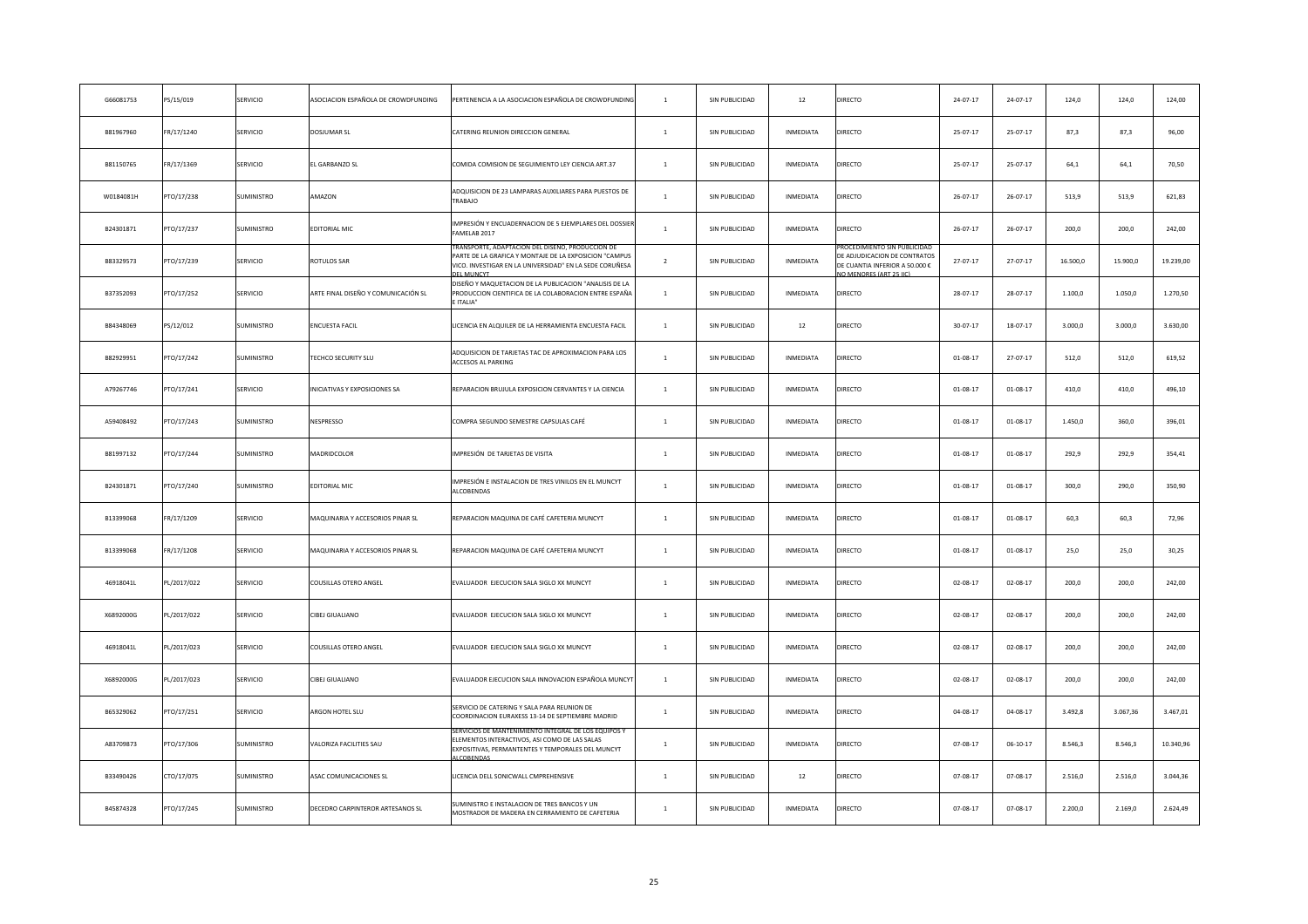| B86336351 | PTO/17/246     | SERVICIO        | EVERYONEPLUS                         | DISEÑO Y PRODUCCION DE DOS DIBONES QUE INDIQUEN EL<br>ACCESO AL MUSEO Y OFICINAS                                          | $\mathbf{1}$            | SIN PUBLICIDAD | INMEDIATA        | DIRECTO                     | 07-08-17       | $07 - 08 - 17$ | 200,0    | 190,0    | 229,90    |
|-----------|----------------|-----------------|--------------------------------------|---------------------------------------------------------------------------------------------------------------------------|-------------------------|----------------|------------------|-----------------------------|----------------|----------------|----------|----------|-----------|
| B6525126  | PTO/17/305     | SUMINISTRO      | ABORATORIOS ECONOVAR                 | COMPRA DE CEBO Y GEL ANTIHORMIGAS                                                                                         | $\mathbf{1}$            | SIN PUBLICIDAD | INMEDIATA        | DIRECTO                     | 07-08-17       | $07 - 08 - 17$ | 137,7    | 137,7    | 152,09    |
| A28410207 | PTO/17/273     | SERVICIO        | <b>SERVICIOS COMUNITARIOS SA</b>     | SERVICIO DE TRATAMIENTO PERIMETRAL CONTRA HORMIGAS                                                                        | $\mathbf{1}$            | SIN PUBLICIDAD | INMEDIATA        | DIRECTO                     | 08-08-17       | 08-08-17       | 110,0    | 110,0    | 133,10    |
| B81405664 | FR/17/1365     | SERVICIO        | CENTRAL DE CATERING SERVICATERING SL | CATERING Y COFFE EVENTO 4PRIMA 10/03/2017                                                                                 | $\,$ 1 $\,$             | SIN PUBLICIDAD | INMEDIATA        | DIRECTO                     | 11-08-17       | $11-08-17$     | 324,0    | 294,6    | 324,01    |
| A08537300 | PS/14/020      | SERVICIO        | <b>GRUPO SPEC</b>                    | SERVICIO ANUAL DE MANTENIMIENTO DE LA LICENCIA DE<br>FICHAJE PARA EL PERSONAL DE FECYT                                    | $\mathbf{1}$            | SIN PUBLICIDAD | 12               | DIRECTO                     | 14-08-17       | 14-08-17       | 260,0    | 260,0    | 314,60    |
| 24221999D | PL/2017/031    | SERVICIO        | LLORENS GONZALEZ JUAN DE DIOS        | EVALUADOR PROYECTO FARO                                                                                                   | $\mathbf{1}$            | SIN PUBLICIDAD | INMEDIATA        | DIRECTO                     | 16-08-17       | $16 - 08 - 17$ | 200,0    | 200,0    | 242,00    |
| 47031141M | PL/2017/031    | SERVICIO        | RUBIO MINGORANCE AGUSTIN             | EVALUADOR PROYECTO FARO                                                                                                   | $\mathbf{1}$            | SIN PUBLICIDAD | INMEDIATA        | DIRECTO                     | 16-08-17       | $16 - 08 - 17$ | 200,0    | 200,0    | 242,00    |
| A28079069 | FR/17/1251     | SUMINISTRO      | <b>FEA EDICIONES SAU</b>             | COMPRA DE KIT DE CORRECCION RRHH                                                                                          | $\mathbf{1}$            | SIN PUBLICIDAD | INMEDIATA        | DIRECTO                     | 21-08-17       | 21-08-17       | 190,6    | 190,6    | 208,43    |
| 50839090M | PS/16/032-ANX1 | SERVICIO        | PEÑAS ARTERO JOSE ANTONIO            | SERVICIO DE INFOGRAFIAS PARA LA FECYT                                                                                     | $\overline{\mathbf{3}}$ | PLACE          | $12\,$           | ABIERTO CRITERIOS MULTIPLES | 30-08-17       | $20 - 11 - 17$ | 18.000,0 | 17.000,0 | 20.570,00 |
| B47635271 | PS/16/021-ADI  | <b>SERVICIO</b> | PENCIL ILUSTRADORES SL               | SERVICIO DE ILUSTRACIONES PARA LA AGENCIA SINC DE LA<br>FECYT                                                             | $\mathbf{R}$            | PLACE          | $12\,$           | ABIERTO CRITERIOS MULTIPLES | $30 - 08 - 17$ | 07-09-17       | 8.250,0  | 8.250,0  | 9.982,50  |
| A80364243 | PTO/17/249     | SUMINISTRO      | CLECE SA                             | SUMINISTRO E INSTALACION DE BALDOSA DE VIDRIO<br>DESCANSILLO MEDIO ESCALERA ACCESA A LA CABINA DEL BOINO<br>MUNCYT CORUÑA | $\mathbf{1}$            | SIN PUBLICIDAD | INMEDIATA        | DIRECTO                     | 31-08-17       | $31 - 08 - 17$ | 2.550,5  | 2.550,5  | 3.086,11  |
| B85609477 | PTO/17/312     | SUMINISTRO      | <b>ABDON PEDRAJAS</b>                | DEFENSA Y REPRESENTACION EN PROCEDIMIENTO POR<br>IMPUGNACION DE SANCION INTERPUESTA A EMPLEADA FECYT                      | $\mathbf{1}$            | SIN PUBLICIDAD | INMEDIATA        | DIRECTO                     | 31-08-17       | 21-08-17       | 550,0    | 550,0    | 665,50    |
| 50080588C | PL/2017/021    | SERVICIO        | OPEZ GALLO PILAR                     | EVALUADOR ATENCION AL PUBLICO MUNCYT ALCOBENDAS                                                                           | $\mathbf{1}$            | SIN PUBLICIDAD | <b>INMEDIATA</b> | DIRECTO                     | 31-08-17       | $31 - 08 - 17$ | 200,0    | 200,0    | 242,00    |
| 51070206V | PL/2017/021    | SERVICIO        | BELLET SERRANO MARIA                 | EVALUADOR ATENCION AL PUBLICO MUNCYT ALCOBENDAS                                                                           | $\overline{1}$          | SIN PUBLICIDAD | INMEDIATA        | DIRECTO                     | 31-08-17       | $31 - 08 - 17$ | 200,0    | 200,0    | 242,00    |
| 07227187N | PL/2017/021    | SERVICIO        | DE FRUTOS GONZALEZ ESTHER            | EVALUADOR ATENCION AL PUBLICO MUNCYT ALCOBENDAS                                                                           | $\mathbf{1}$            | SIN PUBLICIDAD | <b>INMEDIATA</b> | DIRECTO                     | 31-08-17       | $31 - 08 - 17$ | 200,0    | 200,0    | 242,00    |
| B37407004 | PTO/17/250     | SERVICIO        | FELTRERO DIVISION ARTE SL            | TRANSPORTE PIEZAS ESTUDIO ACEBOXALONSO A MUNCYT<br>CORUÑA                                                                 | $\mathbf{1}$            | SIN PUBLICIDAD | INMEDIATA        | DIRECTO                     | $01-09-17$     | $01 - 01 - 17$ | 1.775,0  | 1.775,0  | 2.147,75  |
| B85310951 | PF2017/006     | SERVICIO        | JNIDAD EDITORIAL SA                  | ESTRATEGIA DE CONTENIDOS WEB                                                                                              | $\mathbf{1}$            | SIN PUBLICIDAD | INMEDIATA        | DIRECTO                     | $01 - 09 - 17$ | $01-09-17$     | 560,0    | 560,00   | 560,00    |
| A08205056 | PS/16/003      | SERVICIO        | ELIS MANOMATIC SA                    | SERVICIO DE ALQUILER DE ALFOMBRAS                                                                                         | $\overline{2}$          | SIN PUBLICIDAD | $18 + 18$        | DIRECTO                     | 03-09-17       | 03-09-17       | 4.662,0  | 4.662,0  | 5.641,02  |
| A28622876 | CTO/17/071     | SERVICIO        | BAI ESCUELA DE EMPRESAS              | SERVICIOS DE IDIOMAS EN INGLES Y FRANCES PARA EMPLEADOS<br>DE FECYT                                                       | 6                       | PLACE          | $12 + 12$        | ABIERTO CRITERIOS MULTIPLES | 04-09-17       | 15-09-17       | 18.240,0 | 16.473,0 | 19.932,33 |
| G79348793 | PTO/17/248     | SERVICIO        | RESIDENCIA DE ESTUDIANTES S.A        | CATERING III JORNADA DIPLOMACIA CIENTIFICA 7-8 DE<br>SEPTIEMBRE                                                           | $\mathbf{1}$            | SIN PUBLICIDAD | INMEDIATA        | DIRECTO                     | $04 - 09 - 17$ | 04-09-17       | 2.591,2  | 2.591,2  | 2.850,30  |
| B81967960 | PTO/17/247     | SERVICIO        | DOSJUMAR SL                          | CATERING III JORNADA DIPLOMACIA CIENTIFICA 7-8 DE<br>SEPTIEMBRE                                                           | $\mathbf{1}$            | SIN PUBLICIDAD | INMEDIATA        | DIRECTO                     | 04-09-17       | $04 - 09 - 17$ | 1.450,0  | 1.450,0  | 1.595,00  |
| 29144932E | CDPI/2017/171  | SERVICIO        | ZARDOYA SANSEBASTIAN RAFAEL          | EVALUADOR CONVOCATORIA CONSOLIDATOR GRANT 2017                                                                            | $\mathbf{1}$            | SIN PUBLICIDAD | INMEDIATA        | DIRECTO                     | 05-09-17       | 05-09-17       | 200,0    | 200,0    | 242,00    |
| 22989193A | CDPI/2017/172  | SERVICIO        | SANCHO MADRID DAVID                  | EVALUADOR CONVOCATORIA CONSOLIDATOR GRANT 2017                                                                            | $\mathbf{1}$            | SIN PUBLICIDAD | INMEDIATA        | DIRECTO                     | 05-09-17       | 05-09-17       | 200,0    | 200,0    | 242,00    |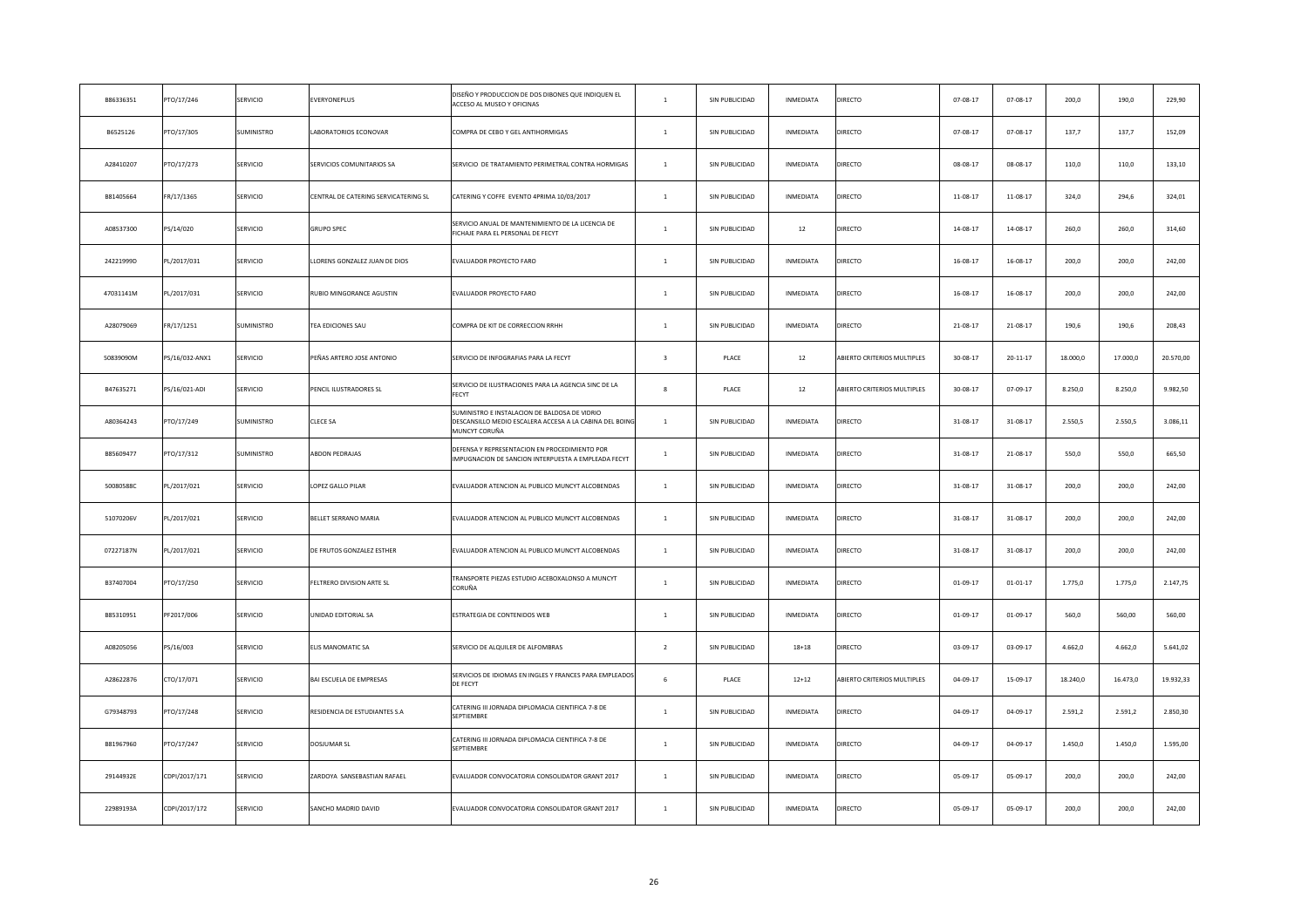| 12779535E | CDPI/2017/173 | SERVICIO | MARCILLA REBECA                  | EVALUADOR CONVOCATORIA CONSOLIDATOR GRANT 2017                                | $\mathbf{1}$   | SIN PUBLICIDAD | INMEDIATA | DIRECTO                                                                                | 05-09-17       | 05-09-17       | 200,0   | 200,0   | 242,00   |
|-----------|---------------|----------|----------------------------------|-------------------------------------------------------------------------------|----------------|----------------|-----------|----------------------------------------------------------------------------------------|----------------|----------------|---------|---------|----------|
| 28760894S | CDPI/2017/174 | SERVICIO | UQUE ALEJANDRO                   | EVALUADOR CONVOCATORIA CONSOLIDATOR GRANT 2017                                | $\,$ 1 $\,$    | SIN PUBLICIDAD | INMEDIATA | DIRECTO                                                                                | 05-09-17       | 05-09-17       | 200,0   | 200,0   | 242,00   |
| 07237820L | CDPI/2017/175 | SERVICIO | BERTALMIO MARCELO                | EVALUADOR CONVOCATORIA CONSOLIDATOR GRANT 2017                                | $\mathbf{1}$   | SIN PUBLICIDAD | INMEDIATA | <b>DIRECTO</b>                                                                         | 05-09-17       | 05-09-17       | 200,0   | 200,0   | 242,00   |
| 09420500E | CDPI/2017/176 | SERVICIO | MORENO HERREO FERNANDO           | EVALUADOR CONVOCATORIA CONSOLIDATOR GRANT 2017                                | $\,$ 1 $\,$    | SIN PUBLICIDAD | INMEDIATA | DIRECTO                                                                                | 05-09-17       | 05-09-17       | 200,0   | 200,0   | 242,00   |
| 43071121X | CDPI/2017/177 | SERVICIO | <b>/ERGER ANTONI</b>             | EVALUADOR CONVOCATORIA CONSOLIDATOR GRANT 2017                                | $\mathbf{1}$   | SIN PUBLICIDAD | INMEDIATA | DIRECTO                                                                                | 05-09-17       | 05-09-17       | 200,0   | 200,0   | 242,00   |
| 14515134H | CDPI/2017/178 | SERVICIO | PEREZ- AGOTE POVEDA ALFONSO      | EVALUADOR CONVOCATORIA CONSOLIDATOR GRANT 2017                                | $\mathbf{1}$   | SIN PUBLICIDAD | INMEDIATA | DIRECTO                                                                                | 05-09-17       | 05-09-17       | 200,0   | 200,0   | 242,00   |
| 32804962Q | PL/2017/029   | SERVICIO | PEREZ MALDONADO MARCOS           | EVALUADOR EJECUCION SALA ECOLOGIA                                             | $\,$ 1 $\,$    | SIN PUBLICIDAD | INMEDIATA | DIRECTO                                                                                | 05-09-17       | 05-09-17       | 200,0   | 200,0   | 242,00   |
| B06485866 | PL/2017/029   | SERVICIO | EDWINDO 4 MORCARO                | EVALUADOR EJECUCION SALA ECOLOGIA                                             | $\mathbf{1}$   | SIN PUBLICIDAD | INMEDIATA | DIRECTO                                                                                | 05-09-17       | 05-09-17       | 200,0   | 200,0   | 242,00   |
| 00396461X | CDPI/2017/117 | SERVICIO | RAUSELL TAMAYO ESTRELLA          | PONENTE CICLO CONFERENCIA ALCOBENDAS PRIMERA<br>PERSONA                       | <sup>1</sup>   | SIN PUBLICIDAD | INMEDIATA | DIRECTO                                                                                | $06 - 09 - 17$ | $06 - 09 - 17$ | 200,0   | 200,0   | 242,00   |
| 76620329S | CDPI/2017/123 | SERVICIO | DAFONTE VAZQUEZ JOSE CARLOS      | EVALUADOR PROYECTO PR-175                                                     | $\overline{1}$ | SIN PUBLICIDAD | INMEDIATA | DIRECTO                                                                                | 06-09-17       | 06-09-17       | 200,0   | 200,0   | 242,00   |
| 44806287X | CDPI/2017/124 | SERVICIO | ARINES PIFERRER JUSTO            | EVALUADOR PROYECTO PR-175                                                     | <sup>1</sup>   | SIN PUBLICIDAD | INMEDIATA | DIRECTO                                                                                | $06 - 09 - 17$ | $06 - 09 - 17$ | 200,0   | 200,0   | 242,00   |
| A81356313 | CTO/17/082    | SERVICIO | UNITRONICS COMUNICACIONES SA     | MANTENIMIENTO Y RENOVACION DE LICENCIAS DE LA<br>CENTRALITA DE TELEFONIA FIJA | $\overline{2}$ | SIN PUBLICIDAD | 12        | DE ADJUDICACION DE CONTRATOS<br>DE CUANTIA INFERIOR A 50.000 €<br>O MENORES (ART 25 HC | 07-09-17       | $06 - 10 - 17$ | 3.391,9 | 3.391,9 | 4.104,25 |
| 32659613G | PL/2017/030   | SERVICIO | SERANTES DIAZ DAVID              | EVALUADOR PLAN ACCION CIENCIA CIUDADANIA                                      | $\mathbf{1}$   | SIN PUBLICIDAD | INMEDIATA | DIRECTO                                                                                | $07 - 09 - 17$ | 07-09-17       | 200,0   | 200,0   | 242,00   |
| 72047302D | PL/2017/030   | SERVICIO | <b>ESTEBAN VICTOR</b>            | EVALUADOR PLAN ACCION CIENCIA CIUDADANIA                                      | <sup>1</sup>   | SIN PUBLICIDAD | INMEDIATA | DIRECTO                                                                                | 07-09-17       | $07 - 09 - 17$ | 200,0   | 200,0   | 242,00   |
| 34889752V | CDPI/2016/139 | SERVICIO | PUGA GONZALEZ MARIA DOLORES      | EXPERTO REVISION PROPUESTA CONVOCATORIA ERC 2017                              | $\overline{1}$ | SIN PUBLICIDAD | INMEDIATA | DIRECTO                                                                                | 08-09-17       | 08-09-17       | 600,0   | 600,0   | 726,00   |
| 34262688W | CDPI/2016/148 | SERVICIO | RAJO IGLESIAS EVA                | EXPERTO REVISION PROPUESTA CONVOCATORIA ERC 2017                              | $\mathbf{1}$   | SIN PUBLICIDAD | INMEDIATA | DIRECTO                                                                                | 08-09-17       | 08-09-17       | 550,0   | 550,0   | 665,50   |
| 02524549T | CDPI/2016/138 | SERVICIO | ALCAMI PERTEJO ANTONIO           | EXPERTO REVISION PROPUESTA CONVOCATORIA ERC 2017                              | $\overline{1}$ | SIN PUBLICIDAD | INMEDIATA | <b>DIRECTO</b>                                                                         | 08-09-17       | 08-09-17       | 500,0   | 500,0   | 605,00   |
| 32872908C | CDPI/2016/141 | SERVICIO | QUIROS CASTILLO JUAN ANTONIO     | EXPERTO REVISION PROPUESTA CONVOCATORIA ERC 2017                              | $\mathbf{1}$   | SIN PUBLICIDAD | INMEDIATA | DIRECTO                                                                                | 08-09-17       | 08-09-17       | 500,0   | 500,0   | 605,00   |
| 30425335S | CDPI/2016/147 | SERVICIO | DOBLARE CASTELLANO MANUEL        | EXPERTO REVISION PROPUESTA CONVOCATORIA ERC 2017                              | $\overline{1}$ | SIN PUBLICIDAD | INMEDIATA | DIRECTO                                                                                | 08-09-17       | 08-09-17       | 500,0   | 500,0   | 605,00   |
| 01483214J | CDPI/2016/137 | SERVICIO | ANTISTEBAN SANZ PILAR            | EXPERTO REVISION PROPUESTA CONVOCATORIA ERC 2017                              | $\mathbf{1}$   | SIN PUBLICIDAD | INMEDIATA | DIRECTO                                                                                | 08-09-17       | 08-09-17       | 450,0   | 450,0   | 544,50   |
| 02186071J | CDPI/2016/145 | SERVICIO | CERDAN GARCIA-ESTELLER SEBASTIAN | EXPERTO REVISION PROPUESTA CONVOCATORIA ERC 2017                              | $\,$ $\,$      | SIN PUBLICIDAD | INMEDIATA | DIRECTO                                                                                | 08-09-17       | 08-09-17       | 300,0   | 300,0   | 363,00   |
| 02530712E | CDPI/2016/146 | SERVICIO | <b>MARTINEZ PEREZ MARIO</b>      | EXPERTO REVISION PROPUESTA CONVOCATORIA ERC 2017                              | $\mathbf{1}$   | SIN PUBLICIDAD | INMEDIATA | <b>DIRECTO</b>                                                                         | 08-09-17       | 08-09-17       | 300,0   | 300,0   | 363,00   |
| 00819025H | CDPI/2016/142 | SERVICIO | SANTAMARIA GALDON, LUIS ENRIQUE  | EXPERTO REVISION PROPUESTA CONVOCATORIA ERC 2017                              | $\mathbf{1}$   | SIN PUBLICIDAD | INMEDIATA | DIRECTO                                                                                | 08-09-17       | 08-09-17       | 250,0   | 250,0   | 302,50   |
|           |               |          |                                  |                                                                               |                |                |           |                                                                                        |                |                |         |         |          |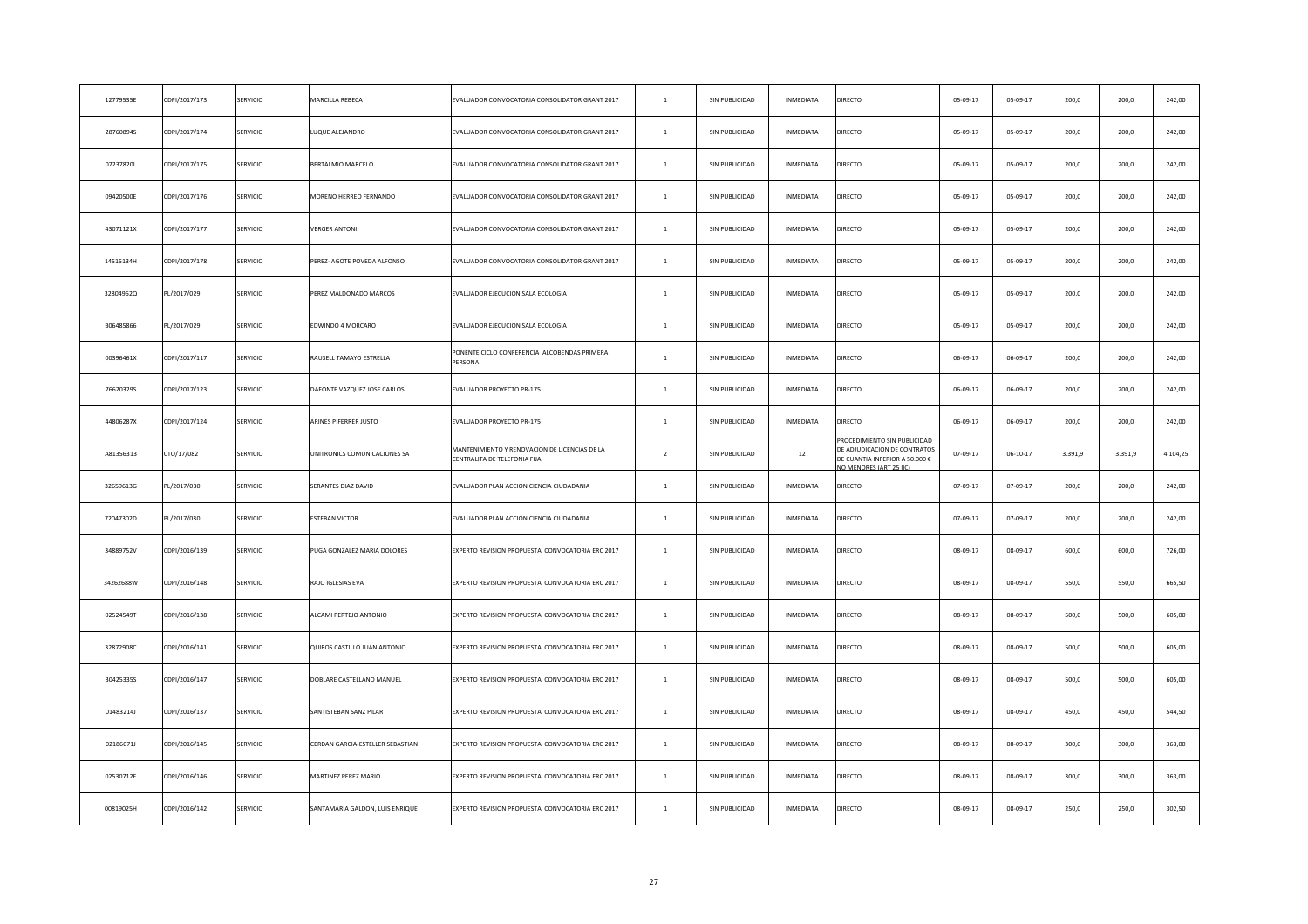| 44806345E  | CDPI/2016/149   | SERVICIO        | IUESO ARROYO EDUARDO LUIS                               | EXPERTO REVISION PROPUESTA CONVOCATORIA ERC 2017                                                                               | $\mathbf{1}$            | SIN PUBLICIDAD | INMEDIATA        | DIRECTO                                                                                   | $08 - 09 - 17$ | 08-09-17   | 250,0    | 250,0    | 302,50    |
|------------|-----------------|-----------------|---------------------------------------------------------|--------------------------------------------------------------------------------------------------------------------------------|-------------------------|----------------|------------------|-------------------------------------------------------------------------------------------|----------------|------------|----------|----------|-----------|
| 2859277D   | PL/2017/025     | SERVICIO        | RUIZ THIERY JOSE                                        | EVALUADOR PRODUCCION EXPOSICION UNIVERSO MOTO                                                                                  | $\mathbf{1}$            | SIN PUBLICIDAD | INMEDIATA        | DIRECTO                                                                                   | 08-09-17       | 08-09-17   | 200,0    | 200,0    | 242,00    |
| 50822107L  | PL/2017/025     | SERVICIO        | ERNANDEZ DE LAS PEÑAS ALEJANDRO                         | EVALUADOR PRODUCCION EXPOSICION UNIVERSO MOTO                                                                                  | $\mathbf{1}$            | SIN PUBLICIDAD | INMEDIATA        | DIRECTO                                                                                   | 08-09-17       | 08-09-17   | 200,0    | 200,0    | 242,00    |
| 07242220A  | CDPI/2016/140   | SERVICIO        | RUIZ VERDU PABLO                                        | EXPERTO REVISION PROPUESTA CONVOCATORIA ERC 2017                                                                               | $\mathbf{1}$            | SIN PUBLICIDAD | INMEDIATA        | DIRECTO                                                                                   | 08-09-17       | 08-09-17   | 150,0    | 150,0    | 181,50    |
| 05373600H  | CDPI/2016/148-1 | SERVICIO        | SANTAMARIA SANCHEZ-BARRIGA JACOBO                       | EXPERTO REVISION PROPUESTA CONVOCATORIA ERC 2017                                                                               | $\mathbf{1}$            | SIN PUBLICIDAD | INMEDIATA        | DIRECTO                                                                                   | $08 - 09 - 17$ | 08-09-17   | 150,0    | 150,0    | 181,50    |
| 50072251D  | CDPI/2016/143   | SERVICIO        | GALLEGO MAESTRO JESUS                                   | EXPERTO REVISION PROPUESTA CONVOCATORIA ERC 2017                                                                               | $\mathbf{1}$            | SIN PUBLICIDAD | INMEDIATA        | DIRECTO                                                                                   | $08 - 09 - 17$ | 08-09-17   | 100,0    | 100,0    | 121,00    |
| 50714722K  | CDPI/2016/144   | SERVICIO        | MARTIN DE DIEGO DAVID                                   | EXPERTO REVISION PROPUESTA CONVOCATORIA ERC 2017                                                                               | $\mathbf{1}$            | SIN PUBLICIDAD | INMEDIATA        | DIRECTO                                                                                   | 08-09-17       | 08-09-17   | 50,0     | 50,0     | 60,50     |
| B74195033  | CTO/17/073      | SERVICIO        | ARVO CONSULTORES Y TECNOLOGIA SAU                       | REALIZACION DE UNA CONSULTORIA SOBRE EL USO DEL<br>IDENTIFICADOR DE AUTOR A NIVEL DE REPOSITORIO COMO DE<br>RECOLECTOR         | $\overline{2}$          | PLACE          | $\overline{2}$   | ABIERTO CRITERIOS MULTIPLES                                                               | 11-09-17       | $08-10-17$ | 12.396,0 | 9.850,0  | 11.918,50 |
| A78423522  | PTO/17/257      | SUMINISTRO      | <b>MECALUX SERVIS SA</b>                                | ADQUSICION DE EQUIPOS PARA RESTAURACION Y<br>CONSERVACION DE PIEZAS MUNCYT ALCOBENDAS Y CORUÑA                                 | $\mathbf{1}$            | SIN PUBLICIDAD | INMEDIATA        | DIRECTO                                                                                   | 11-09-17       | 11-09-17   | 1.801,0  | 1.801,0  | 2.179,21  |
| 47721683H  | CDPI/2012/008   | SERVICIO        | ALOMO DE UDAETA MARTA                                   | COLABORACION EN AGENCIA SINC                                                                                                   | $\overline{1}$          | SIN PUBLICIDAD | 12               | DIRECTO                                                                                   | 11-09-17       | 11-09-17   | 1.550,0  | 1.550,0  | 1.550,00  |
| A28750891  | PTO/17/255      | SERVICIO        | ONS PATENTES Y MARCAS                                   | RENOVACION DE MARCA UNION EUROPEA Nº 6349773<br>CURRICULUM VITAE NORMALIZADO Y SOLICITUD DE REGISTRO<br>DEL NUEVO LOGOTIPO CVN | $\mathbf{1}$            | SIN PUBLICIDAD | INMEDIATA        | DIRECTO                                                                                   | 11-09-17       | 11-09-17   | 1.467,8  | 1.467,8  | 1.776,00  |
| 47170885R  | CDPI/2012/009   | SERVICIO        | AR BENABARRE NURIA                                      | COLABORACION EN AGENCIA SINC                                                                                                   | $\mathbf{1}$            | SIN PUBLICIDAD | 12               | DIRECTO                                                                                   | 11-09-17       | 11-09-17   | 1.450,0  | 1.450,0  | 1.537,00  |
| 820292456  | FR/17/1598      | SUMINISTRO      | <b>APRILAGE INC</b>                                     | ICENCIA SOFTWARE PARA USO DE APLICACIÓN EN TALLER<br>ENVEJECIMIENTO ACTIVO DEL MUNCYT                                          | $\mathbf{1}$            | SIN PUBLICIDAD | INMEDIATA        | DIRECTO                                                                                   | 13-09-17       | 13-09-17   | 200,0    | 200,00   | 200,00    |
| 02854602A  | CDPI/2017/121   | SERVICIO        | SERENA DOMINGO PEDRO AMALIO                             | PONENTE CICLO CONFERENCIA ALCOBENDAS PRIMERA<br>PERSONA                                                                        | $\mathbf{1}$            | SIN PUBLICIDAD | INMEDIATA        | DIRECTO                                                                                   | 14-09-17       | 14-09-17   | 300,0    | 300,0    | 363,00    |
| A58675208  | PTO/17/254      | SUMINISTRO      | GUZZINI ILLUMINAZIONE IBERICA SA                        | SOPORTES PARA INSTALACION DE LUMINARIAS EN CAFETERIA<br><b>MUNCYT</b>                                                          | $\mathbf{1}$            | SIN PUBLICIDAD | INMEDIATA        | DIRECTO                                                                                   | 14-09-17       | 14-09-17   | 185,1    | 185,1    | 223,97    |
| G28210029  | PF2017/003      | SERVICIO        | ASOCIACION ESPAÑOLA PARA LA CALIDAD                     | STADISTICA PRACTICA APLICADA A LA CALIDAD Y TALLER<br>GESTION AVANZADA DE INDICADORES                                          | $\mathbf{1}$            | SIN PUBLICIDAD | INMEDIATA        | DIRECTO                                                                                   | 15-09-17       | 15-09-17   | 945,0    | 945,00   | 945,00    |
| G20735288  | PF2017/001      | SERVICIO        | ASMOZ                                                   | ISO 15489: NORMALIZACION EN GESTION DE DOCUMENTOS Y<br>ARCHIVOS                                                                | $\overline{\mathbf{3}}$ | SIN PUBLICIDAD | INMEDIATA        | DE ADJUDICACION DE CONTRATOS<br>DE CUANTIA INFERIOR A 50.000 €<br>O MENORES (ART 25 IIC)  | 18-09-17       | 18-09-17   | 1.170,0  | 1.170,00 | 1.170,00  |
| 02854602A  | CDPI/2017/179   | SERVICIO        | SERENA DOMINGO PEDRO AMALIO                             | EXPERTO TALLER NANOMUNDO                                                                                                       | $\mathbf{1}$            | SIN PUBLICIDAD | INMEDIATA        | DIRECTO                                                                                   | 19-09-17       | 19-09-17   | 2.000,0  | 2.000,0  | 2.420,00  |
| B70213806  | PTO/17/258      | <b>SERVICIO</b> | GONZALEZ BLANCO FERMIN SL                               | CELEBRACION DE TALLER INFANTIL DE INGENIERIA MUNCYT<br>SEDES ALCOBENDAS Y CORUÑA                                               | $\overline{1}$          | SIN PUBLICIDAD | INMEDIATA        | DIRECTO                                                                                   | 20-09-17       | 20-09-17   | 4.474.0  | 4.474,0  | 5.413,54  |
| A79153920  | CTO/17/078      | SUMINISTRO      | <b>ALTEN TECHNOLOGY CONSULTING &amp;</b><br>ENGINEERING | ICENCIA PARA MANTENIMIENTO PLATAFORMA FIRMA<br>ELECTRONICA PARA LA FECYT                                                       | $\mathbf{1}$            | SIN PUBLICIDAD | $12\,$           | DIRECTO                                                                                   | 20-09-17       | 20-09-17   | 1.920,0  | 1.920,0  | 2.323,20  |
| 05911598T  | PTO/17/260      | SUMINISTRO      | DELGADO CUBERO MARIA DOLORES                            | PRODUCCION PUBLICACION PSC 2017                                                                                                | $\overline{2}$          | SIN PUBLICIDAD | <b>INMEDIATA</b> | DE ADJUDICACION DE CONTRATOS<br>DE CUANTIA INFERIOR A 50.000 €<br>IO MENORES (ART 25 IIC) | 20-09-17       | 20-09-17   | 1.200,0  | 1.200,0  | 1.020,00  |
| B81967960  | PTO/17/268      | SERVICIO        | DOSJUMAR SL                                             | SERVICIO DE CATERING REUNION GESTION DE LICENCIAS DE<br><b>WOS</b>                                                             | $\overline{1}$          | SIN PUBLICIDAD | INMEDIATA        | <b>DIRECTO</b>                                                                            | 20-09-17       | 20-09-17   | 100,4    | 100,4    | 110,40    |
| X03837702Q | PTO/17/259      | <b>SERVICIO</b> | <b>TATE ANGELA</b>                                      | TRADUCION FOLLETOS PROYECTO OPENAIRE                                                                                           | $\overline{1}$          | SIN PUBLICIDAD | <b>INMEDIATA</b> | <b>DIRECTO</b>                                                                            | 20-09-17       | 20-09-17   | 65,6     | 65,6     | 79.32     |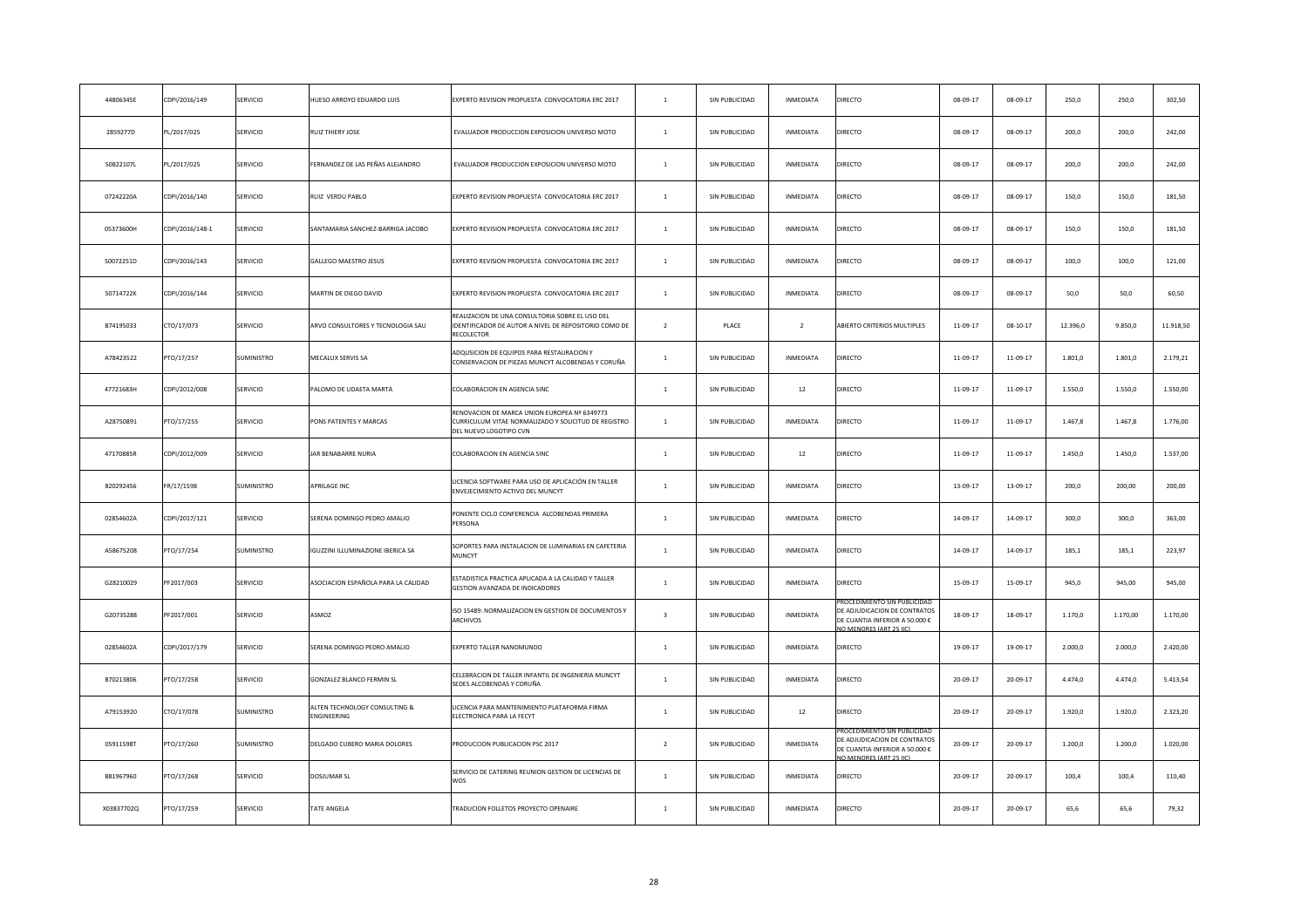| B81967960               | PTO/17/267    | SERVICIO   | DOSJUMAR SL                                     | SERVICIO DE CATERING PARA REUNION COMITÉ DIRECCION<br>18/09/2017                                     | $\overline{1}$          | SIN PUBLICIDAD | INMEDIATA        | DIRECTO                                                                                                                                                 | 20-09-17       | 20-09-17       | 54,6     | 54,6     | 60,01    |
|-------------------------|---------------|------------|-------------------------------------------------|------------------------------------------------------------------------------------------------------|-------------------------|----------------|------------------|---------------------------------------------------------------------------------------------------------------------------------------------------------|----------------|----------------|----------|----------|----------|
| B28505592               | PTO/17/262    | SERVICIO   | PONS SEGURIDAD VIAL SL                          | CURSO DE FORMACION EN SEGURIDAD VIAL                                                                 | $\mathbf{1}$            | SIN PUBLICIDAD | INMEDIATA        | DIRECTO                                                                                                                                                 | 21-09-17       | 21-09-17       | 3.775,2  | 3.775,2  | 4.567,99 |
| B78689635               | PTO/17/261    | SERVICIO   | SERVICIOS PROFESIONALES Y PROYECTOS SL          | SERVICIO DE APOYO PARA LA DIGITALIZACION Y TRAMITACION<br>DE EXPEDIENTES                             | $\overline{1}$          | SIN PUBLICIDAD | INMEDIATA        | DIRECTO                                                                                                                                                 | 21-09-17       | 21-09-17       | 1.601,0  | 1.601,0  | 1.937,20 |
| B81405664               | FR/17/1653    | SERVICIO   | CENTRAL DE CATERING SERVICATERING SL            | SERVICIO RESTAURACION REUNION NET4SOCIETY                                                            | $\mathbf{1}$            | SIN PUBLICIDAD | INMEDIATA        | DIRECTO                                                                                                                                                 | 22-09-17       | 22-09-17       | 164,6    | 164,6    | 181,07   |
| B60266798               | PTO/17/281    | SERVICIO   | CELER PAWLOSKY SL                               | TRADUCCION URGENTE TEXTO CASTELLANO A INGLES PARA<br>SINC                                            | $\overline{\mathbf{3}}$ | SIN PUBLICIDAD | INMEDIATA        | ROCEDIMIENTO SIN PUBLICID<br>DE ADJUDICACION DE CONTRATOS<br>DE CUANTIA INFERIOR A 50.000 €<br>IO MENORES (ART 25 IIC)                                  | 25-09-17       | 25-09-17       | 172,5    | 172,5    | 208,70   |
| B64226822               | FR/17/1807    | SERVICIO   | <b>JNICANTINA</b>                               | SERVICIO DE RESTAURACION PARA REUNION OFICINA EUROPEA<br><b>FALLING WALLS</b>                        | $\mathbf{1}$            | SIN PUBLICIDAD | INMEDIATA        | DIRECTO                                                                                                                                                 | 26-09-17       | 26-09-17       | 603,4    | 603,40   | 663,74   |
| 048422676A              | PL/2017/033   | SERVICIO   | RODRIGUEZ GONZALEZ CRISTINA                     | EVALUADOR SERVICIO DE TRADUCCION PARA LA FECYT                                                       | $\mathbf{1}$            | SIN PUBLICIDAD | INMEDIATA        | DIRECTO                                                                                                                                                 | 26-09-17       | 26-09-17       | 300,0    | 300,0    | 363,00   |
| 52983297Z               | PL/2017/033   | SERVICIO   | SAN AHRENS MICHAEL                              | EVALUADOR SERVICIO DE TRADUCCION PARA LA FECYT                                                       | $\mathbf{1}$            | SIN PUBLICIDAD | INMEDIATA        | DIRECTO                                                                                                                                                 | 26-09-17       | 26-09-17       | 300,0    | 300,0    | 363,00   |
| 00399719W               | PL/2017/032   | SERVICIO   | SERRANO AGEJAS JOAQUIN ANGEL                    | EVALUADOR SEMINARIO H2020                                                                            | $\mathbf{1}$            | SIN PUBLICIDAD | INMEDIATA        | DIRECTO                                                                                                                                                 | $26 - 09 - 17$ | 26-09-17       | 200,0    | 200.0    | 242,00   |
| B81967960               | PTO/17/278    | SERVICIO   | DOSJUMAR SL                                     | CATERING REUNION DE LICENCIA SCOPUS                                                                  | $\mathbf{1}$            | SIN PUBLICIDAD | INMEDIATA        | DIRECTO                                                                                                                                                 | 26-09-17       | 26-09-17       | 102,8    | 102,8    | 124,41   |
| A78168903               | PTO/17/263    | SUMINISTRO | SUMINISTROS ESENCIALES SA (ITURRINO)            | SUMINISTRO E INSTALACION DE CHAPAS DE ALUMINIO DAMERO<br>EN SUELO CAFETERIA                          | $\mathbf{R}$            | SIN PUBLICIDAD | INMEDIATA        | OCEDIMIENTO SIN PUBLICIDA<br>DE ADJUDICACION DE CONTRATO:<br>DE CUANTIA INFERIOR A 50.000 €                                                             | 28-09-17       | 28-09-17       | 2.736,0  | 2.736,0  | 3.310,56 |
| B81735326               | PTO/17/266    | SERVICIO   | ALFA COMPUTER                                   | ALQUILER PORTATIL PARA TALLER                                                                        | $\overline{\mathbf{3}}$ | SIN PUBLICIDAD | INMEDIATA        | <u>IO MENORES (ART 25 IIC)</u><br>ROCEDIMIENTO SIN PUBLICIDA<br>DE ADJUDICACION DE CONTRATOS<br>DE CUANTIA INFERIOR A 50.000 €<br>O MENORES (ART 25 HC) | 28-09-17       | $02 - 10 - 17$ | 1.253,0  | 1.253,0  | 1.516,13 |
| B85609477               | PTO/17/265    | SERVICIO   | <b>ABDON PEDRAJAS</b>                           | ASISTENCIA JURIDICA PREPARACION RECLAMACION ITSS                                                     | $\mathbf{1}$            | SIN PUBLICIDAD | INMEDIATA        | DIRECTO                                                                                                                                                 | 28-09-17       | 25-07-17       | 300,0    | 300,0    | 363,00   |
| B60623170               | PTO/17/264    | SERVICIO   | <b>FECHNO TRENDS</b>                            | REVISION EQUIPO DE VIDEOCONFERENCIA DE PEDRO TEIXERA                                                 | $\overline{1}$          | SIN PUBLICIDAD | INMEDIATA        | DIRECTO                                                                                                                                                 | 28-09-17       | 28-09-17       | 183,0    | 183,0    | 221,43   |
| B47757059               | PTO/17/271    | SERVICIO   | <b>ERREESE RESULTADOS SOSTENIBLES</b>           | CONTRATACION DIAGNOSTICO Y PLAN DE ACCION CERTIFICADO<br>EMPRESA FAMILIARMENTE RESPNSABLE (EFR)      | $\overline{\mathbf{3}}$ | SIN PUBLICIDAD | <b>INMEDIATA</b> | DE ADJUDICACION DE CONTRATOS<br>DE CUANTIA INFERIOR A 50.000 €<br>O MENORES (ART 25 IIC)                                                                | 29-09-17       | 29-09-17       | 3.990,0  | 7.980,0  | 9.655,80 |
| B83327528               | PTO/17/272    | SERVICIO   | VECTOR 001 S.L                                  | RENOVACION ELEMENTOS INFORMATICOS Y AUDIOVISUALES<br>SALA NANOESPACIO EN MUNCYT ALCOBENDAS           | $\overline{1}$          | SIN PUBLICIDAD | INMEDIATA        | DIRECTO                                                                                                                                                 | 29-09-17       | 29-09-17       | 6.345,1  | 6.345,1  | 7.677,57 |
| A15050842               | PTO/17/270    | SUMINISTRO | RECLAM PUBLICIDAD MARKETING Y ARTES<br>GRAFICAS | IMPRESIÓN 2400 ETIQUETAS PARA GUIA MUNCYT                                                            | $\mathbf{1}$            | SIN PUBLICIDAD | INMEDIATA        | DIRECTO                                                                                                                                                 | 29-09-17       | 29-09-17       | 159,0    | 159,0    | 192,39   |
| B28781326               | PF2017/10     | SERVICIO   | AZPE S.L                                        | ADMINISTRACION WINDOW 2012                                                                           | $\overline{a}$          | SIN PUBLICIDAD | INMEDIATA        | DE ADJUDICACION DE CONTRATOS<br>DE CUANTIA INFERIOR A 50.000 €<br>IO MENORES (ART 25 IIC)                                                               | $01 - 10 - 17$ | $01 - 10 - 17$ | 2.250,00 | 2.250,00 | 2.250,00 |
| 22596916Z               | CDPI/2013/014 | SERVICIO   | ERRER PEREZ SERGIO                              | COLABORACION EN AGENCIA SINC                                                                         | $\mathbf{1}$            | SIN PUBLICIDAD | $12\,$           | <b>DIRECTO</b>                                                                                                                                          | $01-10-17$     | $01 - 10 - 17$ | 1.200,0  | 1.200,0  | 1.452,00 |
| $\overline{\mathbf{3}}$ | FR/17/1842    | SERVICIO   | OFICINA EUROPEA DE PATENTES                     | DESCARGA PROYECTO FARO                                                                               | $\mathbf{1}$            | SIN PUBLICIDAD | INMEDIATA        | DIRECTO                                                                                                                                                 | $02 - 10 - 17$ | $23 - 10 - 17$ | 1.750,0  | 1.750,0  | 1.750,00 |
| B85609477               | PTO/17/285    | SERVICIO   | <b>ABDON PEDRAJAS</b>                           | DEFENSA Y REPRESENTACION EN PROCEDIMIENTO POR<br>IMPUGNACION DE SANCION INTERPUESTA A EMPLEADA FECYT | $\overline{\mathbf{3}}$ | SIN PUBLICIDAD | INMEDIATA        | DIRECTO                                                                                                                                                 | $02 - 10 - 17$ | $06 - 10 - 17$ | 992,5    | 750,0    | 1.150,02 |
| B80956725               | FR/17/1678    | SERVICIO   | ARCOCA SL                                       | TRADUCCION ESTATUTOS FUNDACION PRIMA                                                                 | $\mathbf{1}$            | SIN PUBLICIDAD | INMEDIATA        | DIRECTO                                                                                                                                                 | $02 - 10 - 17$ | $02 - 10 - 17$ | 139,7    | 139,7    | 169,06   |
| B41981549               | PTO/17/284    | SERVICIO   | <b>MOROTE TRADUCCIONES SL</b>                   | TRADUCCION URGENTE TEXTO CASTELLANO A INGLES PARA<br>POLITICAS DE I+D+I                              | $\overline{\mathbf{3}}$ | SIN PUBLICIDAD | INMEDIATA        | OCEDIMIENTO SIN PUBLICIDAL<br>DE ADJUDICACION DE CONTRATOS<br>DE CUANTIA INFERIOR A 50.000 €<br>NO MENORES (ART 25 LIC)                                 | $02 - 10 - 17$ | $02 - 10 - 17$ | 120,4    | 120,4    | 145,73   |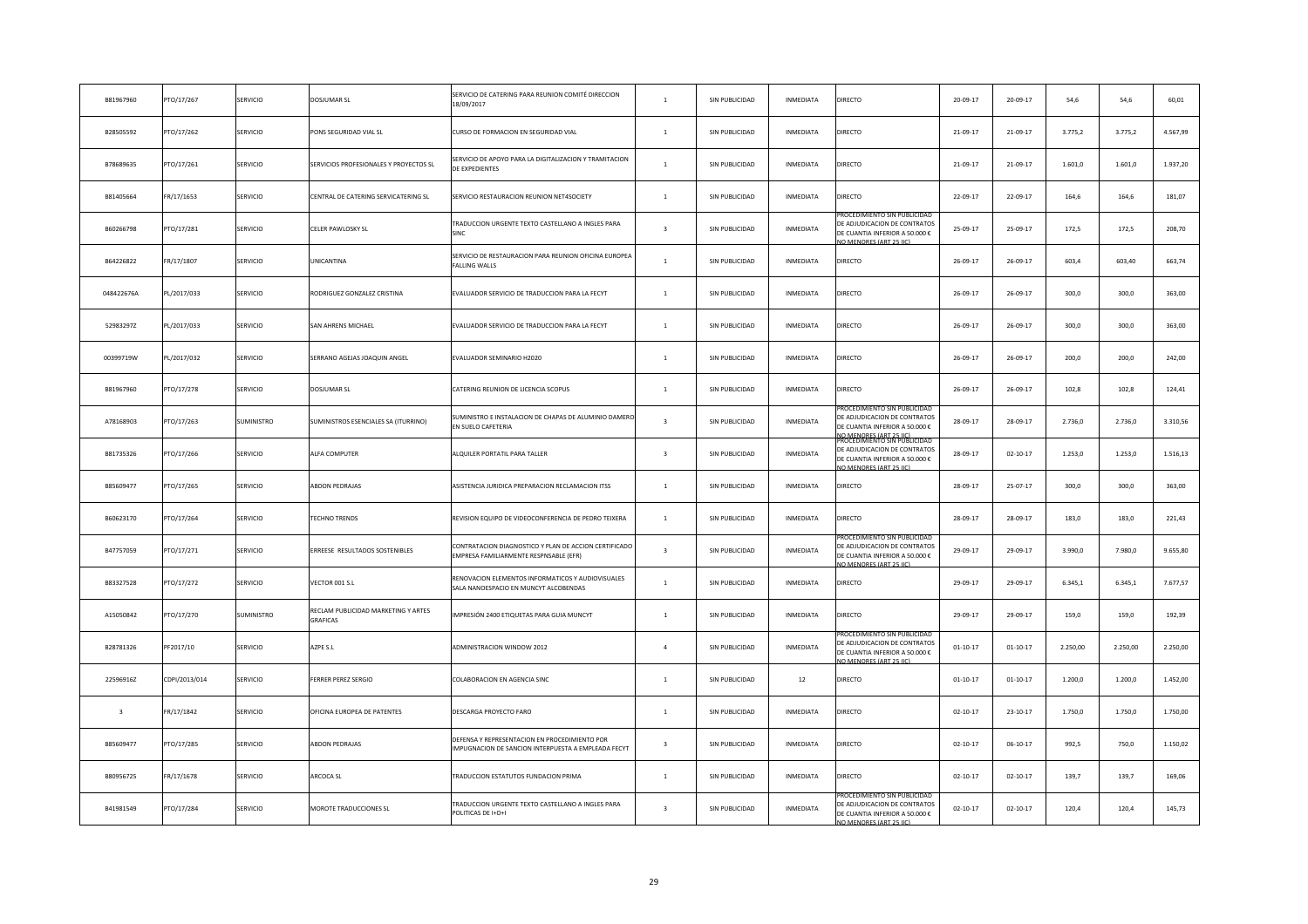| B53874145   | PTO/17/330    | SERVICIO          | <b>SATUR XXI SL</b>                               | SERVICIO DE MONITORES DE MUSEO EN EVENTO RECREA<br>10/10/2017 PARA PARTICIPACION PRIVADA                                           | $\overline{2}$          | SIN PUBLICIDAD | INMEDIATA        | DIRECTO                                                                                                                                            | $02 - 10 - 17$ | $02 - 10 - 17$ | 43,9     | 43,9     | 53,09     |
|-------------|---------------|-------------------|---------------------------------------------------|------------------------------------------------------------------------------------------------------------------------------------|-------------------------|----------------|------------------|----------------------------------------------------------------------------------------------------------------------------------------------------|----------------|----------------|----------|----------|-----------|
| GB388735689 | PTO/17/289    | SERVICIO          | AMC EXHIBITION LIMITED                            | ENVIO DE MATERIAL A LA FERIA NATUREJOBS CAREER EXPO                                                                                | $\mathbf{1}$            | SIN PUBLICIDAD | INMEDIATA        | DIRECTO                                                                                                                                            | $04 - 10 - 17$ | $18 - 10 - 17$ | 2.500,0  | 2.275,0  | 170,15    |
| 29102319M   | CDPI/2017/180 | SERVICIO          | <b>AGUADO AGELET FERNANDO</b>                     | PONENTE CONFERENCIA FINDE DEL ESPACIO                                                                                              | $\mathbf{1}$            | SIN PUBLICIDAD | INMEDIATA        | DIRECTO                                                                                                                                            | $05-10-17$     | $05 - 10 - 17$ | 200,0    | 200,0    | 242,00    |
| 46866983K   | CDPI/2017/118 | SERVICIO          | BENITO SUALDEA ANGELICA                           | PONENTE CICLO CONFERENCIA ALCOBENDAS PRIMERA<br>PERSONA                                                                            | $\mathbf{1}$            | SIN PUBLICIDAD | INMEDIATA        | DIRECTO                                                                                                                                            | $06 - 10 - 17$ | $06-10-17$     | 200,0    | 200,0    | 242,00    |
| A15056393   | PTO/17/286    | SUMINISTRO        | <b>FORCULO COMUNICACIÓN GRAFICA</b>               | DISEÑO Y MAQUETACION DE PORTADA Y PAGINAS INTERIORES<br>DE LA PUBLICACION "PERCEPCION SOCIAL DE LA CIENCIA Y LA<br>TECNOLOGIA 2017 | $\overline{\mathbf{3}}$ | SIN PUBLICIDAD | INMEDIATA        | ROCEDIMIENTO SIN PUBLICIDA<br>DE ADJUDICACION DE CONTRATOS<br>DE CUANTIA INFERIOR A 50.000 €                                                       | $09 - 10 - 17$ | $09 - 10 - 17$ | 2.700,0  | 2.000,0  | 2.420,00  |
| B80975907   | PTO/17/282    | SERVICIO          | AZUL COMUNICACIÓN SL                              | DISEÑO Y MAQUETACION DE LA PUBLICACION "II ENCUENTRO<br>DE CIENTIFICOS EN EEUU"                                                    | $\overline{\mathbf{3}}$ | SIN PUBLICIDAD | INMEDIATA        | IO MENORES (ART 25 IIC)<br>ROCEDIMIENTO SIN PUBLICIDAD<br>DE ADJUDICACION DE CONTRATOS<br>DE CUANTIA INFERIOR A 50.000 €<br>O MENORES (ART 25 IIC) | $09-10-17$     | $09 - 10 - 17$ | 2.000,0  | 1.580,0  | 1.911,80  |
| A08205056   | CTO/17/087    | SERVICIO          | <b>LIS MANOMATIC SA</b>                           | CONTROL DE PLAGAS                                                                                                                  | $\mathbf{1}$            | SIN PUBLICIDAD | $12\,$           | DIRECTO                                                                                                                                            | 09-10-17       | $25 - 10 - 17$ | 485,5    | 485,5    | 587,48    |
| B60359726   | PTO/17/276    | SERVICIO          | ARAMAK SERVICIOS DE CATERING SLU                  | COFFE BREAK EVENTO PROYECTO OPENAIRE2020                                                                                           | $\mathbf{1}$            | SIN PUBLICIDAD | INMEDIATA        | DIRECTO                                                                                                                                            | $09-10-17$     | 09-10-17       | 286,4    | 286,4    | 315,00    |
| A08205056   | PTO/17/275    | SERVICIO          | <b>ELIS MANOMATIC SA</b>                          | TRATAMIENTO PREVENTIVO EXTERIOR ANTIHORMIGAS                                                                                       | $\overline{\mathbf{3}}$ | SIN PUBLICIDAD | INMEDIATA        | ROCEDIMIENTO SIN PUBLICIDA<br>DE ADJUDICACION DE CONTRATOS<br>DE CUANTIA INFERIOR A 50.000 €<br>O MENORES (ART 25 LC)                              | 09-10-17       | $09 - 10 - 17$ | 40,5     | 40,5     | 48,96     |
| A78339769   | PS/16/009-ADI | SERVICIO          | MEDICINA DE DIAGNOSTICO Y CONTROL SA<br>(MEDYCSA) | SERVICIO DE PREVENCION DE RIESGOS LABORALES DE FECYT                                                                               | $\overline{9}$          | PLACE          | 18               | <b>ABIERTO CRITERIOS MULTIPLES</b>                                                                                                                 | $10 - 10 - 17$ | $24 - 11 - 17$ | 15.662,0 | 15.662,0 | 18.011,30 |
| B76217686   | CDPI/2017/163 | SERVICIO          | <b>MALA ORBITA S.L</b>                            | PONENTE VI CONGRESO DE COMUNICACIÓN SOCIAL DE LA<br>CIENCIA                                                                        | $\mathbf{1}$            | SIN PUBLICIDAD | INMEDIATA        | DIRECTO                                                                                                                                            | $10-10-17$     | $10 - 10 - 17$ | 600,0    | 600,0    | 726,00    |
| B70385265   | PTO/17/279    | SUMINISTRO        | <b>HERCARO LOGISTICA SL</b>                       | DESMONTAJE Y EMBALAJE EXPOSICION CERVANTES MUNCYT<br>CORUÑA                                                                        | $\overline{1}$          | SIN PUBLICIDAD | INMEDIATA        | DIRECTO                                                                                                                                            | $10-10-17$     | $10 - 10 - 17$ | 300,0    | 300,0    | 363,00    |
| 46839663W   | CDPI/2017/162 | SERVICIO          | <b>AACIAS MARIN BELEN</b>                         | PONENTE VI CONGRESO DE COMUNICACIÓN SOCIAL DE LA<br>CIENCIA                                                                        | $\mathbf{1}$            | SIN PUBLICIDAD | INMEDIATA        | DIRECTO                                                                                                                                            | $10-10-17$     | $10 - 10 - 17$ | 150,0    | 150,0    | 181,50    |
| 53027255L   | CDPI/2017/165 | SERVICIO          | COUSO LAGARON DIGNA                               | PONENTE VI CONGRESO DE COMUNICACIÓN SOCIAL DE LA<br>CIENCIA                                                                        | $\mathbf{1}$            | SIN PUBLICIDAD | INMEDIATA        | DIRECTO                                                                                                                                            | $10-10-17$     | $10 - 10 - 17$ | 150,0    | 150,0    | 181,50    |
| 16034321D   | CDPI/2017/166 | SERVICIO          | <b>PEREZ IGLESIAS JUAN IGNACIO</b>                | PONENTE VI CONGRESO DE COMUNICACIÓN SOCIAL DE LA<br>CIENCIA                                                                        | $\mathbf{1}$            | SIN PUBLICIDAD | INMEDIATA        | DIRECTO                                                                                                                                            | $10-10-17$     | $10-10-17$     | 150,0    | 150,0    | 181,50    |
| 43529033S   | CDPI/2017/168 | SERVICIO          | LOBERA JOSEP                                      | PONENTE VI CONGRESO DE COMUNICACIÓN SOCIAL DE LA<br>CIENCIA                                                                        | $\mathbf{1}$            | SIN PUBLICIDAD | INMEDIATA        | DIRECTO                                                                                                                                            | $10-10-17$     | $10-10-17$     | 150,0    | 150,0    | 181,50    |
| 50080588C   | CDPI/2017/169 | SERVICIO          | OPEZ GALLO PILAR                                  | PONENTE VI CONGRESO DE COMUNICACIÓN SOCIAL DE LA<br>CIENCIA                                                                        | $\mathbf{1}$            | SIN PUBLICIDAD | INMEDIATA        | DIRECTO                                                                                                                                            | $10-10-17$     | $10-10-17$     | 150,0    | 150,0    | 181,50    |
| 25439318F   | CDPI/2017/170 | SERVICIO          | PERLA MATEO MARIA PILAR                           | PONENTE VI CONGRESO DE COMUNICACIÓN SOCIAL DE LA<br>CIENCIA                                                                        | $\mathbf{1}$            | SIN PUBLICIDAD | INMEDIATA        | DIRECTO                                                                                                                                            | $10-10-17$     | $10-10-17$     | 150,0    | 150,0    | 181,50    |
| B81405664   | PTO/17/280    | SERVICIO          | CENTRAL DE CATERING SERVICATERING SL              | CATERING PARA REUNIONES ICWATER4 18-19 OCTUBRE                                                                                     | $\mathbf{1}$            | SIN PUBLICIDAD | INMEDIATA        | DIRECTO                                                                                                                                            | $11 - 10 - 17$ | 11-10-17       | 301,5    | 262,4    | 288,61    |
| B41981549   | PTO/17/283    | SERVICIO          | MOROTE TRADUCCIONES SL                            | TRADUCCION URGENTE TEXTO CASTELLANO A INGLES PARA<br>POLITICAS DE I+D+I                                                            | $\overline{\mathbf{3}}$ | SIN PUBLICIDAD | INMEDIATA        | ROCEDIMIENTO SIN PUBLICID<br>DE ADJUDICACION DE CONTRATOS<br>DE CUANTIA INFERIOR A 50.000 €<br>O MENORES (ART 25 HC                                | $11-10-17$     | $11 - 10 - 17$ | 59,8     | 59,8     | 72,31     |
| 43553421T   | FR/17/1804    | <b>SERVICIO</b>   | CAROLINA JOBE ALFARO                              | SERVICIO DE FOTOGRAFIA PARA ACTO FALLING WALLS                                                                                     | $\mathbf{1}$            | SIN PUBLICIDAD | INMEDIATA        | DIRECTO                                                                                                                                            | 13-10-17       | $13 - 10 - 17$ | 375,0    | 375,00   | 397,50    |
| 02282738B   | PTO/17/290    | SERVICIO          | CHAPARRO DOMINGUEZ LAURA                          | COORDINACION GRUPO DE TRABAJO PARA LA REDACCION<br>TECNICA DEL LIBRO VERDE DE LAS FERIAS DE LA CIENCIA EN<br>ESPAÑA                | $\overline{2}$          | SIN PUBLICIDAD | <b>INMEDIATA</b> | ROCEDIMIENTO SIN PUBLICIDA<br>DE ADJUDICACION DE CONTRATOS<br>DE CUANTIA INFERIOR A 50.000 €<br>O MENORES (ART 25 IN                               | 16-10-17       | $16 - 10 - 17$ | 2.400,0  | 2.400,0  | 2.904,00  |
| A83709873   | PTO/17/292    | <b>SUMINISTRO</b> | <b>/ALORIZA FACILITIES SAU</b>                    | AMPLIACION DE CONTRATO DE SERVICIOS DE MANTENIMIENTO<br>DE MODULOS INTERACTIVOS                                                    | $\mathbf{1}$            | SIN PUBLICIDAD | INMEDIATA        | <b>DIRECTO</b>                                                                                                                                     | 18-10-17       | 18-08-17       | 8.546,3  | 8.546,3  | 10.294,40 |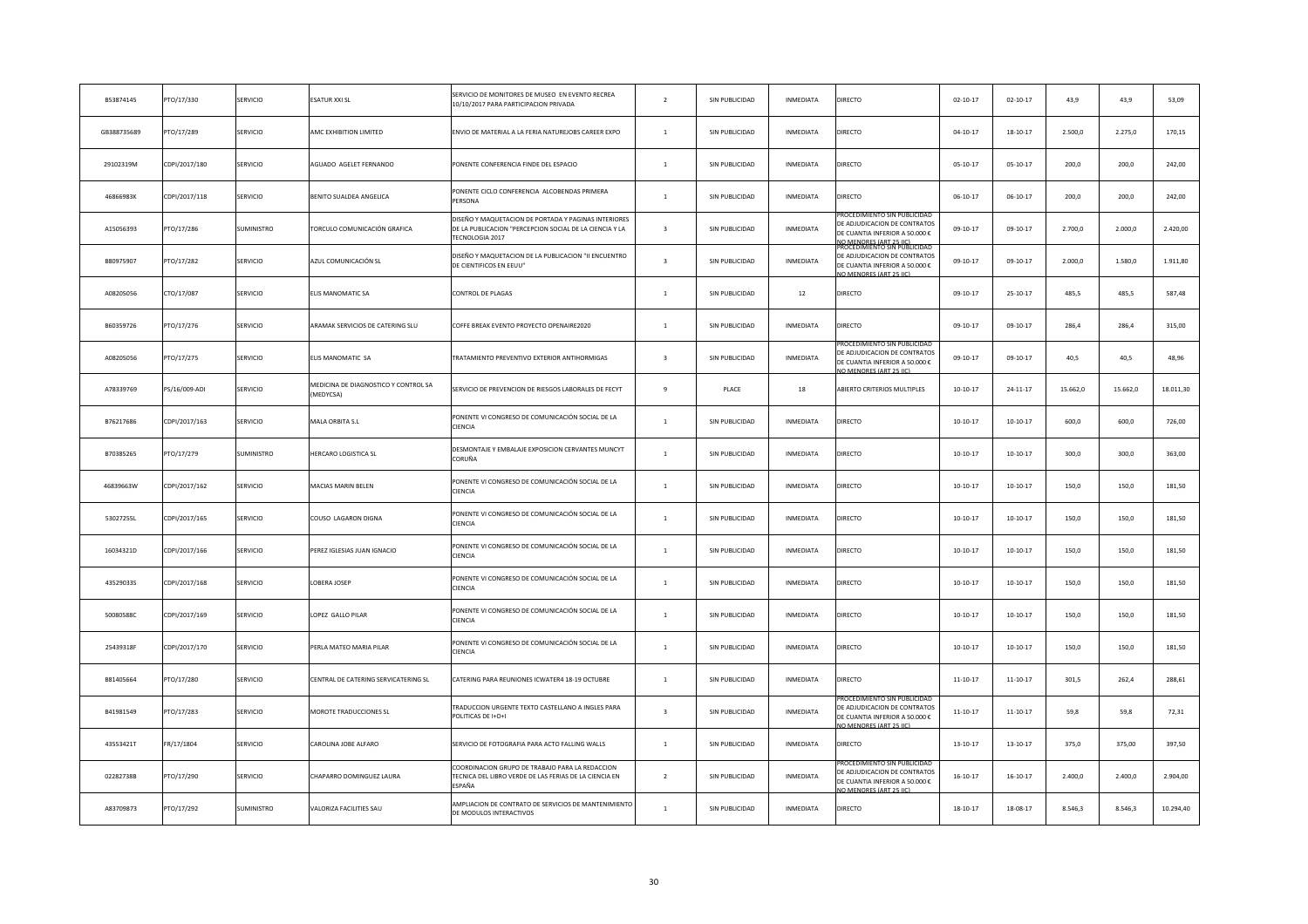| 32783939S | PTO/17/291      | SERVICIO        | CARMEN SAN MARTIN CAMPOS                             | TALLERES DE LA SEMANA DE ROBOTICA 2017 EN MUNCYT<br>CORUÑA                                                                                      | $\mathbf{1}$            | SIN PUBLICIDAD | INMEDIATA        | DIRECTO                                                                                                                                             | $18 - 10 - 17$ | $18 - 10 - 17$ | 6.560,0  | 6.560,0  | 6.694,40  |
|-----------|-----------------|-----------------|------------------------------------------------------|-------------------------------------------------------------------------------------------------------------------------------------------------|-------------------------|----------------|------------------|-----------------------------------------------------------------------------------------------------------------------------------------------------|----------------|----------------|----------|----------|-----------|
| B81342628 | PTO/17/191ANX1  | SUMINISTRO      |                                                      | RODUCTOS Y EQUIPOS PARA LA RESTAURACION SUMINISTRO DE EQUIPOS PARA CONSERVACION Y<br>RESTAURACION                                               | $\mathbf{1}$            | SIN PUBLICIDAD | INMEDIATA        | DIRECTO                                                                                                                                             | $18 - 10 - 17$ | $18-10-17$     | 5.204,5  | 5.204,5  | 6.297,45  |
| B37352093 | PTO/17/287      | SERVICIO        | ARTE FINAL DISEÑO Y COMUNICACIÓN SL                  | DISEÑO Y MAQUETACION DE 7 PUBLICACIONES                                                                                                         | $\overline{2}$          | SIN PUBLICIDAD | INMEDIATA        | ROCEDIMIENTO SIN PUBLICIDA<br>DE ADJUDICACION DE CONTRATO:<br>DE CUANTIA INFERIOR A 50.000 €<br>O MENORES (ART 25 HC)                               | $18 - 10 - 17$ | $18 - 10 - 17$ | 4.200,0  | 3.150,0  | 3.811,50  |
| A28056604 | FR/17/1853      | SERVICIO        | TEA-CEGOS                                            | ASISTENCIA DE EMPLEADA FECYT A CURSO DE FORMACION:<br>NUEVOS MANDOS, GESTIONAR Y DIRIGIR EQUIPOS                                                | $\mathbf{1}$            | SIN PUBLICIDAD | INMEDIATA        | DIRECTO                                                                                                                                             | $20 - 10 - 17$ | $20 - 10 - 17$ | 990,0    | 990,00   | 990,00    |
| 662361834 | VARIAS FR       | SERVICIO        | APPENING CONFERENCEES AND EVENTS                     | INSCRIPCION DE EMPLEADOS DE FECYT EN CONGRESO                                                                                                   | $\mathbf{1}$            | SIN PUBLICIDAD | INMEDIATA        | DIRECTO                                                                                                                                             | 23-10-17       | $23 - 10 - 17$ | 1.023,9  | 1.023,94 | 1.023,94  |
| B81967960 | PTO/17/298      | SERVICIO        | DOSJUMAR SL                                          | CATERING REUNION GRUPOS DE TRABAJO FERIAS DE CIENCIA                                                                                            | $\mathbf{1}$            | SIN PUBLICIDAD | INMEDIATA        | DIRECTO                                                                                                                                             | 23-10-17       | $23 - 10 - 17$ | 429,6    | 460,0    | 506,00    |
| A28812618 | PTO/17/300      | SUMINISTRO      | KEA IBERICA S.A                                      | ADQUISICION MESA DE REUNIONES                                                                                                                   | $\mathbf{1}$            | SIN PUBLICIDAD | INMEDIATA        | DIRECTO                                                                                                                                             | 23-10-17       | $23 - 10 - 17$ | 181,0    | 181,0    | 219,00    |
| B81060337 | PTO/17/301      | SERVICIO        | MUDANZAS CREPO SL                                    | TRASLADOS DE EMBALAJE ENSERES                                                                                                                   | $\mathbf{1}$            | SIN PUBLICIDAD | INMEDIATA        | DIRECTO                                                                                                                                             | 23-10-17       | $18 - 10 - 17$ | 90,0     | 90,0     | 108,90    |
| B81060337 | PTO/17/299      | SERVICIO        | <b>MUDANZAS CREPO SL</b>                             | TRASLADO DE CAJAS DE MUNDANZA DE PEDRO TEIXEIRA 8 A LA<br>CALLE MELCHOR FERNANDEZ ALMAGRO 3                                                     | $\overline{1}$          | SIN PUBLICIDAD | INMEDIATA        | DIRECTO                                                                                                                                             | 23-10-17       | $23 - 10 - 17$ | 90,0     | 90,0     | 108,90    |
| B82929951 | PS/16/030 ADI   | SERVICIO        | <b>FECHCO SECURITY SLU</b>                           | MANTENIMIENTO INTEGRAL DE LOS SISTEMAS DE INTRUSION Y<br>CIRCUITO CERRADO DE TELEVISION DE LA FECYT                                             | $\overline{\mathbf{3}}$ | PLACE          | 8                | ABIERTO CRITERIOS MULTIPLES                                                                                                                         | $24 - 10 - 17$ | $24 - 10 - 17$ | 22.000,0 | 15.324,2 | 18.542,28 |
| B82068974 | PTO/17/293      | SUMINISTRO      | A FIEBRE SL                                          | UMINISTRO. INSTALACION EN REGIMEN DE ALQUILER O<br>COMPRA Y PROGRAMACION DE UN SISTEMA DE<br>COORDINACION DE LUZ Y SONIDO PARA EXPOSICION MUSEO | $\mathbf{1}$            | SIN PUBLICIDAD | INMEDIATA        | ROCEDIMIENTO SIN PUBLICIDA<br>DE ADJUDICACION DE CONTRATOS<br>DE CUANTIA INFERIOR A 50.000 €                                                        | $25 - 10 - 17$ | $25 - 10 - 17$ | 7.435,0  | 7.435,0  | 8.996,35  |
| B80132145 | PTO/17/294      | <b>SERVICIO</b> | ORDAX COORDINADORA DE TRANSPORTE Y<br>MERCANCIAS S.L | SERVICIO DE CARGA Y TRANSPORTE, APERTURA Y COLOCACION<br>DE PIEZAS, SEGURO CLAVO A CLAVO EXPOSICION MUSEO<br>SONORO                             | $\overline{2}$          | SIN PUBLICIDAD | INMEDIATA        | IO MENORES (ART 25 HC)<br>ROCEDIMIENTO SIN PUBLICIDAL<br>DE ADJUDICACION DE CONTRATOS<br>DE CUANTIA INFERIOR A 50.000 €<br>O MENORES (ART 25 IIC    | 25-10-17       | $25 - 10 - 17$ | 2.680,0  | 2.680,0  | 3.242,80  |
| Q3718001E | FR/17/1932      | SERVICIO        | COLEGIO ARZOBISPO FONSECA                            | ALOJAMIENTO EMPLEADOS FEYT                                                                                                                      | $\mathbf{1}$            | SIN PUBLICIDAD | INMEDIATA        | DIRECTO                                                                                                                                             | $25 - 10 - 17$ | $25 - 10 - 17$ | 181,8    | 181,82   | 200,00    |
| B81997132 | PTO/17/295      | SUMINISTRO      | MADRIDCOLOR                                          | PRODUCCION DE DOS SELLOS CON LOGO FECYT PARA<br>DIRECTORA DEL MUNCYT EN ALCOBENDAS Y EN CORUÑA                                                  | $\mathbf{1}$            | SIN PUBLICIDAD | INMEDIATA        | DIRECTO                                                                                                                                             | $25 - 10 - 17$ | 25-10-17       | 73,2     | 73,2     | 88,57     |
| B87542627 | FR/17/1859-2680 | SUMINISTRO      | SOLUCIONES INFORMATICAS ORENSE 36, SL                | ADQUISICION DE MATERIAL DE INFORMATICA                                                                                                          | $\mathbf{1}$            | SIN PUBLICIDAD | INMEDIATA        | DIRECTO                                                                                                                                             | $25 - 10 - 17$ | $25 - 10 - 17$ | 21,1     | 21,1     | 25,51     |
| B85609477 | PTO/17/318      | <b>SERVICIO</b> | ABDON PEDRAJAS                                       | REVISION CONTRATO Y CARTA DE EXTINCION SOBRE UN<br>COORDINADOR CIENTIFICO                                                                       | $\mathbf{1}$            | SIN PUBLICIDAD | INMEDIATA        | DIRECTO                                                                                                                                             | 27-10-17       | 27-10-17       | 200,0    | 200.0    | 242,00    |
| B60266798 | PTO/17/307      | SERVICIO        | CELER PAWLOSKY SL                                    | TRADUCCION DE CASTELLANO A INGLES TEST SINC (VERONICA<br><b>FUENTES ADRIAN)</b>                                                                 | $\overline{2}$          | SIN PUBLICIDAD | INMEDIATA        | DE ADJUDICACION DE CONTRATOS<br>DE CUANTIA INFERIOR A 50.000 €<br>O MENORES (ART 25 LC)                                                             | 27-10-17       | 27-10-17       | 63,3     | 63,3     | 76,57     |
| F20025318 | PTO/17/356      | SERVICIO        | ORONA S COOP                                         | REPARACION ASCENSOR MUNCYT ALCOBENDAS                                                                                                           | $\mathbf{1}$            | SIN PUBLICIDAD | INMEDIATA        | DIRECTO                                                                                                                                             | 27-10-17       | 27-10-17       | 59,4     | 59,4     | 71,92     |
| B60266798 | PTO/17/308      | <b>SERVICIO</b> | CELER PAWLOSKY SL                                    | TRADUCCION DE INGLES A CASTELLANO TEXTO ELSEVIER<br>(AURELIA ANDRES)                                                                            | $\overline{2}$          | SIN PUBLICIDAD | <b>INMEDIATA</b> | ROCEDIMIENTO SIN PUBLICIDA<br>DE ADJUDICACION DE CONTRATOS<br>DE CUANTIA INFERIOR A 50.000 €<br>O MENORES (ART 25 HC)                               | 27-10-17       | 27-10-17       | 53,4     | 53,4     | 64,63     |
| 09806720A | CDPI/2013/016   | SERVICIO        | MENDEZ GONZALEZ JESUS                                | COLABORACION EN AGENCIA SINC                                                                                                                    | $\mathbf{1}$            | SIN PUBLICIDAD | 12               | DIRECTO                                                                                                                                             | 29-10-17       | 29-10-17       | 1.350,0  | 1,350.0  | 1.350,00  |
| B31866981 | FR/17/2315      | <b>SERVICIO</b> | <b>MORENO VALLES</b>                                 | TEMPORAL PENSAMOS EN ENERGIA DESDE LA CASA DE LAS<br>CIENCIAS DE LOGROÑO HASTA LA SALA NANOESPACIO DE LA<br><b>EDE DE MUNCYT CORUÑ</b>          | $\mathbf{1}$            | SIN PUBLICIDAD | <b>INMEDIATA</b> | ROCEDIMIENTO SIN PUBLIO<br>DE ADJUDICACION DE CONTRATOS<br>DE CUANTIA INFERIOR A 50.000 €<br>IO MENORES (ART 25 HC)<br>PROCEDIMIENTO SIN PUBLICIDAL | $30 - 10 - 17$ | $30 - 10 - 17$ | 4.000,0  | 3.300,0  | 3.993,00  |
| A80364243 | PTO/17/303      | SERVICIO        | CLECE SA                                             | MODIFICACION SISTEMA DE ILUMINACION PLANTA SOTANO<br>MUNCYT A CORUÑA                                                                            | $\overline{3}$          | SIN PUBLICIDAD | <b>INMEDIATA</b> | DE ADJUDICACION DE CONTRATOS<br>DE CUANTIA INFERIOR A 50.000 €<br>O MENORES (ART 25 HO                                                              | $30 - 10 - 17$ | 30-10-17       | 1.768,0  | 1.768,0  | 2.139,33  |
| A83709873 | PTO/17/302      | <b>SERVICIO</b> | <b>VALORIZA FACILITIES SAU</b>                       | PINTADO DE SALA EXPSOSCIONES TEMPORALES SALA PRIMERA                                                                                            | $\overline{1}$          | SIN PUBLICIDAD | <b>INMEDIATA</b> | <b>DIRECTO</b>                                                                                                                                      | $30 - 10 - 17$ | $30 - 10 - 17$ | 1.115,4  | 1.115,4  | 1.349,61  |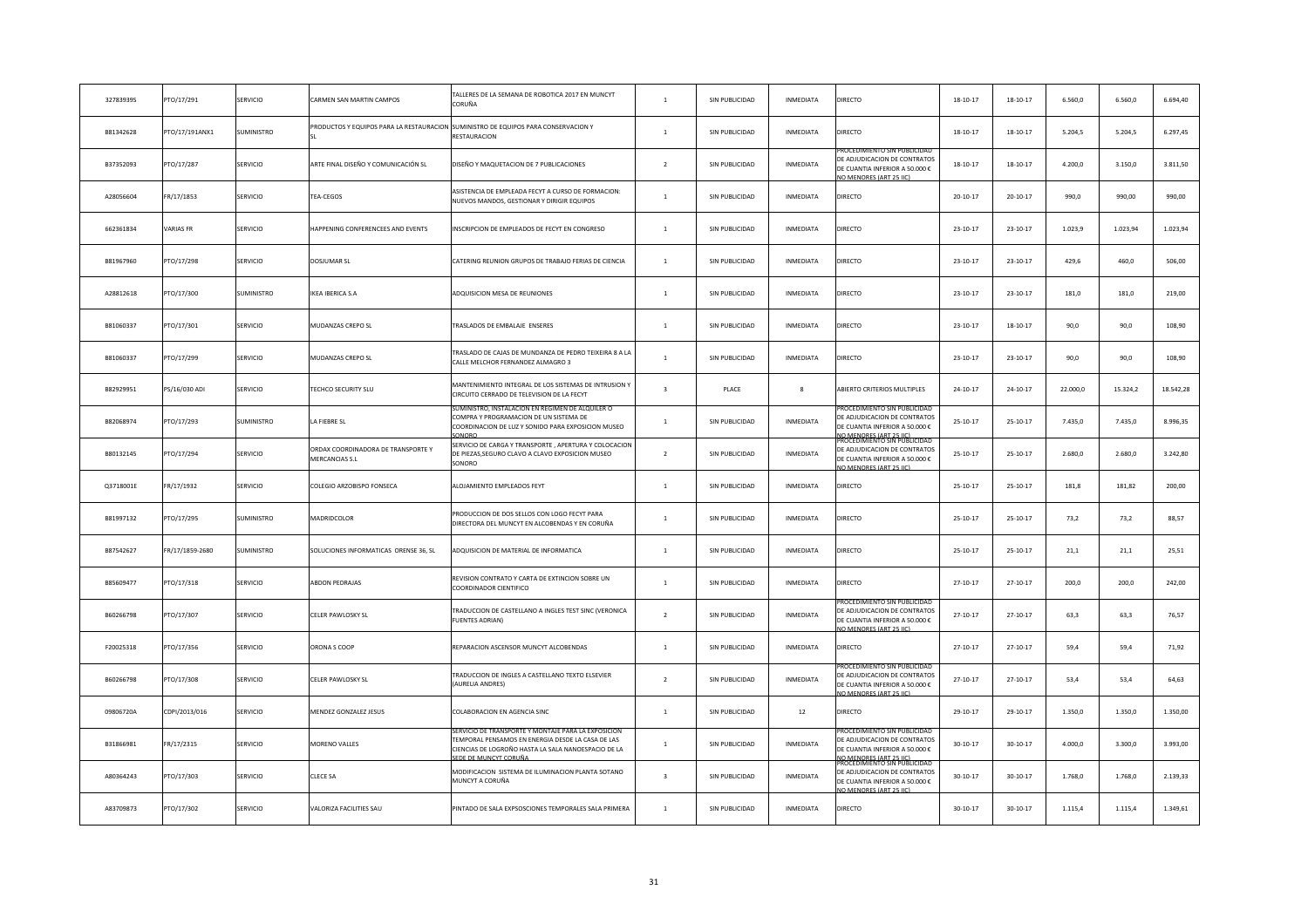| A82447947   | PTO/17/297      | SERVICIO        | <b>AGUIRRE NEWMAN (ASTRAZENECA)</b>   | SERVICIO DE RESTAURACION CONSEJO DE FUNDACIONES.                                                                             | $\mathbf{1}$            | SIN PUBLICIDAD | INMEDIATA        | DIRECTO                                                                                                                 | $30 - 10 - 17$ | $16 - 10 - 17$ | 1.086,0  | 1.086,0  | 1.314,06  |
|-------------|-----------------|-----------------|---------------------------------------|------------------------------------------------------------------------------------------------------------------------------|-------------------------|----------------|------------------|-------------------------------------------------------------------------------------------------------------------------|----------------|----------------|----------|----------|-----------|
| B82749557   | PTO/17/304      | SUMINISTRO      | <b>/ENTUS CIENCIA EXPERIMENTAL SL</b> | ADQUISICION DE MATERIALES PARA TALLERES Y ACTIVIDADES<br>MUNCYT CORUÑA                                                       | $\overline{1}$          | SIN PUBLICIDAD | INMEDIATA        | DIRECTO                                                                                                                 | $30-10-17$     | $30 - 10 - 17$ | 984,2    | 984,2    | 1.190,82  |
| B37407004   | PTO/17/296      | SERVICIO        | ELTRERO DIVISION ARTE SL              | AMPLIACION DE SEGURO CLAVO A CLAVO DE LA PIEZA OMNIBU<br>DE 1861                                                             | $\mathbf{1}$            | SIN PUBLICIDAD | INMEDIATA        | DIRECTO                                                                                                                 | $30 - 10 - 17$ | $07 - 11 - 17$ | 338,5    | 338,5    | 409,52    |
| 000000003   | FR/17/2668      | SERVICIO        | LETCHER SCHOOL OF LAW AND DIPOLMACY   | PONENCIA PAUL BERKMAN III REUNION DE DIPLOMACIA<br>CIENTIFICA 7 Y 8 SEPTIEMBRE DE 2017                                       | $\mathbf{1}$            | SIN PUBLICIDAD | INMEDIATA        | DIRECTO                                                                                                                 | $31 - 10 - 17$ | $31 - 10 - 17$ | 1.281,28 | 1.281,28 | 1.281,28  |
| B87596276   | PTO/17/337      | SUMINISTRO      | ASENGA LOGISTICA SA                   | ADQUISICION FOLIOS DIN A4 PARA DOS MESES                                                                                     | $\mathbf{1}$            | SIN PUBLICIDAD | INMEDIATA        | DIRECTO                                                                                                                 | $31 - 10 - 17$ | $31 - 10 - 17$ | 435,6    | 435,6    | 527,08    |
| B81967960   | PTO/17/309      | SERVICIO        | DOSJUMAR SL                           | SERVICIO DE CATERING REUNION GESTION DE LICENCIAS<br>SCOPUS                                                                  | $\mathbf{1}$            | SIN PUBLICIDAD | INMEDIATA        | DIRECTO                                                                                                                 | $31 - 10 - 17$ | $31 - 10 - 17$ | 102,8    | 102,8    | 113,10    |
| A14010342   | FR/17/1956      | SERVICIO        | <b>BANKIA</b>                         | COMISION POR INFORME AUDITORIA DE EMPRESAS                                                                                   | $\mathbf{1}$            | SIN PUBLICIDAD | INMEDIATA        | DIRECTO                                                                                                                 | $02 - 11 - 17$ | $02 - 11 - 17$ | 75,0     | 75,0     | 90,75     |
| B65098063   | FR/17/1957-2029 | SUMINISTRO      | <b>VR MOBILITY SOLUTIONS SL</b>       | ADQUISICION DE KITS MAKEY MAKEY PARA TALLERES                                                                                | $\mathbf{1}$            | SIN PUBLICIDAD | INMEDIATA        | DIRECTO                                                                                                                 | $07 - 11 - 17$ | $07 - 11 - 17$ | 521,7    | 521,7    | 631,26    |
| W0184081H   | FR/17/1947      | SUMINISTRO      | AMAZON                                | ADQUISICION DE PLASTILINA Y KITS PARA TALLERES                                                                               | $\mathbf{1}$            | SIN PUBLICIDAD | INMEDIATA        | DIRECTO                                                                                                                 | $07 - 11 - 17$ | $07 - 11 - 17$ | 488,7    | 488,7    | 591,35    |
| B83490870   | CTO/17/089      | SERVICIO        | -INTELLIGENT                          | GESTION DE LA CONVOCATORIA ERANET-LAC                                                                                        | $\mathbf{1}$            | SIN PUBLICIDAD | 5                | DIRECTO                                                                                                                 | $08 - 11 - 17$ | $08 - 11 - 17$ | 11.600,0 | 11.600,0 | 14.036,00 |
| B81735326   | PTO/17/319      | SERVICIO        | <b>ALFA COMPUTER</b>                  | ALQUILER DE PORTATILES PARA TALLERES CIENCIA DE LA<br>COMPUTACION                                                            | $\overline{1}$          | SIN PUBLICIDAD | INMEDIATA        | DIRECTO                                                                                                                 | $08 - 11 - 17$ | $08 - 11 - 17$ | 1.253,0  | 1.253,0  | 1.516,13  |
| DE261900952 | PTO/17/313      | SERVICIO        | <b>UROSTARS BERLIN</b>                | SERVICIO DE RESTAURACION PARA ENCUENTRO SECRETARIA DE<br>ESTADO SEIDI Y CIENTIFICOS Y EMPRENDEDORES ESPAÑOLES EN<br>ALEMANIA | $\mathbf{1}$            | SIN PUBLICIDAD | INMEDIATA        | DIRECTO                                                                                                                 | $08 - 11 - 17$ | $08-11-17$     | 500,0    | 500,0    | 500,00    |
| 03455695Z   | CDPI/2017/120   | SERVICIO        | UQUE GONZALEZ CARLOS M.               | PONENTE CICLO CONFERENCIA ALCOBENDAS PRIMERA<br>PERSONA                                                                      | $\mathbf{1}$            | SIN PUBLICIDAD | INMEDIATA        | DIRECTO                                                                                                                 | $08 - 11 - 17$ | $08 - 11 - 17$ | 200,0    | 200,0    | 242,00    |
| -5          | CDPI/2017/194   | <b>SERVICIO</b> | OPEZ NICOLAS JOSE MANUEL              | PONENTE FINDE ROBOTICA                                                                                                       | $\overline{1}$          | SIN PUBLICIDAD | INMEDIATA        | DIRECTO                                                                                                                 | $08 - 11 - 17$ | $08-11-17$     | 200.0    | 200.0    | 242.00    |
| N0072469J   | FR/17/2103      | SUMINISTRO      | APPLE DISTRIBUTION INTERNATIONAL      | RENVOACION DE LA CUENTA DESARROLLADOR DE APPLE STORE                                                                         | $\mathbf{1}$            | SIN PUBLICIDAD | INMEDIATA        | DIRECTO                                                                                                                 | $08 - 11 - 17$ | $08 - 11 - 17$ | 81,8     | 81,8     | 99,00     |
| B78754108   | PTO/17/311      | SERVICIO        | SUMOSA MUNDOCOP SL                    | RENOVACION DEL VIDEWALL DETERIORADO DE MICROSCOPIA                                                                           | $\overline{\mathbf{3}}$ | SIN PUBLICIDAD | INMEDIATA        | ROCEDIMIENTO SIN PUBLICIDAI<br>DE ADJUDICACION DE CONTRATOS<br>DE CUANTIA INFERIOR A 50.000 €<br>O MENORES (ART 25 IIC  | $09-11-17$     | $08 - 11 - 17$ | 7.479,7  | 7.479,7  | 9.050,44  |
| B81405664   | FR/17/2051      | SERVICIO        | CENTRAL DE CATERING SERVICATERING SL  | SERVICIO RESTAURACION REUNION COORDINACION DE<br>AGENTES H2020                                                               | $\overline{1}$          | SIN PUBLICIDAD | INMEDIATA        | DIRECTO                                                                                                                 | $14 - 11 - 17$ | 21-07-17       | 131,6    | 131,4    | 144,50    |
| B83985713   | FR/17/2094      | SUMINISTRO      | AKI BRICOLAJE ESPAÑA SLU              | ADQUSICION CLASIFICADOR LLAVES                                                                                               | $\mathbf{1}$            | SIN PUBLICIDAD | INMEDIATA        | DIRECTO                                                                                                                 | $14 - 11 - 17$ | $14 - 11 - 17$ | 27,2     | 27,2     | 32,85     |
| B08737744   | PTO/17/370      | SERVICIO        | ARTEPA SL                             | SERVICIO DE RESTAURACION ASAMABLEA GENERAL PRIMA                                                                             | $\overline{3}$          | SIN PUBLICIDAD | <b>INMEDIATA</b> | ROCEDIMIENTO SIN PUBLICIDAI<br>DE ADJUDICACION DE CONTRATOS<br>DE CUANTIA INFERIOR A 50.000 €<br>O MENORES (ART 25 LIC) | $15 - 11 - 17$ | $15 - 11 - 17$ | 3.840,4  | 3.840,4  | 4.224,40  |
| B81405664   | FR/17/2477      | SERVICIO        | CENTRAL DE CATERING SERVICATERING SL  | SERVICIO DE RESTAURACION PARA REUNION 15 NOVIEMBRE                                                                           | $\overline{1}$          | SIN PUBLICIDAD | INMEDIATA        | DIRECTO                                                                                                                 | $15 - 11 - 17$ | $15 - 11 - 17$ | 296,0    | 296,00   | 325,60    |
| B86809902   | PTO/17/315      | SERVICIO        | <b>DIVERMATES</b>                     | DISEÑO Y EJECUCION DEL TALLER NAVIDAD MATEMATICA                                                                             | $\mathbf{1}$            | SIN PUBLICIDAD | <b>INMEDIATA</b> | DIRECTO                                                                                                                 | $16 - 11 - 17$ | $16 - 11 - 17$ | 11.835,0 | 11.835,0 | 14.320,35 |
| 53107567S   | PTO/17/316      | SERVICIO        | BAÑEZ GARCIA ANDRES/VICTOR IMPERIAL   | ROYECTO DE DISEÑO DE LA SEÑALETICA DEL MUNCYT<br>ALCOBENDAS                                                                  | $\overline{1}$          | SIN PUBLICIDAD | <b>INMEDIATA</b> | DIRECTO                                                                                                                 | $16 - 11 - 17$ | $16 - 11 - 17$ | 5.150,0  | 5.150,0  | 6.231,50  |
| B81967960   | PTO/17/317      | SERVICIO        | DOSJUMAR SL                           | SERVICIO DE RESTAURACION PARA REUNION DIRECCION<br>GENERAL                                                                   | $\overline{1}$          | SIN PUBLICIDAD | <b>INMEDIATA</b> | DIRECTO                                                                                                                 | $16 - 11 - 17$ | $06 - 11 - 17$ | 269.2    | 269.2    | 296.10    |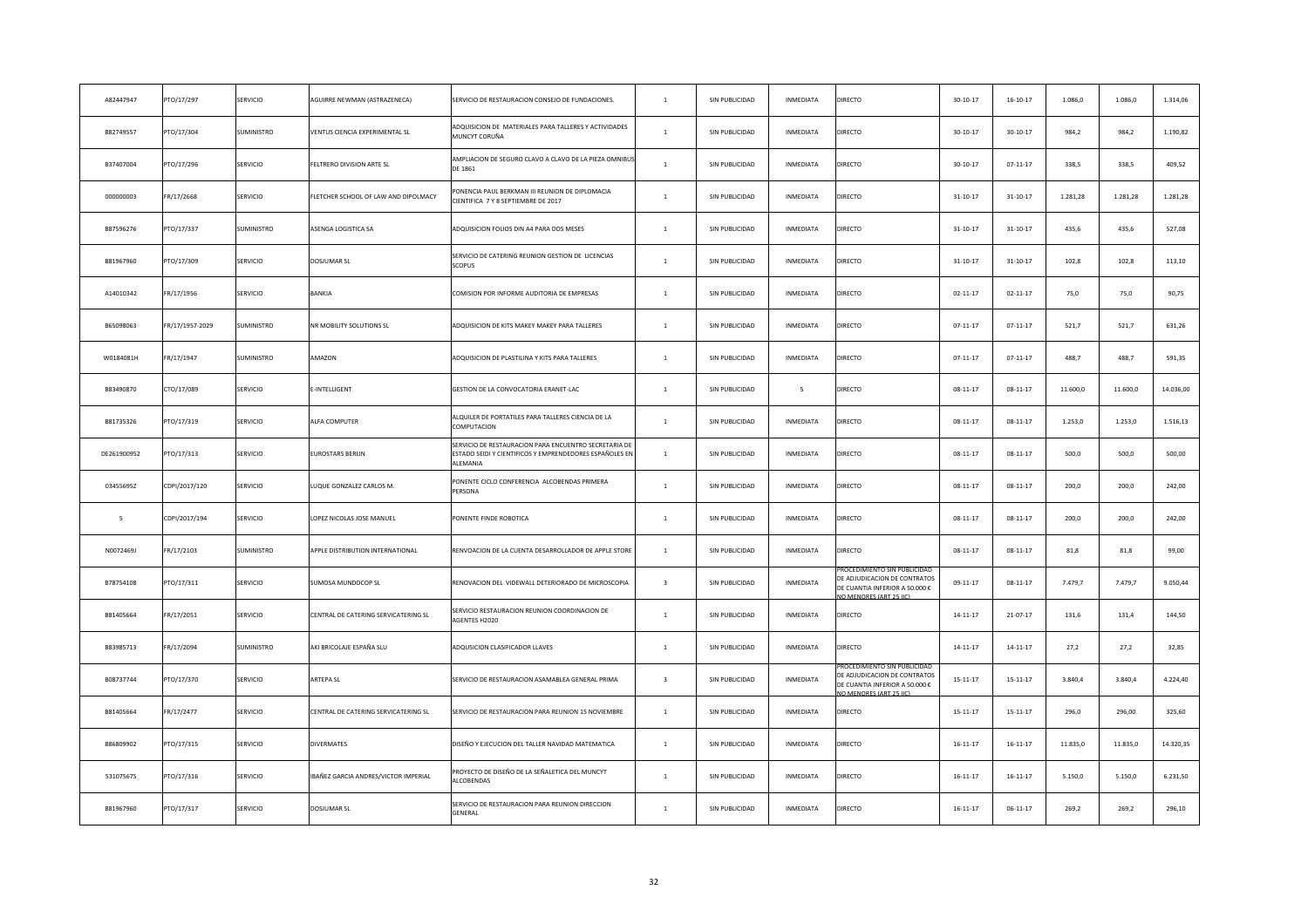| B83958793     | PTO/17/320  | SERVICIO          | LMACENAJE CALLEJA SL                                   | <b>FRASLADO DE VITRINAS, MATERIALES Y HERRAMIENTAS PARA I</b><br>SEMANA DE LA CIENCIA.MUSEO SONORO ALCOBENDAS                                   | $\mathbf{1}$            | SIN PUBLICIDAD | INMEDIATA        | <b>DIRECTO</b>                                                                                                                                                                    | $16 - 11 - 17$ | $16 - 11 - 17$ | 240,0    | 240,0    | 290,40    |
|---------------|-------------|-------------------|--------------------------------------------------------|-------------------------------------------------------------------------------------------------------------------------------------------------|-------------------------|----------------|------------------|-----------------------------------------------------------------------------------------------------------------------------------------------------------------------------------|----------------|----------------|----------|----------|-----------|
| E87124731     | FR/17/2108  | SERVICIO          | <b>DEVINIS</b>                                         | COMIDA JORNADA INFORMATIVA INFODAY SOBRE NUEVAS FET<br>FLAGSHIP 15 DE NOVIEMBRE 2017                                                            | $\mathbf{1}$            | SIN PUBLICIDAD | INMEDIATA        | DIRECTO                                                                                                                                                                           | $16 - 11 - 17$ | $16 - 11 - 17$ | 116,5    | 116,5    | 137,50    |
| B81060337     | PTO/17/326  | SERVICIO          | <b>MUDANZAS CREPO SL</b>                               | TRASLADO CAJAS DE MUDANZA DE PEDRO TEIXEIRA 8 A PASEO<br>DE LA CASTELLANA 162. EQUIPOS Y OBJETOS PERSONALES DE<br><b>CIENCIA EN EL EXTERIOR</b> | $\mathbf{1}$            | SIN PUBLICIDAD | INMEDIATA        | <b>DIRECTO</b>                                                                                                                                                                    | $16 - 11 - 17$ | $16 - 11 - 17$ | 90,0     | 90,0     | 108,90    |
| A80364243     | PTO/17/334  | SERVICIO          | CLECE SA                                               | SUMINISTRO E INSTALACION DE 4 VIDRIOS NEGROS EN EL<br>PORTICO DE ENTRADA EN MUNCYT CORUÑA                                                       | $\mathbf{1}$            | SIN PUBLICIDAD | INMEDIATA        | DIRECTO                                                                                                                                                                           | $17 - 11 - 17$ | $17 - 11 - 17$ | 2.911,0  | 2.911,0  | 3.522,26  |
| B29888716     | PF2017/004  | SERVICIO          | UROFORMAC                                              | ORIENTACION AL CLIENTE INTERNO                                                                                                                  | $\overline{4}$          | SIN PUBLICIDAD | INMEDIATA        | ROCEDIMIENTO SIN PUBLICIDA<br>DE ADJUDICACION DE CONTRATOS<br>DE CUANTIA INFERIOR A 50.000 €                                                                                      | $17 - 11 - 17$ | $17 - 11 - 17$ | 890,0    | 890,00   | 890,00    |
| B85128957     | PTO/17/325  | SERVICIO          | CAJA ALTA SERVICIOS EDITORIALES SL                     | IMPRESIÓN DE EJEMPLARES GUIA DE MOVILIDAD DE PERSONA<br>INVESTIGADOR Y RESUMEN EJECUTIVO EN ESPAÑOL E INGLES                                    | $\mathbf{1}$            | SIN PUBLICIDAD | INMEDIATA        | IO MENORES (ART 25 IIC)<br>ROCEDIMIENTO SIN PUBLICIDAD<br>DE ADJUDICACION DE CONTRATOS<br>DE CUANTIA INFERIOR A 50.000 €<br>IO MENORES (ART 25 HC)<br>ROCEDIMIENTO SIN PUBLICIDAI | $20 - 11 - 17$ | $20 - 11 - 17$ | 4.635,0  | 4.635,0  | 5.608,35  |
| A28666832     | PTO/17/324  | SERVICIO          | ADVANTIA COMUNICACIÓN GRAFICA                          | DISEÑO Y MAQUETACION DE DOS PUBLICACIONES: CUADERNO<br>EXPERIMENTA DESCUBRIENDO EL NANOMUNDO Y CUADERNO<br>EXPERIMENTA TALLERES DE INGENIO      | $\overline{3}$          | SIN PUBLICIDAD | INMEDIATA        | DE ADJUDICACION DE CONTRATOS<br>DE CUANTIA INFERIOR A 50.000 €<br>O MENORES (ART 25 HC)                                                                                           | $20 - 11 - 17$ | $20 - 11 - 17$ | 850,0    | 850,0    | 1.028,50  |
| G78280880     | PTO/17/322  | SERVICIO          | UNDACION JUAN XXIII RONCALLI                           | ENVIO Y ENSOBRADO DE MATERIAL PARA CENTROS ESCOLARES<br>DE MADRID Y CORUÑA                                                                      | $\mathbf{1}$            | SIN PUBLICIDAD | INMEDIATA        | DIRECTO                                                                                                                                                                           | $20 - 11 - 17$ | $20 - 11 - 17$ | 808,0    | 808,0    | 977,68    |
| B37352093     | PTO/17/323  | SUMINISTRO        | ARTE FINAL DISEÑO Y COMUNICACIÓN SL                    | DISEÑO Y MAQUETACION DEL CALENDARIO MUNCYT 2018                                                                                                 | $\overline{3}$          | SIN PUBLICIDAD | INMEDIATA        | ROCEDIMIENTO SIN PUBLICI<br>DE ADJUDICACION DE CONTRATOS<br>DE CUANTIA INFERIOR A 50.000 €<br>IO MENORES (ART 25 HC)<br>ROCEDIMIENTO SIN PUBLICIDA                                | $20 - 11 - 17$ | $20 - 11 - 17$ | 675,0    | 675,0    | 816,75    |
| B81727166     | PTO/17/332  | SERVICIO          | NCARNACION FERNANDEZ E HIJOS SL (CAFÉ<br><b>GIIONI</b> | SERVICIO DE RESTAURACION PARA REUNION M-ERA.NET 2, DIA<br>20 NOVIEMBRE 2017                                                                     | $\overline{\mathbf{3}}$ | SIN PUBLICIDAD | INMEDIATA        | DE ADJUDICACION DE CONTRATOS<br>DE CUANTIA INFERIOR A 50.000 €<br>IO MENORES (ART 25 IIC)                                                                                         | $20 - 11 - 17$ | $20 - 11 - 17$ | 900,0    | 660,0    | 726,00    |
| B81405664     | PTO/17/331  | SERVICIO          | CENTRAL DE CATERING SERVICATERING SL                   | SERVICIO DE RESTAURACION PARA REUNION M-ERA.NET 2, DIA<br>20-21 NOVIEMBRE 2017                                                                  | $\overline{1}$          | SIN PUBLICIDAD | INMEDIATA        | DIRECTO                                                                                                                                                                           | $20 - 11 - 17$ | $20 - 11 - 17$ | 471,1    | 428,9    | 471,80    |
| FR10482930278 | PTO/17/321  | SERVICIO          | MILIBOO                                                | TRASLADO DE SILLA ERGONOMICA PARA ADAPTACION AL<br>PUESTO DE TRABAJO EN CORUÑA DE ANA CORREAS                                                   | $\overline{1}$          | SIN PUBLICIDAD | <b>INMEDIATA</b> | DIRECTO                                                                                                                                                                           | $20 - 11 - 17$ | $20 - 11 - 17$ | 193.8    | 193.8    | 234,50    |
| B81405664     | FR/17/2475  | SERVICIO          | CENTRAL DE CATERING SERVICATERING SL                   | SERVICIO DE RESTAURACION PARA REUNION BLUEMED                                                                                                   | $\mathbf{1}$            | SIN PUBLICIDAD | INMEDIATA        | DIRECTO                                                                                                                                                                           | $20 - 11 - 17$ | $20 - 11 - 17$ | 183,9    | 183,86   | 202,25    |
| 74831459Q     | PTO/17/329  | <b>SERVICIO</b>   | RANCISCO OÑATE PELAEZ                                  | ELABORACION CUADERNOS EXPERIMENTA INGENIERIA<br>ROMANA                                                                                          | $\overline{1}$          | SIN PUBLICIDAD | INMEDIATA        | <b>DIRECTO</b>                                                                                                                                                                    | $21 - 11 - 17$ | 21-11-17       | 1.950.0  | 1.950.0  | 2.359,50  |
| 74831459Q     | PTO/17/328  | SERVICIO          | RANCISCO OÑATE PELAEZ                                  | ELABORACION CUADERNOS EXPERIMENTA NANOTECNOLOGIA<br>ILUSTRACIONES                                                                               | $\mathbf{1}$            | SIN PUBLICIDAD | INMEDIATA        | DIRECTO                                                                                                                                                                           | 21-11-17       | $21 - 11 - 17$ | 1.700,0  | 1.700,0  | 2.057,00  |
| B41981549     | PTO/17/327  | SERVICIO          | MOROTE TRADUCCIONES SL                                 | TRADUCCION CASTELLANO INGLES TEXTOS SINC Y POLITICAS<br>$H+D+I$                                                                                 | $\overline{\mathbf{3}}$ | SIN PUBLICIDAD | INMEDIATA        | ROCEDIMIENTO SIN PUBLICIDAI<br>DE ADJUDICACION DE CONTRATOS<br>DE CUANTIA INFERIOR A 50.000 €<br>O MENORES (ART 25 IIC                                                            | 21-11-17       | $21 - 11 - 17$ | 354,9    | 354,9    | 429,48    |
| 50314774C     | PL/2017/034 | SERVICIO          | MOLINERO RECIO IVAN                                    | EVALUADOR OBRAS SEDE CYTED                                                                                                                      | $\overline{1}$          | SIN PUBLICIDAD | INMEDIATA        | DIRECTO                                                                                                                                                                           | $21 - 11 - 17$ | $21 - 11 - 17$ | 200,0    | 200,0    | 242,00    |
| 033019B01     | CTO/17/090  | SERVICIO          | <b>LSEVIER</b>                                         | HERRAMIENTA SCIVAL                                                                                                                              | $\mathbf{1}$            | SIN PUBLICIDAD | 12               | DIRECTO                                                                                                                                                                           | $22 - 11 - 17$ | $22 - 11 - 17$ | 10.551,0 | 10.551,0 | 12.766,71 |
| 05365664V     | PL/2017/037 | SERVICIO          | <b>SALVE INMACULADA</b>                                | EVALUADOR PROGRAMA DESARROLLO HABILIDADES DE<br>DIRECCION FECCYT                                                                                | $\overline{1}$          | SIN PUBLICIDAD | INMEDIATA        | DIRECTO                                                                                                                                                                           | $22 - 11 - 17$ | $22 - 11 - 17$ | 400,0    | 400,0    | 484,00    |
| 27484041F     | PL/2017/037 | SERVICIO          | GIL ORTEGA BARTOLOME                                   | EVALUADOR PROGRAMA DESARROLLO HABILIDADES DE<br>DIRECCION FECCYT                                                                                | $\overline{1}$          | SIN PUBLICIDAD | INMEDIATA        | DIRECTO                                                                                                                                                                           | $22 - 11 - 17$ | $22 - 11 - 17$ | 400,0    | 400,0    | 484,00    |
| 25969398Y     | PL/2017/037 | SERVICIO          | RUIZ ALONSO EDUARDO                                    | EVALUADOR PROGRAMA DESARROLLO HABILIDADES DE<br>DIRECCION FECCYT                                                                                | $\overline{1}$          | SIN PUBLICIDAD | <b>INMEDIATA</b> | DIRECTO                                                                                                                                                                           | $22 - 11 - 17$ | $22 - 11 - 17$ | 400,0    | 400,0    | 484,00    |
| 32747186Q     | FR/17/2129  | SUMINISTRO        | MARTINEZ LOPEZ JOSEFA                                  | ADQUISICION MATERIAL PARA MUNCYT CORUÑA                                                                                                         | <sup>1</sup>            | SIN PUBLICIDAD | INMEDIATA        | DIRECTO                                                                                                                                                                           | $22 - 11 - 17$ | $22 - 11 - 17$ | 46,7     | 46,7     | 56,45     |
| A15108921     | FR/17/2136  | <b>SUMINISTRO</b> | <b>SUPER PAPEL S.A</b>                                 | ADQUISICION MATERIAL PARA MUNCYT CORUÑA                                                                                                         | $\mathbf{1}$            | SIN PUBLICIDAD | <b>INMEDIATA</b> | DIRECTO                                                                                                                                                                           | $22 - 11 - 17$ | $22 - 11 - 17$ | 34.3     | 34.3     | 41,55     |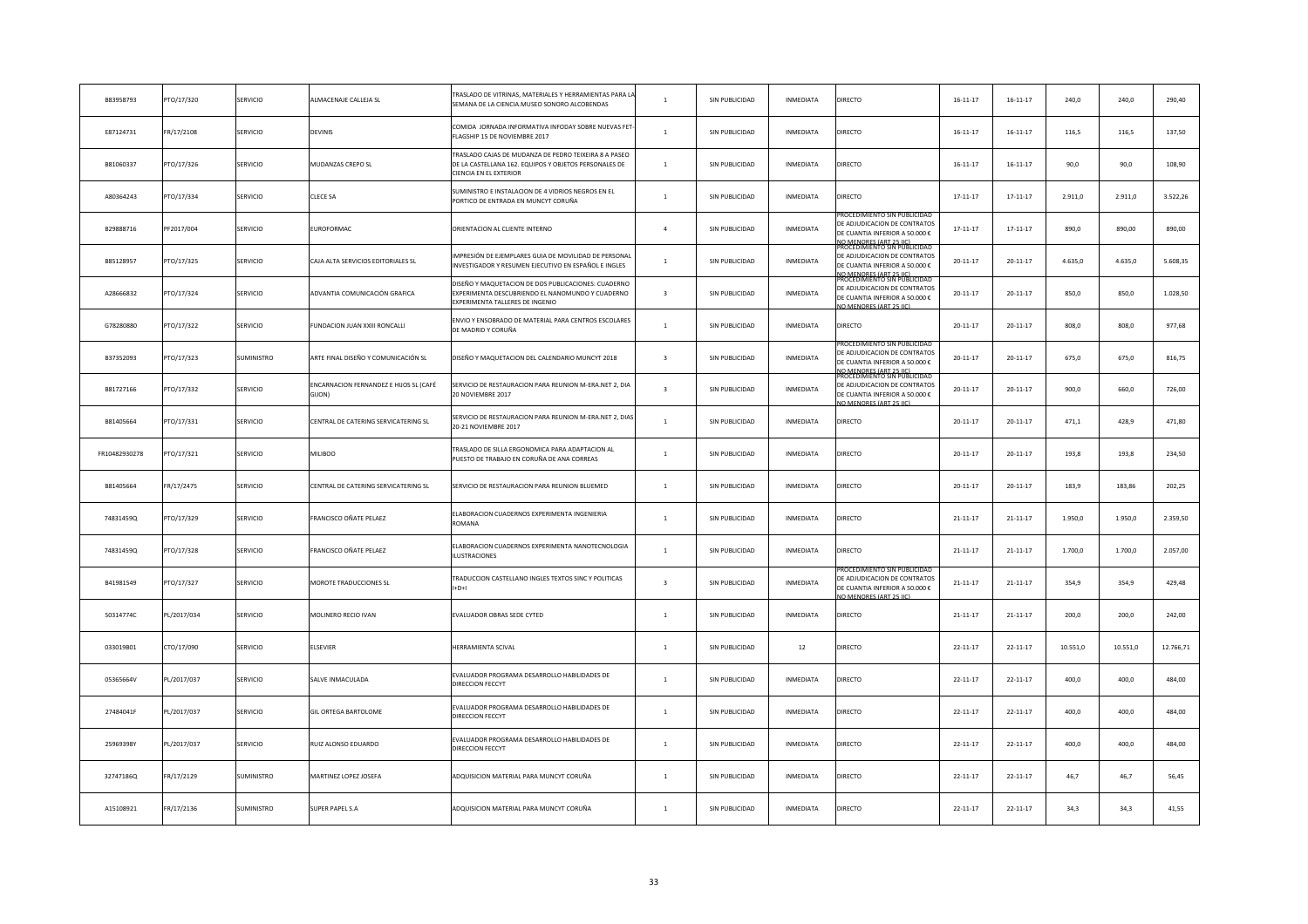| A18882233  | PF2017/014    | SERVICIO          | NESEM                                           | MASTER EN IGUALDAD DE GENERO                                                                                                                                    | $\mathbf{1}$            | SIN PUBLICIDAD | 18               | DIRECTO                                                                                                                                              | 23-11-17       | $23 - 11 - 17$ | 1.478,0  | 1.478,00 | 1.478,00  |
|------------|---------------|-------------------|-------------------------------------------------|-----------------------------------------------------------------------------------------------------------------------------------------------------------------|-------------------------|----------------|------------------|------------------------------------------------------------------------------------------------------------------------------------------------------|----------------|----------------|----------|----------|-----------|
| 00825287R  | CDPI/2017/184 | SERVICIO          | /IÑAS JOSE MIGUEL                               | PONENTE PROGRAMA CONFERENCIAS CAMBIO CLIMATICO<br>MUNCYT ALCOBENDAS                                                                                             | $\mathbf{1}$            | SIN PUBLICIDAD | INMEDIATA        | DIRECTO                                                                                                                                              | $23 - 11 - 17$ | $23 - 11 - 17$ | 200,0    | 200,0    | 242,00    |
| A28425270  | FR/17/2137    | SUMINISTRO        | CENTROS COMERCIALES CARREFUR SA                 | ADQUISICION MATERIAL PARA MUNCYT CORUÑA                                                                                                                         | $\mathbf{1}$            | SIN PUBLICIDAD | INMEDIATA        | DIRECTO                                                                                                                                              | 23-11-17       | $23 - 11 - 17$ | 33,3     | 33,3     | 40,31     |
| A28425270  | FR/17/2130    | SUMINISTRO        | CENTROS COMERCIALES CARREFUR SA                 | ADQUISICION MATERIAL PARA MUNCYT CORUÑA                                                                                                                         | $\mathbf{1}$            | SIN PUBLICIDAD | INMEDIATA        | <b>DIRECTO</b>                                                                                                                                       | 23-11-17       | $23 - 11 - 17$ | 0,9      | 0,9      | 0,95      |
| E28319242  | PTO/17/333    | SERVICIO          | <b>MELIA CASTILLA</b>                           | SERVICIO DE ALQUILER DE ESPACIOS, DESAYUNO, CATERING Y<br>COCTEL PARA CELEBRACION REUNION EXPERTOS DIAS 13 Y 14<br>DICIEMBRE 2017                               | $\mathbf{1}$            | SIN PUBLICIDAD | INMEDIATA        | ROCEDIMIENTO SIN PUBLICID<br>DE ADJUDICACION DE CONTRATOS<br>DE CUANTIA INFERIOR A 50.000 €<br><b>JO MENORES (ART 25 LIC)</b>                        | $24 - 11 - 17$ | 24-11-17       | 17.950,0 | 16.832,5 | 19.200,00 |
| G80024094  | PF2017/008    | SERVICIO          | CLUB EXCELENCIA EN GESTION DE CALIDAD           | MODELO DE GESTION: EFQM                                                                                                                                         | $\mathbf{1}$            | SIN PUBLICIDAD | INMEDIATA        | DIRECTO                                                                                                                                              | $24 - 11 - 17$ | 24-11-17       | 3.219,20 | 3.219,20 | 3.219,20  |
| B85537769  | PTO/17/336    | SERVICIO          | JNDERBAU SL                                     | DISEÑO, MAQUETACION, REVSION Y CORRECCION<br>ORTOTIPOGRAFICA DE LA PUBLICACION ANUARIO SINC 2017                                                                | $\mathbf{1}$            | SIN PUBLICIDAD | INMEDIATA        | ROCEDIMIENTO SIN PUBLIC<br>E ADJUDICACION DE CONTRATOS<br>DE CUANTIA INFERIOR A 50.000 €<br>O MENORES (ART 25 LC)                                    | $24 - 11 - 17$ | $24 - 11 - 17$ | 2.000,0  | 1.821,0  | 2.203,41  |
| B95405247  | PTO/17/335    | SUMINISTRO        | IMPIEZAS BILUR SL                               | TRATAMIENTO DE PROTECCION Y REVITALIZACION DE SUELO DI<br>PIZARRA DE LA TERRAZA DE LA CAFETERIA Y VACIAMIENTO DE<br>JARDINERAS Y RETIRADA Y GESTION DE RESIDUOS | $\mathbf{1}$            | SIN PUBLICIDAD | INMEDIATA        | DIRECTO                                                                                                                                              | $24 - 11 - 17$ | $24 - 11 - 17$ | 1.627,2  | 1.627.2  | 1.968,91  |
| 183552015  | FR/17/2159    | SERVICIO          | <b>VOELIA ROIBAS</b>                            | FOTOGRAFIA CIENCIA COMUNICACIÓN Y SOCIEAD                                                                                                                       | $\mathbf{1}$            | SIN PUBLICIDAD | INMEDIATA        | DIRECTO                                                                                                                                              | $25 - 11 - 17$ | 25-11-17       | 279,7    | 279,72   | 279,72    |
| B83512764  | PS/07/017     | SERVICIO          | DIMARAL EXPRESS SLU                             | CONTRATO DE TRANSPORTE URGENTE                                                                                                                                  | $\overline{\mathbf{3}}$ | SIN PUBLICIDAD | 12               | ROCEDIMIENTO SIN PUBLICID.<br>DE ADJUDICACION DE CONTRATOS<br>DE CUANTIA INFERIOR A 50.000 €<br><b>IO MENORES (ART 25 IIC)</b>                       | $27 - 11 - 17$ | $27 - 11 - 17$ | 7.202,6  | 7.202,6  | 8.715,13  |
| 05365664V  | PL/2017/036   | SERVICIO          | SALVE INMACULADA                                | EVALUADOR PROGRAMA FORMACION HABILIDADES PERSONAI<br>FECYT                                                                                                      | $\overline{1}$          | SIN PUBLICIDAD | INMEDIATA        | DIRECTO                                                                                                                                              | 27-11-17       | 27-11-17       | 300,0    | 300,0    | 363,00    |
| 27484041F  | PL/2017/036   | SERVICIO          | GIL ORTEGA BARTOLOME                            | EVALUADOR PROGRAMA FORMACION HABILIDADES PERSONAI<br>FECYT                                                                                                      | $\overline{1}$          | SIN PUBLICIDAD | <b>INMEDIATA</b> | DIRECTO                                                                                                                                              | $27 - 11 - 17$ | $27 - 11 - 17$ | 300,0    | 300.0    | 363,00    |
| A85850394  | FR/17/2151    | <b>SERVICIO</b>   | IBERIA LAE SA                                   | VIAJES EMPLEADOS FECYT                                                                                                                                          | $\overline{1}$          | SIN PUBLICIDAD | <b>INMEDIATA</b> | <b>DIRECTO</b>                                                                                                                                       | $27 - 11 - 17$ | 27-11-17       | 114,5    | 114.48   | 125,93    |
| 19         | PS/16/034     | <b>SUMINISTRO</b> | <b>PICKTOCHART</b>                              | LICENCIA PARA PUBLICAR INFOGRAFIAS Y HACER DISEÑOS PARA<br>INVITACIONES A WEBINARIOS                                                                            | $\overline{1}$          | SIN PUBLICIDAD | 12               | DIRECTO                                                                                                                                              | 28-11-17       | $28 - 11 - 17$ | 348,0    | 232,7    | 232,7     |
| 507633662D | PL/2017/035   | <b>SERVICIO</b>   | SERRANO MELER ISAAC                             | EVALUADOR SERVICIO DE RECEPCION PT                                                                                                                              | $\overline{1}$          | SIN PUBLICIDAD | INMEDIATA        | <b>DIRECTO</b>                                                                                                                                       | $28 - 11 - 17$ | 28-11-17       | 200,0    | 200,0    | 242,00    |
| B78689635  | PTO/17/340    | <b>SERVICIO</b>   | SERVICIOS PROFESIONALES Y PROYECTOS SL          | CONTRATACION DE UN SERVICIO DE APOYO PARA LA GESTION<br>ADMINISTRATIVA DE LA CONVOCATORIA DE AYUDAS PARA EL<br>FOMENTO DE LA CULTURA CIENTIFICA                 | $\overline{\mathbf{3}}$ | SIN PUBLICIDAD | <b>INMEDIATA</b> | ROCEDIMIENTO SIN PUBLICIDAI<br>DE ADJUDICACION DE CONTRATOS<br>DE CUANTIA INFERIOR A 50.000 €<br>O MENORES (ART 25 HC)<br>ROCEDIMIENTO SIN PUBLICIDA | 29-11-17       | 29-11-17       | 2.107,6  | 2.107,6  | 2.550,20  |
| A15050842  | PTO/17/342    | SUMINISTRO        | RECLAM PUBLICIDAD MARKETING Y ARTES<br>GRAFICAS | IMPRESIÓN GRAFICA AREA INVIDENTES SALA PATRIMONIO<br>SITUADA EN PLANTA 2 DE MUNCYT CORUÑA                                                                       | $\overline{1}$          | SIN PUBLICIDAD | INMEDIATA        | DE ADJUDICACION DE CONTRATOS<br>DE CUANTIA INFERIOR A 50.000 €<br>O MENORES (ART 25 LIC)                                                             | $29 - 11 - 17$ | 29-11-17       | 2.042,9  | 2.042,9  | 2.471,88  |
| B24301871  | PTO/17/341    | SUMINISTRO        | <b>DITORIAL MIC</b>                             | PRODUCCION E INSTALACION DE VINILOS DE CORTE EXPOSICIO<br>MUSEO SONORO VINILOS                                                                                  | $\mathbf{1}$            | SIN PUBLICIDAD | INMEDIATA        | <b>DIRECTO</b>                                                                                                                                       | 29-11-17       | 29-11-17       | 365,0    | 365,0    | 441,65    |
| B60266798  | PTO/17/338    | <b>SERVICIO</b>   | CELER PAWLOSKY SL                               | TRADUCCION 2 TEXTOS DE CASTELLANO A INGLES PARA SINC                                                                                                            | $\overline{2}$          | SIN PUBLICIDAD | <b>INMEDIATA</b> | OCEDIMIENTO SIN PUBLICID<br>DE ADJUDICACION DE CONTRATOS<br>DE CUANTIA INFERIOR A 50.000 €<br>O MENORES (ART 25 IIC)                                 | 29-11-17       | 29-11-17       | 113.3    | 113,3    | 137,07    |
| A15056393  | FR/17/2216    | <b>SUMINISTRO</b> | <b>FORCULO COMUNICACIÓN GRAFICA</b>             | IMPRESIÓN DE CARTELAS PARA EXPOSICION NUESTROS<br>DONANTES MUNCYT CORUÑA                                                                                        | $\overline{1}$          | SIN PUBLICIDAD | INMEDIATA        | DIRECTO                                                                                                                                              | 29-11-17       | 29-11-17       | 64,6     | 64.6     | 78,12     |
| B81405664  | FR/17/2478    | <b>SERVICIO</b>   | CENTRAL DE CATERING SERVICATERING SL            | SERVICIO DE RESTAURACION PARA REUNION 29 NOVIEMBRE                                                                                                              | $\mathbf{1}$            | SIN PUBLICIDAD | <b>INMEDIATA</b> | DIRECTO                                                                                                                                              | 29-11-17       | 29-11-17       | 39,3     | 39,27    | 43,20     |
| A15007750  | FR/17/2215    | SUMINISTRO        | DIELECTRO INDUSTRIAL                            | ADQUISICION TEMPORIZADOR LINTERNA FARO DE LA TORRE DE<br><b>HERCULES</b>                                                                                        | $\overline{1}$          | SIN PUBLICIDAD | INMEDIATA        | DIRECTO                                                                                                                                              | 29-11-17       | 29-11-17       | 31,3     | 31,3     | 37,91     |
| W0184081H  | PTO/17/339    | <b>SUMINISTRO</b> | <b>MAZON</b>                                    | ADQUISICION DE MALETIN PARA TRANSPORTE DE ORDENADOR<br>PORTATIL PARA CARMEN BELINCHON                                                                           | $\mathbf{1}$            | SIN PUBLICIDAD | <b>INMEDIATA</b> | DIRECTO                                                                                                                                              | 29-11-17       | 29-11-17       | 29.1     | 29.1     | 39,90     |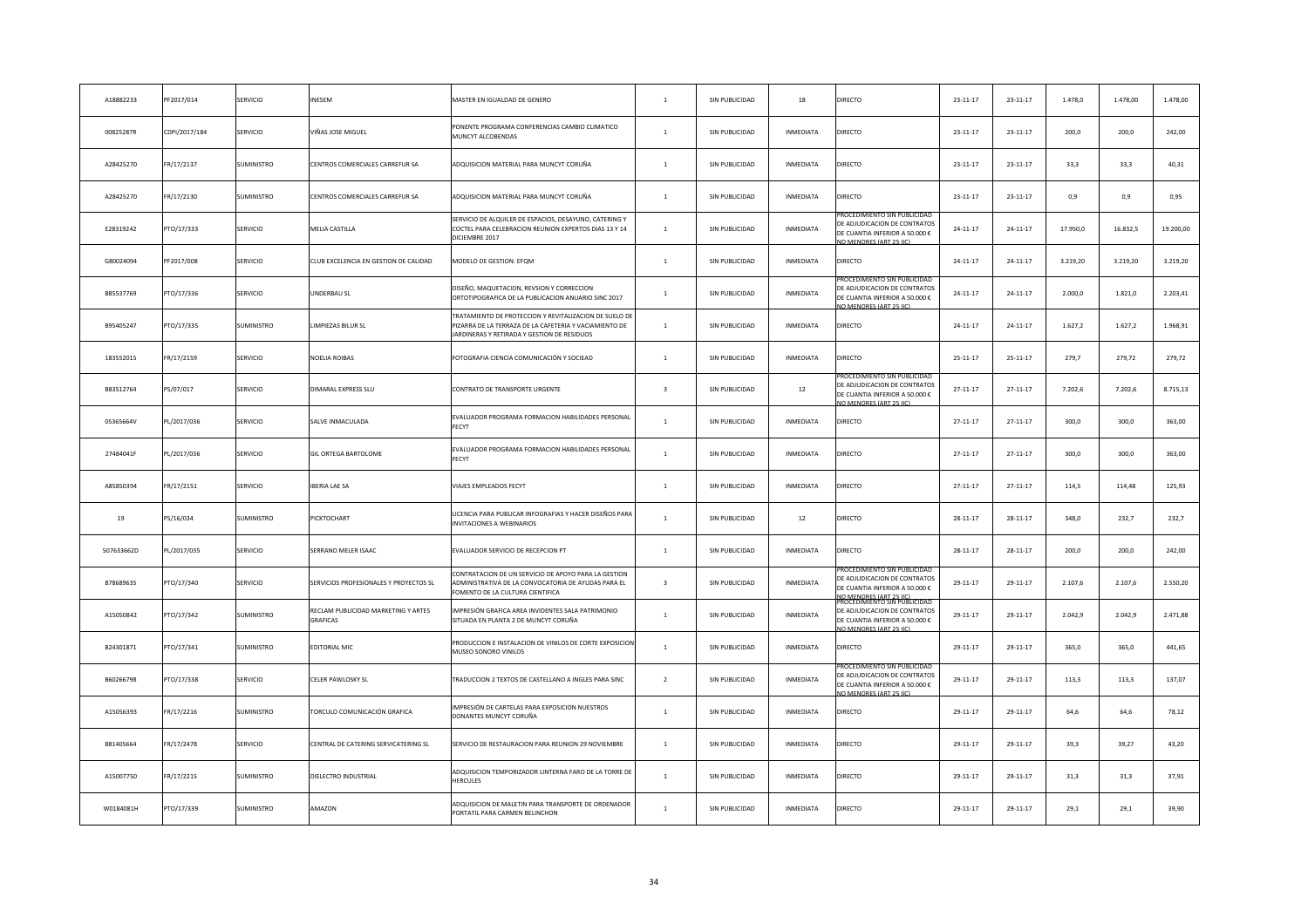| A15108921 | FR/17/2217-2645 | SUMINISTRO        | SUPER PAPEL S.A                                                                   | ADQUSICION DE MATERIAL PARA TALLERES DE INGENIERA                                                      | $\mathbf{1}$            | SIN PUBLICIDAD | INMEDIATA        | DIRECTO                                                                                                                                           | 29-11-17       | 29-11-17       | 10,7     | 20,1     | 24,30     |
|-----------|-----------------|-------------------|-----------------------------------------------------------------------------------|--------------------------------------------------------------------------------------------------------|-------------------------|----------------|------------------|---------------------------------------------------------------------------------------------------------------------------------------------------|----------------|----------------|----------|----------|-----------|
| A83076687 | PF2017/009      | SERVICIO          | ASOCIACION ESPAÑOLA DE NORMALIZACION Y<br>CERTIFICACION (AENOR)                   | METODOLOGIA EN GESTION DE SERVICIOS DE IT ISO 20000                                                    | $\mathbf{1}$            | SIN PUBLICIDAD | INMEDIATA        | DIRECTO                                                                                                                                           | $30 - 11 - 17$ | $30 - 11 - 17$ | 1.665,0  | 1.665,0  | 2.014,65  |
| G80480197 | PF2017/012      | SERVICIO          | JNIVERSIDAD FRANCISCO DE VITORIA                                                  | INTRODUCCION BIG DATA                                                                                  | $\overline{a}$          | SIN PUBLICIDAD | INMEDIATA        | ROCEDIMIENTO SIN PUBLICIDA<br>DE ADJUDICACION DE CONTRATOS<br>DE CUANTIA INFERIOR A 50.000 €<br>O MENORES (ART 25 LC)                             | $01 - 12 - 17$ | $01 - 12 - 17$ | 2.565,00 | 2.565,00 | 2.565,00  |
| 51382385V | PTO/17/345      | SERVICIO          | MENENDEZ ALONSO MYRIAM                                                            | DIRECCION TECNICA TRABAJOS ADECUACION OFICINAS FECYT.<br>HALL VESTIBULO                                | $\mathbf{1}$            | SIN PUBLICIDAD | INMEDIATA        | DIRECTO                                                                                                                                           | $01 - 12 - 17$ | $01 - 12 - 17$ | 1.500,0  | 1.500,0  | 1.815,00  |
| X2246402S | CDPI/2017/119   | SERVICIO          | <b>IERNANDEZ EDUARDO</b>                                                          | PONENTE CICLO CONFERENCIA ALCOBENDAS PRIMERA<br>PERSONA                                                | $\mathbf{1}$            | SIN PUBLICIDAD | INMEDIATA        | DIRECTO                                                                                                                                           | $01 - 12 - 17$ | $01 - 12 - 17$ | 200,0    | 200,0    | 242,00    |
| 48377453N | PL/2017/039     | SERVICIO          | <b>/ERA MELLADO MIGUEL ANGEL</b>                                                  | EVALUADOR SISTEMA DE GESTION DE LA SEGURIDAD DE LA<br><b>INFORMACION</b>                               | $\overline{1}$          | SIN PUBLICIDAD | INMEDIATA        | DIRECTO                                                                                                                                           | $01 - 12 - 17$ | $01 - 12 - 17$ | 200,0    | 200,0    | 242,00    |
| 09799390X | PL/2017/039     | SERVICIO          | ERNANDEZ GARCIA JOSE LUIS                                                         | VALUADOR SISTEMA DE GESTION DE LA SEGURIDAD DE LA<br><b>INFORMACION</b>                                | $\mathbf{1}$            | SIN PUBLICIDAD | INMEDIATA        | DIRECTO                                                                                                                                           | $01 - 12 - 17$ | $01 - 12 - 17$ | 200,0    | 200,0    | 242,00    |
| B84929041 | PTO/17/343      | SERVICIO          | INTEGRAL ART AND DEVELOPMENT SL                                                   | SERVICIO DE TRANSPORTE, CARGA Y DESCARGA, APERTURA Y<br>COLOCACION DE LAS PIEZAS, SEGURO CLAVO A CLAVO | $\overline{2}$          | SIN PUBLICIDAD | INMEDIATA        | ROCEDIMIENTO SIN PUBLICIDAI<br>DE ADJUDICACION DE CONTRATOS<br>DE CUANTIA INFERIOR A 50.000 €                                                     | $04 - 12 - 17$ | $04 - 12 - 17$ | 12.400,0 | 12.400,0 | 15.004,00 |
| 24376245V | PTO/17/354      | SUMINISTRO        | <b>MARIA LLOP ALVARO</b>                                                          | SUMINISTRO Y PLANTACION DE LAS 8 JARDINERAS DE LA NUEVA<br>CAFETERIA                                   | $\overline{\mathbf{3}}$ | SIN PUBLICIDAD | INMEDIATA        | IO MENORES (ART 25 HG)<br>ROCEDIMIENTO SIN PUBLICIDAL<br>DE ADJUDICACION DE CONTRATOS<br>DE CUANTIA INFERIOR A 50.000 €<br>O MENORES (ART 25 IIC) | $04 - 12 - 17$ | $04 - 12 - 17$ | 6.000,0  | 4.448,0  | 5.382,08  |
| A08205056 | CTO/17/094      | SERVICIO          | <b>LIS MANOMATIC SA</b>                                                           | INSTALACION DE GEL HYDROALCOHOLICO EN LAS SEDES DE<br>ALCOBENDAS Y CORUÑA                              | $\mathbf{1}$            | SIN PUBLICIDAD | 12               | DIRECTO                                                                                                                                           | $04 - 12 - 17$ | $05 - 12 - 17$ | 217,4    | 217,4    | 263,10    |
| B41981549 | PTO/17/344      | SERVICIO          | <b>MOROTE TRADUCCIONES SL</b>                                                     | TRADUCCION DE UN ARTICULO DE CASTELLANO A INGLES PARA<br>DEPARTAMENTO POLITICAS I+D+I                  | $\overline{1}$          | SIN PUBLICIDAD | INMEDIATA        | DIRECTO                                                                                                                                           | $04 - 12 - 17$ | $04 - 12 - 17$ | 76,3     | 76,3     | 92,36     |
| 33508663D | PL/2017/038     | SERVICIO          | MUÑOZ VAN DEN EYNDE ANA                                                           | EVALUADOR ENCUESTA REPUTACION MARCA FECTT                                                              | $\mathbf{1}$            | SIN PUBLICIDAD | INMEDIATA        | DIRECTO                                                                                                                                           | $05 - 12 - 17$ | $05-12-17$     | 200,0    | 200,0    | 242,00    |
| 50070539E | PL/2017/038     | SERVICIO          | RUEDA AZCUAGA CAROLINA                                                            | EVALUADOR ENCUESTA REPUTACION MARCA FECTT                                                              | $\mathbf{1}$            | SIN PUBLICIDAD | INMEDIATA        | DIRECTO                                                                                                                                           | $05 - 12 - 17$ | $05 - 12 - 17$ | 200,0    | 200,0    | 242,00    |
| B61906103 | PTO/17/351      | <b>SERVICIO</b>   | SONO TECNOLOGIA AUDIOVISUAL SL                                                    | ALQUILER EQUIPOS REUNION HOTEL MELIA CASTILLA DIAS 13 Y<br>14 DE DICIEMBRE                             | $\mathbf{R}$            | SIN PUBLICIDAD | <b>INMEDIATA</b> | ROCEDIMIENTO SIN PUBLICIDA<br>DE ADJUDICACION DE CONTRATOS<br>DE CUANTIA INFERIOR A 50.000 €<br>O MENORES (ART 25 IIC)                            | $07 - 12 - 17$ | $07 - 12 - 17$ | 4.995,3  | 4.995,3  | 6.044,25  |
| B81198434 | FR/17/2657      | SUMINISTRO        | FELEX OFICINA DE SERVICIO DE LA EMPRESA SL                                        | GASTOS FOTOCOPIAS Y AGUAS REUNION NESTI-OCDE 12-15<br>DICIEMBRE                                        | $\overline{1}$          | SIN PUBLICIDAD | INMEDIATA        | DIRECTO                                                                                                                                           | $11 - 12 - 17$ | $11 - 12 - 17$ | 45,2     | 45,2     | 54,63     |
| B81198434 | FR/17/2658      | <b>SUMINISTRO</b> | FELEX OFICINA DE SERVICIO DE LA EMPRESA SL                                        | GASTOS FOTOCOPIAS Y AGUAS REUNION NESTI-OCDE 12-15<br>DICIEMBRE                                        | $\mathbf{1}$            | SIN PUBLICIDAD | <b>INMEDIATA</b> | DIRECTO                                                                                                                                           | $11 - 12 - 17$ | $12 - 12 - 17$ | 2,0      | 2,0      | 2,36      |
| B83679423 | PF2017/007      | SERVICIO          | EWIS COMMNUNICATIONS                                                              | HABLAR EN PUBLICO Y ANTE MEDIOS DE COMUNICACION                                                        | $\overline{3}$          | SIN PUBLICIDAD | INMEDIATA        | DE ADJUDICACION DE CONTRATOS<br>DE CUANTIA INFERIOR A 50.000 €<br>O MENORES (ART 25 LC)                                                           | $13 - 12 - 17$ | $13 - 12 - 17$ | 1.850,00 | 1.850,00 | 1.850,00  |
| B86924016 | PTO/17/374      | SERVICIO          | ALQUIMIA DEL TALENTO SL                                                           | SOPORTE PARA REDACCION DE PLIEGOS SERVICIOS DE<br>FORMACION EN HABILIDADES DIRECTIVAS                  | $\overline{1}$          | SIN PUBLICIDAD | INMEDIATA        | DIRECTO                                                                                                                                           | $13 - 12 - 17$ | $13 - 12 - 17$ | 1.250,0  | 1.250,0  | 1.512,50  |
| G81199440 | PS/13/044       | SERVICIO          | ASOCIACION DE PERIODISTAS DE INFORMACION<br>AMBIENTAL (APIA). EVA RODRIGUEZ NIETO | INSCRIPCION EN LA ASOCIACION DE PERIODISTAS DE<br>INFORMACION AMBIENTAL (APIA)                         | $\overline{1}$          | SIN PUBLICIDAD | 12               | DIRECTO                                                                                                                                           | $13 - 12 - 17$ | $13 - 12 - 17$ | 130.0    | 130,0    | 130,00    |
| 50062805Q | PTO/17/348      | SERVICIO          | BARREDO ART OF CATERING                                                           | SERVICIO DE RESTAURACION PARA REUNION 4 DICIEMBRE<br>4PRIMA                                            | $\overline{1}$          | SIN PUBLICIDAD | INMEDIATA        | DIRECTO                                                                                                                                           | $14 - 12 - 17$ | $24 - 11 - 17$ | 1.290.0  | 1,290.0  | 1.419,00  |
| 013392595 | PTO/17/377      | SERVICIO          | DIONISIO MONTOYA DEL AMO                                                          | TRASLADO PERSONAL FECYT EVENTO NAVIDAD                                                                 | $\overline{2}$          | SIN PUBLICIDAD | INMEDIATA        | DE ADJUDICACION DE CONTRATOS<br>DE CUANTIA INFERIOR A 50.000 €<br>O MENORES (ART 25 IIC)                                                          | $14 - 12 - 17$ | $01 - 12 - 17$ | 226,2    | 226,2    | 248,78    |
| B65781833 | PTO/17/346      | SUMINISTRO        | <b>FICAX BUSSINES SL</b>                                                          | IMPRESIÓN A COLOR CUATRO CARTELES PARA EVENTO<br>NAVIDAD                                               | $\overline{1}$          | SIN PUBLICIDAD | <b>INMEDIATA</b> | DIRECTO                                                                                                                                           | $14 - 12 - 17$ | $14 - 12 - 17$ | 250,0    | 220,0    | 242,00    |
| B81405664 | PTO/17/347      | <b>SERVICIO</b>   | CENTRAL DE CATERING SERVICATERING SL                                              | SERVICIO DE RESTAURACION PARA REUNION 14 NOVIEMBRE<br><b>WATERWORKS</b>                                | $\mathbf{1}$            | SIN PUBLICIDAD | INMEDIATA        | <b>DIRECTO</b>                                                                                                                                    | $14 - 12 - 17$ | $14 - 11 - 17$ | 135,6    | 135,60   | 149,16    |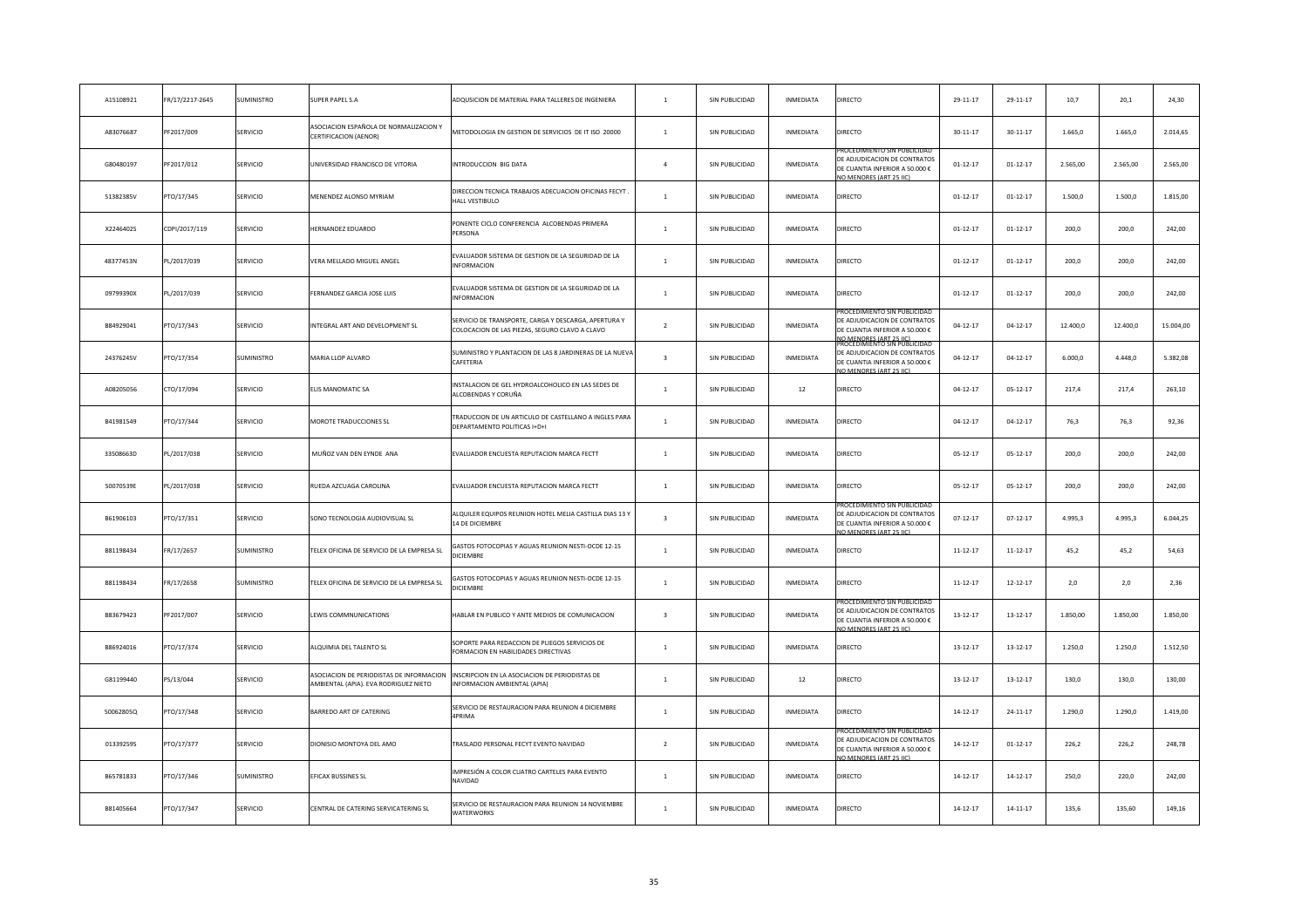| G15068091 | FR/17/2358    | SERVICIO        | EDERACION DE ASOCIACIONS DE PERSOAS<br><b>(ORDAS DE GALICIA (FAXPG)</b> | SERVICIO DE INTERPRETES DE LENGUA DE SIGNOS ESPAÑOLA<br>PARA LAS VISITAS GUIADAS EN EL MUNCYC CORUÑA                 | $\mathbf{1}$            | SIN PUBLICIDAD | INMEDIATA        | DIRECTO                                                                                                                       | $14 - 12 - 17$ | $14 - 12 - 17$ | 83,2    | 83,2    | 83,24    |
|-----------|---------------|-----------------|-------------------------------------------------------------------------|----------------------------------------------------------------------------------------------------------------------|-------------------------|----------------|------------------|-------------------------------------------------------------------------------------------------------------------------------|----------------|----------------|---------|---------|----------|
| 53761539M | PTO/17/373    | SUMINISTRO      | HININ MERCHAN MERCEDES                                                  | MATERIAL PARA EVENTO DE NAVIDAD                                                                                      | $\mathbf{1}$            | SIN PUBLICIDAD | INMEDIATA        | DIRECTO                                                                                                                       | $15 - 12 - 17$ | $15 - 12 - 17$ | 334,70  | 334,70  | 404,99   |
| A28989788 | PTO/17/355    | SERVICIO        | /INFRA SA                                                               | REVISION, ACTUALIZACION, EDICION E INCLUSION EN DOMUS<br>DE DOCUMENTACION CIENTIFICA                                 | $\overline{2}$          | SIN PUBLICIDAD | INMEDIATA        | ROCEDIMIENTO SIN PUBLICIDA<br>DE ADJUDICACION DE CONTRATOS<br>DE CUANTIA INFERIOR A 50.000 €<br>O MENORES (ART 25 LC)         | $18 - 12 - 17$ | $18 - 12 - 17$ | 5.785,1 | 4.800,0 | 5.808,00 |
| B85894368 | PTO/17/350    | SERVICIO        | <b>ACTIVITIES FOR CHILDREN SL</b>                                       | REALIZACION DEL ESPECTACULO EL NAUFRAGO 27/28/29/30<br>DICIEMBRE Y 3 Y 4 ENERO 2018                                  | $\mathbf{1}$            | SIN PUBLICIDAD | INMEDIATA        | DIRECTO                                                                                                                       | $18 - 12 - 17$ | $18 - 12 - 17$ | 2.970,0 | 2.970,0 | 3.593,70 |
| 05911598T | PTO/17/352    | SERVICIO        | DELGADO CUBERO MARIA DOLORES                                            | CORRECCION ORTOTIPOGRAFICA DEL ANUARIO SINC                                                                          | $\overline{\mathbf{3}}$ | SIN PUBLICIDAD | INMEDIATA        | ROCEDIMIENTO SIN PUBLICIDA<br>DE ADJUDICACION DE CONTRATOS<br>DE CUANTIA INFERIOR A 50.000 €<br><b>JO MENORES (ART 25 LC)</b> | $18 - 12 - 17$ | $18 - 12 - 17$ | 1.500,0 | 1.000,0 | 1.210,00 |
| B85338929 | PTO/17/349    | SERVICIO        | CONCEPT DECORACION SIGLO XXI SL                                         | ALQUILER DE DECORACION NAVIDEÑA                                                                                      | $\mathbf{1}$            | SIN PUBLICIDAD | INMEDIATA        | DIRECTO                                                                                                                       | $18 - 12 - 17$ | $18 - 12 - 17$ | 875,0   | 875,0   | 1.058,75 |
| 24376245V | PTO/17/353    | SERVICIO        | <b>MARIA LLOP ALVARO</b>                                                | CORRECCION ORTOTIPOGRAFICA DEL CATALOGO MUNCYT POR                                                                   | $\overline{\mathbf{3}}$ | SIN PUBLICIDAD | INMEDIATA        | ROCEDIMIENTO SIN PUBLICIDA<br>E ADJUDICACION DE CONTRATOS<br>DE CUANTIA INFERIOR A 50.000 €<br>O MENORES (ART 25 IIC)         | $18 - 12 - 17$ | $18 - 12 - 17$ | 1.000,0 | 850,0   | 1.028,50 |
| 30825665F | CDPI/2017/062 | SERVICIO        | MARINAS ARAMENDIA ALBERTO                                               | EVALUADOR PROPUESTAS CCV 2017                                                                                        | $\mathbf{1}$            | SIN PUBLICIDAD | INMEDIATA        | DIRECTO                                                                                                                       | 19-12-17       | 19-12-17       | 200,0   | 200,0   | 242,00   |
| 02857583V | CDPI/2017/063 | SERVICIO        | SANCHEZ PACHECO AURORA                                                  | EVALUADOR PROPUESTAS CCV 2017                                                                                        | $\mathbf{1}$            | SIN PUBLICIDAD | INMEDIATA        | DIRECTO                                                                                                                       | 19-12-17       | 19-12-17       | 200,0   | 200,0   | 242,00   |
| 22006105G | CDPI/2017/064 | SERVICIO        | <b>GRAS GARCIA LUIS</b>                                                 | EVALUADOR PROPUESTAS CCV 2017                                                                                        | $\mathbf{1}$            | SIN PUBLICIDAD | INMEDIATA        | DIRECTO                                                                                                                       | $19 - 12 - 17$ | 19-12-17       | 200,0   | 200,0   | 242,00   |
| 00685411B | CDPI/2017/065 | SERVICIO        | EZCANO-MUJICA MARGARITA                                                 | EVALUADOR PROPUESTAS CCV 2017                                                                                        | $\mathbf{1}$            | SIN PUBLICIDAD | INMEDIATA        | DIRECTO                                                                                                                       | 19-12-17       | 19-12-17       | 200,0   | 200,0   | 242,00   |
| 50436864A | CDPI/2017/066 | SERVICIO        | VERA MOROS JOAQUIN MARIA                                                | EVALUADOR PROPUESTAS CCV 2017                                                                                        | $\mathbf{1}$            | SIN PUBLICIDAD | INMEDIATA        | DIRECTO                                                                                                                       | $19-12-17$     | 19-12-17       | 200,0   | 200,0   | 242,00   |
| 16546107E | CDPI/2017/067 | SERVICIO        | GIL BLANCO MARIA ANGELES                                                | EVALUADOR PROPUESTAS CCV 2017                                                                                        | $\mathbf{1}$            | SIN PUBLICIDAD | INMEDIATA        | DIRECTO                                                                                                                       | 19-12-17       | 19-12-17       | 200,0   | 200,0   | 242,00   |
| 50444885C | CDPI/2017/195 | SERVICIO        | ABLENQUE J RAMIREZ JAVIER                                               | PONENTE CONFERENCIA DIA DEL ESCEPTICISMO                                                                             | $\mathbf{1}$            | SIN PUBLICIDAD | INMEDIATA        | DIRECTO                                                                                                                       | 19-12-17       | 19-12-17       | 200,0   | 200,0   | 242,00   |
| 22006105G | CDPI/2017/198 | SERVICIO        | <b>GRAS GARCIA LUIS</b>                                                 | EVALUADORES PROYECTOS CCV 2018                                                                                       | $\mathbf{1}$            | SIN PUBLICIDAD | INMEDIATA        | DIRECTO                                                                                                                       | 19-12-17       | 19-12-17       | 200,0   | 200,0   | 242,00   |
| 05383898N | CDPI/2017/199 | <b>SERVICIO</b> | EZCANO-MUJICA MARGARITA                                                 | EVALUADORES PROYECTOS CCV 2018                                                                                       | $\mathbf{1}$            | SIN PUBLICIDAD | INMEDIATA        | DIRECTO                                                                                                                       | 19-12-17       | 19-12-17       | 200,0   | 200,0   | 242,00   |
| 50436864A | CDPI/2017/200 | SERVICIO        | VERA MOROS JOAQUIN MARIA                                                | EVALUADORES PROYECTOS CCV 2018                                                                                       | $\,$ 1 $\,$             | SIN PUBLICIDAD | INMEDIATA        | DIRECTO                                                                                                                       | $19-12-17$     | 19-12-17       | 200,0   | 200,0   | 242,00   |
| 16546107E | CDPI/2017/201 | SERVICIO        | GIL BLANCO MARIA ANGELES                                                | EVALUADORES PROYECTOS CCV 2018                                                                                       | $\mathbf{1}$            | SIN PUBLICIDAD | INMEDIATA        | DIRECTO                                                                                                                       | 19-12-17       | 19-12-17       | 200,0   | 200,0   | 242,00   |
| 30825665F | CDPI/2017/196 | SERVICIO        | <b>MARINAS ARAMENDIA ALBERTO</b>                                        | EVALUADORES PROYECTOS CCV 2018                                                                                       | $\overline{1}$          | SIN PUBLICIDAD | <b>INMEDIATA</b> | DIRECTO                                                                                                                       | 19-12-17       | 19-12-17       | 200,0   | 200,0   | 242,00   |
| 02857583V | CDPI/2017/197 | SERVICIO        | SANCHEZ PACHECO AURORA                                                  | EVALUADORES PROYECTOS CCV 2018                                                                                       | $\mathbf{1}$            | SIN PUBLICIDAD | INMEDIATA        | DIRECTO                                                                                                                       | 19-12-17       | 19-12-17       | 200,0   | 200.0   | 242,00   |
| B85537769 | PTO/17/358    | SERVICIO        | JNDERBAU SL                                                             | DISEÑO Y MAQUETACION Y AAFF DEL CATALOGO DE<br>FOTOGRAFIAS CORRESPONDIENTES A LA 15ª EDICION DE<br><b>FOTCIENCIA</b> | $\mathbf{1}$            | SIN PUBLICIDAD | <b>INMEDIATA</b> | DIRECTO                                                                                                                       | $21 - 12 - 17$ | 21-12-17       | 1.638,9 | 1.638,9 | 1.983,07 |
| B81967960 | PTO/17/359    | SERVICIO        | DOSJUMAR SL                                                             | CATERING ACTO INAUGURACION EXPOSICION UNIVERSO MOTO                                                                  | $\mathbf{1}$            | SIN PUBLICIDAD | <b>INMEDIATA</b> | DIRECTO                                                                                                                       | $21 - 12 - 17$ | $21 - 12 - 17$ | 883,6   | 883,6   | 972,00   |
| 11420503Z | FR/17/2420    | <b>SERVICIO</b> | GERARDO GONZALEZ GARRIDO                                                | REPORTAJE FOTOGRAFICO EN EL MARCO DEL PROYECTO<br>4PRIMA                                                             | $\overline{1}$          | SIN PUBLICIDAD | <b>INMEDIATA</b> | <b>DIRECTO</b>                                                                                                                | $21 - 12 - 17$ | 21-12-17       | 255,0   | 255,00  | 270,30   |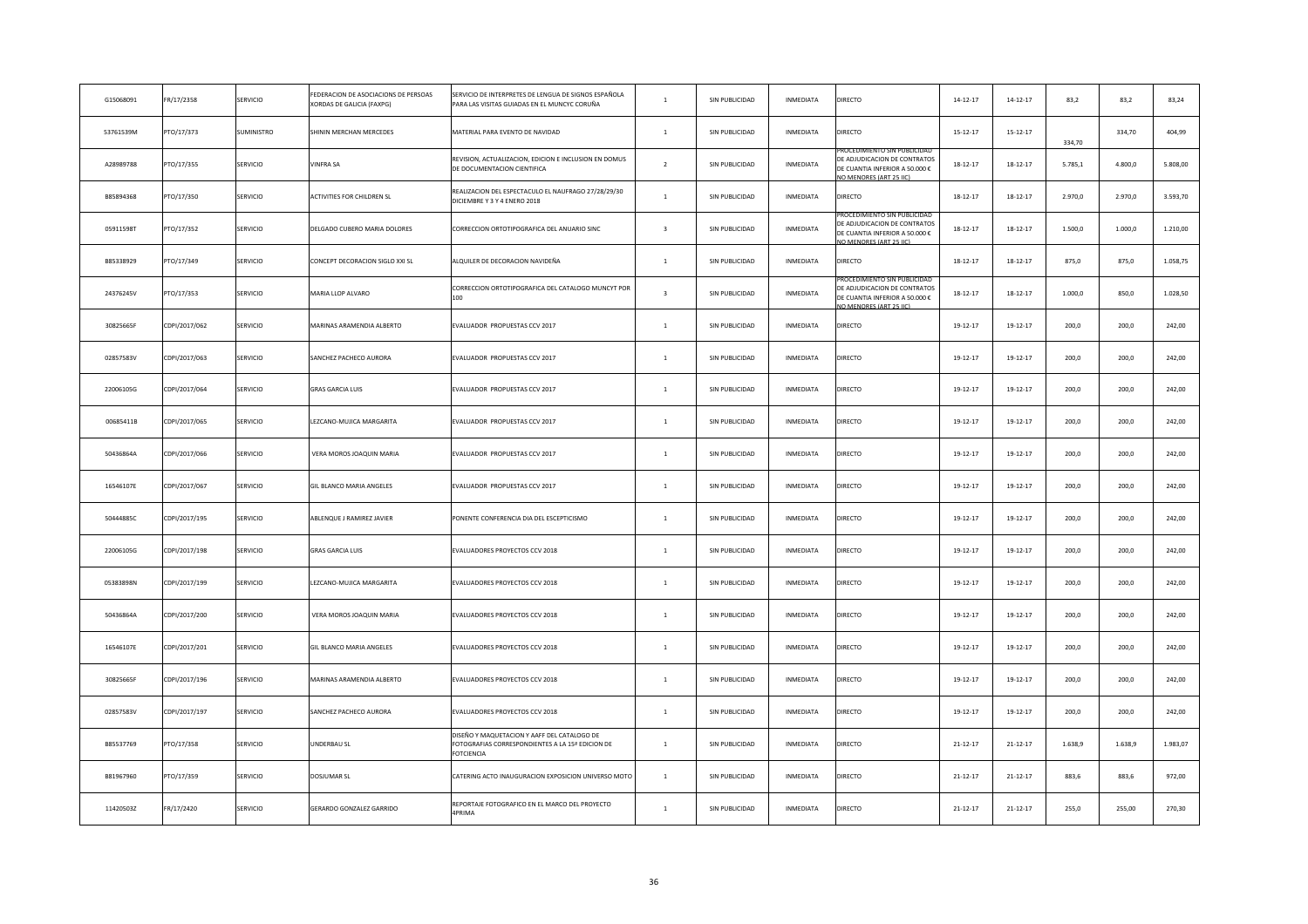| B24301871 | PTO/17/360                    | SUMINISTRO        | EDITORIAL MIC                            | IMPRESIÓN A COLOR DE UN CARTEL DE OD                                                                     | $\mathbf{1}$            | SIN PUBLICIDAD | INMEDIATA        | DIRECTO                                                                                                                                                       | $21 - 12 - 17$ | $22 - 12 - 17$ | 60,0     | 60,0     | 72,60     |
|-----------|-------------------------------|-------------------|------------------------------------------|----------------------------------------------------------------------------------------------------------|-------------------------|----------------|------------------|---------------------------------------------------------------------------------------------------------------------------------------------------------------|----------------|----------------|----------|----------|-----------|
| A28719342 | FR/17/2431                    | SUMINISTRO        | <b>IORTICULTURA LAS JARAS</b>            | ADQUISICION PLANTAS VARIAS PARA GANADORES ENCUENTRO<br>NAVIDAD 2017                                      | $\mathbf{1}$            | SIN PUBLICIDAD | INMEDIATA        | DIRECTO                                                                                                                                                       | $21 - 12 - 17$ | $21 - 12 - 17$ | 37,0     | 37,0     | 40,65     |
| B82384223 | PTO/17/361                    | SUMINISTRO        | <b>CERKIDE SL</b>                        | ADECUACION OFICINAS                                                                                      | $\overline{\mathbf{3}}$ | SIN PUBLICIDAD | INMEDIATA        | ROCEDIMIENTO SIN PUBLICIDA<br>DE ADJUDICACION DE CONTRATOS<br>DE CUANTIA INFERIOR A 50.000 €<br>IO MENORES (ART 25 JIC)<br>ROCEDIMIENTO SIN PUBLICIDAD        | $22 - 12 - 17$ | $22 - 12 - 17$ | 12.000,0 | 9.497,7  | 11.492,23 |
| A28793917 | PTO/17/357                    | SUMINISTRO        | COMPUSOF 2.0                             | ADQUISICION DE 4 LICENCIAS INFORMATICAS ADOBE<br>PHOTOSHOP Y 8 LICENCIAS ACROBAT PRO                     | $\overline{\mathbf{3}}$ | SIN PUBLICIDAD | INMEDIATA        | DE ADJUDICACION DE CONTRATOS<br>DE CUANTIA INFERIOR A 50.000 €<br>O MENORES (ART 25 IIC)                                                                      | $22 - 12 - 17$ | $22 - 12 - 17$ | 2.185,0  | 2.185,0  | 2.643,85  |
| W8260282B | PTO/17/375                    | SUMINISTRO        | <b>IICOX EUROPE UNDERWRITING LDD</b>     | SEGURO DE PIEZAS PRESTADAS AL MUNCYT PARA LA<br>EXPOSICION TITUALADA UNIVERSO MOTO                       | $\mathbf{1}$            | SIN PUBLICIDAD | INMEDIATA        | DIRECTO                                                                                                                                                       | $22 - 12 - 17$ | $22 - 12 - 17$ | 852,8    | 852,8    | 852,81    |
| A54101977 | FR/17/2338                    | SERVICIO          | SOLIDQ GLOBAL SA                         | INSCRIPCION DE EMPLEADO DE FECYT EN CURSO SUMMIT 2018                                                    | $\mathbf{1}$            | SIN PUBLICIDAD | INMEDIATA        | DIRECTO                                                                                                                                                       | $22 - 12 - 17$ | $22 - 12 - 17$ | 500,0    | 500,00   | 605,00    |
| B64423833 | PTO/17/368                    | SUMINISTRO        | <b>MONOUSO</b>                           | PEDIDO VASOS DE CAFÉ PRIMER SEMESTRE 2018                                                                | $\mathbf{1}$            | SIN PUBLICIDAD | INMEDIATA        | DIRECTO                                                                                                                                                       | $22 - 12 - 17$ | $22 - 12 - 17$ | 160,6    | 160,6    | 194,28    |
| B61906103 | PTO/17/367                    | <b>SUMINISTRO</b> | SONO TECNOLOGIA AUDIOVISUAL SL           | ADQUSICION DE RADIO GUIAS PARA VISITAS GUIADAS MUNCYT<br>ALCOBENDAS                                      | $\overline{\mathbf{3}}$ | SIN PUBLICIDAD | INMEDIATA        | ROCEDIMIENTO SIN PUBLICIDAI<br>DE ADJUDICACION DE CONTRATOS<br>DE CUANTIA INFERIOR A 50.000 €                                                                 | $26 - 12 - 17$ | $26 - 12 - 17$ | 11.986,1 | 11.986,1 | 14.503,23 |
| B78754108 | PTO/17/364                    | SUMINISTRO        | SUMOSA MUNDOCOP SL                       | ADQUISICION DE 5 PORTATILES CON MALETIN Y 5 ESTACIONES<br>DE TRABAJO                                     | $\mathbf{1}$            | SIN PUBLICIDAD | INMEDIATA        | IO MENORES (ART 25 HC)<br>ROCEDIMIENTO SIN PUBLICIDAI<br>DE ADJUDICACION DE CONTRATOS<br>DE CUANTIA INFERIOR A 50.000 €<br>O MENORES (ART 25 LC)              | $26 - 12 - 17$ | $26 - 12 - 17$ | 5.777,3  | 5.777,3  | 6.990,47  |
| B87596276 | PTO/17/372                    | SUMINISTRO        | ASENGA LOGISTICA SA                      | MATERIAL DE OFICINA PARA PROYECTO CYTED                                                                  | $\mathbf{1}$            | SIN PUBLICIDAD | INMEDIATA        | DIRECTO                                                                                                                                                       | $26 - 12 - 17$ | $22 - 12 - 17$ | 4.567,1  | 4.276,2  | 5.174,20  |
| W0184081H | PTO/17/376                    | SUMINISTRO        | AMAZON                                   | ADQUISICION DE 3 TABLETS WINDOWS SURFACE PRO                                                             | $\overline{a}$          | SIN PUBLICIDAD | INMEDIATA        | ROCEDIMIENTO SIN PUBLICIDAI<br>DE ADJUDICACION DE CONTRATOS<br>DE CUANTIA INFERIOR A 50.000 €<br><u>IO MENORES (ART 25 IIC)</u><br>ROCEDIMIENTO SIN PUBLICIDA | $26 - 12 - 17$ | $26 - 12 - 17$ | 3.822,5  | 3.822,5  | 3.822,46  |
| B85124790 | PTO/17/366                    | SERVICIO          | ADVICE CATERING AND DELICATESSEN INFANTE | CATERING DIA 21 DE DICIEMBRE. ENCUENTRO FECYT                                                            | $\overline{a}$          | SIN PUBLICIDAD | INMEDIATA        | DE ADJUDICACION DE CONTRATOS<br>DE CUANTIA INFERIOR A 50.000 €<br>O MENORES (ART 25 HC                                                                        | $26 - 12 - 17$ | $26 - 12 - 17$ | 3.782,5  | 3.820,0  | 4.397,5   |
| A80364243 | PTO/17/365                    | SERVICIO          | CLECE SA                                 | REPARACION PAVIMENTO ZONA EXPOSICION SALA SIGLO XX                                                       | $\mathbf{1}$            | SIN PUBLICIDAD | INMEDIATA        | DIRECTO                                                                                                                                                       | $26 - 12 - 17$ | $26 - 12 - 17$ | 2.980,5  | 2.980,5  | 3.606,41  |
| B81967960 | PTO/17/362                    | SERVICIO          | DOSJUMAR SL                              | DESAYUNO Y CATERING DIAS 9 Y 11 DE ENERO DE 2018 PARA<br>REUNION SUBCOMISION CONVOCATORIA DE AYUDAS 2018 | $\overline{1}$          | SIN PUBLICIDAD | <b>INMEDIATA</b> | DIRECTO                                                                                                                                                       | $26 - 12 - 17$ | $26 - 12 - 17$ | 572,0    | 572,0    | 629,20    |
| W0184081H | PTO/17/371                    | <b>SUMINISTRO</b> | AMAZON                                   | SUMINISTRO DE TRANSMISORES WALKIE PARA MEJORAR LA<br>COMUNICACIÓN EN EMERGENCIAS                         | $\overline{1}$          | SIN PUBLICIDAD | <b>INMEDIATA</b> | <b>DIRECTO</b>                                                                                                                                                | $26 - 12 - 17$ | 26-12-17       | 750,0    | 532,0    | 643,75    |
| B58836321 | PTO/17/363                    | SERVICIO          | SAGE LOGIC CONTROL SL                    | CONSULTORIA SAGE CIERRE DEL AÑO                                                                          | $\mathbf{1}$            | SIN PUBLICIDAD | <b>INMEDIATA</b> | DIRECTO                                                                                                                                                       | $26 - 12 - 17$ | $26 - 12 - 17$ | 382,5    | 460,5    | 557,21    |
| B78272168 | FR/17/2399                    | SUMINISTRO        | CENTRO DE ESTUDIOS FINANCIEROS SL        | ADQUSICION LIBROS CONTABILIDAD DEPARTEMENTO<br>FINANCIERO                                                | $\overline{1}$          | SIN PUBLICIDAD | <b>INMEDIATA</b> | DIRECTO                                                                                                                                                       | $26 - 12 - 17$ | $26 - 12 - 17$ | 171,7    | 171,7    | 178,56    |
| 849950127 | FR/17/2524-2384-2383-<br>1839 | SERVICIO          | MOTEL ONE BEGIUM SPRL                    | ALOJAMIENTOS PROYECTOS FECYT                                                                             | $\mathbf{1}$            | SIN PUBLICIDAD | INMEDIATA        | DIRECTO                                                                                                                                                       | $27 - 12 - 17$ | $27 - 12 - 17$ | 678,5    | 678,5    | 719,18    |
| 508003400 | FR/17/2525                    | <b>SUMINISTRO</b> | <b>NEVIDEO, INC</b>                      | RENOVACION LICENCIA EDITOR                                                                               | $\overline{1}$          | SIN PUBLICIDAD | <b>INMEDIATA</b> | DIRECTO                                                                                                                                                       | $27 - 12 - 17$ | $27 - 12 - 17$ | 81,4     | 81,39    | 81,39     |
| B61622262 | FR/17/2414                    | SUMINISTRO        | MAZARS AUDIOTORES SL                     | AUDITORIA CUENTA JUSTIFICATIVA CONVENIO CON MEC PARA<br>ORGANIZACIÓN DE CCV 2017                         | $\overline{1}$          | SIN PUBLICIDAD | <b>INMEDIATA</b> | DIRECTO                                                                                                                                                       | $28 - 12 - 17$ | $28 - 12 - 17$ | 1.530,0  | 1.530,0  | 1.851,30  |
| 51055321J | CDPI/2017/220                 | SERVICIO          | ERNANDEZ BAYO IGNACIO (DIVULGA)          | EVALUADORES CONVOCATORIA AYUDAS 2017                                                                     | $\mathbf{1}$            | SIN PUBLICIDAD | INMEDIATA        | DIRECTO                                                                                                                                                       | $28 - 12 - 17$ | $28 - 12 - 17$ | 1.200,0  | 1,200.0  | 1.452,00  |
| 13746183A | CDPI/2017/222                 | SERVICIO          | CASINO RUBIO GONZALO                     | EVALUADORES CONVOCATORIA AYUDAS 22017                                                                    | $\mathbf{1}$            | SIN PUBLICIDAD | <b>INMEDIATA</b> | DIRECTO                                                                                                                                                       | $28 - 12 - 17$ | $28 - 12 - 17$ | 1.200,0  | 1.200,0  | 1.452,00  |
| 51410819T | CDPI/2017/211                 | SERVICIO          | DE LUCAS ARIAS SUSANA                    | EVALUADORES CONVOCATORIA AYUDAS 22017                                                                    | $\overline{1}$          | SIN PUBLICIDAD | <b>INMEDIATA</b> | DIRECTO                                                                                                                                                       | $28 - 12 - 17$ | $28 - 12 - 17$ | 1.150,0  | 1.150.0  | 1.391,50  |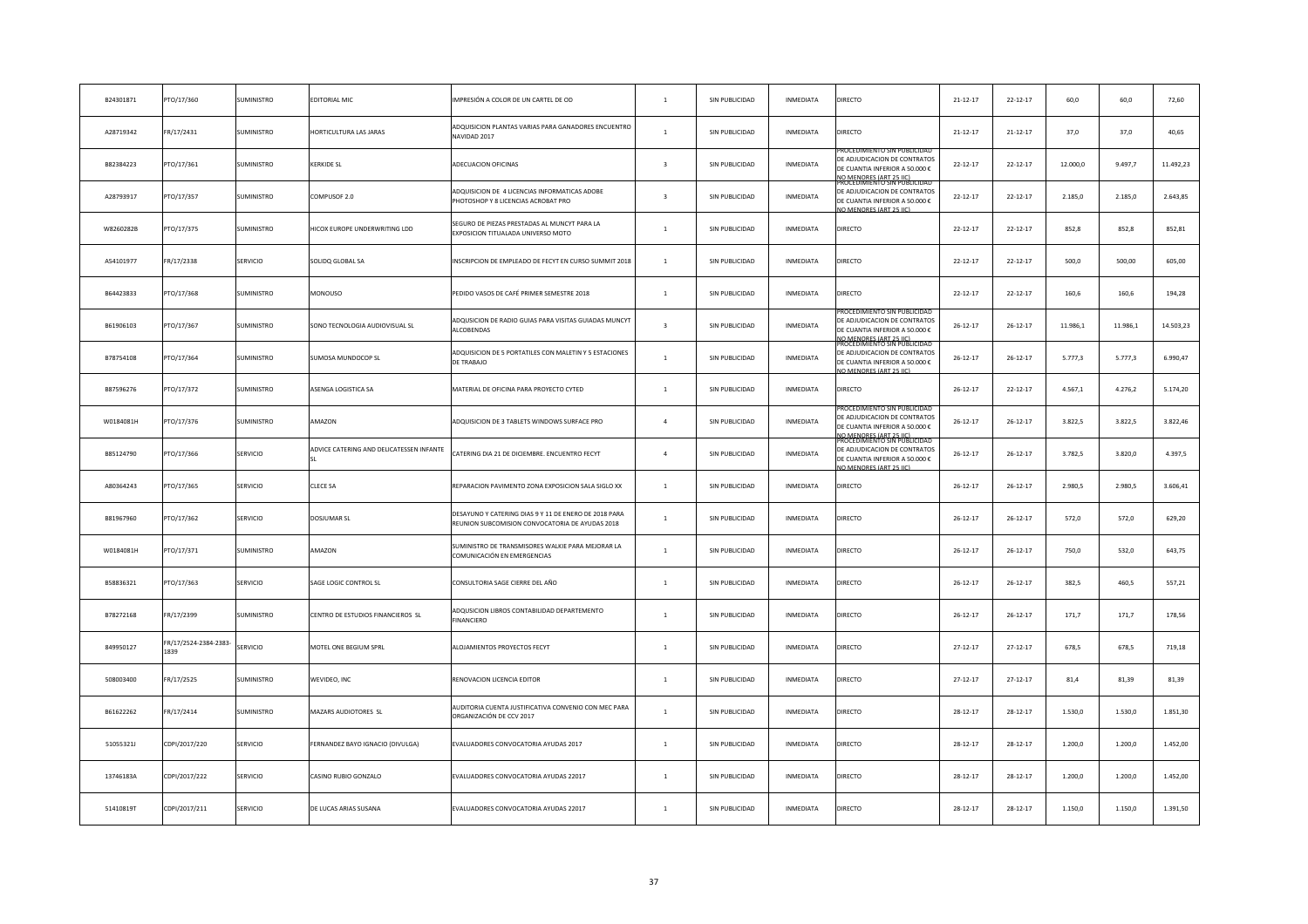| 50276316H     | CDPI/2017/212 | SERVICIO | MADRIGAL MUGA JUAN               | EVALUADORES CONVOCATORIA AYUDAS 22017 | $\mathbf{1}$ | SIN PUBLICIDAD | INMEDIATA | <b>DIRECTO</b> | $28 - 12 - 17$ | 28-12-17       | 1.150,0 | 1.150,0 | 1.391,50 |
|---------------|---------------|----------|----------------------------------|---------------------------------------|--------------|----------------|-----------|----------------|----------------|----------------|---------|---------|----------|
| 50411900V     | CDPI/2017/221 | SERVICIO | CASTRO MARTINEZ ELENA            | EVALUADORES CONVOCATORIA AYUDAS 22017 | $\mathbf{1}$ | SIN PUBLICIDAD | INMEDIATA | <b>DIRECTO</b> | $28 - 12 - 17$ | $28 - 12 - 17$ | 1.150,0 | 1.150,0 | 1.391,50 |
| 14264831R     | CDPI/2017/226 | SERVICIO | FERNANDEZ MUERZA ALEJANDRO       | EVALUADORES CONVOCATORIA AYUDAS 22017 | $\mathbf{1}$ | SIN PUBLICIDAD | INMEDIATA | <b>DIRECTO</b> | $28 - 12 - 17$ | $28 - 12 - 17$ | 1.150,0 | 1.150,0 | 1.391,50 |
| 50842011M     | CDPI/2017/204 | SERVICIO | MILLAN MARTINEZ JAIME            | EVALUADORES CONVOCATORIA AYUDAS 22017 | $\mathbf{1}$ | SIN PUBLICIDAD | INMEDIATA | <b>DIRECTO</b> | $28 - 12 - 17$ | 28-12-17       | 1.100,0 | 1.100,0 | 1.331,00 |
| 1.714.880.331 | CDPI/2017/225 | SERVICIO | MENA GALARRAGA MARIA GABRIELA    | EVALUADORES CONVOCATORIA AYUDAS 22017 | $\mathbf{1}$ | SIN PUBLICIDAD | INMEDIATA | <b>DIRECTO</b> | $28 - 12 - 17$ | $28 - 12 - 17$ | 1.100,0 | 1.100,0 | 1.331,00 |
| 21415825L     | CDPI/2017/203 | SERVICIO | LOPEZ CEREZO JOSE ANTONIO        | EVALUADORES CONVOCATORIA AYUDAS 22017 | $\mathbf{1}$ | SIN PUBLICIDAD | INMEDIATA | <b>DIRECTO</b> | 28-12-17       | 28-12-17       | 1.050,0 | 1.050,0 | 1.270,50 |
| 44290654Z     | CDPI/2017/207 | SERVICIO | ABAD LIÑAN JOSE MANUEL           | EVALUADORES CONVOCATORIA AYUDAS 22017 | $\mathbf{1}$ | SIN PUBLICIDAD | INMEDIATA | <b>DIRECTO</b> | $28 - 12 - 17$ | 28-12-17       | 1.050,0 | 1.050,0 | 1.270,50 |
| 02641923M     | CDPI/2017/209 | SERVICIO | <b>GARCIA FERNANDEZ ANTONIO</b>  | EVALUADORES CONVOCATORIA AYUDAS 22017 | $\mathbf{1}$ | SIN PUBLICIDAD | INMEDIATA | <b>DIRECTO</b> | 28-12-17       | 28-12-17       | 1.050,0 | 1.050,0 | 1.270,50 |
| X2134146E     | CDPI/2017/216 | SERVICIO | <b>SUIDGEEST KOEN</b>            | EVALUADORES CONVOCATORIA AYUDAS 22017 | $\,$ 1 $\,$  | SIN PUBLICIDAD | INMEDIATA | <b>DIRECTO</b> | $28 - 12 - 17$ | $28 - 12 - 17$ | 1.050,0 | 1.050,0 | 1.270,50 |
| 01932716A     | CDPI/2017/223 | SERVICIO | BOLIVAR BARBUDO YAGO             | EVALUADORES CONVOCATORIA AYUDAS 22017 | $\mathbf{1}$ | SIN PUBLICIDAD | INMEDIATA | <b>DIRECTO</b> | $28 - 12 - 17$ | 28-12-17       | 1.050,0 | 1.050,0 | 1.270,50 |
| 03784206Q     | CDPI/2017/232 | SERVICIO | BALAIRON RUIZ LUIS               | EVALUADORES CONVOCATORIA AYUDAS 22017 | $\mathbf{1}$ | SIN PUBLICIDAD | INMEDIATA | DIRECTO        | $28 - 12 - 17$ | 28-12-17       | 1.050,0 | 1.050,0 | 1.270,50 |
| 29053747D     | CDPI/2017/205 | SERVICIO | <b>GRAVALOS GARCIA ESTHER</b>    | EVALUADORES CONVOCATORIA AYUDAS 22017 | $\,1\,$      | SIN PUBLICIDAD | INMEDIATA | <b>DIRECTO</b> | $28 - 12 - 17$ | $28 - 12 - 17$ | 1.000,0 | 1.000,0 | 1.210,00 |
| 50432093Q     | CDPI/2017/208 | SERVICIO | GARRIDO NAVAJO EMILIO            | EVALUADORES CONVOCATORIA AYUDAS 22017 | $\,$ 1 $\,$  | SIN PUBLICIDAD | INMEDIATA | <b>DIRECTO</b> | $28 - 12 - 17$ | $28 - 12 - 17$ | 1.000,0 | 1.000,0 | 1.210,00 |
| 48823572T     | CDPI/2017/210 | SERVICIO | SARRION PERDIGONES ALEJANDRO     | EVALUADORES CONVOCATORIA AYUDAS 22017 | $\mathbf{1}$ | SIN PUBLICIDAD | INMEDIATA | <b>DIRECTO</b> | $28 - 12 - 17$ | 28-12-17       | 1.000,0 | 1.000,0 | 1.210,00 |
| 27346310T     | CDPI/2017/218 | SERVICIO | CARAVACA CARMEN                  | EVALUADORES CONVOCATORIA AYUDAS 22017 | $\mathbf{1}$ | SIN PUBLICIDAD | INMEDIATA | DIRECTO        | $28 - 12 - 17$ | 28-12-17       | 1.000,0 | 1.000,0 | 1.210,00 |
| 51207681K     | CDPI/2017/224 | SERVICIO | ESCOBAR RODRIGUEZ ALBERTO MANUEL | EVALUADORES CONVOCATORIA AYUDAS 22017 | 1            | SIN PUBLICIDAD | INMEDIATA | <b>DIRECTO</b> | $28 - 12 - 17$ | 28-12-17       | 1.000,0 | 1.000,0 | 1.210,00 |
| 47170885R     | CDPI/2017/227 | SERVICIO | JAR BENABARRE NURIA              | EVALUADORES CONVOCATORIA AYUDAS 22017 | $\mathbf{1}$ | SIN PUBLICIDAD | INMEDIATA | <b>DIRECTO</b> | $28 - 12 - 17$ | $28 - 12 - 17$ | 1.000,0 | 1.000,0 | 1.210,00 |
| 80154257Q     | CDPI/2017/228 | SERVICIO | VILLARREAL GARCIA ANTONIO        | EVALUADORES CONVOCATORIA AYUDAS 22017 | $\mathbf{1}$ | SIN PUBLICIDAD | INMEDIATA | <b>DIRECTO</b> | $28 - 12 - 17$ | 28-12-17       | 1.000,0 | 1.000,0 | 1.210,00 |
| 05267479L     | CDPI/2017/230 | SERVICIO | <b>GUZMAN ZAPATER NURIA</b>      | EVALUADORES CONVOCATORIA AYUDAS 22017 | $\mathbf{1}$ | SIN PUBLICIDAD | INMEDIATA | <b>DIRECTO</b> | $28 - 12 - 17$ | 28-12-17       | 1.000,0 | 1.000,0 | 1.210,00 |
| 43529033S     | CDPI/2017/231 | SERVICIO | LOBERA SERRANO JOSEP             | EVALUADORES CONVOCATORIA AYUDAS 22017 | $\mathbf{1}$ | SIN PUBLICIDAD | INMEDIATA | <b>DIRECTO</b> | $28 - 12 - 17$ | 28-12-17       | 1.000,0 | 1.000,0 | 1.210,00 |
| X2725581N     | CDPI/2017/234 | SERVICIO | POLINO CARMELO                   | EVALUADORES CONVOCATORIA AYUDAS 22017 | $\,1\,$      | SIN PUBLICIDAD | INMEDIATA | <b>DIRECTO</b> | $28 - 12 - 17$ | $28 - 12 - 17$ | 1.000,0 | 1.000,0 | 1.210,00 |
| 78608538N     | CDPI/2017/229 | SERVICIO | GOMEZ GOMEZ NOEMI                | EVALUADORES CONVOCATORIA AYUDAS 22017 | $\mathbf{1}$ | SIN PUBLICIDAD | INMEDIATA | <b>DIRECTO</b> | $28 - 12 - 17$ | 28-12-17       | 950,0   | 950,0   | 1.149,50 |
| 30498791D     | CDPI/2017/202 | SERVICIO | JALON RACHAL MARIA DEL CARMEN    | EVALUADORES CONVOCATORIA AYUDAS 22017 | $\mathbf{1}$ | SIN PUBLICIDAD | INMEDIATA | <b>DIRECTO</b> | $28 - 12 - 17$ | $28 - 12 - 17$ | 900,0   | 900,0   | 1.089,00 |